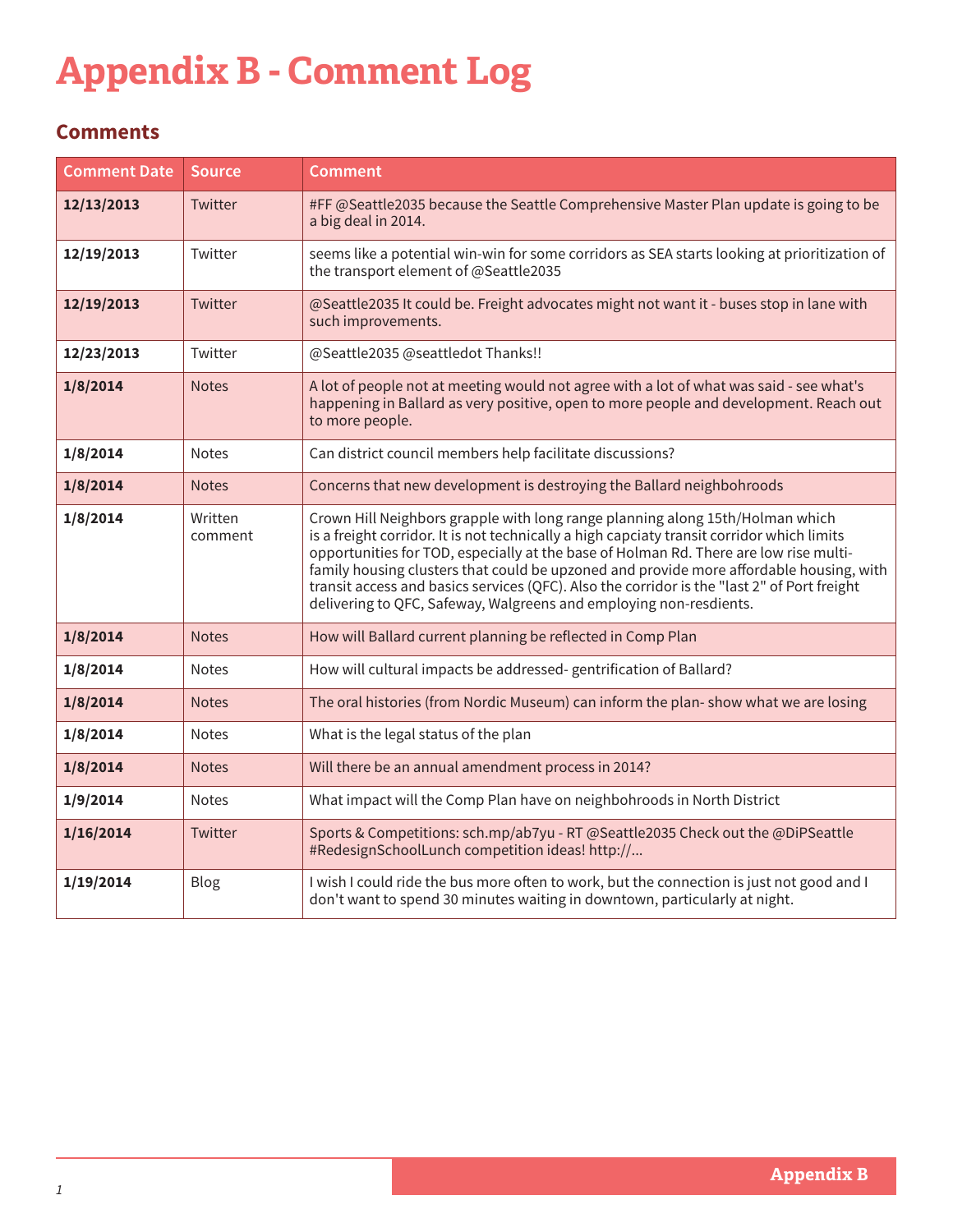| <b>Comment Date</b> | <b>Source</b> | <b>Comment</b>                                                                                                                                                                                                                                                                                                                                                                                                                                                                                                                                                                                                                                                                                                                                                                                                                                                                                                                                                                                                                                                                                                                                                                                                                                                                                                                                                                                                                                                                                                                                                                                                                         |
|---------------------|---------------|----------------------------------------------------------------------------------------------------------------------------------------------------------------------------------------------------------------------------------------------------------------------------------------------------------------------------------------------------------------------------------------------------------------------------------------------------------------------------------------------------------------------------------------------------------------------------------------------------------------------------------------------------------------------------------------------------------------------------------------------------------------------------------------------------------------------------------------------------------------------------------------------------------------------------------------------------------------------------------------------------------------------------------------------------------------------------------------------------------------------------------------------------------------------------------------------------------------------------------------------------------------------------------------------------------------------------------------------------------------------------------------------------------------------------------------------------------------------------------------------------------------------------------------------------------------------------------------------------------------------------------------|
| 1/23/2014           | <b>Blog</b>   | Transportation planning comes to the fore. Seattle is not a European city and cannot be<br>made one. If you insist on disrupting traffic with more and more bicycle lanes and boxes,<br>make sure that the cyclists understand that they have to use them. There is a bike box at<br>N. 34th and Fremont Ave. It's for cyclists turning left. Do they use it? No. They turn from<br>the lane that is meant to go straight. If you're lucky, they'll tell you half way through<br>the turn. I drive that street at least twice a day and have for years. I have seen a driver<br>intentionally block that box once. I have seen drivers get stuck in it because of the traffic<br>on the bridge, but not often. And you might want to tell the cyclists that they are not<br>better than those of us in cars. Most of the ones I see apparently think they are--what<br>with obscene gestures for no reason, and I mean no reason. You also might get it through<br>the cyclists heads that riding on bridge gratings will likely get them killed. Not our fault<br>if they're that stupid. And finally, I'm tired of having my automobile tolls pay for their<br>improvements. Face it and force them to face it--they want to be considered commuters,<br>so they can start paying their way. That means license endorsements and license tabs.<br>Yep, it's their turn. Oh, and you might also tell them that it wouldn't hurt for them to<br>check blind corners--I can think of a whole lot of them. I'd like to stop, but I can't always<br>see them. And they don't get to run red lights either and yes they do with frequency. |
| 1/24/2014           | Blog          | I am retired. I take a bus when I can, but need to drive for my errands (can't carry enough<br>groceries on the bus.) I need to drive to church, library, bank, friends' homes,, etc. I don't<br>drive downtown, since I can take a bus there, but can't get to other parts of town easily.<br>Seattle's transportation is geared to working folks - very important, but then there are the<br>rest of us, who need to get to a variety of places in the city. There really should be smaller<br>buses that permit me to get to places like South Lake Union, Capitol HIll, Fremont, etc.,<br>and find parking when I get there. At 78 years of age, I cann't walk as far or stand as long<br>at a bus stop without using up all my energy. I used to visit other neighborhoods often<br>to shop and eat out, but don't do that much now, because traffic and parking are so<br>difficult. Parking is awful at Seattle Center, but it takes a long bus ride with a transfer to<br>get me there. Seattle is becoming more and more "compartmentalized." It's a shame                                                                                                                                                                                                                                                                                                                                                                                                                                                                                                                                                                    |
| 1/24/2014           | <b>Blog</b>   | I live in a a single-family neighborhood . it is a single story home, no basement, and on a<br>10,00 square foot lot. I have trees and garden space in a quiet area - my backyard is next<br>to an elementary school playground. I know my neighbors. There is a bus stop around the<br>corner (for a bus that gives me the ability to access the U district to downtown without a<br>transfer. I am close to church, library, groceries, community centers, parks, bank, etc. At<br>this point it is a perfect place for me to spend the rest of my life. Technically, I live in View<br>Ridge, but my true neighborhood area is Wedgwood and Ravenna. Currently there are<br>plans to make drastic changes in my way of life. The city's bicycle plans for NE 65th st.<br>and 35th Ave NE, plus a plan to make huge changes on 35th in addition to parking losses<br>that will be experienced if these plans go through. I am almost 79. I still drive, and need<br>to have parking available for my errands and events. I am not alone. I will be 100 in 2035,<br>and I dread the thought of spending my last years surrounded by chaos.                                                                                                                                                                                                                                                                                                                                                                                                                                                                                            |
| 1/24/2014           | <b>Blog</b>   | If Seattle likes trees so much, why is new housing construction permitted to build out to<br>lot lines and not leave any green space? Who wants to live in a neighborhood like parts<br>of Ballard, the U District, and others where buildings are so close together and so tall<br>and big they look like prison blocs? It makes a person long for the "Big One." We need<br>open spaces and living green between and among businesses. These awful apartment<br>developments are the slums of the future. It's almost too late, unless building codes are<br>changed right now, to keep us from becoming "Cement" city instead of the "Emerald"<br>city.                                                                                                                                                                                                                                                                                                                                                                                                                                                                                                                                                                                                                                                                                                                                                                                                                                                                                                                                                                             |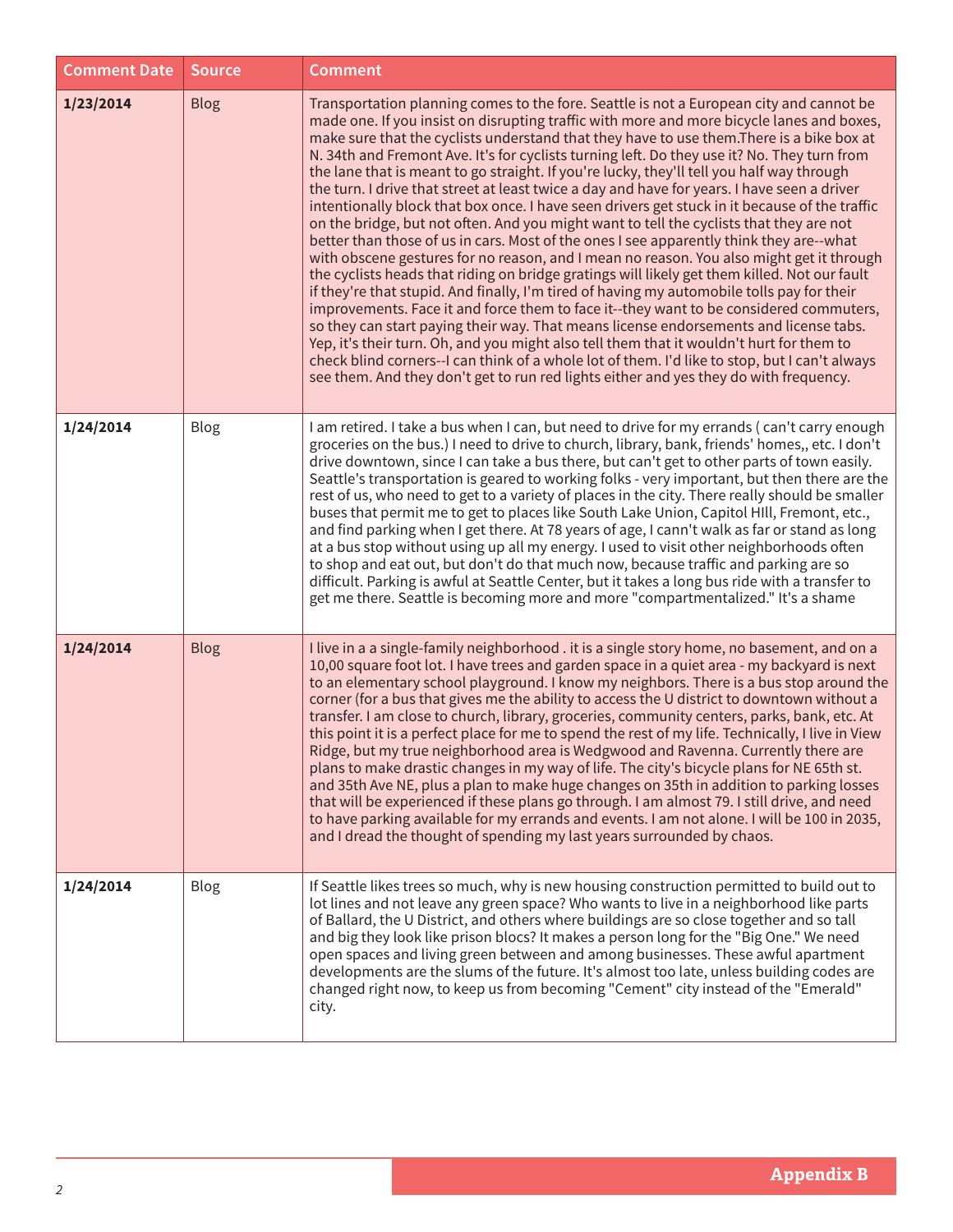| <b>Comment Date</b> | <b>Source</b>       | <b>Comment</b>                                                                                                                                                                                                                                                                                                                                                                                                                                                                                                                                                                                                                                                                                                                                                                                                                                                                                                                                             |
|---------------------|---------------------|------------------------------------------------------------------------------------------------------------------------------------------------------------------------------------------------------------------------------------------------------------------------------------------------------------------------------------------------------------------------------------------------------------------------------------------------------------------------------------------------------------------------------------------------------------------------------------------------------------------------------------------------------------------------------------------------------------------------------------------------------------------------------------------------------------------------------------------------------------------------------------------------------------------------------------------------------------|
| 1/24/2014           | <b>Blog</b>         | You don't strengthen neighborhoods and support businesses on streets like NE 65th<br>St. and 35th Ave NE by eliminating the street parking required. On 35th, churches,<br>synagogue, community center, etc. need to be able to park on the street. Side streets<br>are already over congested. We are a busy area, and not all of us can walk the distances<br>required or bike. Parks are a favorite, since Seattleites love the outdoors, but llibraries<br>and community centers are just as important, and serve the same population. Are<br>we getting ahead of ourselves? Please don't rush into making drastic changes in our<br>neighborhoods. Take time to consider how each change affects the whole. Quiet is one of<br>my most valued qualities of my life. I have it now, where I live, but I can't move to one of<br>the high price areas that will not be subject to your planned changes I'm almost 79 - let<br>me live my life in peace. |
| 1/27/2014           | Twitter             | This is going to be fun to follow: 2035.seattle.gov @Seattle2035 #seattle2035                                                                                                                                                                                                                                                                                                                                                                                                                                                                                                                                                                                                                                                                                                                                                                                                                                                                              |
| 1/28/2014           | <b>Blog</b>         | I used to take the bus more often, but it is so expensive and so crowded with the new<br>techie boom, and routes are being cut to make matters worse. I have gone back to driving<br>and carpooling. The chart above shows 49% of drivers commute alone in a car, which is<br>not ideal, but many people come from outside of the city and must drive. The notion that<br>everyone wants to live in Seattle is a myth. People want space and a yard and a garage, so<br>they would rather live outside the city and suffer the drive in. We need transportation to<br>all areas of the community.                                                                                                                                                                                                                                                                                                                                                          |
| 1/29/2014           | Twitter             | PechaKucha + Comprehensive Planning = @Seattle2035 @iheartSAM @pechakucha_sea<br>team up to explore Seattle's future pechakucha.org/cities/seattle                                                                                                                                                                                                                                                                                                                                                                                                                                                                                                                                                                                                                                                                                                                                                                                                         |
| 1/30/2014           | <b>Comment Card</b> | *Transit will be aligned with growth                                                                                                                                                                                                                                                                                                                                                                                                                                                                                                                                                                                                                                                                                                                                                                                                                                                                                                                       |
| 1/30/2014           | <b>Comment Card</b> | A bad-ass light rail system funded by a carbon tax                                                                                                                                                                                                                                                                                                                                                                                                                                                                                                                                                                                                                                                                                                                                                                                                                                                                                                         |
| 1/30/2014           | <b>Comment Card</b> | Affordable housing                                                                                                                                                                                                                                                                                                                                                                                                                                                                                                                                                                                                                                                                                                                                                                                                                                                                                                                                         |
| 1/30/2014           | <b>Comment Card</b> | Affordable housing in all neighborhoods, more preservation of old historic buildings                                                                                                                                                                                                                                                                                                                                                                                                                                                                                                                                                                                                                                                                                                                                                                                                                                                                       |
| 1/30/2014           | <b>Comment Card</b> | Against child obesity - provide xxx + areas for required physical exercising                                                                                                                                                                                                                                                                                                                                                                                                                                                                                                                                                                                                                                                                                                                                                                                                                                                                               |
| 1/30/2014           | <b>Comment Card</b> | All of them and more! Woven into a whole systems design as a beginning to look and<br>dream, plan and implement for 21 years from now. What dreams were here 21 years ago?<br>Weave them all and add more for a rich tapestry. Let's see what ideas make it to 2035.<br>Smile.:)                                                                                                                                                                                                                                                                                                                                                                                                                                                                                                                                                                                                                                                                           |
| 1/30/2014           | <b>Comment Card</b> | And the future developing a plan that incorporates the ideas that make this city great:<br>Ped/bike/commuter friendly; Community; Music; Green ways/parks                                                                                                                                                                                                                                                                                                                                                                                                                                                                                                                                                                                                                                                                                                                                                                                                  |
| 1/30/2014           | <b>Comment Card</b> | Art + Music on transit                                                                                                                                                                                                                                                                                                                                                                                                                                                                                                                                                                                                                                                                                                                                                                                                                                                                                                                                     |
| 1/30/2014           | <b>Comment Card</b> | Bank+School!!                                                                                                                                                                                                                                                                                                                                                                                                                                                                                                                                                                                                                                                                                                                                                                                                                                                                                                                                              |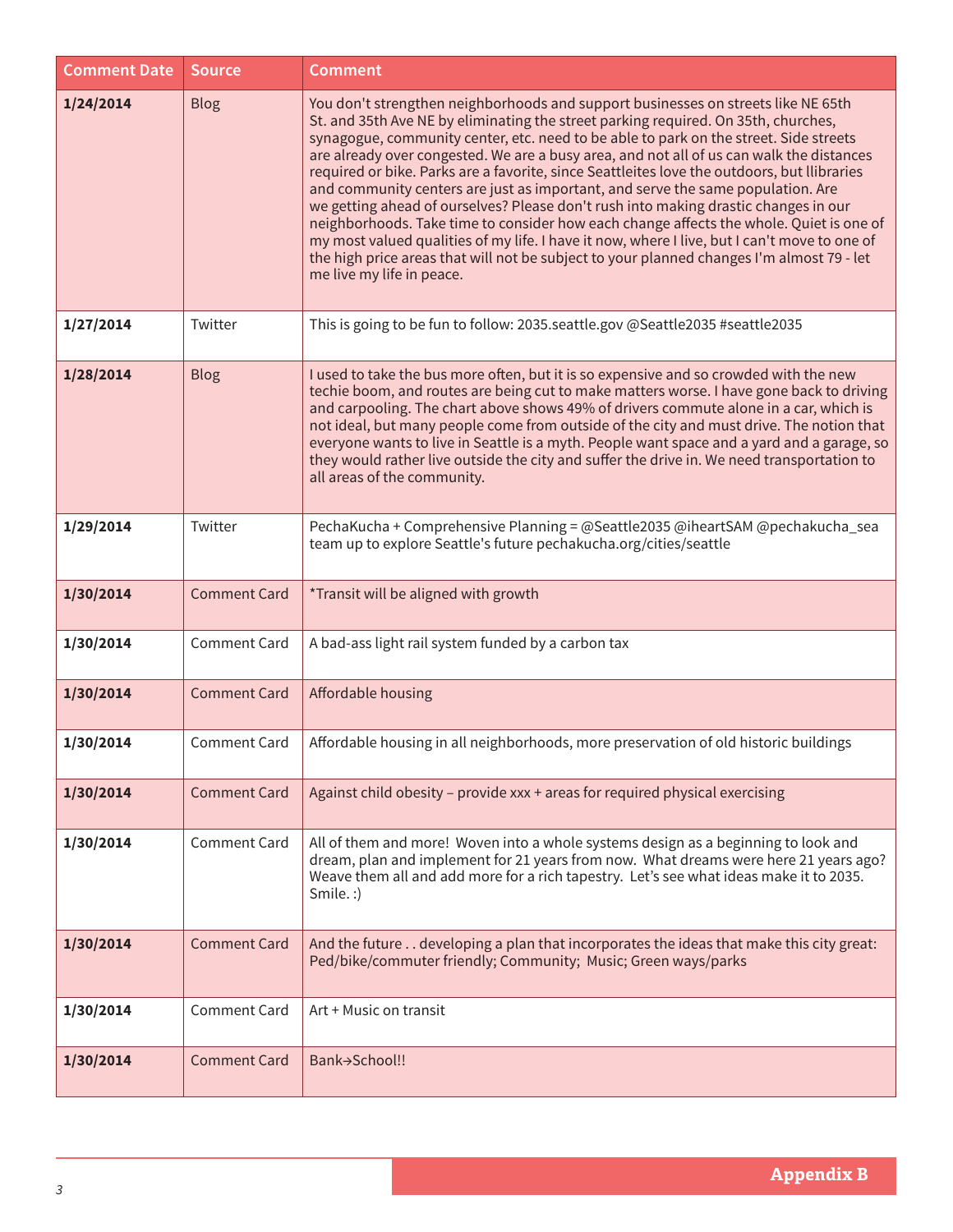| <b>Comment Date</b> | Source              | <b>Comment</b>                                                                                                                                                                                                                                                                                |
|---------------------|---------------------|-----------------------------------------------------------------------------------------------------------------------------------------------------------------------------------------------------------------------------------------------------------------------------------------------|
| 1/30/2014           | <b>Comment Card</b> | Big (outdoor) swimming pools everywhere                                                                                                                                                                                                                                                       |
| 1/30/2014           | <b>Comment Card</b> | point about streams as bones reflects my thinking                                                                                                                                                                                                                                             |
| 1/30/2014           | <b>Comment Card</b> | Bury I-5 through downtown, and put a linear park and affordable housing on top of it                                                                                                                                                                                                          |
| 1/30/2014           | <b>Comment Card</b> | Design to use rainwater and re-use greywater                                                                                                                                                                                                                                                  |
| 1/30/2014           | <b>Comment Card</b> | Driverless shared electric vehicles for making neighborhood trips and connecting<br>residents from/to rail stations between 1/3 and 2 miles.                                                                                                                                                  |
| 1/30/2014           | <b>Comment Card</b> | EDUCATE THE CITIZENS! Why? We need to implement the plan and not be timid! Do this<br>without massive backlash (Hey, it's Seattle (Process). We need to get a majority up to<br>speed, buy in, and on board. Begin with the youth and work up, aggressively, but with a<br>song in your soul! |
| 1/30/2014           | <b>Comment Card</b> | Free, clean, and aesthetically appealing.                                                                                                                                                                                                                                                     |
| 1/30/2014           | <b>Comment Card</b> | Gondolas between the hills + subway minus street cars (unless they have dedicated right<br>of way).                                                                                                                                                                                           |
| 1/30/2014           | <b>Comment Card</b> | Green roofs and public access                                                                                                                                                                                                                                                                 |
| 1/30/2014           | <b>Comment Card</b> | Healthy artist housing - i.e. not living in your studio. Live upstairs, work downstairs -<br>communal work space. For actual working artists, not just friends of friends.                                                                                                                    |
| 1/30/2014           | <b>Comment Card</b> | High-speed, removed, reliable transit connecting regional and city centers                                                                                                                                                                                                                    |
| 1/30/2014           | <b>Comment Card</b> | I like ideas, especially turning the bank into a school, Pike/Pine corridor. Also, bikes idea<br>and very fun presentation                                                                                                                                                                    |
| 1/30/2014           | <b>Comment Card</b> | Increase housing and walkable retail density faster                                                                                                                                                                                                                                           |
| 1/30/2014           | <b>Comment Card</b> | Investment in urban cores                                                                                                                                                                                                                                                                     |
| 1/30/2014           | Comment Card        | School reconstructed from bank building with a playground on the roof just to make sure<br>it is safe                                                                                                                                                                                         |
| 1/30/2014           | <b>Comment Card</b> | Keep Local Music alive: Invest in keeping small venues from going out of business or from<br>being afraid to continue having live music for fear of closure or because of the idea that<br>live music isn't financially sound. More Art = Healthier Lives                                     |
| 1/30/2014           | <b>Comment Card</b> | Long-term vision and strategy for growth especially with regard to housing and transit                                                                                                                                                                                                        |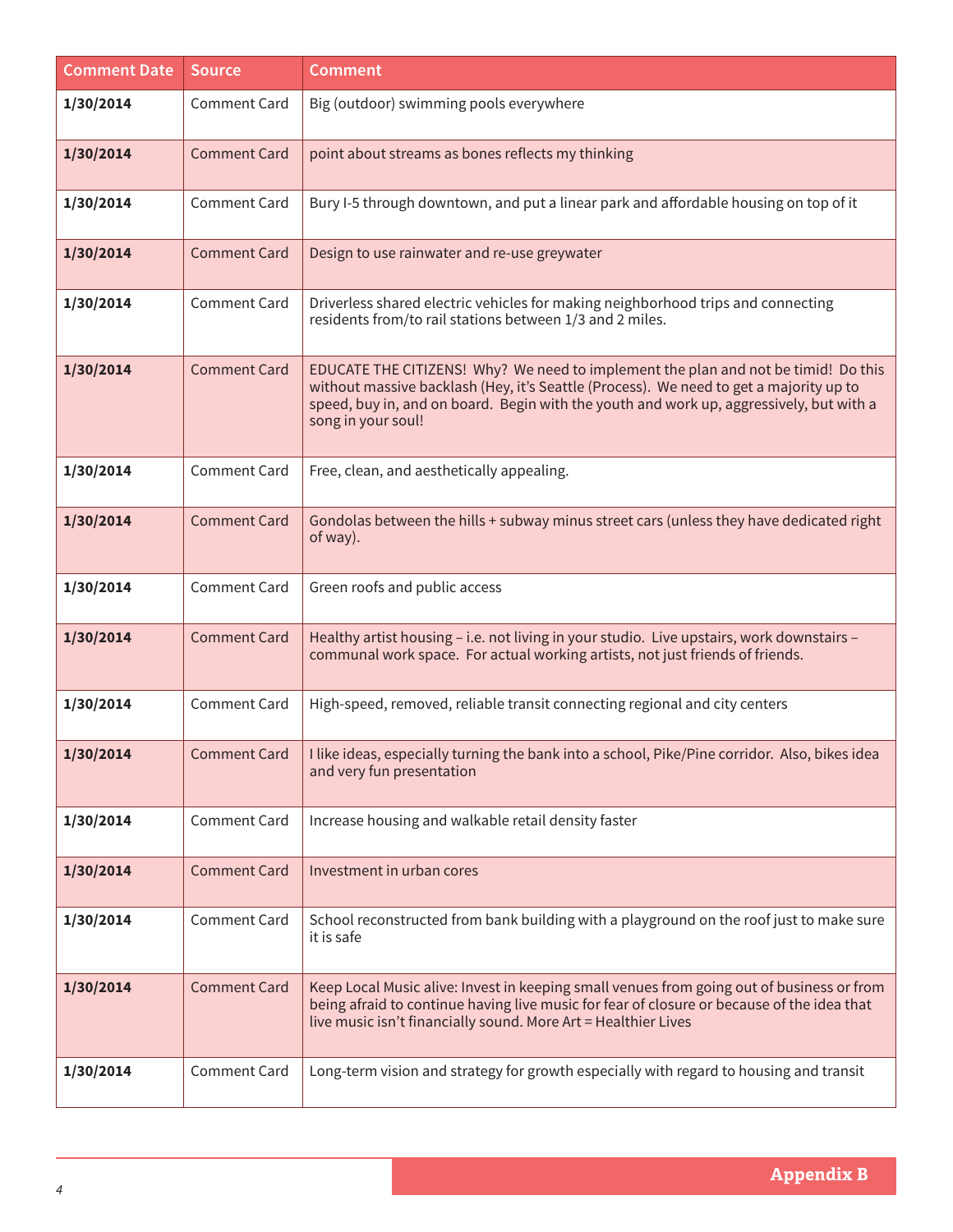| <b>Comment Date</b> | <b>Source</b>       | <b>Comment</b>                                                                                                                                                                                                                       |
|---------------------|---------------------|--------------------------------------------------------------------------------------------------------------------------------------------------------------------------------------------------------------------------------------|
| 1/30/2014           | <b>Comment Card</b> | Lots more arts and music funding                                                                                                                                                                                                     |
| 1/30/2014           | <b>Comment Card</b> | Loved schools in urban center                                                                                                                                                                                                        |
| 1/30/2014           | <b>Comment Card</b> | Loved the musical bus, and beautifying the Pike-Pine corridor                                                                                                                                                                        |
| 1/30/2014           | <b>Comment Card</b> | Make Seattle a design mecca                                                                                                                                                                                                          |
| 1/30/2014           | <b>Comment Card</b> | Make transportation as fast as possible: more Rapid Ride and bus-only lanes, cycle tracks<br>on every arterial, expand street cars in-between every urban hub/village                                                                |
| 1/30/2014           | <b>Comment Card</b> | Making a fun, hip downtown makes it more expensive and leaves out the minorities and<br>the poor. Generosity                                                                                                                         |
| 1/30/2014           | <b>Comment Card</b> | Making music an even bigger scene! It's still growing, and that's really exciting.<br>Celebrating that at all the festivals where people get to them via an infrastructure that<br>included walking/biking/Metro would be fantastic! |
| 1/30/2014           | <b>Comment Card</b> | More green public spaces                                                                                                                                                                                                             |
| 1/30/2014           | <b>Comment Card</b> | More transit and non-car options                                                                                                                                                                                                     |
| 1/30/2014           | <b>Comment Card</b> | More urban farms/ag - rooftop and green rooftops throughout the city                                                                                                                                                                 |
| 1/30/2014           | <b>Comment Card</b> | Motion activated higher intensity streetlights for pedestrians.                                                                                                                                                                      |
| 1/30/2014           | <b>Comment Card</b> | Music on buses on the Pike Place corridor                                                                                                                                                                                            |
| 1/30/2014           | <b>Comment Card</b> | Net zero carbon emission in Seattle in 2035                                                                                                                                                                                          |
| 1/30/2014           | Comment Card        | New open space/Parks plan                                                                                                                                                                                                            |
| 1/30/2014           | <b>Comment Card</b> | Not sure that there were many "big" ideas                                                                                                                                                                                            |
| 1/30/2014           | Comment Card        | Olmsted/Parks presentation - green space.                                                                                                                                                                                            |
| 1/30/2014           | <b>Comment Card</b> | Overcoming a fear of height                                                                                                                                                                                                          |
| 1/30/2014           | <b>Comment Card</b> | Parks in the city                                                                                                                                                                                                                    |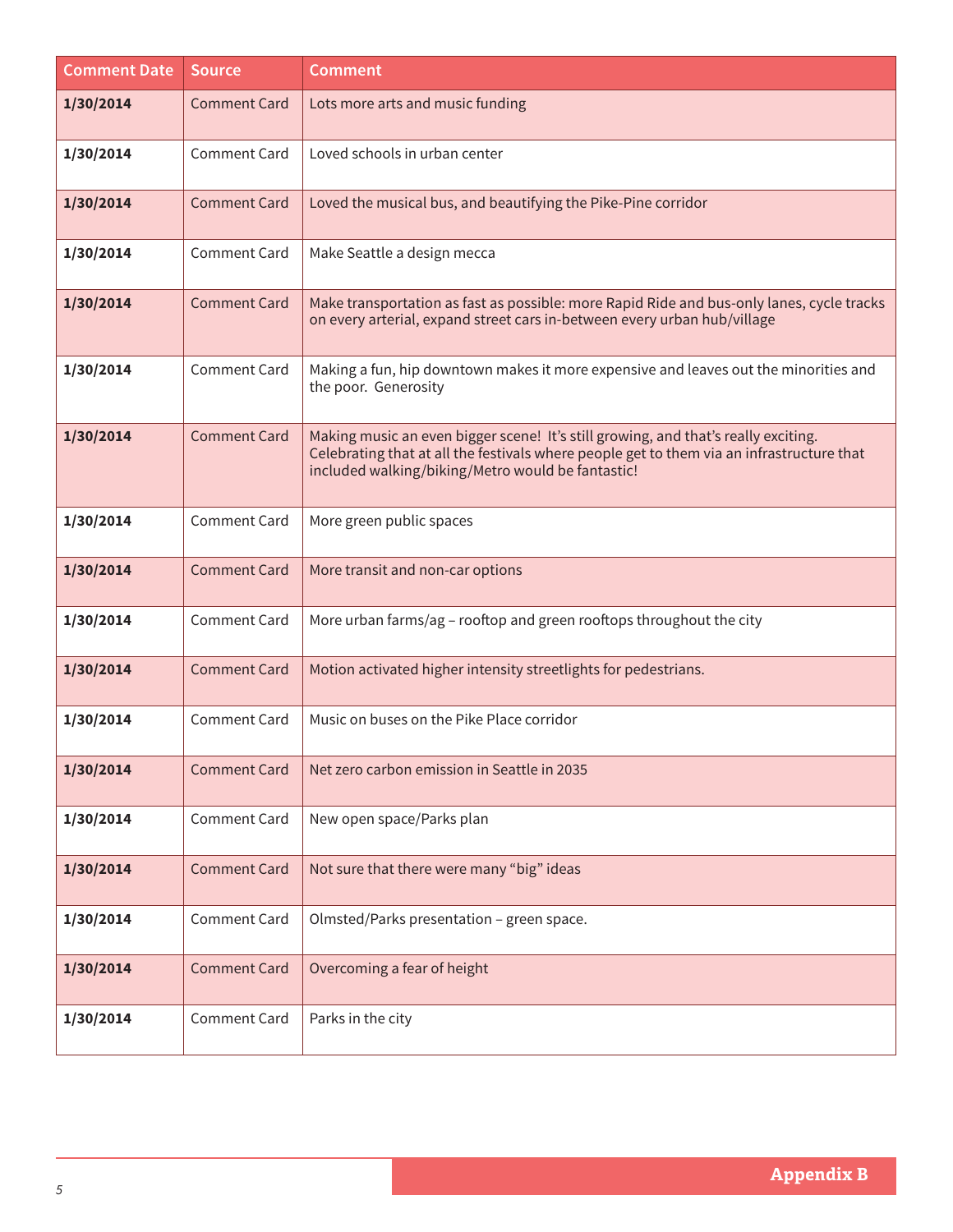| <b>Comment Date</b> | <b>Source</b>       | <b>Comment</b>                                                                                                                                                                                                                                                                                                                                                                                                                                                                                                                                                                                                                     |
|---------------------|---------------------|------------------------------------------------------------------------------------------------------------------------------------------------------------------------------------------------------------------------------------------------------------------------------------------------------------------------------------------------------------------------------------------------------------------------------------------------------------------------------------------------------------------------------------------------------------------------------------------------------------------------------------|
| 1/30/2014           | <b>Comment Card</b> | Post ViaductThe waterfront is transformed from a bland tourist walk to a vibrant<br>Seattle scene: trees, gardens, stairs emptying young thinkers into an urban oasis of<br>drinking, smoking, thinking, hanging. Building restrictions keep the buildings low, and<br>narrow streets keep it European. Seattle finally has a fun downtown option                                                                                                                                                                                                                                                                                  |
| 1/30/2014           | <b>Comment Card</b> | Preserve view corridors by creating neighborhood (district?) design review boards                                                                                                                                                                                                                                                                                                                                                                                                                                                                                                                                                  |
| 1/30/2014           | <b>Comment Card</b> | Prevention of development of open space, farm land                                                                                                                                                                                                                                                                                                                                                                                                                                                                                                                                                                                 |
| 1/30/2014           | <b>Comment Card</b> | Puget Sound Regional Equity Network: Strengthens our bones/streams.; Turn Federal<br>Reserve Bank into a school - fab idea                                                                                                                                                                                                                                                                                                                                                                                                                                                                                                         |
| 1/30/2014           | <b>Comment Card</b> | Purchasing Federal Treasury downtown for school                                                                                                                                                                                                                                                                                                                                                                                                                                                                                                                                                                                    |
| 1/30/2014           | <b>Comment Card</b> | Re-design the sidewalks on Pike-Pine corridor. Make places where people want to be                                                                                                                                                                                                                                                                                                                                                                                                                                                                                                                                                 |
| 1/30/2014           | <b>Comment Card</b> | Repair and put sidewalks everywhere                                                                                                                                                                                                                                                                                                                                                                                                                                                                                                                                                                                                |
| 1/30/2014           | <b>Comment Card</b> | Return to the population the Olmsteads designed for: 500,000                                                                                                                                                                                                                                                                                                                                                                                                                                                                                                                                                                       |
| 1/30/2014           | <b>Comment Card</b> | Roof parks available for everyone                                                                                                                                                                                                                                                                                                                                                                                                                                                                                                                                                                                                  |
| 1/30/2014           | Comment Card        | Safe transportation and wider bike lines                                                                                                                                                                                                                                                                                                                                                                                                                                                                                                                                                                                           |
| 1/30/2014           | <b>Comment Card</b> | Seattle as the Design Capital of the World                                                                                                                                                                                                                                                                                                                                                                                                                                                                                                                                                                                         |
| 1/30/2014           | <b>Comment Card</b> | Seattle will be known for its vibrant art community. The galleries will be a focus for<br>tourists, and SAM will be well established with more of an international draw                                                                                                                                                                                                                                                                                                                                                                                                                                                            |
| 1/30/2014           | <b>Comment Card</b> | Shelter stations for the homeless.                                                                                                                                                                                                                                                                                                                                                                                                                                                                                                                                                                                                 |
| 1/30/2014           | <b>Comment Card</b> | Sidewalks in all neighborhoods so people walk more!                                                                                                                                                                                                                                                                                                                                                                                                                                                                                                                                                                                |
| 1/30/2014           | <b>Comment Card</b> | The UW is the intellectual focus of the region between Chicago and San Francisco<br>(and, our most important economic engine). Let's figure out how to allow it to grow<br>efficiently and interconnect with other institutions and community interests. For example,<br>rather than allocating growth to the University District in a top down % of city growth,<br>determine what is needed to support the UW (probably under several scenarios as they<br>don't know what they need), and then figure out how to integrate a community. Or,<br>maybe the UW continues to disperse. Anyway, we need to leverage that institution |
| 1/30/2014           | <b>Comment Card</b> | True, off-road bike lanes where possible. Connect Magnolia to downtown Seattle via<br>waterfront by building trail from 32nd Ave to Magnolia Marina.                                                                                                                                                                                                                                                                                                                                                                                                                                                                               |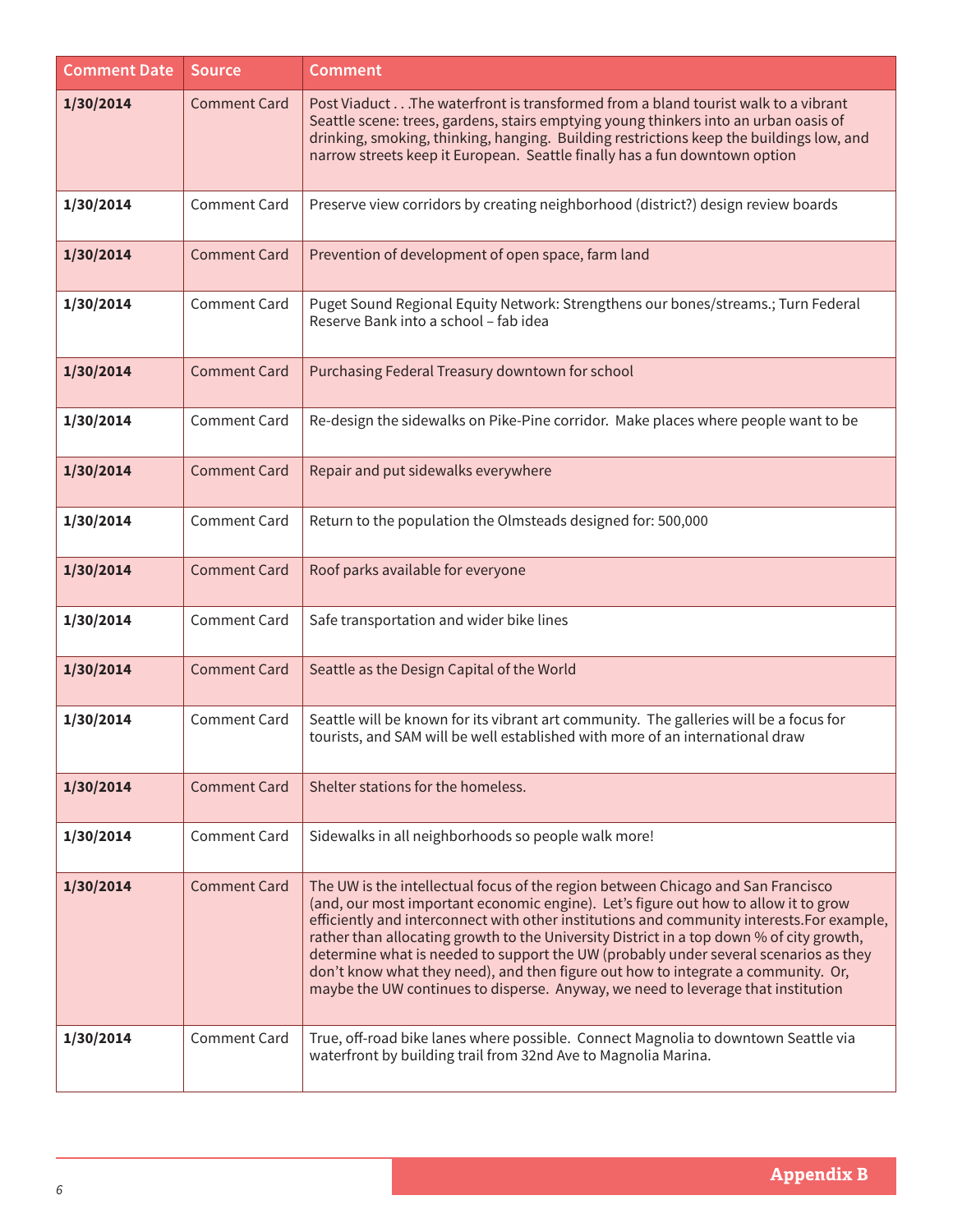| <b>Comment Date</b> | Source              | <b>Comment</b>                                                                                                                                                                                                                                                                                                                                                                                                                                                                                                                                                                                                                                                                                                                                                                                                                                                                                                                                       |
|---------------------|---------------------|------------------------------------------------------------------------------------------------------------------------------------------------------------------------------------------------------------------------------------------------------------------------------------------------------------------------------------------------------------------------------------------------------------------------------------------------------------------------------------------------------------------------------------------------------------------------------------------------------------------------------------------------------------------------------------------------------------------------------------------------------------------------------------------------------------------------------------------------------------------------------------------------------------------------------------------------------|
| 1/30/2014           | <b>Comment Card</b> | Turn the Federal Reserve Bank into a school                                                                                                                                                                                                                                                                                                                                                                                                                                                                                                                                                                                                                                                                                                                                                                                                                                                                                                          |
| 1/30/2014           | <b>Comment Card</b> | Using the concept of Eco Districts as organizing principle - our form of governance -<br>sustainability from neighborhood level to Puget Sound Basin scale - being picked by<br>Capitol Hill Housing right now, but I see it as a web filter for all of our future decision<br>making                                                                                                                                                                                                                                                                                                                                                                                                                                                                                                                                                                                                                                                                |
| 1/30/2014           | <b>Comment Card</b> | Walk to the grocery store no matter where you live                                                                                                                                                                                                                                                                                                                                                                                                                                                                                                                                                                                                                                                                                                                                                                                                                                                                                                   |
| 2/3/2014            | Blog                | I live in a mixed neighborhood, with apartments next to townhouses next to single-family<br>homes. I have trees and garden space around me also. I am close to church, library,<br>groceries, community centers, parks, bank, etc. I'm excited about the bike lanes coming<br>soon, and the light-rail station. I don't need to drive because all the things I need are<br>a close walk away. When I'm 79, I hope to still be walking. I am glad Seattle prioritizes<br>people over cars.                                                                                                                                                                                                                                                                                                                                                                                                                                                            |
| 2/6/2014            | <b>Blog</b>         | above ^^^ echoes concerns that I see in my neighborhood of Delridge. Although I am<br>not yet in my 70's as she is, I have entered my 50's and living in a neighborhood where<br>most streets do not even have sidewalks I find the idea of being able to stay here in my<br>home for the long haul and being unable to just go for a safe walk out of traffic horribly<br>depressing. If Seattle wants to be anything but a city for young people who live in SLU,<br>Bell Town, Capitol Hill or Ballard, then we need to bring the rest of the city's taxpaying<br>and neglected neighborhoods up to something beyond 1910 era road design. And no,<br>I am not referring to bike facilities that are catering to a minority of season riders, I am<br>talking about curbing, drainage, SIDEWALKS and street tree's. These are the basics of<br>what make a neighborhood work on so many levels, and when lacking create all kinds of<br>problems. |
| 2/7/2014            | Blog                | I've lived in a cold basement for a year now. Its almost time to move and let somebody<br>else live here.                                                                                                                                                                                                                                                                                                                                                                                                                                                                                                                                                                                                                                                                                                                                                                                                                                            |
| 2/7/2014            | <b>Blog</b>         | The UW has the Program on Climate Change http://www.uwpcc.washington.edu/ - they<br>have plenty of information about the future. Just ask. From the courses I audited there,<br>I learned that global warming will be so intense by the 2030s that many food crops that<br>require pollination will fail. There are a few crops that are heat tolerant. Seattle might<br>want to scrutinize climate scenarios for that time. And work with water planners. The<br>long term drought will affect us. This should really be a straightforward planning process.<br>Isn't there an office of risk assessment?                                                                                                                                                                                                                                                                                                                                           |
| 2/11/2014           | <b>Blog</b>         | Anticipate the end of landlines; make plans to remove and recycle telephone poles and<br>wires, and provide underground power lines throughout the city by 2035!. Of course we<br>must leave trolley lines perhaps increase trolley routes!                                                                                                                                                                                                                                                                                                                                                                                                                                                                                                                                                                                                                                                                                                          |
| 2/11/2014           | Email               | I want to be a constructive voice, but I admit that I was really disappointed by the<br>speakers at the event. I felt they were mostly conservative ideas from entrenched thought<br>leaders and institutions. Did not see much vision for the future. More Seattle 2015 than<br>Seattle 2035. The best speakers in my opinion were from the Downtown Association,<br>Gates Foundation, and the comedian. I encourage you to engage a wider audience, in<br>particular younger citizens, the tech community (as it will have a great impact on the<br>future), and especially the business community.                                                                                                                                                                                                                                                                                                                                                |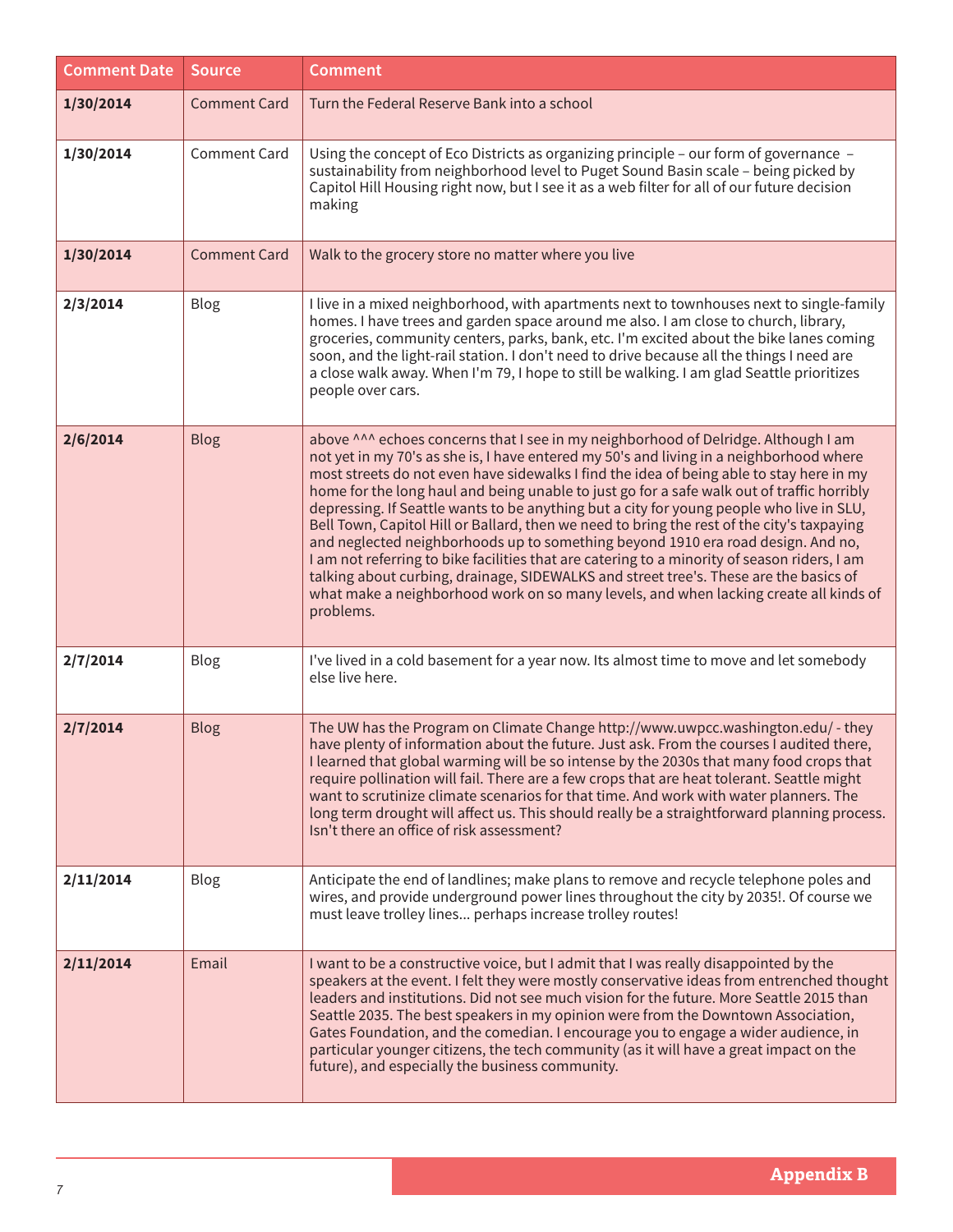| <b>Comment Date</b> | Source              | <b>Comment</b>                                                                                                                                                                                                                                                                                                                                                                                                                                                                                                                                                                                                                                                                                                                                                                                                                                                                                                                                                                                                                                                                                                                                                                                                                                                                                                                                                                                                                                                                                            |
|---------------------|---------------------|-----------------------------------------------------------------------------------------------------------------------------------------------------------------------------------------------------------------------------------------------------------------------------------------------------------------------------------------------------------------------------------------------------------------------------------------------------------------------------------------------------------------------------------------------------------------------------------------------------------------------------------------------------------------------------------------------------------------------------------------------------------------------------------------------------------------------------------------------------------------------------------------------------------------------------------------------------------------------------------------------------------------------------------------------------------------------------------------------------------------------------------------------------------------------------------------------------------------------------------------------------------------------------------------------------------------------------------------------------------------------------------------------------------------------------------------------------------------------------------------------------------|
| 2/11/2014           | Blog                | Indeed we are interconnected Judith. Each additional bike commuter is one less car<br>causing congestion, same for transit. Both occupy less road space than cars:http://www.<br>seattlebikeblog.com/wp-content/uploads/2013/12/2nd-Ave-Gif-2.gifThe Bike Master<br>Plan is precisely about seperating bikes and cars and "putt[ing] bike lanes on less busy<br>streets,"                                                                                                                                                                                                                                                                                                                                                                                                                                                                                                                                                                                                                                                                                                                                                                                                                                                                                                                                                                                                                                                                                                                                 |
| 2/11/2014           | Blog                | The bicycle master plan may be good for bikers, but is catastrophic for the rest of us who<br>don't and never will bike for transportation. I am almost 79 years old. I bus and drive.<br>the bicycle plan will make traffic even worse than it is now. It will probably happen,<br>because folks like me who find some big problems with the plan will lose the battle to<br>put bike lanes on less busy and wider streets. Already it takes me twice as long to get<br>anywhere in Seattle as it did a few years ago., and our transit service is in danger of of<br>becoming useless. Why do we keep treating various problems as though they are not<br>interconnected? Each change affects other issues - we keep making one thing better by<br>making others worse!                                                                                                                                                                                                                                                                                                                                                                                                                                                                                                                                                                                                                                                                                                                                 |
| 2/12/2014           | Blog                | You are right traffic now is worse than it was a few years ago, and thank god that it is so.<br>It's a sign that the economic engine is healty and businesses are expanding and more<br>people are moving here. As for bicycle lanes being the problem, you are confused as to<br>causes of congestion. The loss of two lane on Nickerson which was replaced by center<br>turn lane and two bicycle lanes has not changed the number of cars/hr that pass through<br>there. It's just now rather than block a flowing lane of traffic cars turn from the center<br>lane. Bike lanes are one of the lowest cost changes to a road and do not come from the<br>transit funding. The transit service is mostly impacted by the huge expendatures of Sound<br>Transit building a Light Rail system. In the short run, it deprives the rest of Metro of cash.<br>In the long run it will give us another high capacity lane of people transporation. But the<br>long run is really long, 30 years. Bike lanes are easy to build now. And given that we are<br>currently at 4% of commuters using bicycles we could easly grow to the levels of Portland<br>at 7%. With over 100K people commuting daily into Seattle that's 3K more people off the<br>road. Adding more buses to crowded streets isn't going to make driving any less difficult,<br>adding bike lanes and converting neighborhood streets into greenways moves bicycles<br>out of higher volume traffic and make bicycling even more conveint. |
| 2/13/2014           | Twitter             | @Seattle2035 Open House & Designing for Democracy Lecture @we_are_CUP, THURS<br>2/20 at 5:30pm! bit.ly/1btsxae                                                                                                                                                                                                                                                                                                                                                                                                                                                                                                                                                                                                                                                                                                                                                                                                                                                                                                                                                                                                                                                                                                                                                                                                                                                                                                                                                                                            |
| 2/16/2014           | <b>Comment Card</b> | Better management of public space along with adequate facilities and services for<br>homeless and mentally challenged persons.                                                                                                                                                                                                                                                                                                                                                                                                                                                                                                                                                                                                                                                                                                                                                                                                                                                                                                                                                                                                                                                                                                                                                                                                                                                                                                                                                                            |
| 2/16/2014           | <b>Comment Card</b> | five big ideas "Must Do" for Seattle's urban future and the biggest of those was to get<br>school investment focused into urban centerssome thing with park investment. Look<br>hard at Jon's ideasSeattle Center, Fed Reserve Building etc. Great Presentation.                                                                                                                                                                                                                                                                                                                                                                                                                                                                                                                                                                                                                                                                                                                                                                                                                                                                                                                                                                                                                                                                                                                                                                                                                                          |
| 2/19/2014           | Twitter             | @Seattle2035 Open House & Designing for Democracy Lecture by @we_are_CUP,<br>TOMORROW NIGHT 2/20 at 5:30pm @SPLBuzz! bit.ly/1btsxae                                                                                                                                                                                                                                                                                                                                                                                                                                                                                                                                                                                                                                                                                                                                                                                                                                                                                                                                                                                                                                                                                                                                                                                                                                                                                                                                                                       |
| 2/20/2014           | <b>Comment Card</b> | Avoid using acronyms and re-define them more than once                                                                                                                                                                                                                                                                                                                                                                                                                                                                                                                                                                                                                                                                                                                                                                                                                                                                                                                                                                                                                                                                                                                                                                                                                                                                                                                                                                                                                                                    |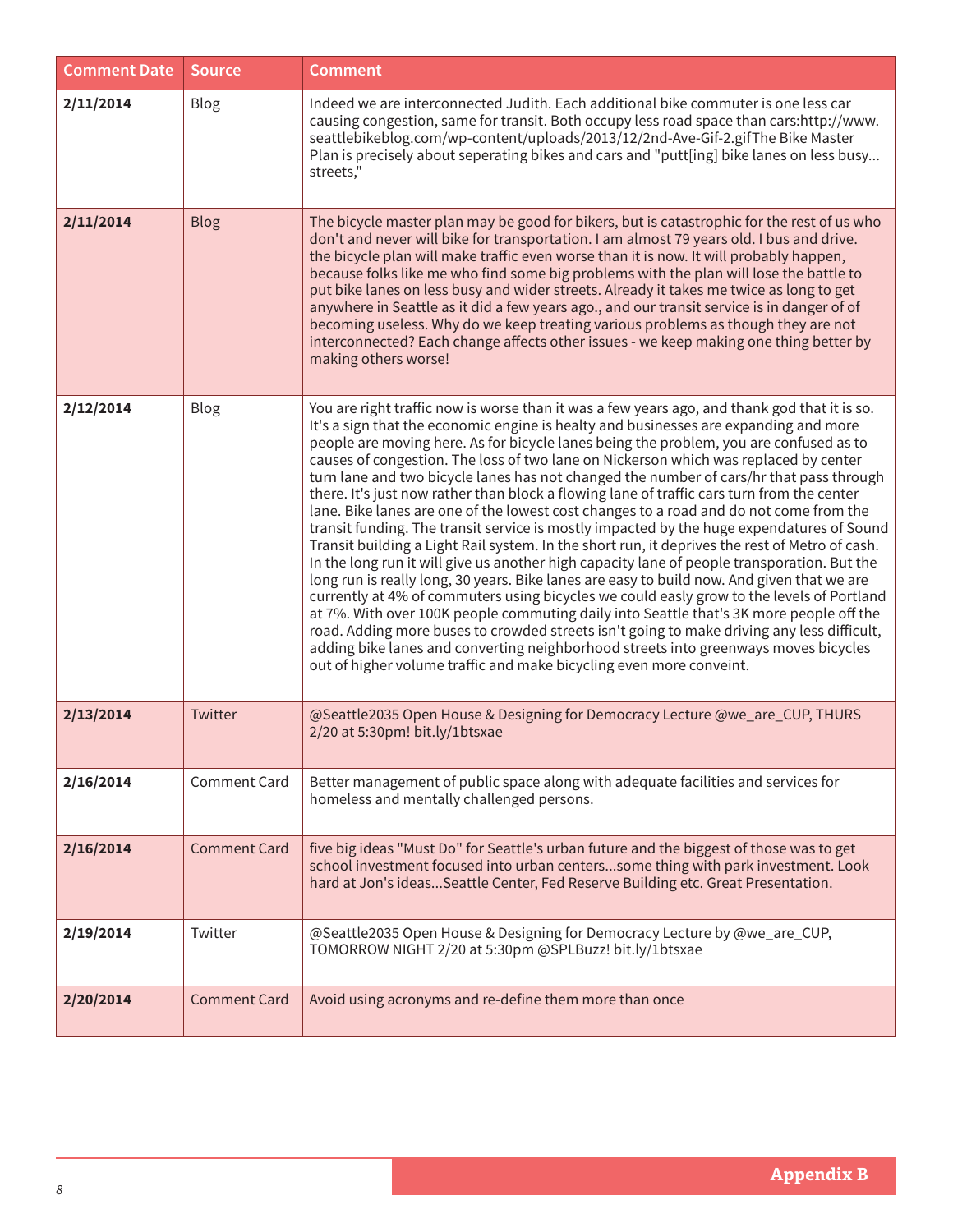| <b>Comment Date</b> | <b>Source</b>       | <b>Comment</b>                                                                                                                                                                                                                                                                                                                                                                                                                                                                                      |
|---------------------|---------------------|-----------------------------------------------------------------------------------------------------------------------------------------------------------------------------------------------------------------------------------------------------------------------------------------------------------------------------------------------------------------------------------------------------------------------------------------------------------------------------------------------------|
| 2/20/2014           | Blog                | Cleverly design and build efficient, aesthetically-pleasing renewable energy (wind, wave,<br>solar, waste decomposition gas, channeled rainwater) -capturing facilities into City<br>structures wherever possible to tap currently available but unexploited electric power-<br>generating resources for municipal heating, lighting and transportation. To the greatest<br>degree possible, encourage public and private entities to power themselves in innovative,<br>continually-evolving ways. |
| 2/20/2014           | <b>Comment Card</b> | Engage people in the community and how the document has affected them. For<br>example, why do certain neighborhoods look a certain way?                                                                                                                                                                                                                                                                                                                                                             |
| 2/20/2014           | <b>Comment Card</b> | For different age groups, I recommend to do separate. For example, for young<br>generation, using easier language, less formal + including pictures and humor (bike<br>comics design). The used language should be easily understandable even for immigrants,<br>elders, youth. Maybe include short movies, relics                                                                                                                                                                                  |
| 2/20/2014           | <b>Comment Card</b> | Graphs, Comparisons                                                                                                                                                                                                                                                                                                                                                                                                                                                                                 |
| 2/20/2014           | Comment Card        | Graphs, Examples                                                                                                                                                                                                                                                                                                                                                                                                                                                                                    |
| 2/20/2014           | <b>Comment Card</b> | Have more diverse (culturally diverse) folks explain and facilitate these events. It sure<br>would be nice to see more black people representing the city. Thanks.                                                                                                                                                                                                                                                                                                                                  |
| 2/20/2014           | <b>Comment Card</b> | Hire CUP to make toolkits. J Have interactive activities that DPD staff can lead public<br>through in charette-style meetings as they roll out the Comp Plan. Help people<br>understand the new policies (see CUP zoning/blocks activity). Have these types of<br>charettes in creating the new policies. Seek input from and help create an informed<br>public.                                                                                                                                    |
| 2/20/2014           | <b>Comment Card</b> | Interactive workshop/exhibit in a public city space. Website - visual-based and<br>interactive. Posters on major sites that will be affected by the Comp Plan to explain what's<br>in store; Posters on major sites that will be affected by the Comp Plan to explain what's in<br>store                                                                                                                                                                                                            |
| 2/20/2014           | <b>Comment Card</b> | Maps, Examples                                                                                                                                                                                                                                                                                                                                                                                                                                                                                      |
| 2/20/2014           | <b>Comment Card</b> | Maps, Stories (graphically illustrated), Comparisons                                                                                                                                                                                                                                                                                                                                                                                                                                                |
| 2/20/2014           | <b>Comment Card</b> | Maps, Stories, Data                                                                                                                                                                                                                                                                                                                                                                                                                                                                                 |
| 2/20/2014           | <b>Comment Card</b> | Massively decrease the length! ^the imagery                                                                                                                                                                                                                                                                                                                                                                                                                                                         |
| 2/20/2014           | Twitter             | Oooh, look! Policy in the wild! #notuseful #publicaccessdesign @we_are_CUP @<br>SeattleDPD @Seattle2035 pic.twitter.com/18LipRgu6q                                                                                                                                                                                                                                                                                                                                                                  |
| 2/20/2014           | <b>Comment Card</b> | Pictures, Graphs, Maps - keep it simple, short, easy to navigate                                                                                                                                                                                                                                                                                                                                                                                                                                    |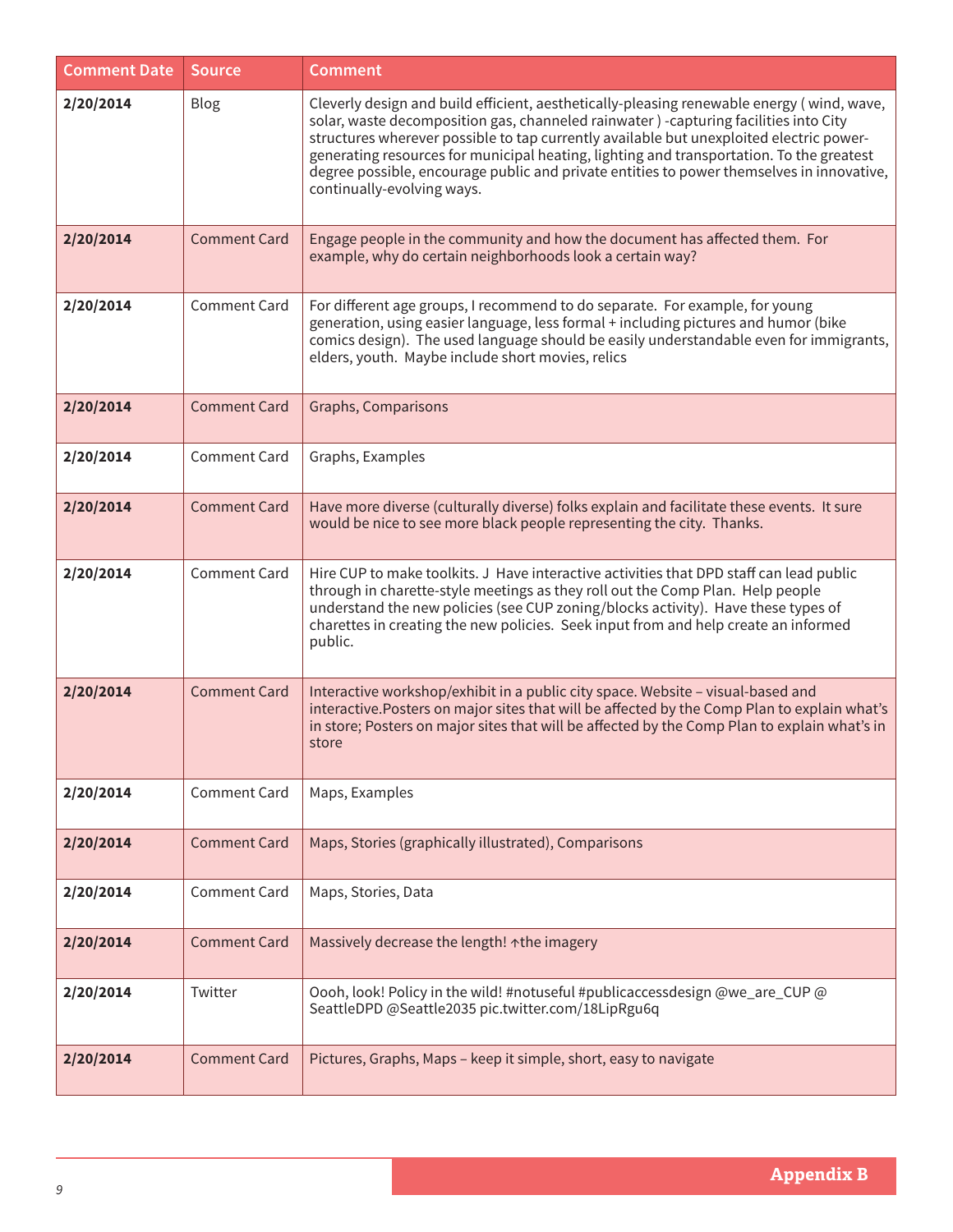| <b>Comment Date</b> | <b>Source</b>       | <b>Comment</b>                                                                                                                                                                                                                                                                                     |
|---------------------|---------------------|----------------------------------------------------------------------------------------------------------------------------------------------------------------------------------------------------------------------------------------------------------------------------------------------------|
| 2/20/2014           | <b>Comment Card</b> | Pictures, Graphs, Maps, Examples                                                                                                                                                                                                                                                                   |
| 2/20/2014           | <b>Comment Card</b> | Pictures, Graphs, Maps, Stories                                                                                                                                                                                                                                                                    |
| 2/20/2014           | <b>Comment Card</b> | Pictures, Graphs, Stories                                                                                                                                                                                                                                                                          |
| 2/20/2014           | <b>Comment Card</b> | Pictures, Graphs, Stories, Comparisons, Data                                                                                                                                                                                                                                                       |
| 2/20/2014           | <b>Comment Card</b> | Pictures, Maps, Examples, Comparisons                                                                                                                                                                                                                                                              |
| 2/20/2014           | <b>Comment Card</b> | Pictures, Maps, Stories, Examples, Comparisons                                                                                                                                                                                                                                                     |
| 2/20/2014           | <b>Comment Card</b> | Pictures, Stories, Examples                                                                                                                                                                                                                                                                        |
| 2/20/2014           | Twitter             | Policy & planning + art & design + civic engagement. I just found my latest #dreamjob. @<br>we_are_CUP @Seattle2035 pic.twitter.com/MppFUqoU3T                                                                                                                                                     |
| 2/20/2014           | <b>Comment Card</b> | Remove jargon; more consistent formats                                                                                                                                                                                                                                                             |
| 2/20/2014           | <b>Comment Card</b> | Short video upload to the internet on explaining the plans.                                                                                                                                                                                                                                        |
| 2/20/2014           | Twitter             | The places we live are products of human decisions. @we_are_CUP @SeattleDPD @<br>Seattle2035                                                                                                                                                                                                       |
| 2/20/2014           | <b>Comment Card</b> | To ensure (black) people get the same equality of housing, income and fair justice instead<br>of how many international students go to our colleges in America. Focus on United States<br>citizens that have been here for centuries vs. immigrants being in our country for five or<br>six years. |
| 2/20/2014           | <b>Comment Card</b> | Video or some other visual tool that illustrates just how much growth is projected for<br>Seattle, and how that growth can be accommodated in an equitable way.                                                                                                                                    |
| 2/20/2014           | <b>Comment Card</b> | What options are available for consideration, and how would the choices change what<br>our community becomes?                                                                                                                                                                                      |
| 2/23/2014           | <b>Blog</b>         | You can find updates to the Islands of Seattle map, as well as other works involving<br>urbanism, Safe Routes to School, geography and history, here: http://spatialities.com/                                                                                                                     |
| 2/26/2014           | <b>Notes</b>        | Jobs projections are too high                                                                                                                                                                                                                                                                      |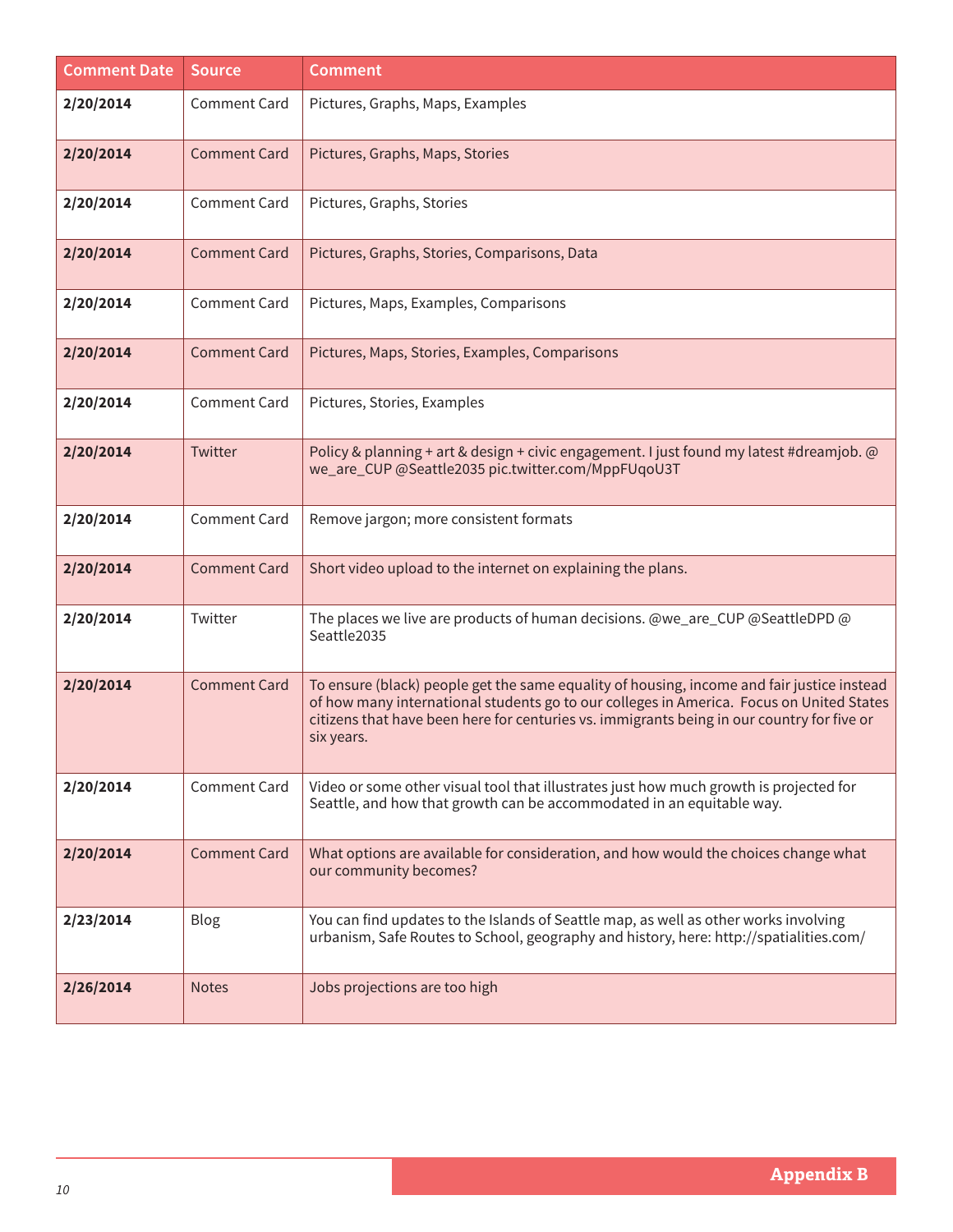| <b>Comment Date</b> | <b>Source</b> | <b>Comment</b>                                                                                                                                                                                                                                                                                                                                                                                                                                                                                                                                                                                                                                                                                                                                                                                                                                                                                                                                                                                                                                                                                                                                                                                                                                          |
|---------------------|---------------|---------------------------------------------------------------------------------------------------------------------------------------------------------------------------------------------------------------------------------------------------------------------------------------------------------------------------------------------------------------------------------------------------------------------------------------------------------------------------------------------------------------------------------------------------------------------------------------------------------------------------------------------------------------------------------------------------------------------------------------------------------------------------------------------------------------------------------------------------------------------------------------------------------------------------------------------------------------------------------------------------------------------------------------------------------------------------------------------------------------------------------------------------------------------------------------------------------------------------------------------------------|
| 2/27/2014           | Blog          | I have not had the time to read the language used in detail for each of the nine Guiding<br>Principles. If not already done, I hope there is opportunity to embed language that frames<br>each goal in relation to desired equitable impacts and outcomes. If you need help, please<br>let me know. (Disclosure: I am a Service Equity Strategic Advisor in Seattle Public Utilities<br>Corporate Asset Mangement Division).                                                                                                                                                                                                                                                                                                                                                                                                                                                                                                                                                                                                                                                                                                                                                                                                                            |
| 2/27/2014           | Blog          | I'm concerned that these guiding principles have already presupposed that the best<br>solution is to add density to density rather than planning to allow the right scale of<br>services, facilities, and business development into each and every neighborhood. My<br>neighbors and I would walk to local restaurants and neighborhood shops if there were<br>more of them, but we live in a 5000 to 7000 square foot lot single family area in West<br>Seattle. Are we doomed to never have the nearby services that we would support with<br>our feet because there is a drive to only increase development in urban centers and urban<br>villages? Can we learn from the growth of great historic cities and the natural world and<br>allow land use to change organically? Can we allow small businesses to fill niches within<br>neighborhoods? Not if we are starting with the principle that we should have pockets<br>of extreme density like downtown Ballard, Fremont, and increasingly the Junction -- so<br>much so that their soul is in danger -- while other areas will remain the victims of 1950s<br>planning and will not be allowed to become the rich diverse walkable neighborhoods<br>they could be without the extreme density. |
| 2/27/2014           | Blog          | Please add a guiding principle about planning for and restoring our ecosystem services,<br>including regulating and provisioning functions. Nature does not stop at the urban<br>growth boundary. As an example, If we had planned for the carbon cycle, we would not<br>have to be planning for sea-level rise now. Its imperative that we acknowledge and utilize<br>ecological principals in our planning.                                                                                                                                                                                                                                                                                                                                                                                                                                                                                                                                                                                                                                                                                                                                                                                                                                           |
| 2/27/2014           | Email         | Subject: Keep and Support the Central Area's Rich Heritage and Cultural; aswell as other<br>City's Neighborhoods. Message Body: Keep and Support the City's Neighborhood's Rich<br>Heritage Garfield TeenLife Center, M. Evers Pool, Garfield Community Center, the Historal<br>Garfield Playfield. and Cultural, e.g. Garfield Super Block Campus, that includes Garfield<br>High School, Quency Jones Performaning Arts Center, and its surrounding residents, that<br>consisted of Seven Different Ethnic Group(starting with the Duwasha People of Our City's<br>name sack Cheif, to known as the Center of Seattle's African American/Black Community.                                                                                                                                                                                                                                                                                                                                                                                                                                                                                                                                                                                             |
| 3/3/2014            | Notes         | How important are "principles"?                                                                                                                                                                                                                                                                                                                                                                                                                                                                                                                                                                                                                                                                                                                                                                                                                                                                                                                                                                                                                                                                                                                                                                                                                         |
| 3/3/2014            | <b>Notes</b>  | Take care of existing infrastructure.                                                                                                                                                                                                                                                                                                                                                                                                                                                                                                                                                                                                                                                                                                                                                                                                                                                                                                                                                                                                                                                                                                                                                                                                                   |
| 3/3/2014            | Notes         | (over-arching guiding principles).                                                                                                                                                                                                                                                                                                                                                                                                                                                                                                                                                                                                                                                                                                                                                                                                                                                                                                                                                                                                                                                                                                                                                                                                                      |
| 3/3/2014            | <b>Notes</b>  | "Balance transportation investment" is too neutral - may need to make choices.                                                                                                                                                                                                                                                                                                                                                                                                                                                                                                                                                                                                                                                                                                                                                                                                                                                                                                                                                                                                                                                                                                                                                                          |
| 3/3/2014            | Notes         | →(Min. wage to living wage).                                                                                                                                                                                                                                                                                                                                                                                                                                                                                                                                                                                                                                                                                                                                                                                                                                                                                                                                                                                                                                                                                                                                                                                                                            |
| 3/3/2014            | <b>Notes</b>  | Allow Duplex/Triplex in single family neighborhoods.                                                                                                                                                                                                                                                                                                                                                                                                                                                                                                                                                                                                                                                                                                                                                                                                                                                                                                                                                                                                                                                                                                                                                                                                    |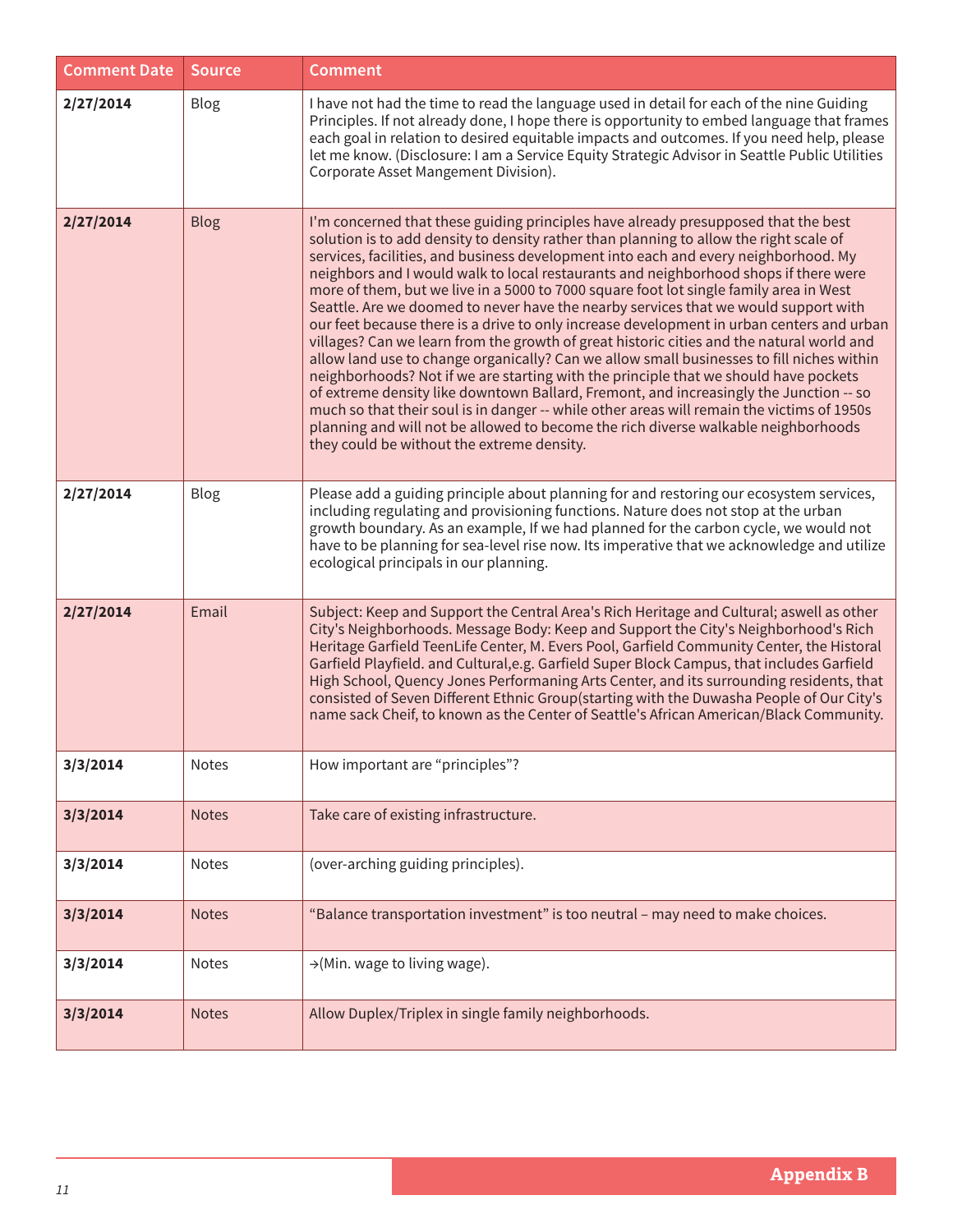| <b>Comment Date</b> | <b>Source</b> | <b>Comment</b>                                                                                                                                                                                                                                                                               |
|---------------------|---------------|----------------------------------------------------------------------------------------------------------------------------------------------------------------------------------------------------------------------------------------------------------------------------------------------|
| 3/3/2014            | Blog          | anyone else surprised by the urban village/center "gaps" that make up uptown/queen<br>anne and montlake? seems that we should be selectively urbanizing parts of those<br>neighborhoods as well by adding urban village designations to better join the north with<br>the center of the city |
| 3/3/2014            | <b>Notes</b>  | Are guiding principles open for discussion?                                                                                                                                                                                                                                                  |
| 3/3/2014            | <b>Notes</b>  | Backyard cottages (ADUs) good, and we need more (Airbnb). Make it easier and more<br>flexible (both attached and detached).                                                                                                                                                                  |
| 3/3/2014            | <b>Notes</b>  | Bus, ferry, LRT need to be better coordinated.                                                                                                                                                                                                                                               |
| 3/3/2014            | <b>Notes</b>  | Childcare?                                                                                                                                                                                                                                                                                   |
| 3/3/2014            | <b>Notes</b>  | City does good job with waste mgmt - garbage separation.                                                                                                                                                                                                                                     |
| 3/3/2014            | Notes         | City should look at solar energy.                                                                                                                                                                                                                                                            |
| 3/3/2014            | <b>Notes</b>  | Collaboration and shared vision across agencies, especially in transit.                                                                                                                                                                                                                      |
| 3/3/2014            | <b>Notes</b>  | Community power program is good (weatherization).                                                                                                                                                                                                                                            |
| 3/3/2014            | <b>Notes</b>  | Community Power Works to reduce energy use.                                                                                                                                                                                                                                                  |
| 3/3/2014            | <b>Notes</b>  | Comp Plan needs to take into account the # of rental houses vs. available to buy.                                                                                                                                                                                                            |
| 3/3/2014            | <b>Notes</b>  | Comp Plan should be clear enough to translate into implementation.                                                                                                                                                                                                                           |
| 3/3/2014            | Notes         | Continue to develop urban canopy, and stop cutting trees down. Change the types of<br>trees that are planted, and change new building requirements.                                                                                                                                          |
| 3/3/2014            | <b>FB</b>     | Could you please identify the necessary steps to get Seattle Public Schools to be a<br>participating partner in the comp plan?                                                                                                                                                               |
| 3/3/2014            | <b>Notes</b>  | Create complete community around transit.                                                                                                                                                                                                                                                    |
| 3/3/2014            | <b>Notes</b>  | Develop smaller retail "nodes" that provide select services to a neighborhood, especially<br>where you have workforce housing.                                                                                                                                                               |
| 3/3/2014            | Notes         | Develop weatherization goals.                                                                                                                                                                                                                                                                |
| 3/3/2014            | <b>Notes</b>  | Electric buses for climate-friendly city.                                                                                                                                                                                                                                                    |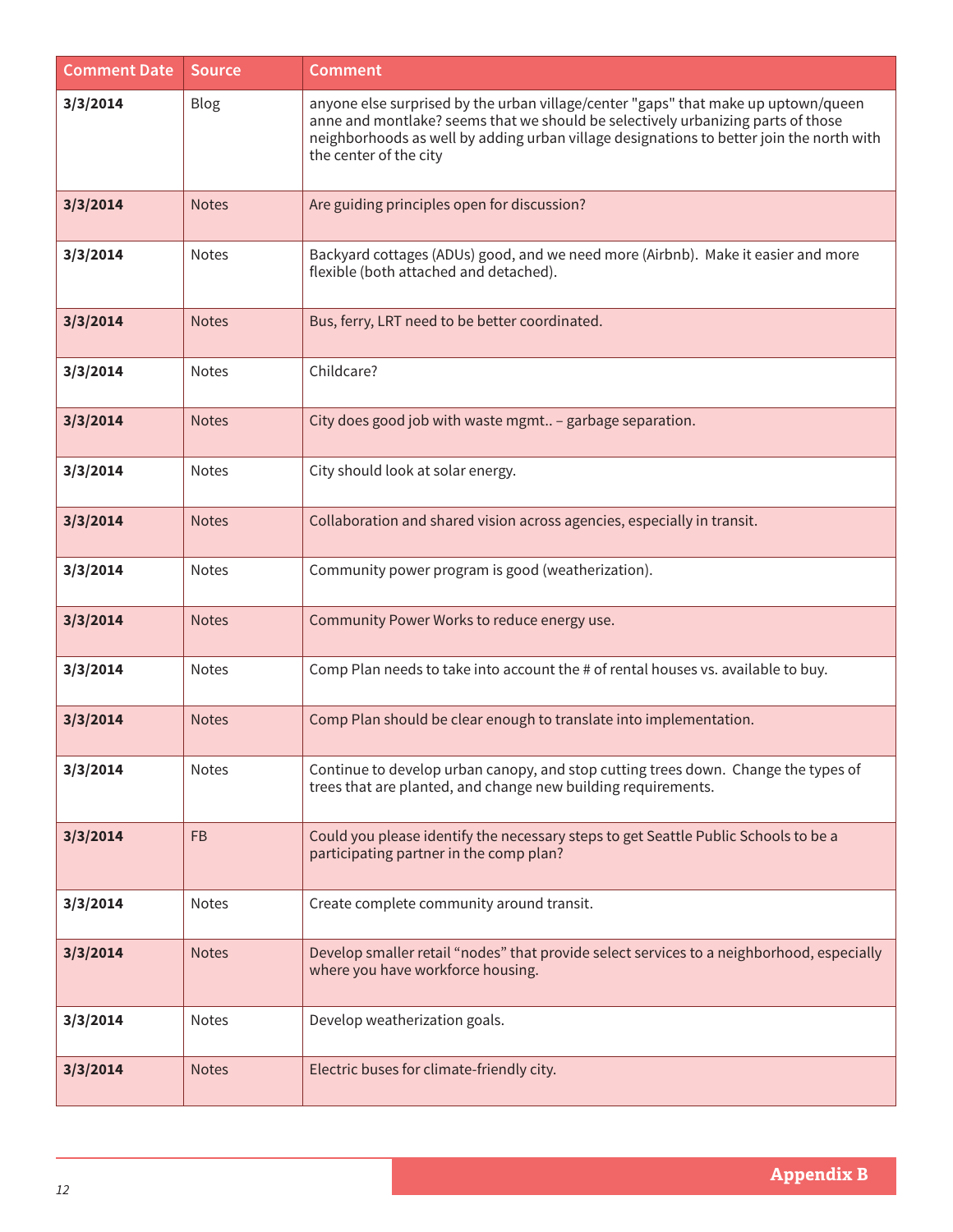| <b>Comment Date</b> | <b>Source</b> | <b>Comment</b>                                                                                   |
|---------------------|---------------|--------------------------------------------------------------------------------------------------|
| 3/3/2014            | <b>Notes</b>  | Emphasize and integrate non-auto modes.                                                          |
| 3/3/2014            | <b>Notes</b>  | Essential services within walking distance (How are essential services defined? Who<br>decides?) |
| 3/3/2014            | <b>Notes</b>  | Family- size MF housing especially in growing areas.                                             |
| 3/3/2014            | <b>Notes</b>  | Focus on serving people who live in Seattle.                                                     |
| 3/3/2014            | Notes         | Funding for maintenance, personnel, and operations.                                              |
| 3/3/2014            | <b>Notes</b>  | Green ways/other facilities should link to light rail.                                           |
| 3/3/2014            | Notes         | Hard metrics                                                                                     |
| 3/3/2014            | <b>Notes</b>  | Hospitals need to have stronger efficiency standards.                                            |
| 3/3/2014            | <b>Notes</b>  | How are growth estimates calculated? Do they include an estimate for climate refugees?           |
| 3/3/2014            | <b>Notes</b>  | How do we know we're balanced?                                                                   |
| 3/3/2014            | Notes         | How do we know when we have a "balanced" transportation system.                                  |
| 3/3/2014            | <b>Notes</b>  | How do you provide incentives to bring cafes and gathering places into a neighborhood?           |
| 3/3/2014            | Notes         | How much of Comp Plan is required by G.M.A.?                                                     |
| 3/3/2014            | <b>Notes</b>  | How to inform City Council of decisions and acknowledge City part of regional planning.          |
| 3/3/2014            | Notes         | Invest in alternative transportation modes.                                                      |
| 3/3/2014            | <b>Notes</b>  | Is it just the squeaky wheel?                                                                    |
| 3/3/2014            | Notes         | Light rail will be a bigger benefit than people know - will change where people live.            |
| 3/3/2014            | <b>Notes</b>  | Look for opportunities in unused R.O.W. - Seattle streets                                        |
| 3/3/2014            | Notes         | Low-interest loans for small businesses in growing areas.                                        |
| 3/3/2014            | <b>Notes</b>  | Low-interest loans to homeowners to add ADU, other improvements                                  |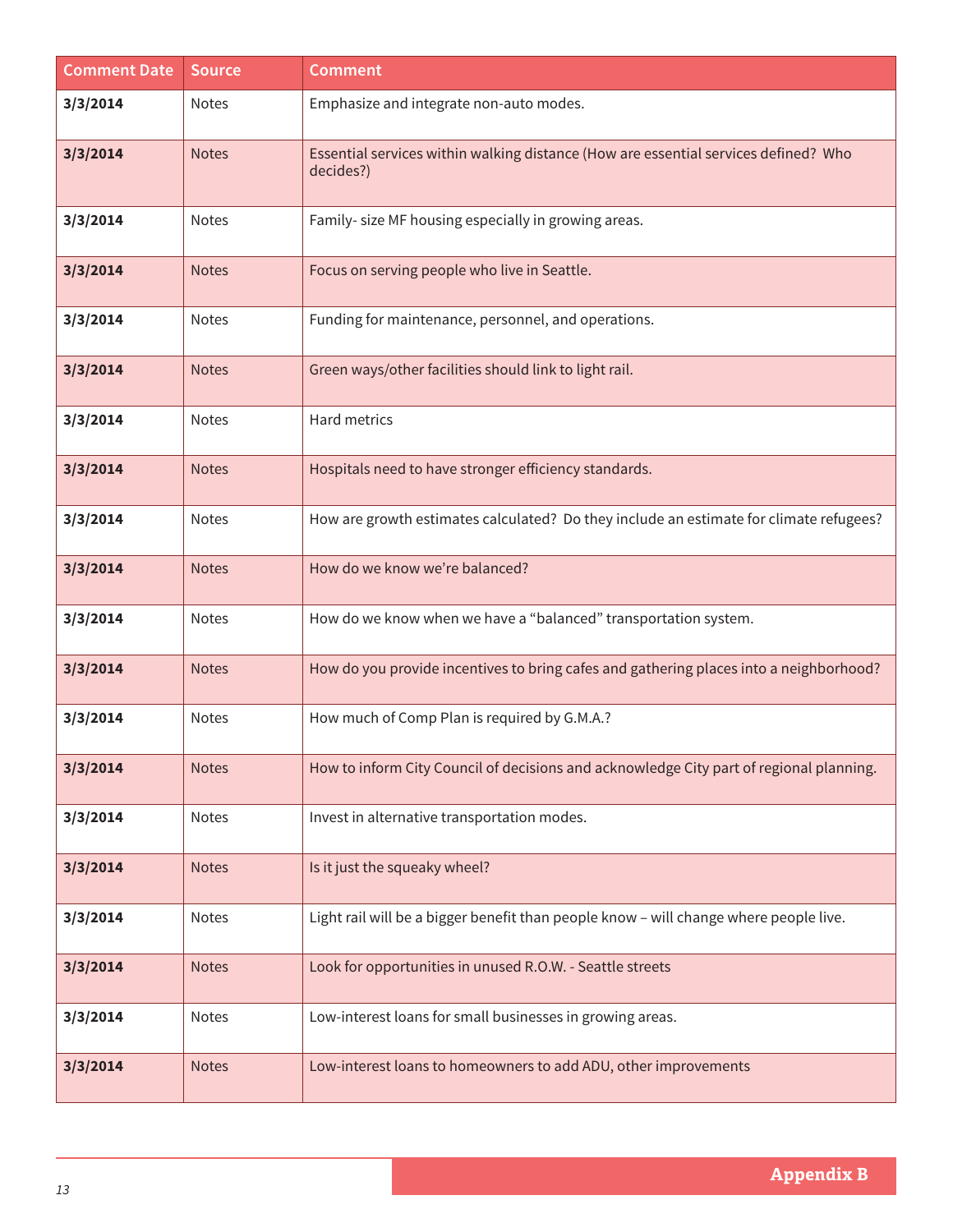| <b>Comment Date</b> | <b>Source</b> | <b>Comment</b>                                                                            |
|---------------------|---------------|-------------------------------------------------------------------------------------------|
| 3/3/2014            | Notes         | Maintain trees - equity in tree canopy.                                                   |
| 3/3/2014            | <b>Notes</b>  | Make it possible to work and care for kids in same place.                                 |
| 3/3/2014            | Notes         | Monitor the plan better than done in the past, and make course corrections                |
| 3/3/2014            | <b>Notes</b>  | More bio-swales, plant native species                                                     |
| 3/3/2014            | Notes         | More family friendly housing - affordable that accommodates larger families.              |
| 3/3/2014            | <b>Notes</b>  | More investment for child-friendly facilities                                             |
| 3/3/2014            | Notes         | More seamless connection between modes - info $@$ stations, etc.                          |
| 3/3/2014            | <b>Notes</b>  | Need Planning vector landscape.                                                           |
| 3/3/2014            | Notes         | Need to collaborate with King County Metro.                                               |
| 3/3/2014            | <b>Notes</b>  | Need to incentivize housing around HCT (High-Capacity Transit).                           |
| 3/3/2014            | Notes         | Neighborhood prioritizing becomes very political among neighborhoods.                     |
| 3/3/2014            | <b>Notes</b>  | Our city/county should agree to pay for transit (and other things) that improve the city. |
| 3/3/2014            | <b>Notes</b>  | Overall theme                                                                             |
| 3/3/2014            | Notes         | Park acquisition program is good.                                                         |
| 3/3/2014            | Notes         | Pay more attention to sustainability.                                                     |
| 3/3/2014            | <b>Notes</b>  | Pre-school, safer routes to school, community centers, downtown school,                   |
| 3/3/2014            | Notes         | Prioritize planned and real growth areas and nodes that are transit-dependent.            |
| 3/3/2014            | <b>Notes</b>  | Protect existing housing stock.                                                           |
| 3/3/2014            | Notes         | Provide transit connections to growing places in Seattle - Ballard - West Seattle.        |
| 3/3/2014            | <b>Notes</b>  | Rain gardens and permeable surfaces that have been done (High Point, etc.) are great.     |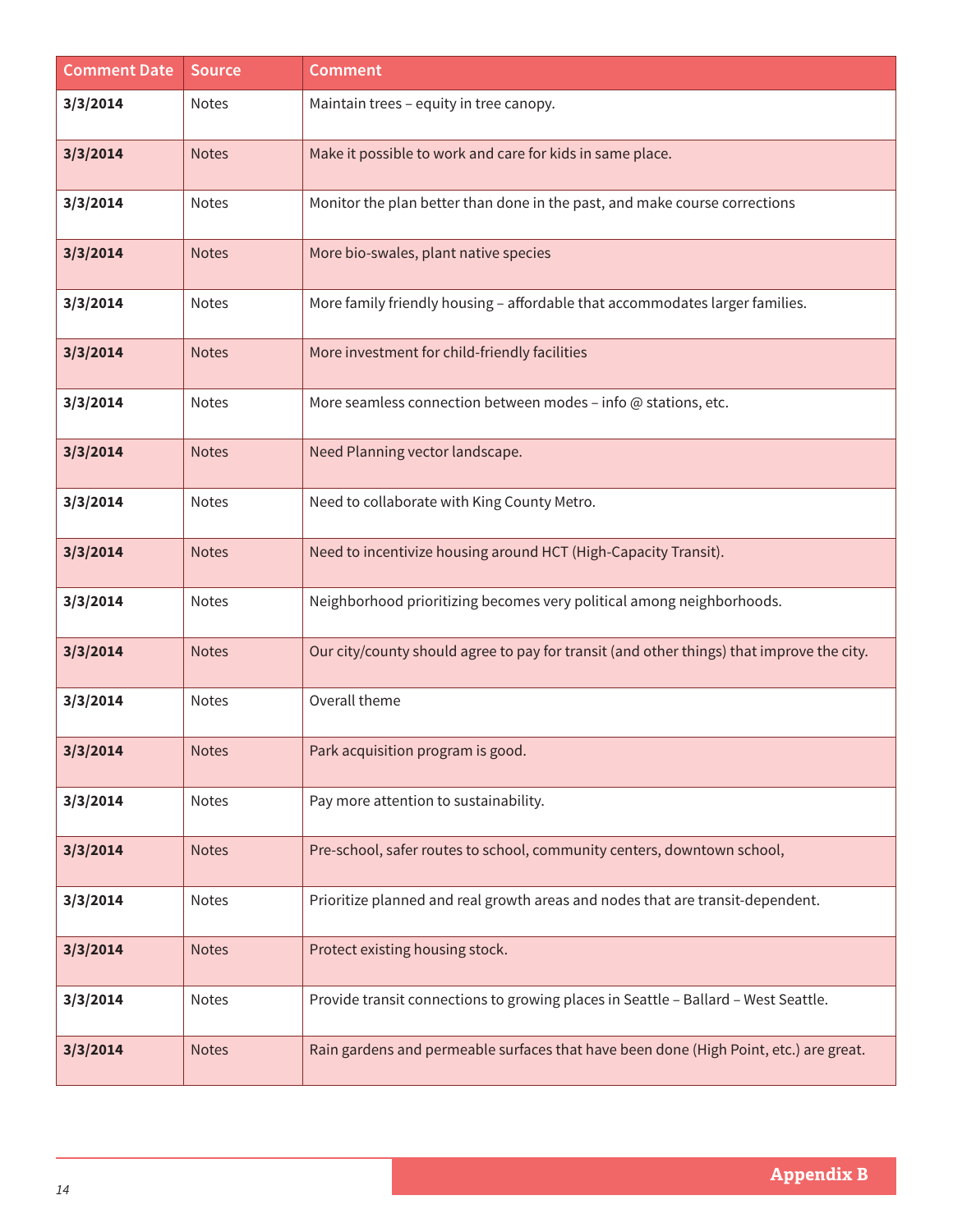| <b>Comment Date</b> | <b>Source</b> | <b>Comment</b>                                                                      |
|---------------------|---------------|-------------------------------------------------------------------------------------|
| 3/3/2014            | Notes         | Redirect resources to more non-auto modes.                                          |
| 3/3/2014            | <b>Notes</b>  | Role of Parks - should be included in principles.                                   |
| 3/3/2014            | Notes         | Safe access to and in parks on foot and by bike (within and to).                    |
| 3/3/2014            | <b>Notes</b>  | Safe routes to local schools.                                                       |
| 3/3/2014            | Notes         | Seattle greenways                                                                   |
| 3/3/2014            | <b>Notes</b>  | Sense that city investments go to the "squeaky wheel" and not evenly distributed.   |
| 3/3/2014            | Notes         | Sewers affected by new development.                                                 |
| 3/3/2014            | <b>Notes</b>  | Sidewalks are an asset in some neighborhoods. But, not everywhere.                  |
| 3/3/2014            | Notes         | Six-pack townhouse not successful, but we need more density and keep scale.         |
| 3/3/2014            | <b>Notes</b>  | Some urban villages are working, but we need to have ways to do course corrections. |
| 3/3/2014            | Notes         | Stop gentrification.                                                                |
| 3/3/2014            | <b>Notes</b>  | Stormwater - flooding.                                                              |
| 3/3/2014            | Notes         | Strong neighborhood business districts                                              |
| 3/3/2014            | <b>Notes</b>  | Transportation to public schools - buses and cars                                   |
| 3/3/2014            | <b>Notes</b>  | Use equity to help determine where to invest.                                       |
| 3/3/2014            | <b>Notes</b>  | Vibrant park system and a variety of open space forms (pocket, destination uses).   |
| 3/3/2014            | Notes         | We have to balance to $\rightarrow$ mobility                                        |
| 3/3/2014            | <b>Notes</b>  | What is outreach plan? Please document info from various groups, share and compare. |
| 3/3/2014            | Notes         | What is the balance?                                                                |
| 3/3/2014            | <b>Notes</b>  | What is the walkability score?                                                      |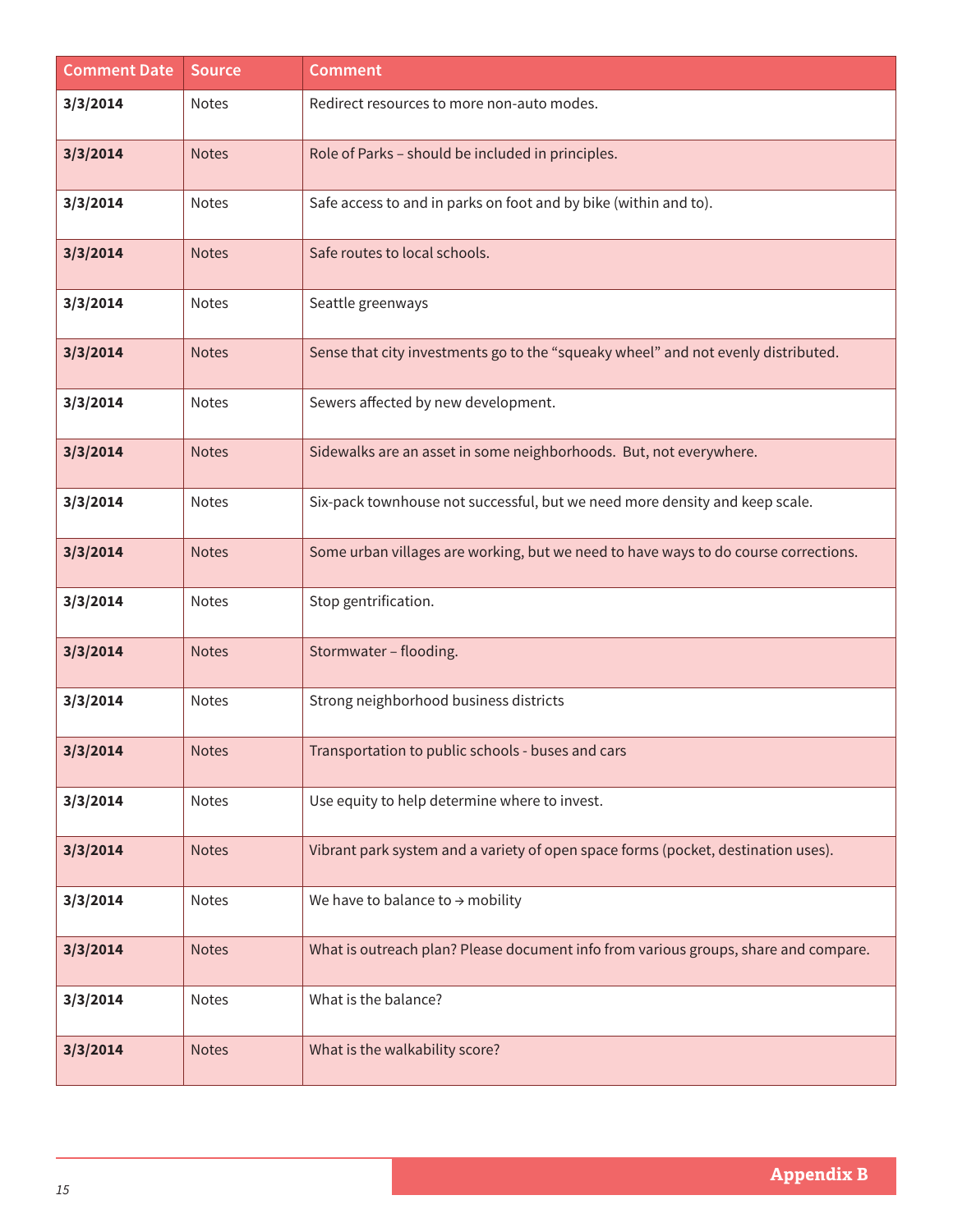| <b>Comment Date</b> | <b>Source</b> | <b>Comment</b>                                                                                                                                                                                                                                                                                                                                                                                                                                                                                                                                                                                                                                                                                                                                                                                                                                                                                                                                                                                                                                                                                                                                                                                                                                                                                                                                                                                                                                                          |
|---------------------|---------------|-------------------------------------------------------------------------------------------------------------------------------------------------------------------------------------------------------------------------------------------------------------------------------------------------------------------------------------------------------------------------------------------------------------------------------------------------------------------------------------------------------------------------------------------------------------------------------------------------------------------------------------------------------------------------------------------------------------------------------------------------------------------------------------------------------------------------------------------------------------------------------------------------------------------------------------------------------------------------------------------------------------------------------------------------------------------------------------------------------------------------------------------------------------------------------------------------------------------------------------------------------------------------------------------------------------------------------------------------------------------------------------------------------------------------------------------------------------------------|
| 3/3/2014            | Notes         | When mixed use is built for people who work in the building, should be able to live there.                                                                                                                                                                                                                                                                                                                                                                                                                                                                                                                                                                                                                                                                                                                                                                                                                                                                                                                                                                                                                                                                                                                                                                                                                                                                                                                                                                              |
| 3/3/2014            | <b>Notes</b>  | Where is employment growth?                                                                                                                                                                                                                                                                                                                                                                                                                                                                                                                                                                                                                                                                                                                                                                                                                                                                                                                                                                                                                                                                                                                                                                                                                                                                                                                                                                                                                                             |
| 3/3/2014            | Notes         | Why? Rationale?                                                                                                                                                                                                                                                                                                                                                                                                                                                                                                                                                                                                                                                                                                                                                                                                                                                                                                                                                                                                                                                                                                                                                                                                                                                                                                                                                                                                                                                         |
| 3/3/2014            | <b>Notes</b>  | Workforce housing is integrated into all neighborhoods - into all kinds of buildings                                                                                                                                                                                                                                                                                                                                                                                                                                                                                                                                                                                                                                                                                                                                                                                                                                                                                                                                                                                                                                                                                                                                                                                                                                                                                                                                                                                    |
| 3/11/2014           | Email         | Thank you for organizing the Guiding Principles workshop on March 3. I am following<br>up with a few comments. It would be useful to frame the guiding principles under City<br>Council's decision (per Resolution 31370) that "the fundamental principle underlying the<br>Comprehensive Plan is the desire for the Seattle to grow in ways that are sustainable for<br>Seattle and the region." Positioning the Guiding Principles in this way would allow a more<br>focused discussion about how well the City is meeting each principle. Second, our table<br>struggled with responding to the question "Is the City meeting the principles?" because<br>the objectives behind the principles were not clear. If principle #6, for example, was noted<br>to align with the City Council's goal to realize zero net greenhouse gas emissions by 2050,<br>it would be easier to comment on how effectively the City is balancing transportation<br>investments. If principle #6 was framed in this way, the City needs to more aggressively<br>prioritize transit and non-motorized transportation investments. Alternatively, if the<br>underlying objective of principle #6 was to achieve the greatest mobility (for specific<br>audiences - eg., residents, workers, business/commercial), then transportation<br>investments should emphasize multi-modal network connections. Thank you for the<br>opportunity to engage and comment on the guiding principles. |
| 3/15/2014           | Email         | Would someone be able to attend the May (14) Green Lake Community Council meeting<br>to discuss Seattle 2035? Many people may not be able to attend meetings and this will<br>provide visibility on this activity and how they can participate.                                                                                                                                                                                                                                                                                                                                                                                                                                                                                                                                                                                                                                                                                                                                                                                                                                                                                                                                                                                                                                                                                                                                                                                                                         |
| 3/20/2014           | email         | EIS should have linkage to resilience. Each alternative has different implications for the<br>ability of the city to increase its adaptive capacity to change - either climate change,<br>change in technology, change in economics, change in energy costs, etc. We can frame<br>the plan to be responsive to climate change and the other forces of change when we take<br>a resilience approach both in designing alternatives and in evaluating them for the EIS.<br>[see email for full comment]                                                                                                                                                                                                                                                                                                                                                                                                                                                                                                                                                                                                                                                                                                                                                                                                                                                                                                                                                                   |
| 3/25/2014           | Twitter       | You left before a great comment @futurewise: "bolder vision, allow for innovation." +1 on<br>that! @seattle2035                                                                                                                                                                                                                                                                                                                                                                                                                                                                                                                                                                                                                                                                                                                                                                                                                                                                                                                                                                                                                                                                                                                                                                                                                                                                                                                                                         |
| 3/25/2014           | Twitter       | @seattle2035 and zero lot line rowhouses! Oy. really sad that middle America has towns<br>denser than seattle's SF zones                                                                                                                                                                                                                                                                                                                                                                                                                                                                                                                                                                                                                                                                                                                                                                                                                                                                                                                                                                                                                                                                                                                                                                                                                                                                                                                                                |
| 3/25/2014           | Twitter       | @seattle2035 why not legit duplexes or triplexes (like Somerville) while we are at it!                                                                                                                                                                                                                                                                                                                                                                                                                                                                                                                                                                                                                                                                                                                                                                                                                                                                                                                                                                                                                                                                                                                                                                                                                                                                                                                                                                                  |
| 3/25/2014           | Twitter       | @seattle2035 In the next 20 years to keep n'hood character: let's have more options for<br>SF5000 zones, e.g. ADU *plus* DADU, corner stores.                                                                                                                                                                                                                                                                                                                                                                                                                                                                                                                                                                                                                                                                                                                                                                                                                                                                                                                                                                                                                                                                                                                                                                                                                                                                                                                           |
| 3/25/2014           | <b>Notes</b>  | Acknowledge that there is a lot of zoned capacity where people don't want to build;<br>where people don't' want to live.                                                                                                                                                                                                                                                                                                                                                                                                                                                                                                                                                                                                                                                                                                                                                                                                                                                                                                                                                                                                                                                                                                                                                                                                                                                                                                                                                |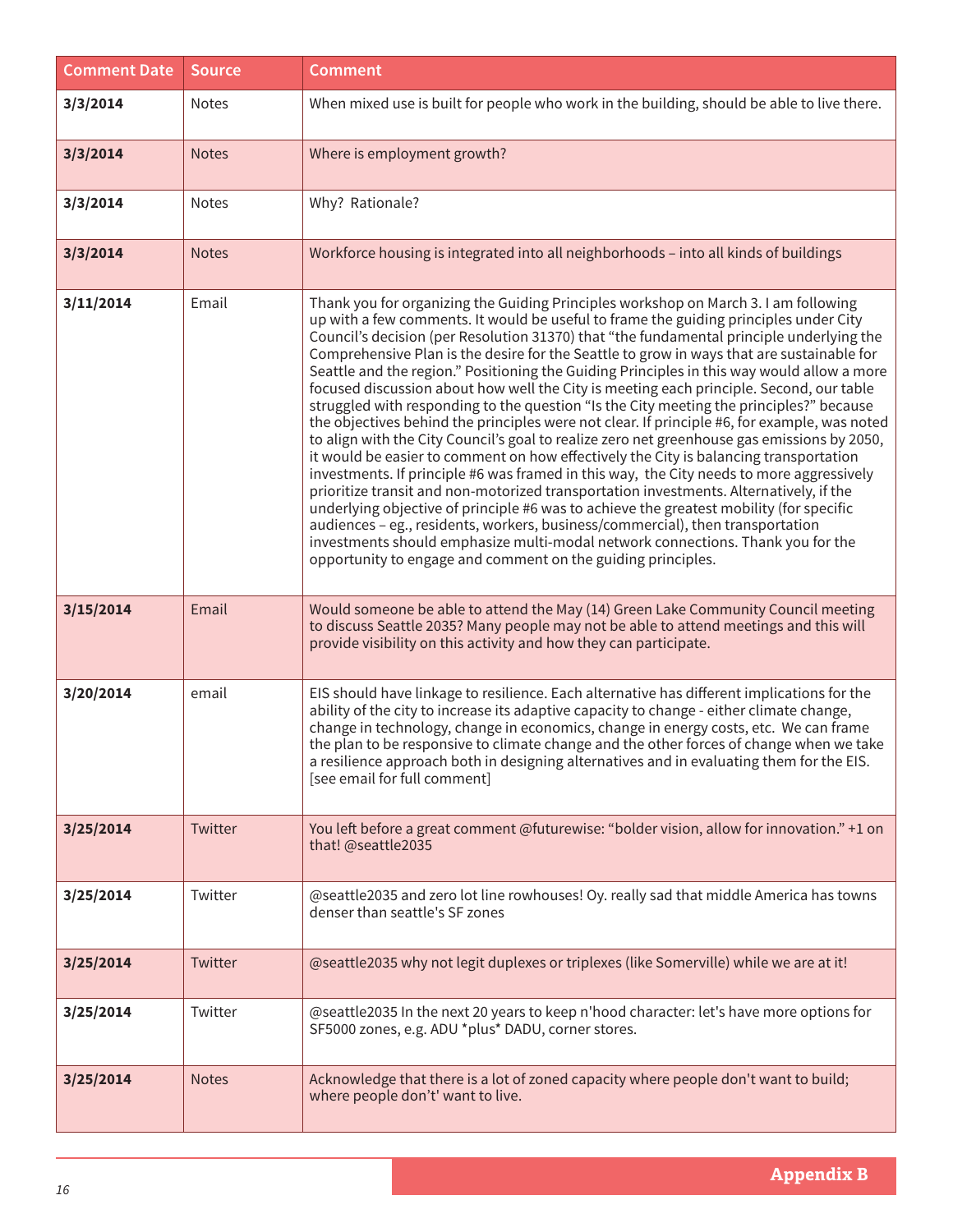| <b>Comment Date</b> | <b>Source</b> | <b>Comment</b>                                                                                                                                                                                                                                                                                                                                                                                                                                                                                                                                                                                                                                                                                                                                                                                                                                                                                                                                             |
|---------------------|---------------|------------------------------------------------------------------------------------------------------------------------------------------------------------------------------------------------------------------------------------------------------------------------------------------------------------------------------------------------------------------------------------------------------------------------------------------------------------------------------------------------------------------------------------------------------------------------------------------------------------------------------------------------------------------------------------------------------------------------------------------------------------------------------------------------------------------------------------------------------------------------------------------------------------------------------------------------------------|
| 3/25/2014           | Notes         | Didn't know new UVs could be considered; if so why not some in closer in places.                                                                                                                                                                                                                                                                                                                                                                                                                                                                                                                                                                                                                                                                                                                                                                                                                                                                           |
| 3/25/2014           | <b>Notes</b>  | FYI - High rise is not 12 stories; stop calling it that.                                                                                                                                                                                                                                                                                                                                                                                                                                                                                                                                                                                                                                                                                                                                                                                                                                                                                                   |
| 3/25/2014           | email         | I support Alternative 3: the transit focus the most of the three alternatives. Without a<br>greater reliance on transit, people will not be able to get around as well in Seattle as<br>we grow and it makes the most sense to put as much housing and jobs nearby light rail<br>stations to make the best use of our most efficient transit system. Particularly, I would<br>like to see more high rise zoning nearby more station areas.                                                                                                                                                                                                                                                                                                                                                                                                                                                                                                                 |
| 3/25/2014           | <b>Notes</b>  | Include data on % of people in 2035 who don't live here yet.                                                                                                                                                                                                                                                                                                                                                                                                                                                                                                                                                                                                                                                                                                                                                                                                                                                                                               |
| 3/25/2014           | <b>Notes</b>  | More history of UV strategy; portray compromise between growth and no growth<br>advocates                                                                                                                                                                                                                                                                                                                                                                                                                                                                                                                                                                                                                                                                                                                                                                                                                                                                  |
| 3/25/2014           | <b>Notes</b>  | More outreach for renters; work with other groups who can reach young people (e.g. The<br>Urbanist)                                                                                                                                                                                                                                                                                                                                                                                                                                                                                                                                                                                                                                                                                                                                                                                                                                                        |
| 3/25/2014           | Twitter       | Of course! RT @bruteforceblog: @Seattle2035 why not legit duplexes or triplexes (like<br>Somerville) while we are at it!                                                                                                                                                                                                                                                                                                                                                                                                                                                                                                                                                                                                                                                                                                                                                                                                                                   |
| 3/25/2014           | Facebook      | Option 3, definitely. I don't believe the coming Link extensions are adequately planned<br>for with any of these options, however. Sound Transit just preliminarily approved a<br>corridor for a downtown to Ballard subway, which will probably be on the ballot soon. It<br>would likely be finished well ahead of 2035. There are several neighborhoods which are<br>not being built to potential, Ballard, Fremont, and Wallingford to name some.<br>In either case, the goals should be to both concentrate housing/job growth near transit,<br>as well as expanding the reach of rail transit. That means expanding our definitions for<br>some zones, such as the urban centers and urban villages. Seattle will likely grow by<br>more than the 2035 estimates as well, and likely faster. How will these plans adapt if<br>we're already past 700,000 by 2020? We will need to accommodate more, and allow the<br>building to make that possible. |
| 3/25/2014           | Notes         | Outreach for Comp Plan should be similar to a legislative district campaign                                                                                                                                                                                                                                                                                                                                                                                                                                                                                                                                                                                                                                                                                                                                                                                                                                                                                |
| 3/25/2014           | <b>Notes</b>  | Provide figures on in-bound migration, where are people coming from                                                                                                                                                                                                                                                                                                                                                                                                                                                                                                                                                                                                                                                                                                                                                                                                                                                                                        |
| 3/25/2014           | Notes         | Show error bars with all numbers.                                                                                                                                                                                                                                                                                                                                                                                                                                                                                                                                                                                                                                                                                                                                                                                                                                                                                                                          |
| 3/25/2014           | <b>Notes</b>  | Show projection as a range, not a signle number                                                                                                                                                                                                                                                                                                                                                                                                                                                                                                                                                                                                                                                                                                                                                                                                                                                                                                            |
| 3/25/2014           | Notes         | Track who is coming to meetings and providing input; it's not representative                                                                                                                                                                                                                                                                                                                                                                                                                                                                                                                                                                                                                                                                                                                                                                                                                                                                               |
| 3/25/2014           | <b>Notes</b>  | Use I-pads to collect input quickly                                                                                                                                                                                                                                                                                                                                                                                                                                                                                                                                                                                                                                                                                                                                                                                                                                                                                                                        |
| 3/26/2014           | Notes         | Can the MF housing tax exemption be used differently to revitalize areas in southeast?                                                                                                                                                                                                                                                                                                                                                                                                                                                                                                                                                                                                                                                                                                                                                                                                                                                                     |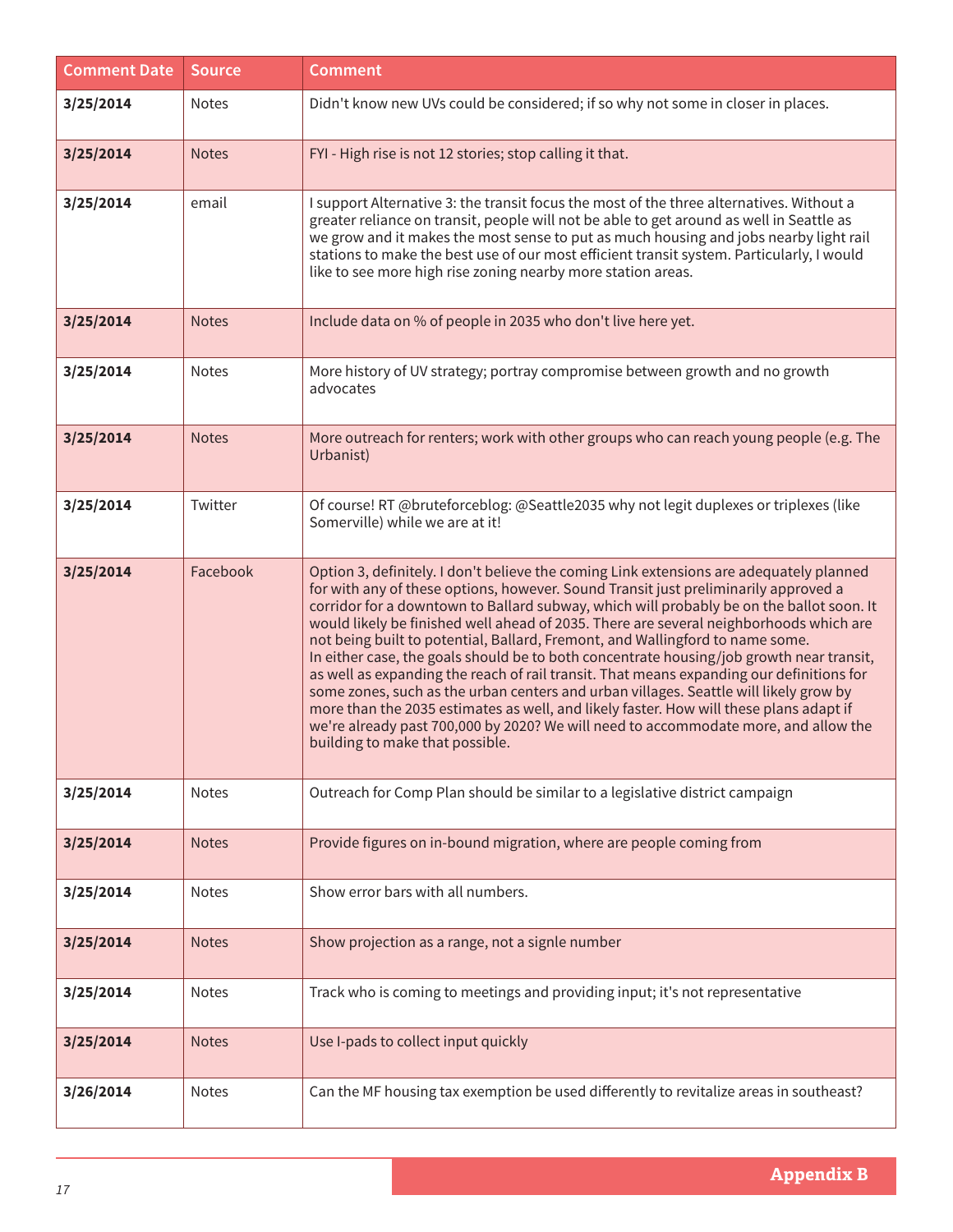| <b>Comment Date</b> | <b>Source</b> | <b>Comment</b>                                                                                                                                                                                                            |
|---------------------|---------------|---------------------------------------------------------------------------------------------------------------------------------------------------------------------------------------------------------------------------|
| 3/26/2014           | <b>Notes</b>  | Does it make any difference to comment on alts? How will comments affect the plan?                                                                                                                                        |
| 3/26/2014           | <b>Notes</b>  | How can DPD present Comp Plan as something people can relate to, get them interested?                                                                                                                                     |
| 3/26/2014           | <b>Notes</b>  | Outreach to underserved communities                                                                                                                                                                                       |
| 3/26/2014           | Notes         | Why are the job numbers so high?                                                                                                                                                                                          |
| 3/26/2014           | <b>Notes</b>  | Will the update consider policies to encourage "innovative tools" as allowed by GMA?                                                                                                                                      |
| 3/27/2014           | <b>Notes</b>  | Board members have a range of expertise to offer.                                                                                                                                                                         |
| 3/27/2014           | <b>Notes</b>  | Can they attend SPC briefings to hear about other parts of the plan/other issues?                                                                                                                                         |
| 3/27/2014           | <b>Notes</b>  | Concerned about the places outside UVs. They need planning and investment too.                                                                                                                                            |
| 3/27/2014           | <b>Notes</b>  | How do people use the plan?                                                                                                                                                                                               |
| 3/27/2014           | Notes         | How do the neighbohrood plans interface with Comp Plan.                                                                                                                                                                   |
| 3/27/2014           | <b>Notes</b>  | How is the Transit Communities report refelcted in the alts.?                                                                                                                                                             |
| 3/27/2014           | <b>Notes</b>  | How will the impact on affordable housing be measured in the EIS?                                                                                                                                                         |
| 3/27/2014           | <b>Notes</b>  | In the Rainier Valley the plan needs to address the places inbetween Uvs-- they need<br>investment too. UV strategy makes it hard to get grants/resources for sites outside UVs.                                          |
| 3/27/2014           | <b>Notes</b>  | Is it time to revist the UV startegy, encourage more duplexes and other kinds of housing?                                                                                                                                 |
| 3/27/2014           | <b>Notes</b>  | Is there an analysis that shows how much investment has gone into UVs?                                                                                                                                                    |
| 3/27/2014           | <b>Notes</b>  | Missed opportunity. By not looking at TOD near bus, City is not showing leadership.<br>Identify a way to transit investment in bus service in our land use policy? Maybe elevate<br>some places to be equal to UV status. |
| 3/27/2014           | <b>Notes</b>  | Plan doesn't do a good job of recognizing the need for an open space system-- how do we<br>connect people/UVs to the larger parks without driving?                                                                        |
| 3/27/2014           | Notes         | What about 145th Street? Should that be part of the alterantives?                                                                                                                                                         |
| 3/27/2014           | <b>Notes</b>  | What happened to Planscape? Will that be part of the plan?                                                                                                                                                                |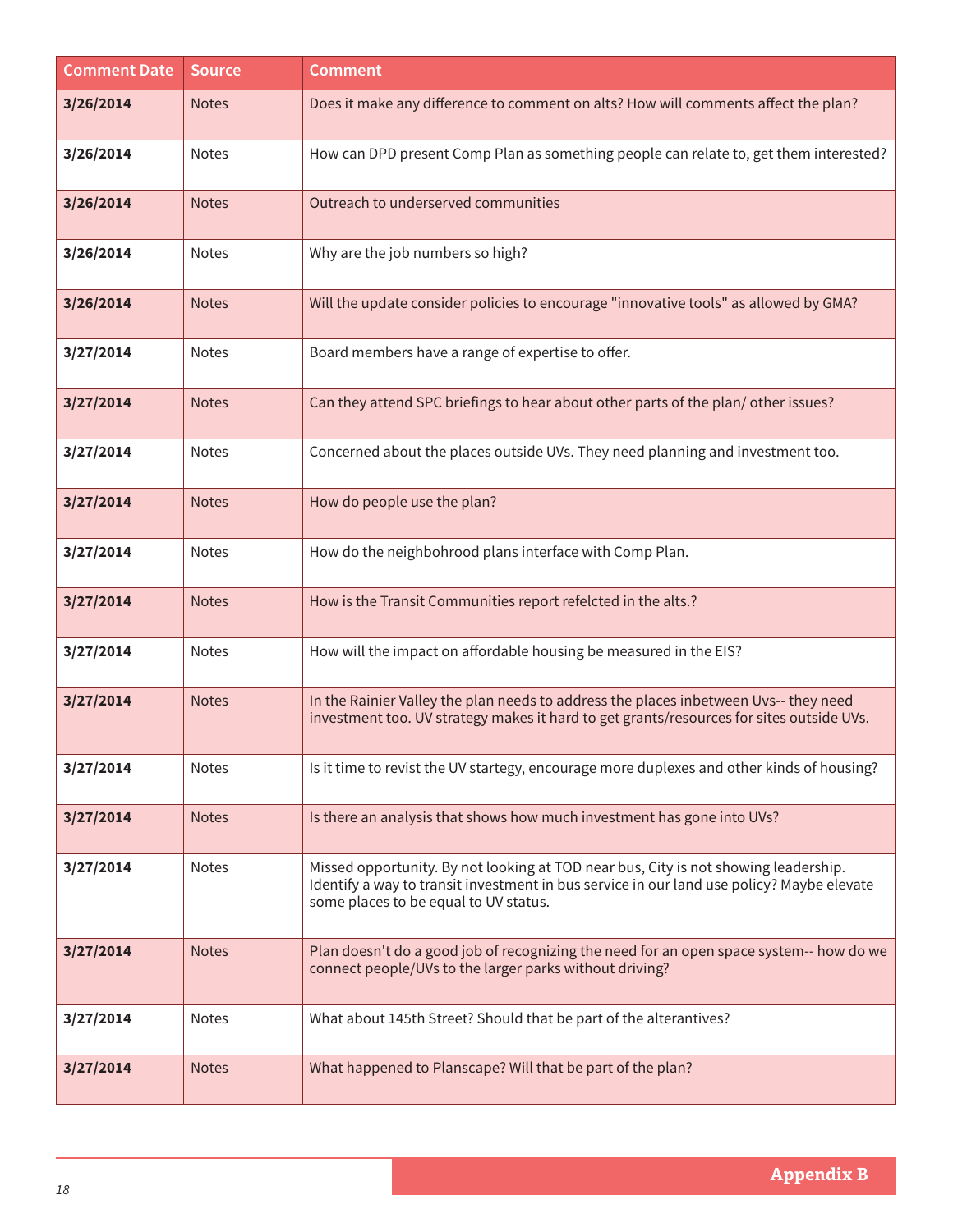| <b>Comment Date</b> | <b>Source</b>      | <b>Comment</b>                                                                                                                                                                                                                                                                                                                                                                                                                                 |
|---------------------|--------------------|------------------------------------------------------------------------------------------------------------------------------------------------------------------------------------------------------------------------------------------------------------------------------------------------------------------------------------------------------------------------------------------------------------------------------------------------|
| 3/27/2014           | <b>Notes</b>       | Will the golf course at 130th St be available for TOD? If not, does this alternative make<br>sense?                                                                                                                                                                                                                                                                                                                                            |
| 4/1/2014            | email              | Your three scenarios for growth are a good choice. Keep up the good work.                                                                                                                                                                                                                                                                                                                                                                      |
| 4/2/2014            | Twitter            | A fly invades the SW District Council meeting, pestering @seattledpd rep talking about @<br>seattle2035. Advocate for greenspace, someone quips                                                                                                                                                                                                                                                                                                |
| 4/2/2014            | <b>Staff notes</b> | Have an Exec Summary of the Draft Plan that is no longer than 5 pages.                                                                                                                                                                                                                                                                                                                                                                         |
| 4/2/2014            | Staff notes        | Impact on areas prone to landslides                                                                                                                                                                                                                                                                                                                                                                                                            |
| 4/2/2014            | <b>Staff notes</b> | Impact on the urban village transit network                                                                                                                                                                                                                                                                                                                                                                                                    |
| 4/2/2014            | Staff notes        | Include impact on schools                                                                                                                                                                                                                                                                                                                                                                                                                      |
| 4/2/2014            | <b>Staff notes</b> | <b>Measure emissions</b>                                                                                                                                                                                                                                                                                                                                                                                                                       |
| 4/2/2014            | Email              | My suggestion is to invite developers to help advise on the kinds of incentives that could<br>make projects more attractive in the areas the City would like to see grow. Providing<br>incentives that strengthen the bottom line will attract developers and investors. The<br>City can then partner with developers by using these incentives as leverage to encourage<br>growth in Seattle where it deems most important for its residents. |
| 4/2/2014            | Twitter            | One attendee tells @seattledpd @seattle2035 rep they need to publicize this process<br>more. She claimed news media didn't care. We counter:                                                                                                                                                                                                                                                                                                   |
| 4/2/2014            | Staff notes        | Pulbicize event more in neighbohroods blogs- West Seattle blog. Don't bother with<br>Publicola.                                                                                                                                                                                                                                                                                                                                                |
| 4/2/2014            | <b>Staff notes</b> | Review of Plans and policies - Identify which policies are not bei9ng followed now                                                                                                                                                                                                                                                                                                                                                             |
| 4/2/2014            | Staff notes        | Think about adding an Urban Design policy for building/street orientation-- tall buildings<br>on north/south streets block more sun/ crate more shadow that tall buildings on east/<br>west streets. Can make a huge difference given Seattle's climate.                                                                                                                                                                                       |
| 4/2/2014            | Staff notes        | Want specifics for impacts on each neighbohrood                                                                                                                                                                                                                                                                                                                                                                                                |
| 4/2/2014            | Staff notes        | What areas have or will need fire systems                                                                                                                                                                                                                                                                                                                                                                                                      |
| 4/2/2014            | Staff notes        | Would like EIS to meausre how much new utiltieis will cost.                                                                                                                                                                                                                                                                                                                                                                                    |
| 4/5/2014            | Twitter            | @Seattle2035 city allows duplexes/triplexes In SF zones, encourages LR development like<br>this in more of city: http://www.ifuh.org/template1.php?pid=14&sid=&uid=30                                                                                                                                                                                                                                                                          |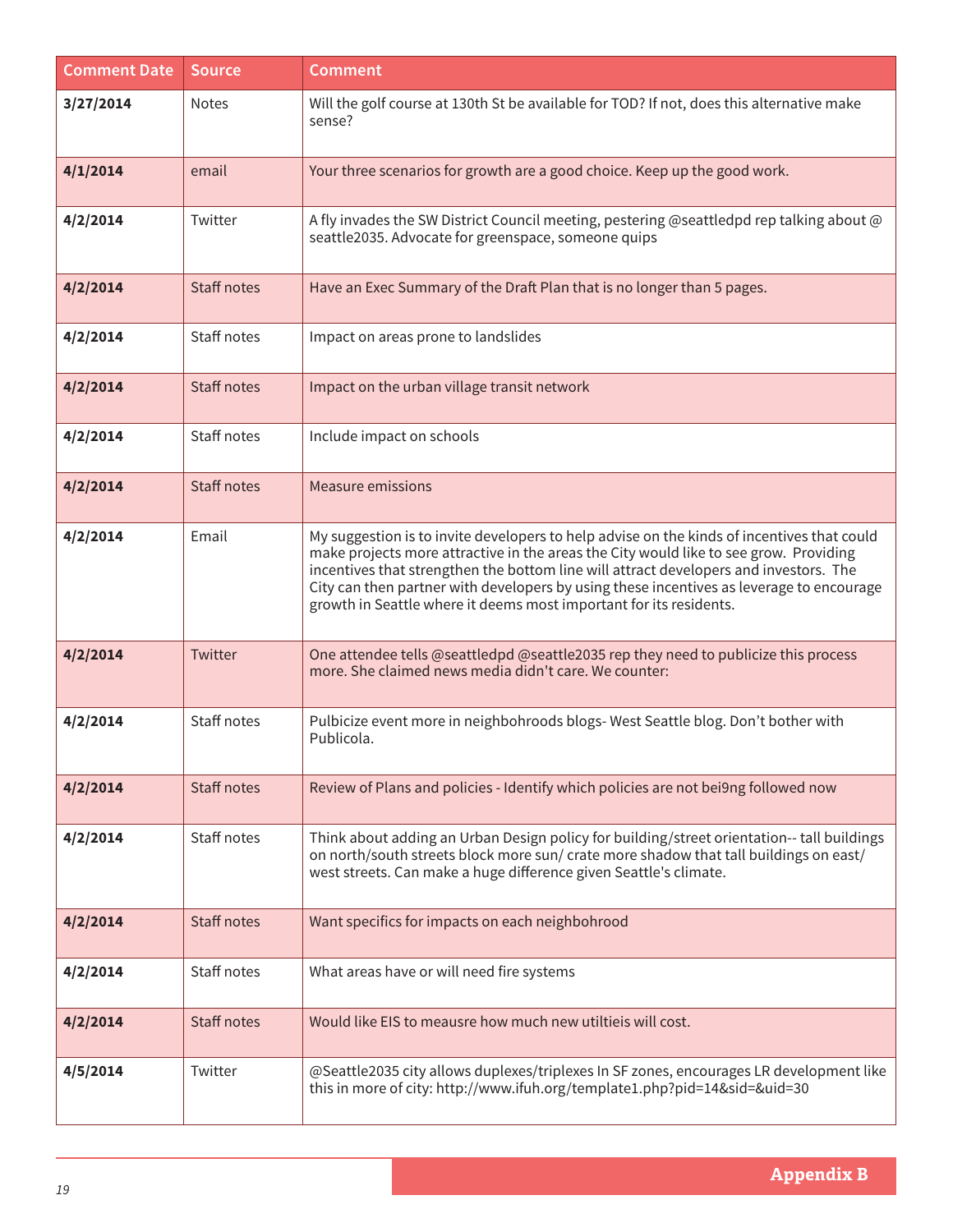| <b>Comment Date</b> | <b>Source</b> | <b>Comment</b>                                                                                                                                                                                                                        |
|---------------------|---------------|---------------------------------------------------------------------------------------------------------------------------------------------------------------------------------------------------------------------------------------|
| 4/5/2014            | Twitter       | @Seattle2035 city becomes social housing developer like neue heimat tirol: 1500 high<br>quality, low energy units per year                                                                                                            |
| 4/5/2014            | Twitter       | @Seattle2035 Diversity and opportunities for all of our communities!                                                                                                                                                                  |
| 4/5/2014            | Twitter       | @Seattle2035 how about equitably. #sns2014                                                                                                                                                                                            |
| 4/5/2014            | Twitter       | @Seattle2035 incentivize/prioritize communal build groups (baugruppen) :http://<br>bruteforcecollaborative.com/wordpress/2013/07/19/bfc-on-baugruppen-proactive-<br>jurisdictions/F368                                                |
| 4/5/2014            | Mtg notes     | City should adopt impact fees for new residential development to pay for improved<br>transit service, and this fee should be an ongoing annual payment                                                                                |
| 4/5/2014            | Mtg notes     | City should encourage growth                                                                                                                                                                                                          |
| 4/5/2014            | Mtg notes     | City should plan for baby boomers to age in place                                                                                                                                                                                     |
| 4/5/2014            | Mtg notes     | Good idea to put more growth near light rail                                                                                                                                                                                          |
| 4/5/2014            | Mtg notes     | How does the City estimate its development capacity?                                                                                                                                                                                  |
| 4/5/2014            | Mtg notes     | Need to make sure we provide spaces for gardens - in yards, planting strips, roofs,<br>public property                                                                                                                                |
| 4/5/2014            | Mtg notes     | Not satisfied with DPD complaint system - people in my neighborhood say they<br>have called DPD to complain about properties, and then they don't see a change with the<br>property and don't hear back from DPD about the resolution |
| 4/5/2014            | Mtg notes     | There should be a true 40' multifamily zone that occupies some of the land where<br>LR3 is now, and LR3 should be a 3-story zone.                                                                                                     |
| 4/5/2014            | Mtg notes     | Where did City get growth projections for next 20 years?                                                                                                                                                                              |
| 4/5/2014            | Mtg notes     | Would rather have duplexes in my neighborhood than McMansions                                                                                                                                                                         |
| 4/5/2014            | Mtg notes     | • Congestion an issue in West Seattle as new developments go in there                                                                                                                                                                 |
| 4/5/2014            | Mtg notes     | • Growth is out of control in certain neighborhoods and way above targets from comp<br>plan. Why is it allowed to continue?                                                                                                           |
| 4/5/2014            | Mtg notes     | . Need stronger tree policies because developers come in and remove everything on site.                                                                                                                                               |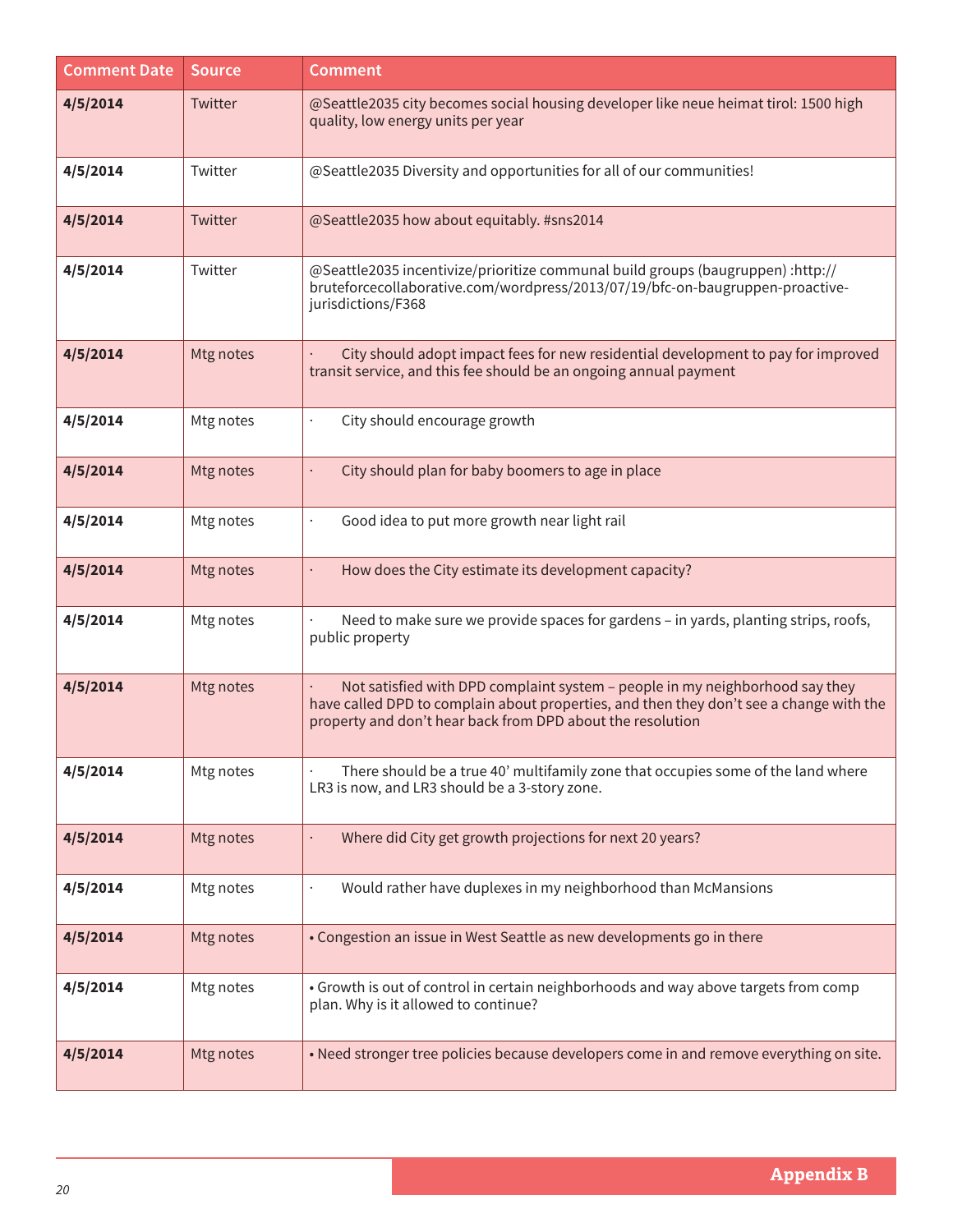| <b>Comment Date</b> | <b>Source</b> | <b>Comment</b>                                                                                                                                                                                                                                                                                                                                                                                                                                                                                                                                                                                                                                         |
|---------------------|---------------|--------------------------------------------------------------------------------------------------------------------------------------------------------------------------------------------------------------------------------------------------------------------------------------------------------------------------------------------------------------------------------------------------------------------------------------------------------------------------------------------------------------------------------------------------------------------------------------------------------------------------------------------------------|
| 4/5/2014            | Mtg notes     | . What happened to neighborhood planning? Why doesn't the comp plan comport with<br>the neighborhood plans?                                                                                                                                                                                                                                                                                                                                                                                                                                                                                                                                            |
| 4/5/2014            | Staff notes   | Concern about the lack of, and quality of recreation space (outdoor or indoors). She lives<br>in Rainier Valley - in a 6 story building for families that has some rooftop gardens and<br>an indoor play space ("1 hoop in a cement room"). FYI it is next door to a similarly size<br>building for elders.                                                                                                                                                                                                                                                                                                                                            |
| 4/5/2014            | Mtg notes     | Good idea to put more growth near light rail                                                                                                                                                                                                                                                                                                                                                                                                                                                                                                                                                                                                           |
| 4/6/2014            | Twitter       | @Seattle2035 Get buy-in from underrepresented communities and share it in the many<br>languages spoken in SEA. Can't say layman's terms enough!                                                                                                                                                                                                                                                                                                                                                                                                                                                                                                        |
| 4/7/2014            | Twitter       | @bruteforceblog @SeattleCouncil @Seattle2035 Also, find ways to encourage backyard<br>cottages and allow ground-bound 'tiny homes' to be legal.                                                                                                                                                                                                                                                                                                                                                                                                                                                                                                        |
| 4/7/2014            | Twitter       | @bruteforceblog @SeattleCouncil @Seattle2035 Well-managed, these would make a lot<br>of sense for our city.                                                                                                                                                                                                                                                                                                                                                                                                                                                                                                                                            |
| 4/7/2014            | Twitter       | @SeattleCouncil @Seattle2035 only way to do that is remove onerous owner-occ req'ts,<br>allow DADU + ADU. Tres dumb as it is now                                                                                                                                                                                                                                                                                                                                                                                                                                                                                                                       |
| 4/7/2014            | Twitter       | @SeattleCouncil @Seattle2035 yup                                                                                                                                                                                                                                                                                                                                                                                                                                                                                                                                                                                                                       |
| 4/7/2014            | Mtg. Notes    | Pedestrian safety                                                                                                                                                                                                                                                                                                                                                                                                                                                                                                                                                                                                                                      |
| 4/7/2014            | email         | All in all, a compromise plan that directs growth fairly evenly to the urban villages<br>(Alternative B) while promoting greater density around transit centers (Alternative C)<br>would make the most sense to me because it would benefit the most people. Already<br>dense and urban areas will experience natural growth, and the current zoning in most<br>such areas is good for that as is. Growth in neighborhood urban villages and around<br>transit centers needs more planning and will require more community input, so those are<br>the most important areas for the city to focus is planning resources. [see email for full<br>comment |
| 4/7/2014            | Mtg. Notes    | Changes to the LR3 zone have allowed "out of scale" buildings that lack parking,<br>encroach on adjacent SF homes, and overstress infrastructure.                                                                                                                                                                                                                                                                                                                                                                                                                                                                                                      |
| 4/7/2014            | Mtg. Notes    | Comp plan update and EIS process - How does the plan agree with the Climate Action<br>Plan, environmental requirements, etc.?                                                                                                                                                                                                                                                                                                                                                                                                                                                                                                                          |
| 4/7/2014            | Mtg. Notes    | Comp plan update and EIS process - What about cottages? Why haven't we seen those<br>built as promised?                                                                                                                                                                                                                                                                                                                                                                                                                                                                                                                                                |
| 4/7/2014            | Mtg. Notes    | Comp plan update and EIS process - What is the level of specificity in the EIS?                                                                                                                                                                                                                                                                                                                                                                                                                                                                                                                                                                        |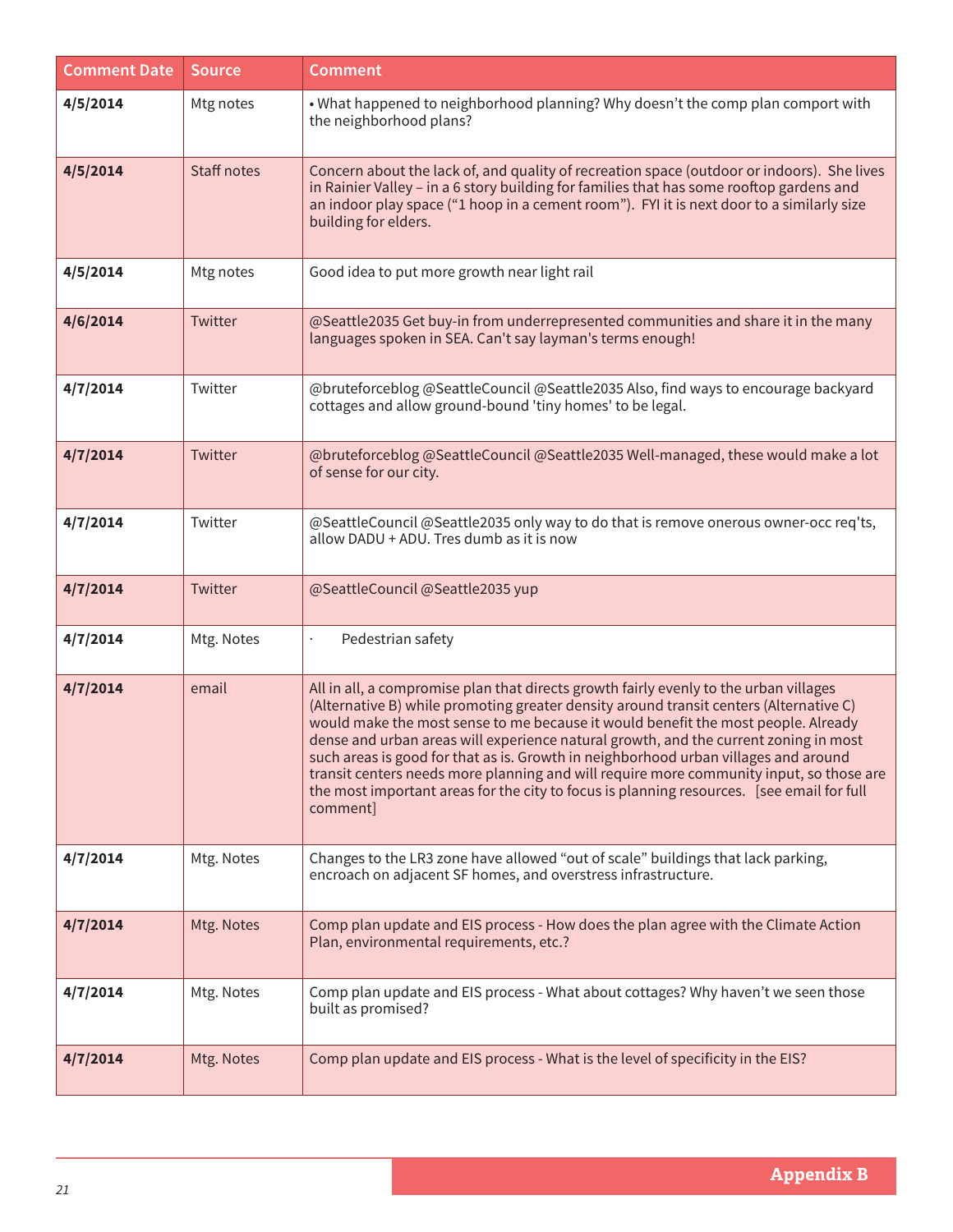| <b>Comment Date</b> | <b>Source</b> | <b>Comment</b>                                                                                                                                                                                                    |
|---------------------|---------------|-------------------------------------------------------------------------------------------------------------------------------------------------------------------------------------------------------------------|
| 4/7/2014            | Mtg. Notes    | Comp plan update and EIS process- Include "water quality" as a category in the EIS scope                                                                                                                          |
| 4/7/2014            | Mtg. Notes    | Comp plan update and EIS process- Need for Neighborhood Planning                                                                                                                                                  |
| 4/7/2014            | Mtg. Notes    | Comp plan update and EIS process- The Urban Village Focus shouldn't treat all UVs<br>equally. Areas that can have more growth should have more of the focus (e.g., SE Seattle).                                   |
| 4/7/2014            | Mtg. Notes    | Comp plan update and EIS process- What is the relationship between the comprehensive<br>plan update and changes to the land use code and zoning?                                                                  |
| 4/7/2014            | Twitter       | Great idea via AT: city/county as large scale affordable/low-income housing developer<br>http://www.theurbanist.org/2014/04/07/city-as-affordable-housing-developer/@<br>SeattleCouncil @Seattle2035              |
| 4/7/2014            | Mtg. Notes    | Growth - Ballard growth should stop. Put it in Southeast Seattle, where it belongs given<br>light rail investment there.                                                                                          |
| 4/7/2014            | Mtg. Notes    | Growth - Neighborhoods should get involved what growth looks like.                                                                                                                                                |
| 4/7/2014            | Mtg. Notes    | Growth - Smart growth: growth should come with commensurate investment in<br>amenities.                                                                                                                           |
| 4/7/2014            | Mtg. Notes    | Growth-Developers should pay impact fees. They are making huge profits.                                                                                                                                           |
| 4/7/2014            | Mtg. Notes    | Growth-Sequencing-density has come before transit and amenities.                                                                                                                                                  |
| 4/7/2014            | Mtg. Notes    | Growth-We are way over growth targets here-now what?                                                                                                                                                              |
| 4/7/2014            | Mtg. Notes    | Growth-What is the relationship between permitting and the comprehensive plan?<br>Permitting should stop when the growth targets are met, or at least when the<br>neighborhood is at 317% of them. Feedback loop. |
| 4/7/2014            | Mtg. Notes    | Growth-Zoning needs to match goals (growth targets)                                                                                                                                                               |
| 4/7/2014            | Twitter       | Innsbruck 's NHT as a model for @Seattle2035--affordable #Passivhaus! from@<br>bruteforceblog ow.ly/vwRhC                                                                                                         |
| 4/7/2014            | Twitter       | Innsbruck 's NHT as a model for @Seattle2035--affordable #Passivhaus! from@<br>bruteforceblog ow.ly/vwRhC                                                                                                         |
| 4/7/2014            | Mtg. Notes    | Neighborhood character                                                                                                                                                                                            |
| 4/7/2014            | Mtg. Notes    | Neighborhood character - Developers manipulating terminology ("rowhouse" and<br>"townhouse") when it serves them.                                                                                                 |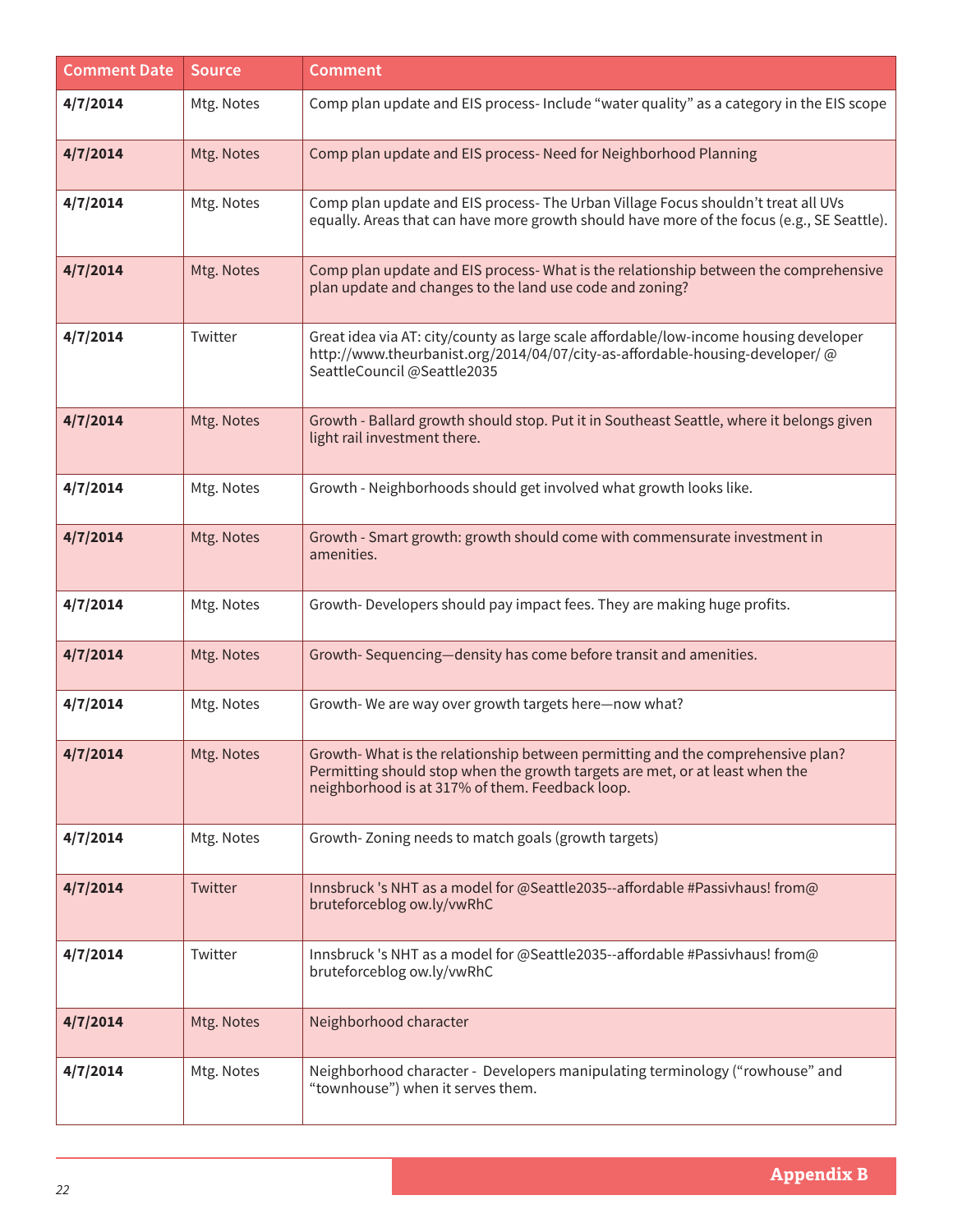| <b>Comment Date</b> | <b>Source</b> | <b>Comment</b>                                                                                                                     |
|---------------------|---------------|------------------------------------------------------------------------------------------------------------------------------------|
| 4/7/2014            | Mtg. Notes    | Neighborhood character - More trees. New development takes up the whole lot and<br>removes all trees.                              |
| 4/7/2014            | Mtg. Notes    | Neighborhood character - Magnolia and West Seattle should take some of the<br>microhousing we are seeing in Ballard.               |
| 4/7/2014            | Mtg. Notes    | Neighborhood character - Microhousing doesn't meet code-why not? It's lowering our<br>property values and destroying neighborhood. |
| 4/7/2014            | Mtg. Notes    | Neighborhood character - Modern LR3 houses are ugly. Lack of side setback a big<br>problem.                                        |
| 4/7/2014            | Mtg. Notes    | Neighborhood character- Permitting goes building by building without an overarching<br>vision for the neighborhood                 |
| 4/7/2014            | Mtg. Notes    | Neighborhood character - Why are DRBs all developers and not citizens?                                                             |
| 4/7/2014            | Mtg. Notes    | o 2012 zoning change (cleanup legislation for 2010 change?). Commenter mentioned.                                                  |
| 4/7/2014            | Mtg. Notes    | o City departments don't talk to each other.                                                                                       |
| 4/7/2014            | Mtg. Notes    | o Condo ordinance: after 6 years builder gets out with no liability, materials are low<br>quality and wear out.                    |
| 4/7/2014            | Mtg. Notes    | o Definition of "frequent transit" too loose with regard to microhousing and parking                                               |
| 4/7/2014            | Mtg. Notes    | o RapidRide should not have gone to Queen Anne.                                                                                    |
| 4/7/2014            | Mtg. Notes    | o We need residents on the Design Review Boards and Planning Commission                                                            |
| 4/7/2014            | Mtg. Notes    | o What about coal trains? Ballard residents will be affected before others.                                                        |
| 4/7/2014            | Mtg. Notes    | o What is the City doing about the water supply? Conservation isn't enough.                                                        |
| 4/7/2014            | Mtg. Notes    | Pedestrian safety- Consistency with walkshed definition (in Ballard report sometimes 1/2<br>mile, 1/4 mile, 10 min)                |
| 4/7/2014            | Mtg. Notes    | Pedestrian safety- Proposed greenway at 65th & 17th will be unsafe. I've seen cars flipped<br>over there.                          |
| 4/7/2014            | Mtg. Notes    | Pedestrian safety-Safety of pedestrians surrounding new multifamily developments.                                                  |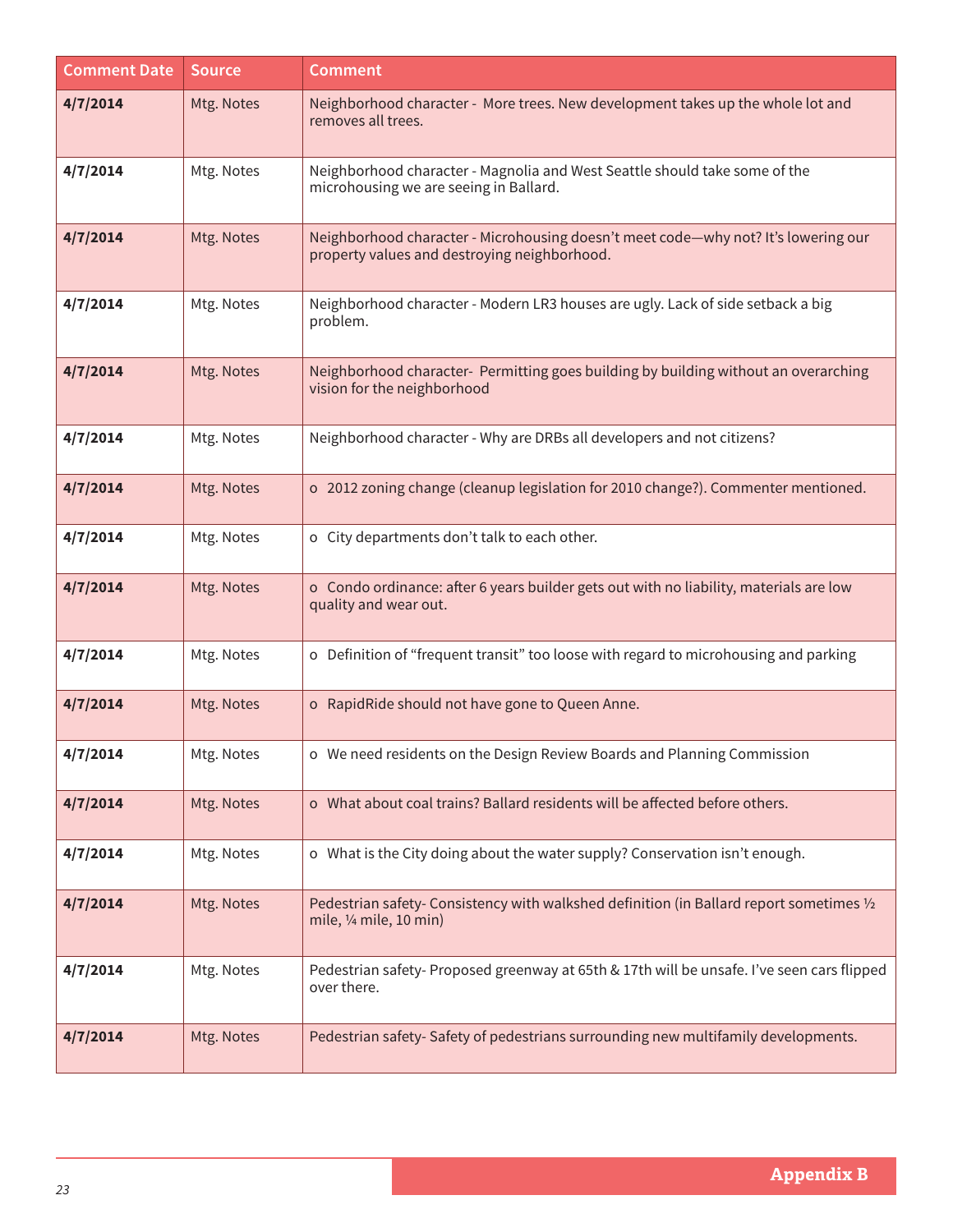| <b>Comment Date</b> | <b>Source</b> | <b>Comment</b>                                                                                                                                                                                                                                                                                                                                                                                                                                                                                                                                                                                                                                                                                                                                                                                                                                                                                                                                                                                                                                                           |
|---------------------|---------------|--------------------------------------------------------------------------------------------------------------------------------------------------------------------------------------------------------------------------------------------------------------------------------------------------------------------------------------------------------------------------------------------------------------------------------------------------------------------------------------------------------------------------------------------------------------------------------------------------------------------------------------------------------------------------------------------------------------------------------------------------------------------------------------------------------------------------------------------------------------------------------------------------------------------------------------------------------------------------------------------------------------------------------------------------------------------------|
| 4/7/2014            | Mtg. Notes    | The ped safety 65th/Linden comment. Her point was actually that SDOT devoted lots of<br>effort and resource to street improvements around 65th/Linden (just west of Green Lake)<br>but has ignored the numerous other areas where pedestrians heavily cross the streets.<br>This includes several places around Green Lake, and anywhere new development will<br>add substantial numbers of pedestrians. SDOT should figure out how to better target<br>improvements to growth areas and to do more to accomplish crosswalks in many more<br>places, for sake of everyone's safety.                                                                                                                                                                                                                                                                                                                                                                                                                                                                                      |
| 4/7/2014            | Mtg. Notes    | There were about 25 people in attendance last night at the Loyal Heights open house.<br>Most commented on two main topics: There should be a mechanism to stop or pause<br>new development when growth targets are reached and/or if commensurate investments<br>in amenities, open space, and transit are not made. If there isn't the density shouldn't<br>happen.                                                                                                                                                                                                                                                                                                                                                                                                                                                                                                                                                                                                                                                                                                     |
| 4/8/2014            | Mtg. Notes    | Make developers contribute to the neighborhoods in which they develop - impact fees!                                                                                                                                                                                                                                                                                                                                                                                                                                                                                                                                                                                                                                                                                                                                                                                                                                                                                                                                                                                     |
| 4/8/2014            | Mtg. Notes    | Growth in villages does not increase vibrancy because of displacing existing businesses.                                                                                                                                                                                                                                                                                                                                                                                                                                                                                                                                                                                                                                                                                                                                                                                                                                                                                                                                                                                 |
| 4/8/2014            | Blog post     | 'Free market' capitalism and risk assessment are contradictions in terms, but that does<br>not stop people from presenting good cases for thinking historically as opposed to<br>ideologically.<br>"the degree to which the basins under Seattle and other cities will amplify the shaking<br>is not factored into the building codes, nor is the fact that subduction zone quakes will<br>rock the ground for minutes, not seconds. 'Almost none of the buildings in Seattle were<br>designed to withstand three to five minutes of shaking' The maxim that new buildings<br>are better took a beating in Chile's magnitude 8.8 megaquake in 2010."<br>Full Rip 9.0, (2013) Sandi Doughton, Seattle Times investigative reporter.<br>"We alone are responsible for splitting nature from culture, and for injuring it and<br>ourselves as a resultThinking historically can help us live with the consequences of<br>being imperfect creatures in an uncertain world."<br>-Emerald City, An Environmental History of Seattle (2007) Matthew Klingle, U.W.<br>doctorate. |
| 4/8/2014            | Mtg. Notes    | Distill and clarify info on changes that impact neighborhoods.                                                                                                                                                                                                                                                                                                                                                                                                                                                                                                                                                                                                                                                                                                                                                                                                                                                                                                                                                                                                           |
| 4/8/2014            | Blog post     | Do these alternatives continue the assumption that new structures don't needed to<br>include parking because new residents won't own cars? If so than I'm opposed to all of<br>them. Even if transit is greatly improved, people will still own cars and will need a place to<br>park them - and on-street parking is already inadequate.<br>Additionally, micro-housing needs to be greatly curtailed unless guarantees are put in<br>place to mitigate the impacts of their ultra-density on neighborhood. Require developer<br>impact fees that will be used to improve transit, prohibit new residents from qualifying<br>for RPZ permits (if they're moving into a neighborhood where parking is a problem, they<br>shouldn't be adding to the problem), and ensure that micro-housing has common areas<br>where residents who smoke can gather without disturbing neighbors.                                                                                                                                                                                       |
| 4/8/2014            | Mtg. Notes    | Get neighborhoods involved in local development projects on the front end (design<br>review meetings are too late!).                                                                                                                                                                                                                                                                                                                                                                                                                                                                                                                                                                                                                                                                                                                                                                                                                                                                                                                                                     |
| 4/8/2014            | Mtg. Notes    | Mitigate development projects to respect the sunlight and privacy of neighboring<br>properties.                                                                                                                                                                                                                                                                                                                                                                                                                                                                                                                                                                                                                                                                                                                                                                                                                                                                                                                                                                          |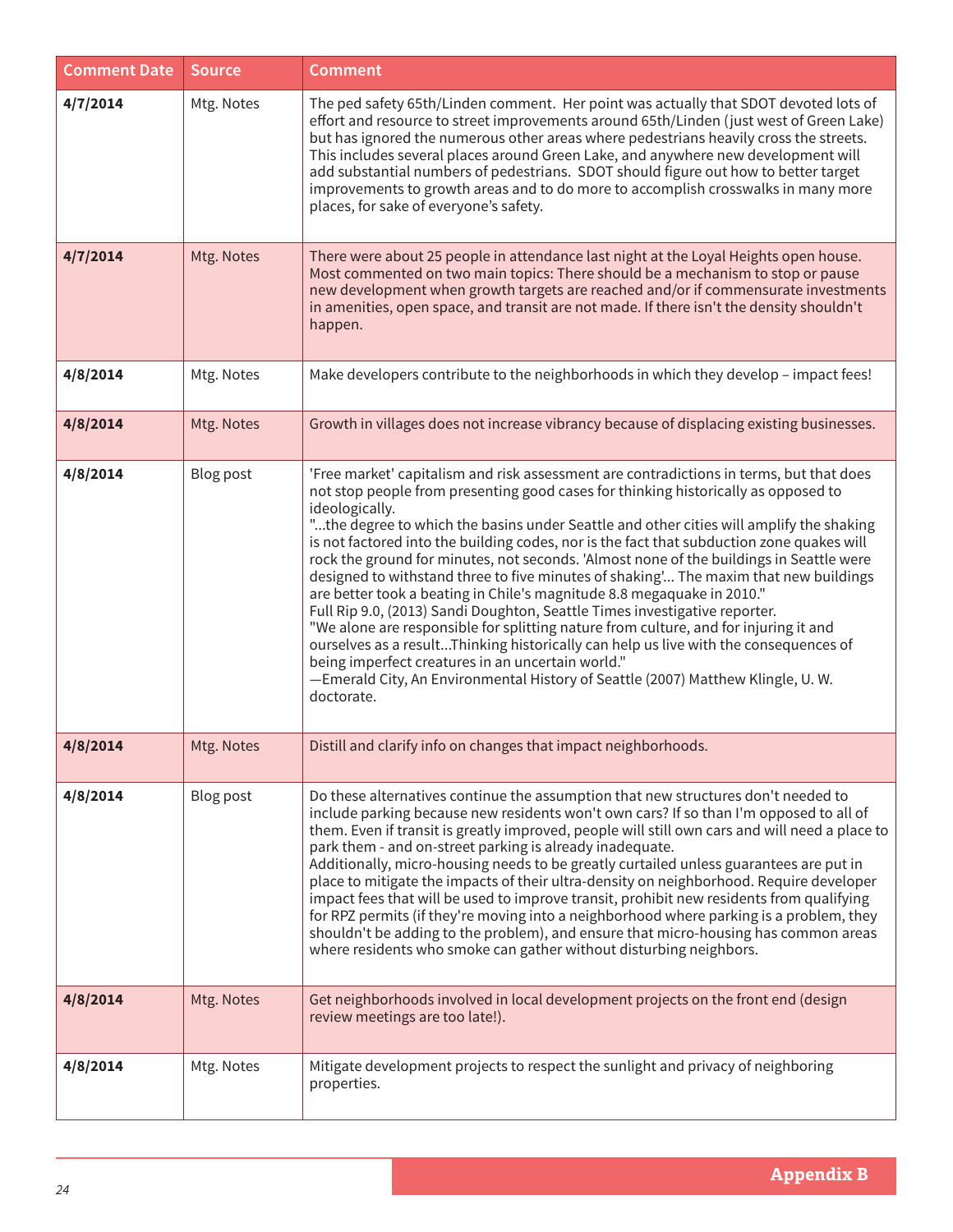| <b>Comment Date</b> | <b>Source</b> | <b>Comment</b>                                                                                                                                                                              |
|---------------------|---------------|---------------------------------------------------------------------------------------------------------------------------------------------------------------------------------------------|
| 4/8/2014            | Mtg. Notes    | Plan globally, but flex to make implementation "fit" locally.                                                                                                                               |
| 4/8/2014            | Mtg. Notes    | To what extent will the 2035 plan include mechanisms to enforce design intent?                                                                                                              |
| 4/9/2014            | Mtg. Notes    | Accessibility for seniors + mobility challenged/disabled.                                                                                                                                   |
| 4/9/2014            | Mtg. Notes    | Are hospitals a core service per GMA planning?                                                                                                                                              |
| 4/9/2014            | Mtg. Notes    | Better communication of actions and openness to citizen ideas. A government style that<br>will build trust and transparency.                                                                |
| 4/9/2014            | Mtg. Notes    | Biggest issue: combo of growth and transportation issues, and fiscal.                                                                                                                       |
| 4/9/2014            | Mtg. Notes    | Can we get growth to pay for transit and transportation?                                                                                                                                    |
| 4/9/2014            | Mtg. Notes    | Consider flexibility of development site design: more setbacks for amenities and better<br>character, visibility around corners.                                                            |
| 4/9/2014            | Mtg. Notes    | Consider options for preserving existing private market affordable housing, or subsidizing<br>it like MFTE for existing buildings.                                                          |
| 4/9/2014            | Mtg. Notes    | Density in Ballard is great, but worried about "canyon" on Market St.                                                                                                                       |
| 4/9/2014            | Mtg. Notes    | Developer fees to fund infrastructure.                                                                                                                                                      |
| 4/9/2014            | Mtg. Notes    | Emergency Planning - If bridges fail, etc.                                                                                                                                                  |
| 4/9/2014            | Mtg. Notes    | Ex. - Vancouver does good job with street level and setbacks.                                                                                                                               |
| 4/9/2014            | Twitter       | #Seattle Planning Commissioner encourages community groups to get involved in @<br>Seattle2035 & make sure the city grows equitably.                                                        |
| 4/9/2014            | Mtg. Notes    | Infrastructure needs to keep up (drainage in Delridge, old wooden sewer lines).                                                                                                             |
| 4/9/2014            | Mtg. Notes    | Local circulation opps.                                                                                                                                                                     |
| 4/9/2014            | Mtg. Notes    | Look at white spaces (SF) on map for more growth.                                                                                                                                           |
| 4/9/2014            | Twitter       | Make sure your city grows equitably! Learn more about comp. planning (like @<br>Seattle2035) throughout #kingcounty visit http://www.housingconsortium.org/advocacy/<br>comprehensiveplans/ |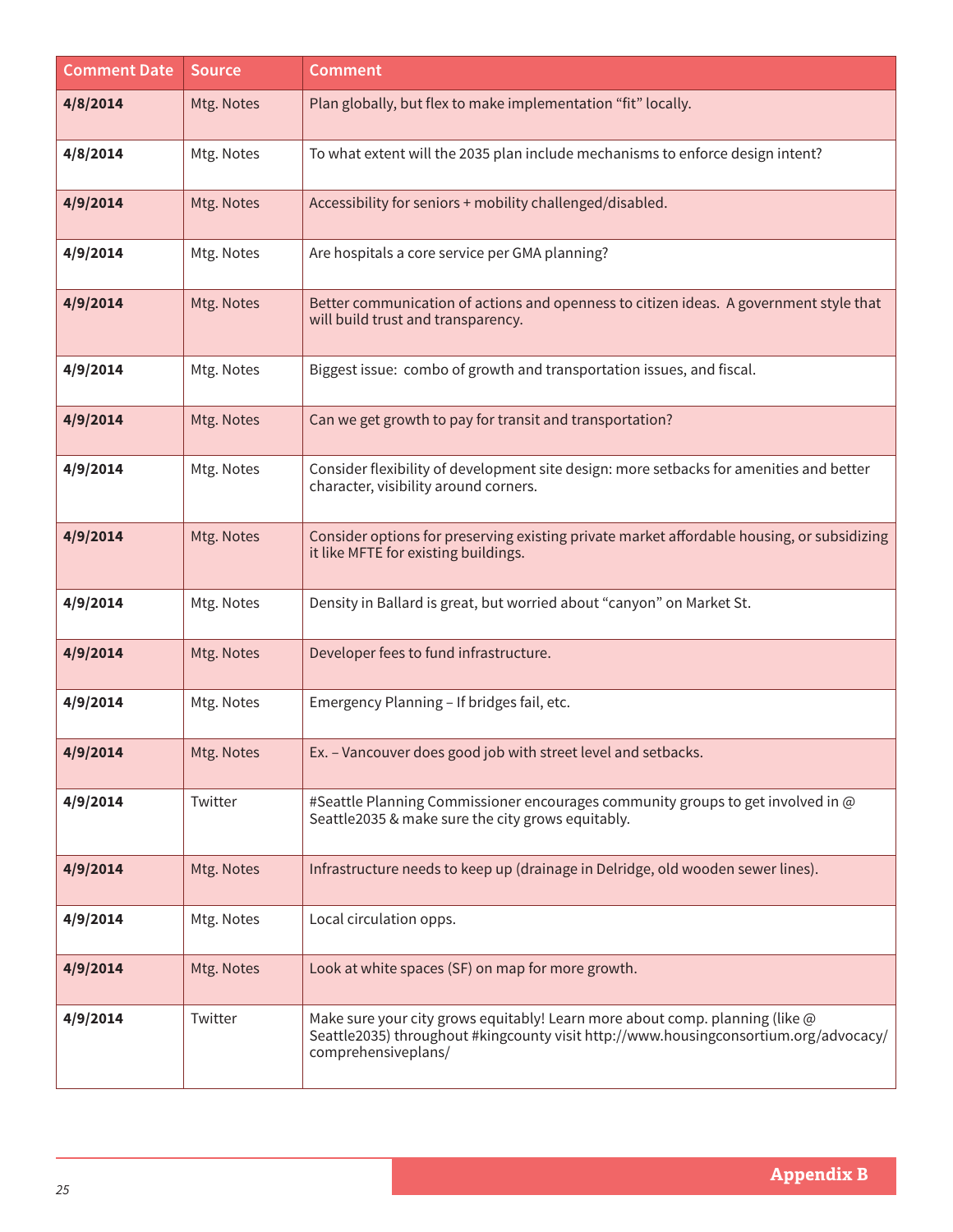| <b>Comment Date</b> | <b>Source</b> | <b>Comment</b>                                                                                                                       |
|---------------------|---------------|--------------------------------------------------------------------------------------------------------------------------------------|
| 4/9/2014            | Mtg. Notes    | Need to increase police services with growth.                                                                                        |
| 4/9/2014            | Mtg. Notes    | Need to look at traffic/pedestrian safety.                                                                                           |
| 4/9/2014            | Mtg. Notes    | Need to make "whole" city vibrant.                                                                                                   |
| 4/9/2014            | Mtg. Notes    | Not necessary to concentrate all growth in villages.                                                                                 |
| 4/9/2014            | Mtg. Notes    | Redirect Vashon ferry to Seattle?                                                                                                    |
| 4/9/2014            | Mtg. Notes    | Saved trips and avoid pass-thrus.                                                                                                    |
| 4/9/2014            | Mtg. Notes    | SCL/SPU's policy for surplus property. May not be consistent with Plan.                                                              |
| 4/9/2014            | Mtg. Notes    | Should improve the quality of design.                                                                                                |
| 4/9/2014            | Mtg. Notes    | Should improve the quality of design.Ex. - Vancouver does good job with street level and<br>setbacks.                                |
| 4/9/2014            | Mtg. Notes    | Should this lead to growth limits unless we have one?                                                                                |
| 4/9/2014            | Mtg. Notes    | To get to carbon neutral will have to provide more services in SF areas.                                                             |
| 4/9/2014            | Mtg. Notes    | Transit service: \$ and service.                                                                                                     |
| 4/9/2014            | Mtg. Notes    | Transportation accessibility to all of West Seattle - options expanded.                                                              |
| 4/9/2014            | Mtg. Notes    | Uptown and Georgetown->residential growth.                                                                                           |
| 4/9/2014            | Mtg. Notes    | What about moratorium until more accesses out of West Seattle?                                                                       |
| 4/9/2014            | Mtg. Notes    | Why do people who live get squeezed out - I'm having to move to Burien. Is rent control<br>possible?                                 |
| 4/19/2014           | Mtg. notes    | Past has been about children and youth, but in 10 years there will be a huge increase in<br>age 60+. Are we planning for that shift? |
| 4/19/2014           | Mtg. notes    | Need for more senior services in Ballard.                                                                                            |
| 4/19/2014           | Mtg. notes    | Housing is begin displaced by new development                                                                                        |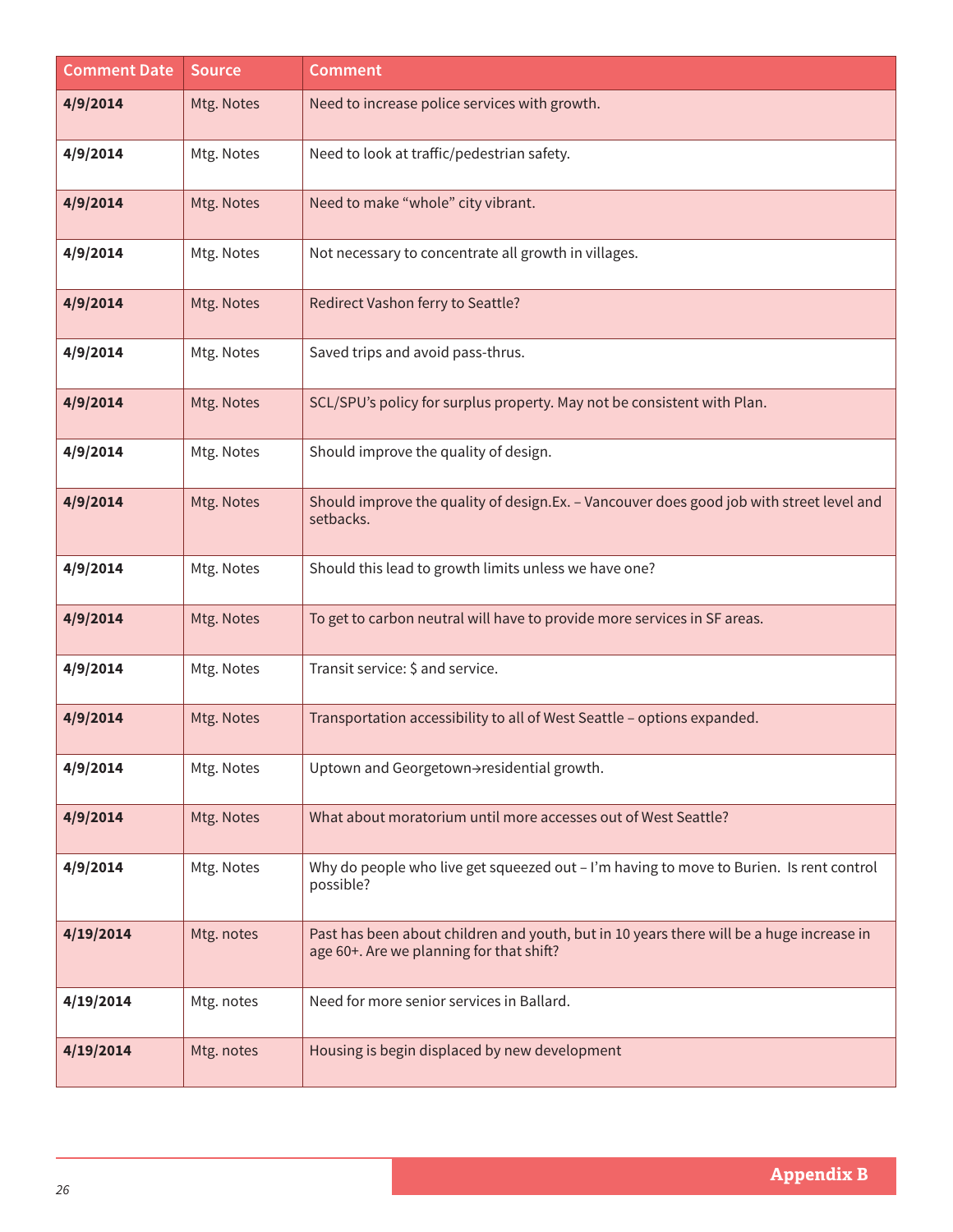| <b>Comment Date</b> | <b>Source</b> | <b>Comment</b>                                                                                                                                                                                                                                                                                                                                                                                                                                                                                                                                                                                              |
|---------------------|---------------|-------------------------------------------------------------------------------------------------------------------------------------------------------------------------------------------------------------------------------------------------------------------------------------------------------------------------------------------------------------------------------------------------------------------------------------------------------------------------------------------------------------------------------------------------------------------------------------------------------------|
| 4/19/2014           | Mtg. notes    | Homelessness is growing. The private market isn't providing the housing we need.                                                                                                                                                                                                                                                                                                                                                                                                                                                                                                                            |
| 4/19/2014           | Mtg. notes    | The Plan should talk about the disabled, not ignore them.                                                                                                                                                                                                                                                                                                                                                                                                                                                                                                                                                   |
| 4/10/2014           | email         | Alternate Three/Transit Focus is the smartest option presented. We need to maximize<br>our investment in high capacity transit -- upzones where new stations are a must. We<br>should aim for the area around the station to be very dense, walkable, have services like<br>groceries available and have little or no parking. The goal is to co-locate people with<br>mass transit, not to help people who are not co-located with transit find a parking space.                                                                                                                                           |
| 4/10/2014           | email         | I support Alternative 2. This represents a balanced approach to growth over the other<br>two alternatives. I think the Comprehensive Plan represents a real opportunity for public<br>investment to be leveraged to reduce inequality. Alternative #2 supports this goal.                                                                                                                                                                                                                                                                                                                                   |
| 4/10/2014           | email         | I would like to suggest that alternative 3 for updating the general plan is a good start but<br>should be strengthened to include areas around ALL high frequency transit service, not<br>just light rail. [see email for full comment]                                                                                                                                                                                                                                                                                                                                                                     |
| 4/13/2014           | email         | I would like to comment on the up-zoning that occurred on Phinney and Greenwood<br>apparently in 2010 that I was not aware of. We currently have a large number of new<br>restaurants and retail establishments with inadequate parking and the prospect of three<br>large new multifamily buildings within one block of my home. Not enough parking.<br>We know that change is inevitable. What we are asking is for greater opportunity to<br>give input related to the actual problems that are being caused by the poorly regulated<br>development currently taking place. [see email for full comment] |
| 4/13/2014           | email         | I would like to comment on the up-zoning that occurred on Phinney and Greenwood<br>apparently in 2010 that I was not aware of. We currently have a large number of new<br>restaurants and retail establishments with inadequate parking and the prospect of three<br>large new multifamily buildings within one block of my home. Not enough parking.<br>We know that change is inevitable. What we are asking is for greater opportunity to<br>give input related to the actual problems that are being caused by the poorly regulated<br>development currently taking place. [see email for full comment] |
| 4/14/2014           | Mtg. Notes    | Add ground level full block size parks throughout city especially where density is greatest.                                                                                                                                                                                                                                                                                                                                                                                                                                                                                                                |
| 4/14/2014           | Mtg. Notes    | All of the interesting people are leaving. Rent is too high.                                                                                                                                                                                                                                                                                                                                                                                                                                                                                                                                                |
| 4/14/2014           | Mtg. Notes    | Consider a more distributed growth scenario. Like NYC boroughs (other than Manhattan).<br>2 - 3 stories. Expect 1/2 mile walk to subway.                                                                                                                                                                                                                                                                                                                                                                                                                                                                    |
| 4/14/2014           | Mtg. Notes    | Environmental Justice impacts of land use policy should be considered.                                                                                                                                                                                                                                                                                                                                                                                                                                                                                                                                      |
| 4/14/2014           | Mtg. Notes    | I like Alt. 2 & 3 because they are more family-friendly. Use existing school structure.<br>School downtown is challenging (state standards, etc.).                                                                                                                                                                                                                                                                                                                                                                                                                                                          |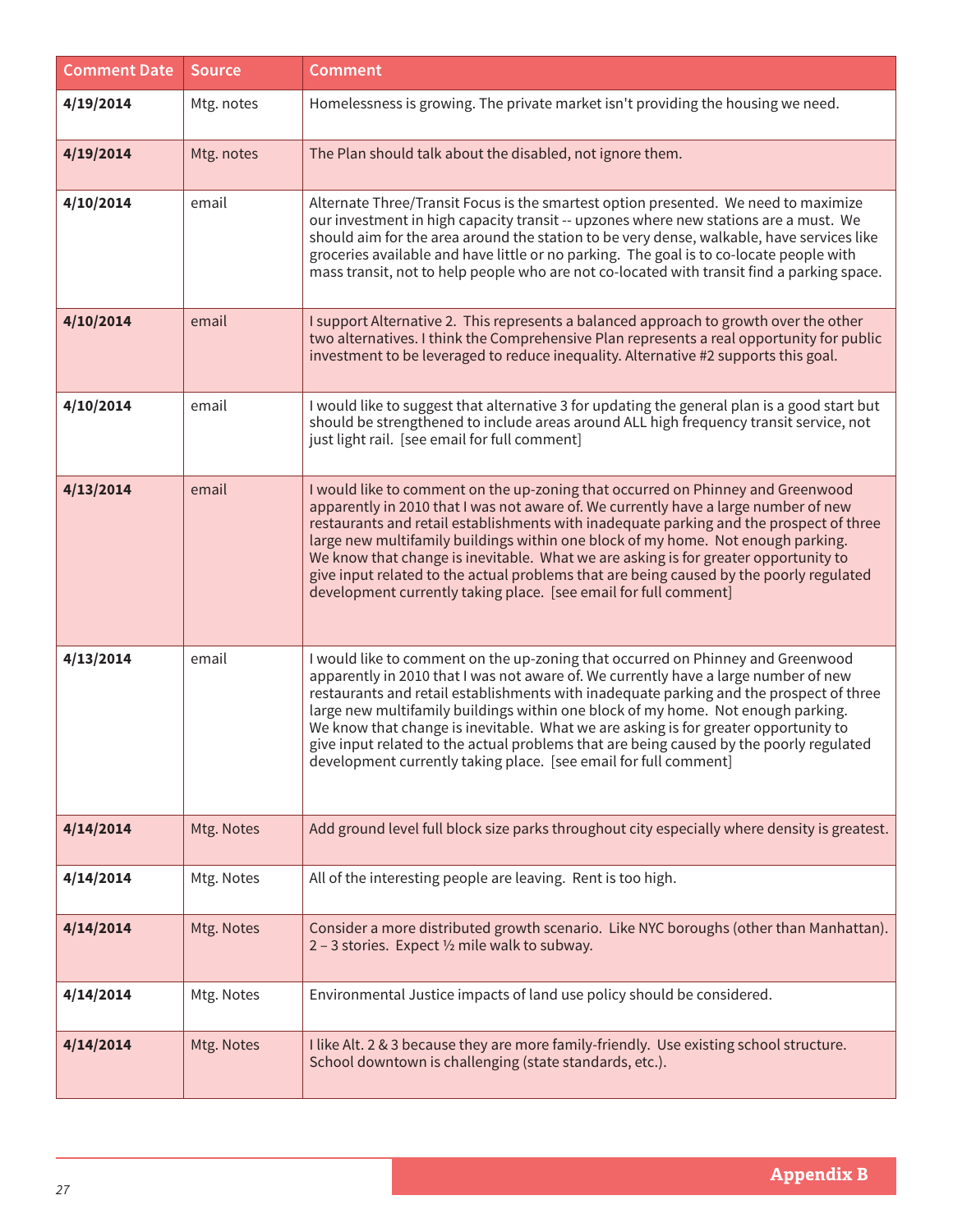| <b>Comment Date</b> | <b>Source</b>    | <b>Comment</b>                                                                                                                                                                                                                                                                                                                                                                                                                                                                                                                                                                                                                                                                                                                                                                                                                                                                                                                                                                                                                                                                                                                                                                                                                                                                                                                                                                                                                                                                                                                                                                                                                                                                                                                                                                                                                                                                                                                                                                                                                                                                                                                                                                                                                                                                                                                                                                                                                                                                                                                                  |
|---------------------|------------------|-------------------------------------------------------------------------------------------------------------------------------------------------------------------------------------------------------------------------------------------------------------------------------------------------------------------------------------------------------------------------------------------------------------------------------------------------------------------------------------------------------------------------------------------------------------------------------------------------------------------------------------------------------------------------------------------------------------------------------------------------------------------------------------------------------------------------------------------------------------------------------------------------------------------------------------------------------------------------------------------------------------------------------------------------------------------------------------------------------------------------------------------------------------------------------------------------------------------------------------------------------------------------------------------------------------------------------------------------------------------------------------------------------------------------------------------------------------------------------------------------------------------------------------------------------------------------------------------------------------------------------------------------------------------------------------------------------------------------------------------------------------------------------------------------------------------------------------------------------------------------------------------------------------------------------------------------------------------------------------------------------------------------------------------------------------------------------------------------------------------------------------------------------------------------------------------------------------------------------------------------------------------------------------------------------------------------------------------------------------------------------------------------------------------------------------------------------------------------------------------------------------------------------------------------|
| 4/14/2014           | Blog post        | I like pieces of each proposal. I am opposed to option 3 - transit focused, as I do not<br>believe we have adequate coverage with our current transit network. a lacking transit<br>system should not drive our development Our transit network needs a combination of<br>streetcar, gondola, bus rapid transit with dedicated lanes (more than just a "rapid ride"<br>route) and light rail extensions that connect Seattle neighborhoods to eachother using<br>efficient ring routes as is standard in any major city's transit network. our local buses are<br>fine getting in and out of downtown, but are much to slow moving people between urban<br>villages and urban centers. people will always have cars as long as getting from urban<br>village/center to urban village/center takes twice as long on a bus as it does in a car. that<br>said, i like focusing a good chunk of the growth at light rail transit hubs. these areas<br>should become urban centers/villages if they are not already.<br>option 2, urban village focus, is attractive because it is likely to encourage growth<br>in less expensive areas of the city and create more affordable housing for seattle's<br>workfoce. additionally, this option would encourage growth in neighborhood hubs that<br>are currently underserved by quick, efficient transit likely resulting in much needed<br>expansion of efficient mass transit to and between seattle's urban villages. another likely<br>benefit would be the disbursement of jobs and a more diverse range of businesses in<br>urban villages, which are currently dominated by bars, restaurants, expensive clothing<br>stores.<br>option 1, urban center focus, appears to be the direction the city is already going. it is<br>logical to grow these areas. high rise construction should be allowed in these urban<br>centers and no parking should be required. the growth needs to be dispersed, however.<br>zoning heights should be increased in these areas, but incentives for growth in urban<br>villages and transit hubs should also be utilized to prevent these areas from continuing to<br>absorb most of seattle's growth.<br>seattle needs to urbanize, density and better connect it's urban centers, urban villages<br>and transit hubs. growth must be dispersed through each of these areas and we must<br>better connect our urban villages and centers to eachother via expanded mass transit<br>with dedicated lanes separated from single occupancy vehicle traffic jams. |
| 4/14/2014           | <b>Blog post</b> | I live in a one bedroom apartment right in downtown, next to Convention Place station<br>and Paramount Theater. I also work in downtown, 15 minutes away on foot. It's great of<br>course because of proximity of transit and work, and having friends to visit right within<br>walking distance or an easy bus ride away. However, I would not stay here for longer<br>than a year or so. The number one reason for that is what seems to be an almost hostile<br>environment in downtown: there no public place that feels welcoming and invites people<br>to stay and linger. The closest is the park in Capitol Hill perhaps. Downtown, as it is<br>currently, is made for people to pass through - somewhat inviting for pedestrians and<br>bikers, but is in great need for outdoor public places. Also, a curious thing I've observed<br>on my routes to/from work: downtown Seattle is the face that the city presents to its<br>visitors/tourists (Westlake Plaza, for example) and yet it can be extremely unwelcoming<br>and dirty.<br>I also believe it should be a priority for helping the homeless in the downtown area,<br>affordable housing options should be prioritized, and stricter rent rules or zoning could<br>be considered. This is largely because of what I observed through apartment search<br>in the area - new housing options are geared towards high-payed employees (maybe<br>Amazon in particular), and it's almost impossible to find something affordable.                                                                                                                                                                                                                                                                                                                                                                                                                                                                                                                                                                                                                                                                                                                                                                                                                                                                                                                                                                                                                                               |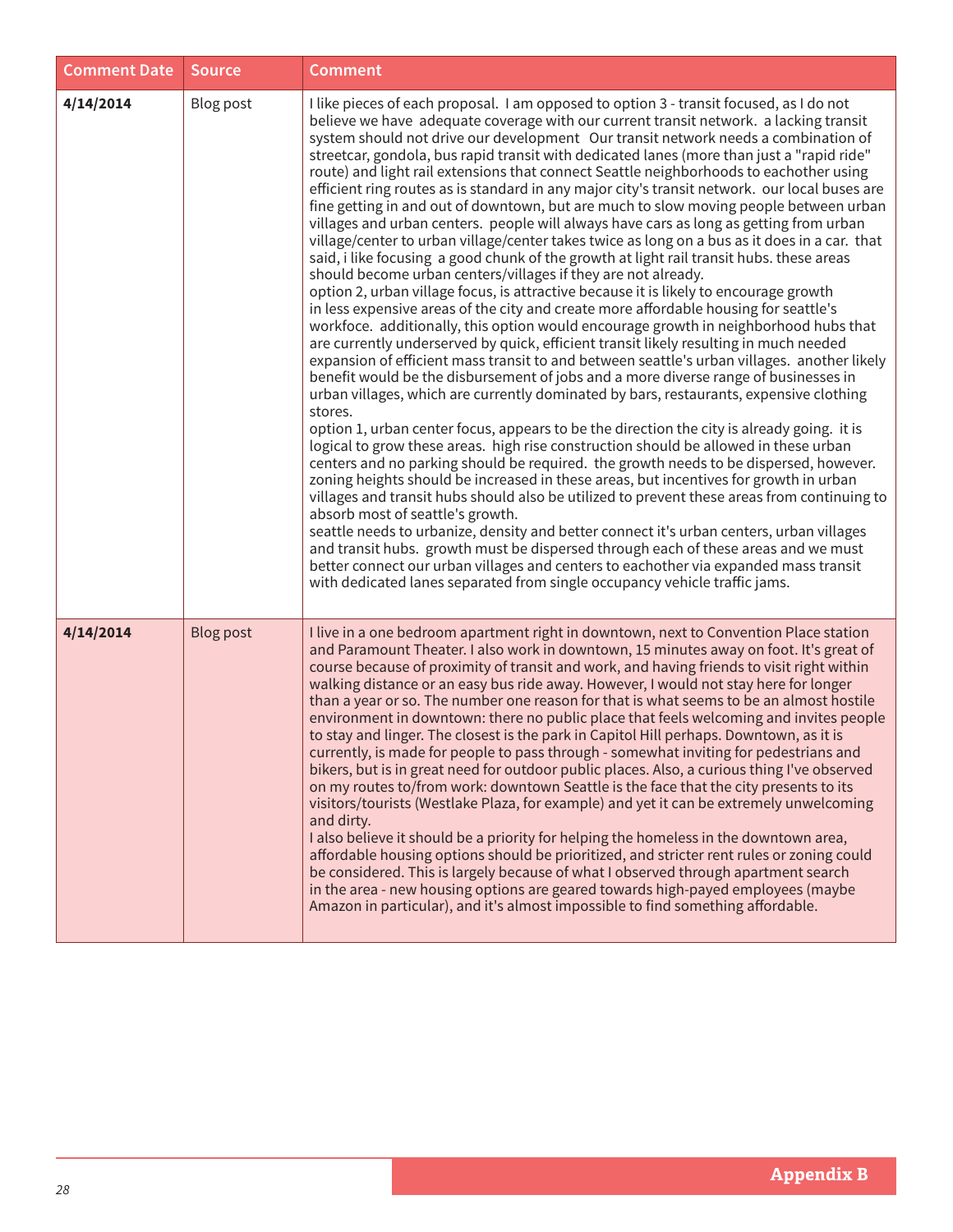| <b>Comment Date</b> | <b>Source</b>    | <b>Comment</b>                                                                                                                                                                                                                                                                                                                                                                                                                                                                                                                                                                                                                                                                                                                                                                                                                                                                                                                                                                                                      |
|---------------------|------------------|---------------------------------------------------------------------------------------------------------------------------------------------------------------------------------------------------------------------------------------------------------------------------------------------------------------------------------------------------------------------------------------------------------------------------------------------------------------------------------------------------------------------------------------------------------------------------------------------------------------------------------------------------------------------------------------------------------------------------------------------------------------------------------------------------------------------------------------------------------------------------------------------------------------------------------------------------------------------------------------------------------------------|
| 4/14/2014           | Blog post        | I will admit that it's been just over two decades since I was trained in environmental<br>impact statement design and writing. Things may have changed since then, making this<br>complaint no longer the case in a legal sense, though in a practical sense it is still one of<br>my complaints. An EIS is supposed to explore a diversity of alternatives, from changing<br>nothing, to changing everything, with at least three distinct alternatives in the middle. I<br>don't see that here, and my understanding is, that in this proposed setup, this EIS will be<br>vulnerable to successful litigation.<br>The litigation issue aside, because that's not my specialty, I am disappointed that there<br>are not three real alternatives. In planning purposes, these are slight variants on the<br>same approach. It's lazy. It's vanilla. It homogenizes the diverse Seattle neighborhoods<br>this administration keeps claiming make Seattle unique. Well not for much longer if<br>things don't change. |
| 4/14/2014           | <b>Blog post</b> | I would prefer Alternative 3, the transit focus. But if the city pursues that route, it needs<br>to make some significant changes to its zoning code. New development around light<br>rail stations need to have maximum or zero parking requirements, to maximize the use<br>of transit. Height limits need to be increased. Ground floor retail, which some spaces<br>big enough for grocery stores, would need to be concentrated very tightly around the<br>stations as well.<br>Sound Transit seems to be doing well with ridership and operations of Link, but the real<br>concern is Metro. This growth alternative needs to also focus on cross-neighborhood bus<br>transit. Bus service needs to drastically increase, not just be maintained like with Prop.<br>1. Impact fees on developers could go towards transit, along with other infrastructure to<br>maintain concurrency.                                                                                                                        |
| 4/14/2014           | Mtg. Notes       | MOAR Housing (higher densities)                                                                                                                                                                                                                                                                                                                                                                                                                                                                                                                                                                                                                                                                                                                                                                                                                                                                                                                                                                                     |
| 4/14/2014           | email            | My concerns are about the way the urban village and its variations are currently working,<br>specifically in Morgan Junction, but also in other areas. Goal of traffic reduction by<br>allowing development without parking is problematic; don't have good enough transit.<br>Cars park on already crowded streets. Micros should require parking. [see email for full<br>comment]                                                                                                                                                                                                                                                                                                                                                                                                                                                                                                                                                                                                                                 |
| 4/14/2014           | Mtg. Notes       | Rapid Ride?                                                                                                                                                                                                                                                                                                                                                                                                                                                                                                                                                                                                                                                                                                                                                                                                                                                                                                                                                                                                         |
| 4/14/2014           | Mtg. Notes       | Surprised not to see Race and Social Justice listed in EIS scope. All of the topics should be<br>examined within that lense.                                                                                                                                                                                                                                                                                                                                                                                                                                                                                                                                                                                                                                                                                                                                                                                                                                                                                        |
| 4/14/2014           | Mtg. Notes       | The key is looking at the future (2035), and pretend that time is now - how to have a city<br>(in this instance) which is as livable (as it is now) for 2035.                                                                                                                                                                                                                                                                                                                                                                                                                                                                                                                                                                                                                                                                                                                                                                                                                                                       |
| 4/14/2014           | email            | The last 20 year plan was a success in projecting new residences but a real failure in<br>projecting jobs or dealing with transportation crises which result from the increase in<br>population. I see no alternative that would create decent jobs, just more tall buildings<br>to block out light on the streets, low end businesses such as restaurants, and a refusal to<br>take into account what most citizens want. [see email for full comment]                                                                                                                                                                                                                                                                                                                                                                                                                                                                                                                                                             |
| 4/14/2014           | email            | Three ideas for Seattle infrastucture: 1. Traffic Roundabouts (Jackson at Rainier is good<br>start.) 2. Finish Curb cut Ramps in all neighborhoods. 3. Anticipate death of landlines;<br>remove overhead wires; sell copper that is gleaned; underground power.                                                                                                                                                                                                                                                                                                                                                                                                                                                                                                                                                                                                                                                                                                                                                     |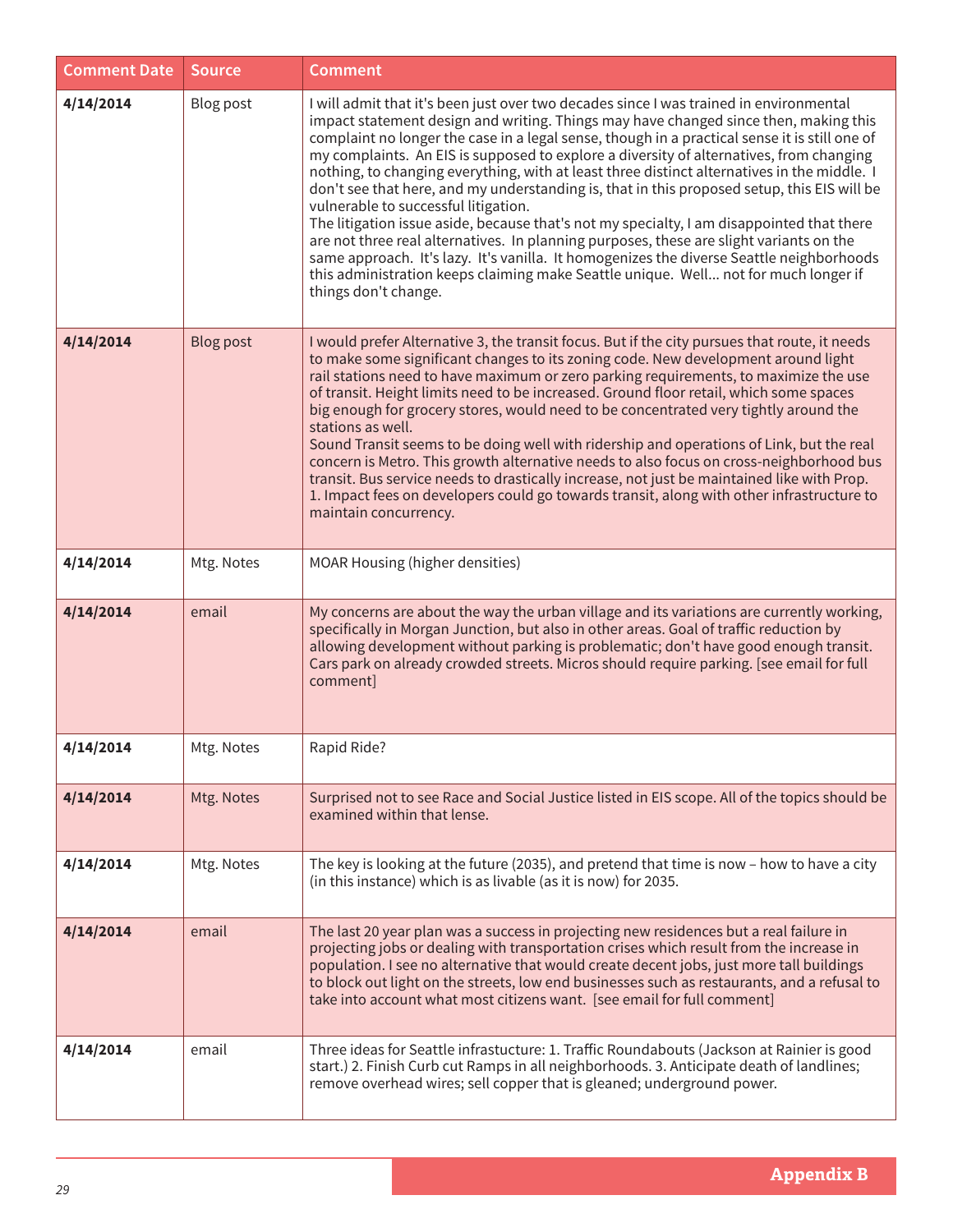| <b>Comment Date</b> | <b>Source</b>    | <b>Comment</b>                                                                                                                                                                                                                                                                                                                                                                                                                                                                                                                                                                                                                                                                                                                                                                                                                                                                                                                                                                                                                                                                                                                                                                                                                                                                                                                                                                                           |
|---------------------|------------------|----------------------------------------------------------------------------------------------------------------------------------------------------------------------------------------------------------------------------------------------------------------------------------------------------------------------------------------------------------------------------------------------------------------------------------------------------------------------------------------------------------------------------------------------------------------------------------------------------------------------------------------------------------------------------------------------------------------------------------------------------------------------------------------------------------------------------------------------------------------------------------------------------------------------------------------------------------------------------------------------------------------------------------------------------------------------------------------------------------------------------------------------------------------------------------------------------------------------------------------------------------------------------------------------------------------------------------------------------------------------------------------------------------|
| 4/14/2014           | <b>Blog post</b> | Transit focus should be the primary alternative. As an example, the new light rail station<br>at I-90 and 23rd Ave. S. and Rainier Ave. S. has all the components required. A large green<br>open space that is both active and passive recreation. The hub of both light rail, buss<br>service to and from the east side, a major bikeway, a retail site at 23rd and Jackson that<br>is going to be redeveloped and undeveloped land west of Rainier Ave. S. that could take<br>high density residental and retail development from S. Dearborn St. south to Mcclellan.<br>There is already some density north and west of the new station. The neighborhhod north<br>of the station has added density and could take more. The proximity to downtown and<br>SODO will bring the needed pressure to finally redevelop the Goodwill site into the retail<br>center that Goodwill always wanted. I have great examples from Stockholm Sweden,<br>Germany and various US cities that show the vibrant live work play opportunities that<br>density brings. To lower our carbon footprint developing around transportation hubs<br>needs to be the primary course for our city to take. Unless you want more coal trains, oil<br>trains, and continue to believe in 1950's suburbia city neighborhoods it is time to accept<br>climate change realities, grow and move forward.<br>Pictures and more later. |
| 4/14/2014           | Mtg. Notes       | Transportation is key - easy to get around.                                                                                                                                                                                                                                                                                                                                                                                                                                                                                                                                                                                                                                                                                                                                                                                                                                                                                                                                                                                                                                                                                                                                                                                                                                                                                                                                                              |
| 4/14/2014           | Mtg. Notes       | What about capacity? You need to look at where most existing capacity is.                                                                                                                                                                                                                                                                                                                                                                                                                                                                                                                                                                                                                                                                                                                                                                                                                                                                                                                                                                                                                                                                                                                                                                                                                                                                                                                                |
| 4/14/2014           | Mtg. Notes       | What about improved communication between neighborhood and community<br>organizations?                                                                                                                                                                                                                                                                                                                                                                                                                                                                                                                                                                                                                                                                                                                                                                                                                                                                                                                                                                                                                                                                                                                                                                                                                                                                                                                   |
| 4/14/2014           | Mtg. Notes       | What about improvement of communication loop to and from the community and city<br>government?                                                                                                                                                                                                                                                                                                                                                                                                                                                                                                                                                                                                                                                                                                                                                                                                                                                                                                                                                                                                                                                                                                                                                                                                                                                                                                           |
| 4/14/2014           | Mtg. Notes       | What about increased opportunities for citizen involvement that is easy and frequency of<br>effective, meaningful involvement for more citizens and education of more citizens about<br>projects and issues?                                                                                                                                                                                                                                                                                                                                                                                                                                                                                                                                                                                                                                                                                                                                                                                                                                                                                                                                                                                                                                                                                                                                                                                             |
| 4/14/2014           | Mtg. Notes       | What happens if the transit decreases? If you're not on L.R.T., it's hard to get around.                                                                                                                                                                                                                                                                                                                                                                                                                                                                                                                                                                                                                                                                                                                                                                                                                                                                                                                                                                                                                                                                                                                                                                                                                                                                                                                 |
| 4/14/2014           | Mtg. Notes       | Why wasn't non-rail transit considered in Alt. 3? Bus transit serves most urban villages<br>and corridors. Rapid Ride?                                                                                                                                                                                                                                                                                                                                                                                                                                                                                                                                                                                                                                                                                                                                                                                                                                                                                                                                                                                                                                                                                                                                                                                                                                                                                   |
| 4/15/2014           | <b>Blog post</b> | Get on a bike, and you'll see why Seattle is having to make these changes. Many people<br>die and are incredibly injured each year in Seattle because of our lack of bike lanes. As<br>it is now, many cyclists have to weave in and out of traffic to make turns, or even when<br>going through a light. This can easily be seen when going from the ID to downtown. It's a<br>nightmare, and extremely unsafe. Keeping cyclists separated from traffic will increase the<br>flow of traffic and decrease cyclist on motorist accidents per year. Plus, it will stimulate<br>the growth for cyclists and encourage more people to get on a bike. Cycling provides<br>many benefits for one's health and the environment. Don't waste money on a hybrid car<br>that has a dreadfully non-biodegradable battery. Buy a bike and ride for your health and<br>the Earth!                                                                                                                                                                                                                                                                                                                                                                                                                                                                                                                                    |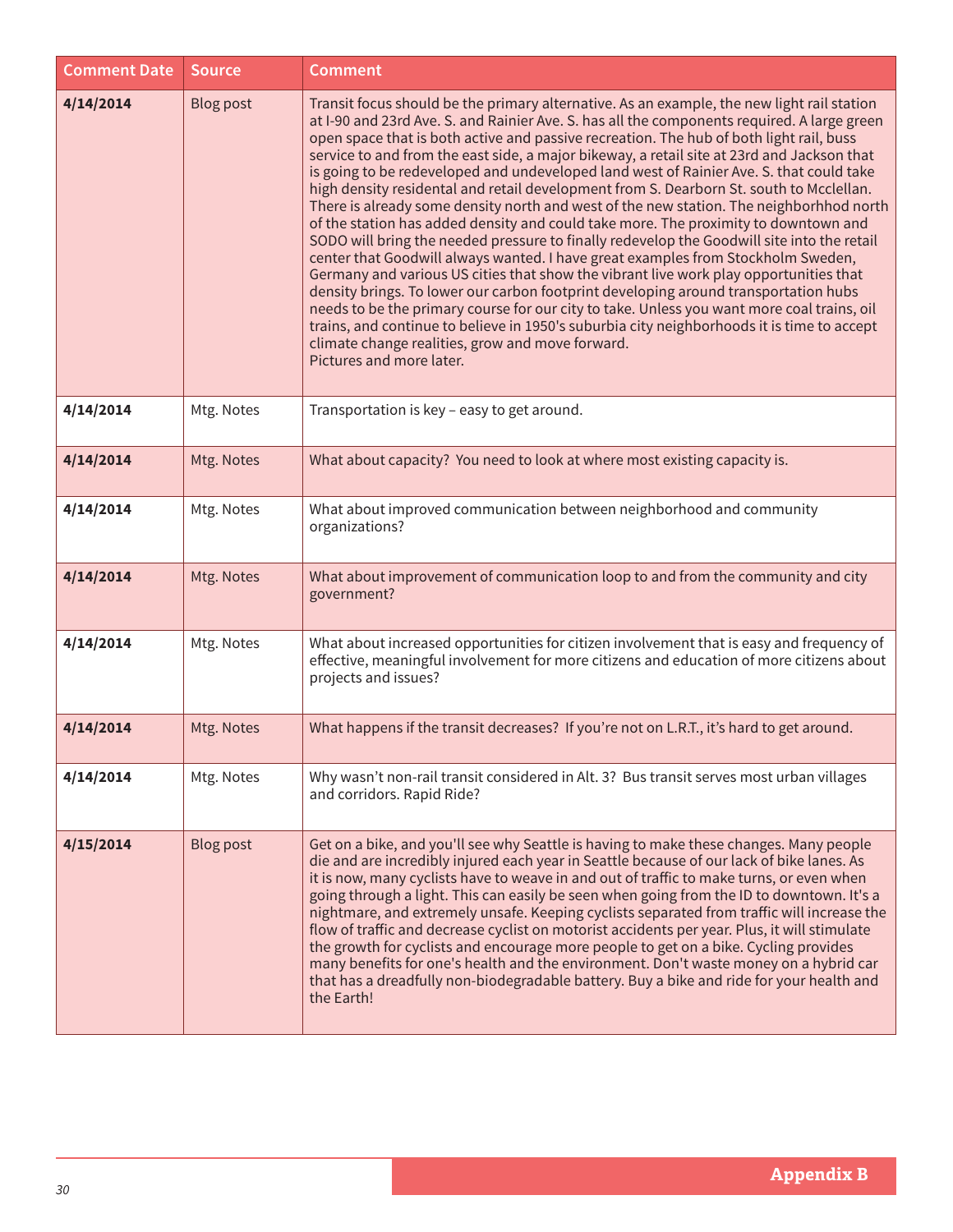| <b>Comment Date</b> | <b>Source</b> | <b>Comment</b>                                                                                                                                                                                                                                                                                                                                                                                                                                                                                                                                                                                                                                                                                                                                                                                                                                                                                                                                                                                                                           |
|---------------------|---------------|------------------------------------------------------------------------------------------------------------------------------------------------------------------------------------------------------------------------------------------------------------------------------------------------------------------------------------------------------------------------------------------------------------------------------------------------------------------------------------------------------------------------------------------------------------------------------------------------------------------------------------------------------------------------------------------------------------------------------------------------------------------------------------------------------------------------------------------------------------------------------------------------------------------------------------------------------------------------------------------------------------------------------------------|
| 4/15/2014           | Blog post     | I wholeheartedly agree with you on the matter of green outdoor spaces. There's highway<br>park by the convention center but it's hardly worthy of the "park" title. It's very small<br>and often used for people taking smoke breaks, walking their dogs through it, or a quick<br>lunch. The closest thing to a park downtown is Myrtle Edwards park which can be a far<br>walk for some people.<br>I also agree on the topic of affordable housing, especially towards those of low income<br>and homeless. Rent control and zoning definitely need to be considered as well as a cap<br>on the maximum amount of money potential tenants can be making to ensure it won't<br>be taken advantage of. Gentrification of Seattle is definitely a large concern because of<br>bigger businesses and those employed are creating an unlivable space for those who<br>aren't employed by higher paying companies, and I'm willing to bet that you're correct on<br>your idea that most housing options are geared towards Amazon employees. |
| 4/15/2014           | Mtg. Notes    | Affordable housing: high rises.                                                                                                                                                                                                                                                                                                                                                                                                                                                                                                                                                                                                                                                                                                                                                                                                                                                                                                                                                                                                          |
| 4/15/2014           | Mtg. Notes    | City internships for East African: high school and college students.                                                                                                                                                                                                                                                                                                                                                                                                                                                                                                                                                                                                                                                                                                                                                                                                                                                                                                                                                                     |
| 4/15/2014           | Mtg. Notes    | Comp Plan should promote tools to achieve open space before infill limits logical options<br>= impact fees/FAR formulas/acquisition.                                                                                                                                                                                                                                                                                                                                                                                                                                                                                                                                                                                                                                                                                                                                                                                                                                                                                                     |
| 4/15/2014           | Mtg. Notes    | Create a "Seattle Planning Commission" similar to Portland Planning Commission.<br>Coordinate all Seattle departments around Planning/Neighborhoods.                                                                                                                                                                                                                                                                                                                                                                                                                                                                                                                                                                                                                                                                                                                                                                                                                                                                                     |
| 4/15/2014           | Mtg. Notes    | EIS alternative #1 is my preference.125 feet buildings belong downtown and other urban<br>centers.                                                                                                                                                                                                                                                                                                                                                                                                                                                                                                                                                                                                                                                                                                                                                                                                                                                                                                                                       |
| 4/15/2014           | Mtg. Notes    | EIS Alternative 1 keeps tall buildings where they belong - NOT in neighborhoods (Mt.<br>Baker, Columbia City, Rainier Beach).                                                                                                                                                                                                                                                                                                                                                                                                                                                                                                                                                                                                                                                                                                                                                                                                                                                                                                            |
| 4/15/2014           | Mtg. Notes    | Encourage population control!!!                                                                                                                                                                                                                                                                                                                                                                                                                                                                                                                                                                                                                                                                                                                                                                                                                                                                                                                                                                                                          |
| 4/15/2014           | Mtg. Notes    | Fair school funding More \$\$ for underfunded schools.                                                                                                                                                                                                                                                                                                                                                                                                                                                                                                                                                                                                                                                                                                                                                                                                                                                                                                                                                                                   |
| 4/15/2014           | Mtg. Notes    | Find a stable source for funding park maintenance that doesn't just rely on property<br>taxes. Investigate developer impact fees and taxes on to-go containers. The people who<br>live in large buildings that the developers make money on also use parks and should help<br>pay for them.                                                                                                                                                                                                                                                                                                                                                                                                                                                                                                                                                                                                                                                                                                                                              |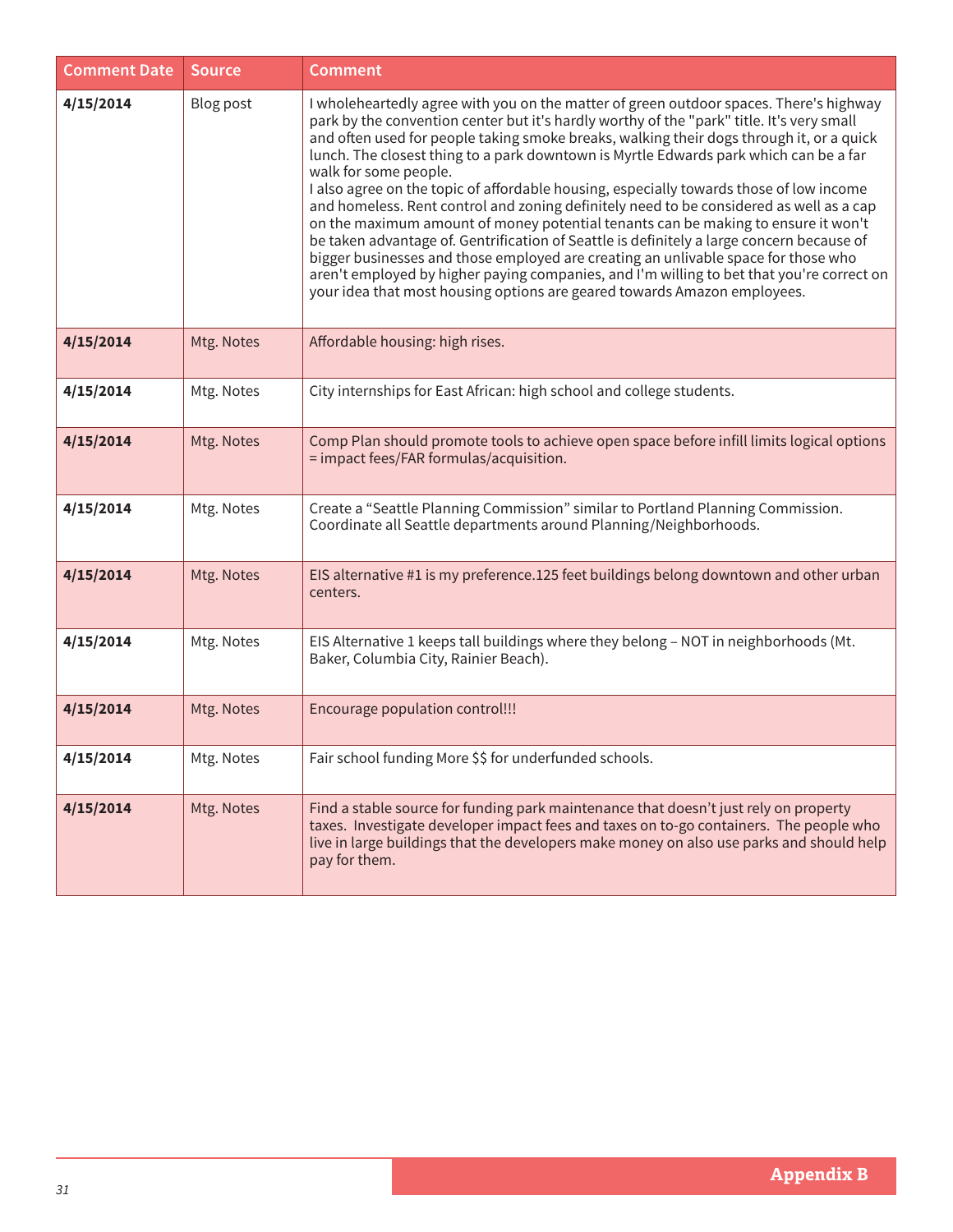| <b>Comment Date</b> | <b>Source</b>      | <b>Comment</b>                                                                                                                                                                                                                                                                                                                                                                                                                                                                                                                                                                                                                                                                                                                                                                                                                                                                                                                                                                                                                                                                                                                                                                                                                                                                                                                                                                                                                                                                                                                                                                                                                                                                                                                                                                                                                                                                                                                   |
|---------------------|--------------------|----------------------------------------------------------------------------------------------------------------------------------------------------------------------------------------------------------------------------------------------------------------------------------------------------------------------------------------------------------------------------------------------------------------------------------------------------------------------------------------------------------------------------------------------------------------------------------------------------------------------------------------------------------------------------------------------------------------------------------------------------------------------------------------------------------------------------------------------------------------------------------------------------------------------------------------------------------------------------------------------------------------------------------------------------------------------------------------------------------------------------------------------------------------------------------------------------------------------------------------------------------------------------------------------------------------------------------------------------------------------------------------------------------------------------------------------------------------------------------------------------------------------------------------------------------------------------------------------------------------------------------------------------------------------------------------------------------------------------------------------------------------------------------------------------------------------------------------------------------------------------------------------------------------------------------|
| 4/15/2014           | Blog post          | Firstly, I am strongly against giving developers carte blanche to do whatever they want.<br>How that impacts neighborhoods can be easily seen in Ballard.<br>Right now, Seattle has already reached 108% of the 2024 20-year residential target and<br>we have not seen transportation or infrastructure improvements that are a supposed<br>part of the growth plan. The idea that new residents in new developments will avail<br>themselves of public transportation cannot be supported. What public transportation?<br>Are not regressive legislative elements attempting to severely cut funding to King County<br>Metro, as well speak?<br>Simpy putting up more and higher apartment buildings and condos without strict<br>regulations as to provided parking, sight zones, etc. is unconscionable. The idea that<br>one can 'develop-in' more jobs is silly. Sure, it will create a few or local businesses, but<br>for the most part, the exorbitantly high leases offered in the commercial part of new<br>dwellings forestall a thriving community of unique and individual businesses. Hence,<br>we face a further erosion of the unique commercial make-up of our communities and, in<br>architecture and services, a mono culture of banks and retail chains.<br>I therefore cannot support any of the proposed plans. On the contrary, I ask for a<br>moratorium on development for the next three years. This time should be utilized to<br>a) catch up on the insane current backlog of infrastructure improvements and repairs<br>necessary to support current residents, and<br>b) to create and strengthen neighborhood councils with full final authority over the<br>shaping of their environs and de-centralize the entire planning process except for safety<br>code regulations<br>c) restructure the various planning boards to include neighborhood representatives and<br>non-developer interests. |
| 4/15/2014           | Mtg. Notes         | Fix the broadband access issue in Seattle. All neighborhoods should have the same<br>quality and speed of access. You can't have economic development without it.                                                                                                                                                                                                                                                                                                                                                                                                                                                                                                                                                                                                                                                                                                                                                                                                                                                                                                                                                                                                                                                                                                                                                                                                                                                                                                                                                                                                                                                                                                                                                                                                                                                                                                                                                                |
| 4/15/2014           | Mtg. Notes         | Gap analysis before or during growth.                                                                                                                                                                                                                                                                                                                                                                                                                                                                                                                                                                                                                                                                                                                                                                                                                                                                                                                                                                                                                                                                                                                                                                                                                                                                                                                                                                                                                                                                                                                                                                                                                                                                                                                                                                                                                                                                                            |
| 4/15/2014           | <b>Staff notes</b> | Guiding principles ignore the manufacturing and industrial sector                                                                                                                                                                                                                                                                                                                                                                                                                                                                                                                                                                                                                                                                                                                                                                                                                                                                                                                                                                                                                                                                                                                                                                                                                                                                                                                                                                                                                                                                                                                                                                                                                                                                                                                                                                                                                                                                |
| 4/15/2014           | Blog post          | Hey,<br>We'd love to have someone from your team involved in our big hackathon weekend. It<br>seems like a natural tie-in -- balancing the growth of our tech sector with the growth of<br>housing that's affordable at various levels and a consciousness about homelessness.<br>Please have someone contact us at contact@hacktoendhomelessness.com. Thank you!                                                                                                                                                                                                                                                                                                                                                                                                                                                                                                                                                                                                                                                                                                                                                                                                                                                                                                                                                                                                                                                                                                                                                                                                                                                                                                                                                                                                                                                                                                                                                                |
| 4/15/2014           | Mtg. Notes         | Higher education/Education Specialist in high schools.                                                                                                                                                                                                                                                                                                                                                                                                                                                                                                                                                                                                                                                                                                                                                                                                                                                                                                                                                                                                                                                                                                                                                                                                                                                                                                                                                                                                                                                                                                                                                                                                                                                                                                                                                                                                                                                                           |
| 4/15/2014           | Mtg. Notes         | Housing affordability differences among the alternatives?                                                                                                                                                                                                                                                                                                                                                                                                                                                                                                                                                                                                                                                                                                                                                                                                                                                                                                                                                                                                                                                                                                                                                                                                                                                                                                                                                                                                                                                                                                                                                                                                                                                                                                                                                                                                                                                                        |
| 4/15/2014           | Mtg. Notes         | How addressing equity interests in this?                                                                                                                                                                                                                                                                                                                                                                                                                                                                                                                                                                                                                                                                                                                                                                                                                                                                                                                                                                                                                                                                                                                                                                                                                                                                                                                                                                                                                                                                                                                                                                                                                                                                                                                                                                                                                                                                                         |
| 4/15/2014           | Mtg. Notes         | How addressing equity support for transit centers, re: regional planning commitments.                                                                                                                                                                                                                                                                                                                                                                                                                                                                                                                                                                                                                                                                                                                                                                                                                                                                                                                                                                                                                                                                                                                                                                                                                                                                                                                                                                                                                                                                                                                                                                                                                                                                                                                                                                                                                                            |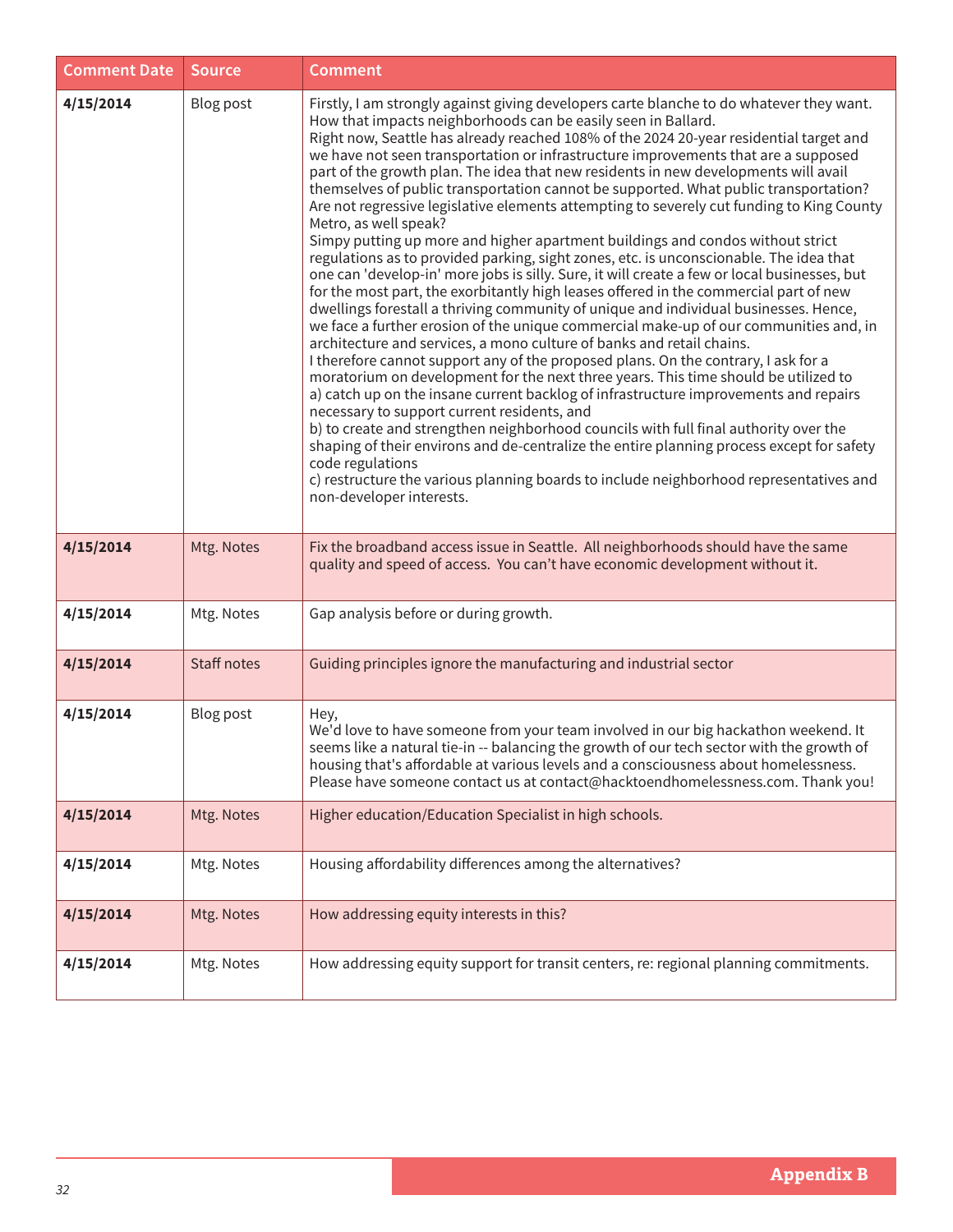| <b>Comment Date</b> | <b>Source</b> | <b>Comment</b>                                                                                                                                                                                                                                                                                                                                                                                                                                                                                                                                                                                                       |
|---------------------|---------------|----------------------------------------------------------------------------------------------------------------------------------------------------------------------------------------------------------------------------------------------------------------------------------------------------------------------------------------------------------------------------------------------------------------------------------------------------------------------------------------------------------------------------------------------------------------------------------------------------------------------|
| 4/15/2014           | email         | I am a 38 year resident of Seattle, living in NE Seattle. For the past 12 years I have had<br>my business in Columbia City and have been a major (and patient) investor in the revival<br>of that neighborhood business district. I favor Alt 2. Don't need high rises in Capitol Hill.<br>Transit structure is weak. Overall need to revamp our out of date zoning and an focus on<br>creating much larger, better neighborhood business districts.<br>Please focus on option 2 and aggressively amend it to create more large, viable,<br>neighborhood business districts in Seattle. [see email for full comment] |
| 4/15/2014           | Blog post     | I support alternative number 2 as the best of the three options although I like the idea<br>of opening up new urban village locations (I think Aurora and 105th is a real missed<br>opportunity). I would very much like to see all areterials being zoned to 6 stories as a<br>matter of right. One of the most important things we should be pursuing is limiting the<br>amount of prescriptive regulations of development. One other option that could be<br>pursued is to increase commercial property taxes which would discourage sprawling<br>businesses.                                                     |
| 4/15/2014           | Staff notes   | Include information not just about the number of jobs, but the kind of jobs and how<br>much they pay; an analysis of living wage jobs. How addressing equity interests in this?                                                                                                                                                                                                                                                                                                                                                                                                                                      |
| 4/15/2014           | Mtg. Notes    | Inclusive city that listens to its emerging community - i.e. East African.                                                                                                                                                                                                                                                                                                                                                                                                                                                                                                                                           |
| 4/15/2014           | Mtg. Notes    | Invest in the infrastructure described in the neighborhood plan for Beacon Hill. Build the<br>town center!                                                                                                                                                                                                                                                                                                                                                                                                                                                                                                           |
| 4/15/2014           | email         | Issues are: Gentrification. Rent control and low income housing. Public transit. Bike lanes.<br>City parks. [see email for full comment]                                                                                                                                                                                                                                                                                                                                                                                                                                                                             |
| 4/15/2014           | Mtg. Notes    | Keep Lowes! No upzone.                                                                                                                                                                                                                                                                                                                                                                                                                                                                                                                                                                                               |
| 4/15/2014           | Mtg. Notes    | More \$\$ for underfunded schools.                                                                                                                                                                                                                                                                                                                                                                                                                                                                                                                                                                                   |
| 4/15/2014           | Mtg. Notes    | More density/transit.                                                                                                                                                                                                                                                                                                                                                                                                                                                                                                                                                                                                |
| 4/15/2014           | Mtg. Notes    | More job training for youth.                                                                                                                                                                                                                                                                                                                                                                                                                                                                                                                                                                                         |
| 4/15/2014           | Mtg. Notes    | More job training for youth.                                                                                                                                                                                                                                                                                                                                                                                                                                                                                                                                                                                         |
| 4/15/2014           | Mtg. Notes    | More jobs in Rainier Valley.                                                                                                                                                                                                                                                                                                                                                                                                                                                                                                                                                                                         |
| 4/15/2014           | Mtg. Notes    | More jobs in SE Seattle                                                                                                                                                                                                                                                                                                                                                                                                                                                                                                                                                                                              |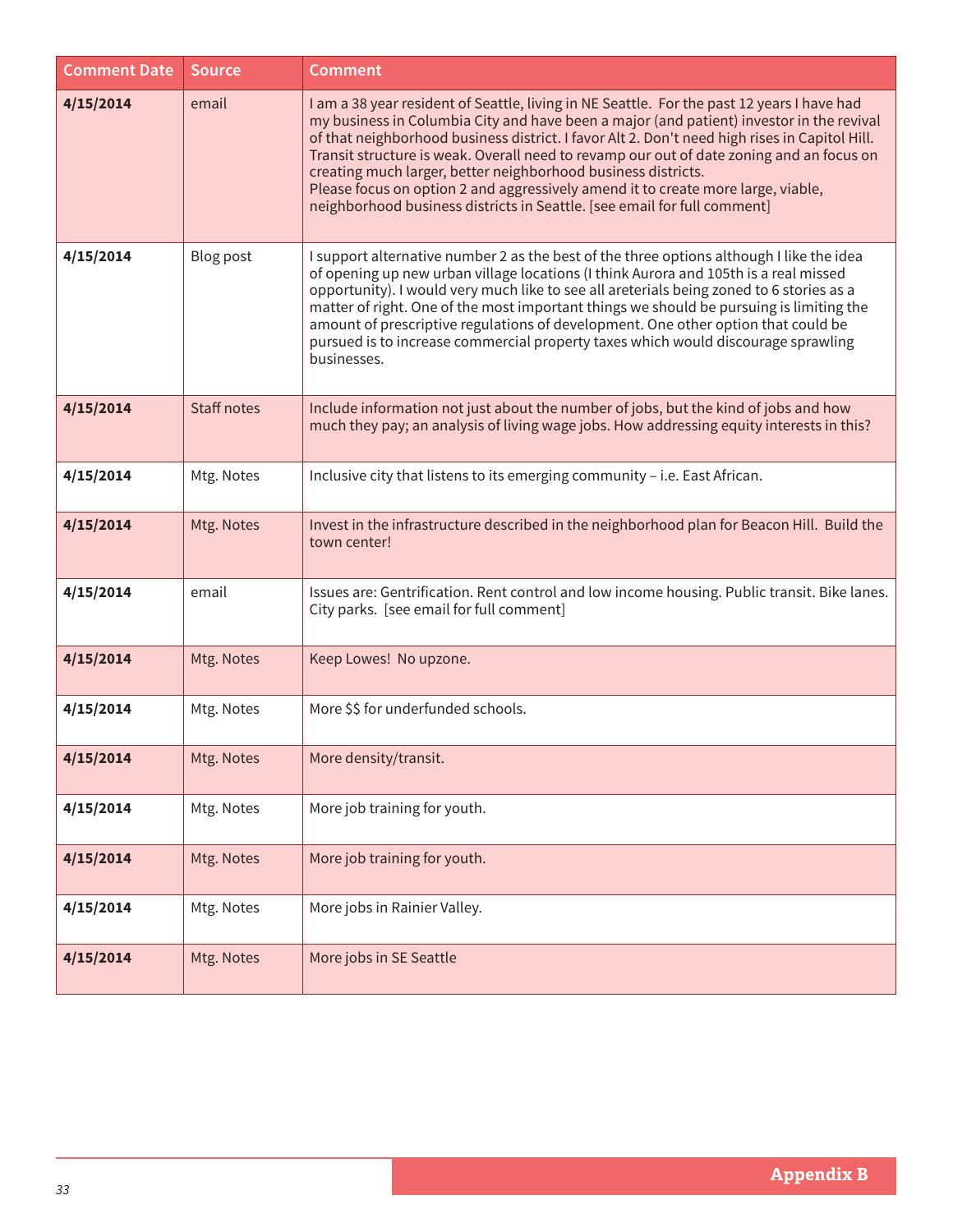| <b>Comment Date</b> | <b>Source</b>    | <b>Comment</b>                                                                                                                                                                                                                                                                                                                                                                                                                                                                                                                                                                                                                                                                                                                                                                                                                                                                                                                                                                                                                                                                                                                                                                                                                                                                                                                                                                                                                                                                                                                                                                                                                                                                                                                                                                                                                                                                                                                                                                                                                                                                                                                                                                                                                                                                                                                                                                                                                                                                                                                                                                                                                                                                                                                                                                                                                                                                                                                                                                                                                                                                                                                                                                                                                                                                                                                                                                                                                                                                                                                                                                                                                                                                                                                                                                                                  |
|---------------------|------------------|-----------------------------------------------------------------------------------------------------------------------------------------------------------------------------------------------------------------------------------------------------------------------------------------------------------------------------------------------------------------------------------------------------------------------------------------------------------------------------------------------------------------------------------------------------------------------------------------------------------------------------------------------------------------------------------------------------------------------------------------------------------------------------------------------------------------------------------------------------------------------------------------------------------------------------------------------------------------------------------------------------------------------------------------------------------------------------------------------------------------------------------------------------------------------------------------------------------------------------------------------------------------------------------------------------------------------------------------------------------------------------------------------------------------------------------------------------------------------------------------------------------------------------------------------------------------------------------------------------------------------------------------------------------------------------------------------------------------------------------------------------------------------------------------------------------------------------------------------------------------------------------------------------------------------------------------------------------------------------------------------------------------------------------------------------------------------------------------------------------------------------------------------------------------------------------------------------------------------------------------------------------------------------------------------------------------------------------------------------------------------------------------------------------------------------------------------------------------------------------------------------------------------------------------------------------------------------------------------------------------------------------------------------------------------------------------------------------------------------------------------------------------------------------------------------------------------------------------------------------------------------------------------------------------------------------------------------------------------------------------------------------------------------------------------------------------------------------------------------------------------------------------------------------------------------------------------------------------------------------------------------------------------------------------------------------------------------------------------------------------------------------------------------------------------------------------------------------------------------------------------------------------------------------------------------------------------------------------------------------------------------------------------------------------------------------------------------------------------------------------------------------------------------------------------------------------|
| 4/15/2014           | <b>Blog post</b> | My daughter (age 10) and I sat down and talked through the Seattle of the future. I gave<br>her information about the 3 alternatives and asked her which one she would prefer to live<br>in when she is 30-something. She chose Alternative 2, the Urban Village Focus, I had also<br>chosen that alternative, but I waited with my own opinions, and asked her why?<br>She said, "Because I want to live in a neighborhood, not surrounded by high rises."<br>I agree with her urban village vision. We are DT Ballard residents who live in fairly<br>massive 6-story condo. We are in the midst of rapid changes in this neighborhood,<br>many of which are the inevitable result of drawing a line at the edge of our metropolis<br>and saying, "from here on out is the farmland." I agree with the principle of keeping our<br>farmlands intact, and building up the core as we grow. How we do this is the difference<br>between delightful, merely livable, and ugly.<br>Building height should be no higher than 6 stories in the urban villages. The most<br>beautiful neighborhoods in Paris and London and many other cities have an *inviolate*<br>height restriction. Why? Building shadow and wind blowing between the buildings<br>makes a taller building height more impostng and unpleasant. The City of Seattle is issue<br>height exceptions to developers now, and I do not agree. Our 2035 plan must have limits<br>based on a vision of of what makes a livable community.<br>Transportation to and from work should presuppose more jobs in the Urban Villages.<br>I do not think the vision goes far enough in this regard. A village in its classical sense<br>contains its residents with all their basic needs, including jobs. Think about a Seattle<br>where 10-15% of the residents commute by walking, bicycling, or a shorter than 2 mile<br>bus ride. What would happen to traffic? It would evaporate. It would not be generated in<br>the first place. Think how the city's infrastructure would be less impacted if, within each<br>urban village, tens of thousand of workers lived within 2-3 miles of their jobs. In a place<br>like West Seattle, in Ballard, in Northgate, etc., people lived within a 15-20 minute total<br>commute of their home. Housing affordability is part of this equation, as are building<br>codes and areas for light industrial, office and other types of business.<br>I am a fan of working close to where you live. If your door-to-door commute is currently 1<br>hour, and you reduce that time to 15 minutes, you save 1.5 hours of your life each working<br>day. Multiply that by tens of thousands and you get less stress, better home cooked food,<br>more time with kids and friends, and a better life. You get people who actually know their<br>neighbors, because they see them. They are part of the 'hood.<br>I'm a proponent of urban villages with the added dimension of thoughtful growth of<br>business within the framework of this plan.<br>I need to add one more thought: transportation planning for workers getting to and from<br>manufacturing and industrial centers. The bus system is not focused on getting people to<br>these job centers, and I would like to see thoughtful planning in that direction, to reduce<br>car traffic and increase quality of life for these workers.<br>My vision of working close to where you live takes in the reality that current job centers<br>will continue to exist. We have focused almost exclusively on commutes to DT Seattle. I<br>think we need to assess and refocus. There is a certain savings in clustering workers in an<br>area, but in terms of carbon savings and wear and tear on citizens and our infrastructure,<br>we could do much better. |
| 4/15/2014           | Mtg. Notes       | Need to expand the transportation systems, for mobility, including for freight delivery.                                                                                                                                                                                                                                                                                                                                                                                                                                                                                                                                                                                                                                                                                                                                                                                                                                                                                                                                                                                                                                                                                                                                                                                                                                                                                                                                                                                                                                                                                                                                                                                                                                                                                                                                                                                                                                                                                                                                                                                                                                                                                                                                                                                                                                                                                                                                                                                                                                                                                                                                                                                                                                                                                                                                                                                                                                                                                                                                                                                                                                                                                                                                                                                                                                                                                                                                                                                                                                                                                                                                                                                                                                                                                                                        |
| 4/15/2014           | Staff notes      | Need to see something in the EIS about living wage jobs.                                                                                                                                                                                                                                                                                                                                                                                                                                                                                                                                                                                                                                                                                                                                                                                                                                                                                                                                                                                                                                                                                                                                                                                                                                                                                                                                                                                                                                                                                                                                                                                                                                                                                                                                                                                                                                                                                                                                                                                                                                                                                                                                                                                                                                                                                                                                                                                                                                                                                                                                                                                                                                                                                                                                                                                                                                                                                                                                                                                                                                                                                                                                                                                                                                                                                                                                                                                                                                                                                                                                                                                                                                                                                                                                                        |
| 4/15/2014           | Mtg. Notes       | No bow tie.                                                                                                                                                                                                                                                                                                                                                                                                                                                                                                                                                                                                                                                                                                                                                                                                                                                                                                                                                                                                                                                                                                                                                                                                                                                                                                                                                                                                                                                                                                                                                                                                                                                                                                                                                                                                                                                                                                                                                                                                                                                                                                                                                                                                                                                                                                                                                                                                                                                                                                                                                                                                                                                                                                                                                                                                                                                                                                                                                                                                                                                                                                                                                                                                                                                                                                                                                                                                                                                                                                                                                                                                                                                                                                                                                                                                     |
| 4/15/2014           | Mtg. Notes       | Parks and recreation.                                                                                                                                                                                                                                                                                                                                                                                                                                                                                                                                                                                                                                                                                                                                                                                                                                                                                                                                                                                                                                                                                                                                                                                                                                                                                                                                                                                                                                                                                                                                                                                                                                                                                                                                                                                                                                                                                                                                                                                                                                                                                                                                                                                                                                                                                                                                                                                                                                                                                                                                                                                                                                                                                                                                                                                                                                                                                                                                                                                                                                                                                                                                                                                                                                                                                                                                                                                                                                                                                                                                                                                                                                                                                                                                                                                           |
| 4/15/2014           | Mtg. Notes       | Parks spends a lot of money picking up garbage from downtown parks. A tax on \$<br>containers should be used to pay for these cleanup services.                                                                                                                                                                                                                                                                                                                                                                                                                                                                                                                                                                                                                                                                                                                                                                                                                                                                                                                                                                                                                                                                                                                                                                                                                                                                                                                                                                                                                                                                                                                                                                                                                                                                                                                                                                                                                                                                                                                                                                                                                                                                                                                                                                                                                                                                                                                                                                                                                                                                                                                                                                                                                                                                                                                                                                                                                                                                                                                                                                                                                                                                                                                                                                                                                                                                                                                                                                                                                                                                                                                                                                                                                                                                 |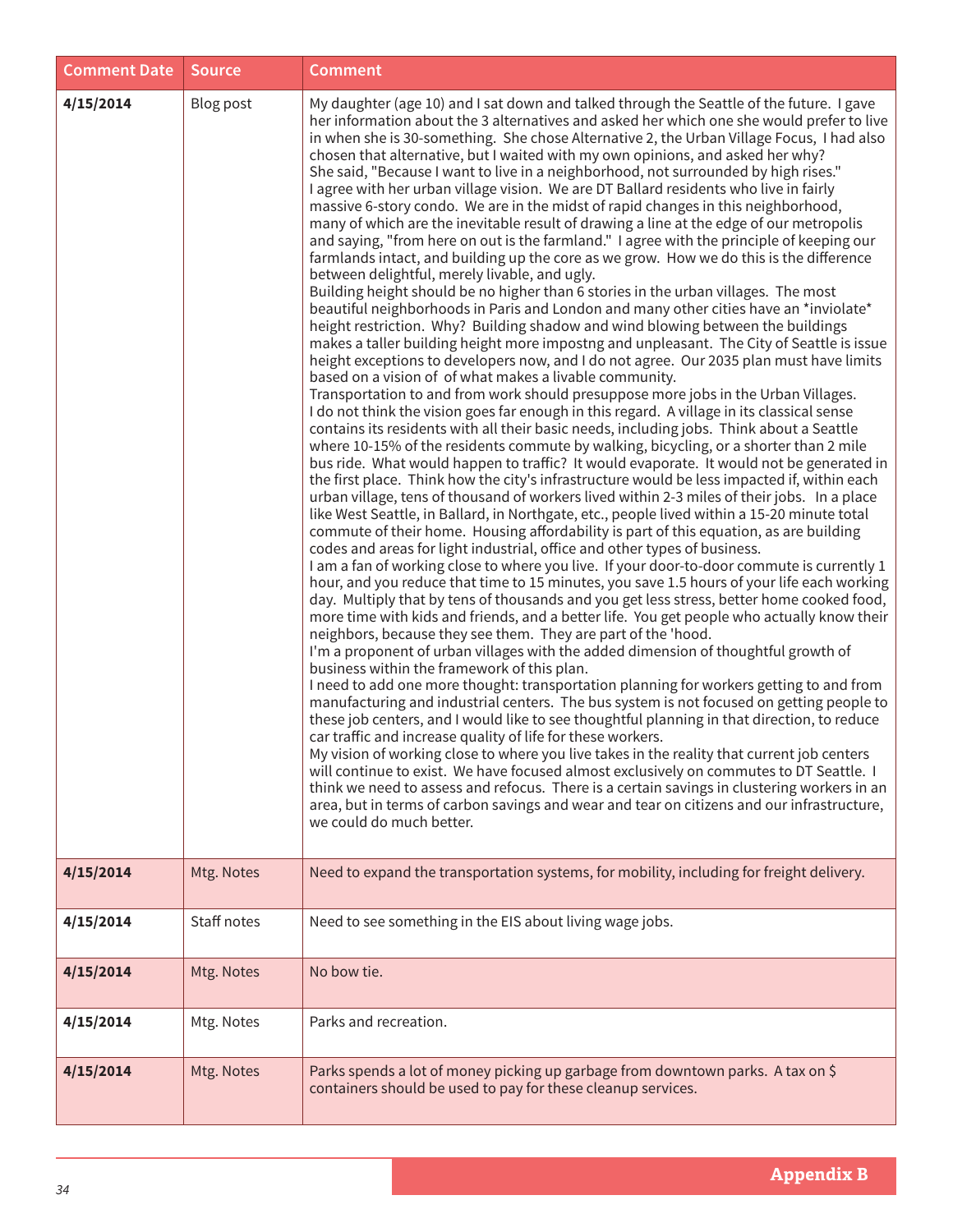| <b>Comment Date</b> | <b>Source</b> | <b>Comment</b>                                                                                                                                                                                                                                                                                                                                                                                                                                                                                                                                                                                                                                                                                                                                                                                                                                                                                                                                                                                                                                                                                                                                                                                                                                                                                                                                                                                                                                                                                                                                                                                                                                                        |
|---------------------|---------------|-----------------------------------------------------------------------------------------------------------------------------------------------------------------------------------------------------------------------------------------------------------------------------------------------------------------------------------------------------------------------------------------------------------------------------------------------------------------------------------------------------------------------------------------------------------------------------------------------------------------------------------------------------------------------------------------------------------------------------------------------------------------------------------------------------------------------------------------------------------------------------------------------------------------------------------------------------------------------------------------------------------------------------------------------------------------------------------------------------------------------------------------------------------------------------------------------------------------------------------------------------------------------------------------------------------------------------------------------------------------------------------------------------------------------------------------------------------------------------------------------------------------------------------------------------------------------------------------------------------------------------------------------------------------------|
| 4/15/2014           | Mtg. Notes    | Preserve and protect, treasure and honor our remaining wild natural areas and their<br>wildlife! Do not infringe or impose on them. Maintain.                                                                                                                                                                                                                                                                                                                                                                                                                                                                                                                                                                                                                                                                                                                                                                                                                                                                                                                                                                                                                                                                                                                                                                                                                                                                                                                                                                                                                                                                                                                         |
| 4/15/2014           | Mtg. Notes    | Preserve the natural areas that are left in the city - only 14% of Seattle's park land<br>remains as natural. The rest has been developed for active sports and/or landscaped.                                                                                                                                                                                                                                                                                                                                                                                                                                                                                                                                                                                                                                                                                                                                                                                                                                                                                                                                                                                                                                                                                                                                                                                                                                                                                                                                                                                                                                                                                        |
| 4/15/2014           | Mtg. Notes    | Satisfy the city's parks. Gap analysis before or during growth.                                                                                                                                                                                                                                                                                                                                                                                                                                                                                                                                                                                                                                                                                                                                                                                                                                                                                                                                                                                                                                                                                                                                                                                                                                                                                                                                                                                                                                                                                                                                                                                                       |
| 4/15/2014           | Mtg. Notes    | Small business training for owners in Rainier Valley.                                                                                                                                                                                                                                                                                                                                                                                                                                                                                                                                                                                                                                                                                                                                                                                                                                                                                                                                                                                                                                                                                                                                                                                                                                                                                                                                                                                                                                                                                                                                                                                                                 |
| 4/15/2014           | Blog post     | So much development is predicated on public transportation being available now, when<br>in fact it is not, or increased in the future, when in fact it won't be. The CITY OF SEATTLE<br>DOES NOT HAVE JURISDICTION OR INFLUENCE on public transportation decisions, so why<br>do officials continue to sell development as though they do?<br>When will exceptions to height limits stop? An exception to the rule changes the rule.<br>We are already seeing 7 stories where there are 5 in surrounding buildings. Why is this<br>necessary? So the development will be economically viable?<br>The description of Urban Villages and their true locations is deceptive at best. These<br>zones are being exploited by developers before the neighborhoods know what is<br>happening. Queen Anne was savvy early and doesn't have them. In other areas, unique<br>neighbors are being sacrificed to this concept.<br>Catherine hit the nail on the head:<br>I am disappointed that there are not three real alternatives. In planning purposes,<br>these are slight variants on the same approach. It's lazy. It's vanilla. It homogenizes the<br>diverse Seattle neighborhoods this administration keeps claiming make Seattle unique.<br>Well not for much longer if things don't change.<br>I agree with this statement by Michael Brandstetter:<br>Simpy putting up more and higher apartment buildings and condos without strict<br>regulations as to provided parking, sight zones, etc. is unconscionable.<br>Where is the political will for these STRICT REGULATIONS. Such political will does not<br>exist as these three alternatives clearly illustrate. |
| 4/15/2014           | Mtg. Notes    | Support transit service aiding mobility for lower-income people.                                                                                                                                                                                                                                                                                                                                                                                                                                                                                                                                                                                                                                                                                                                                                                                                                                                                                                                                                                                                                                                                                                                                                                                                                                                                                                                                                                                                                                                                                                                                                                                                      |
| 4/15/2014           | Mtg. Notes    | The city needs space for wildlife and passive use. 78% of park users visit to walk. Serve<br>the majority of park users, not the minority.                                                                                                                                                                                                                                                                                                                                                                                                                                                                                                                                                                                                                                                                                                                                                                                                                                                                                                                                                                                                                                                                                                                                                                                                                                                                                                                                                                                                                                                                                                                            |
| 4/15/2014           | Mtg. Notes    | Transportation                                                                                                                                                                                                                                                                                                                                                                                                                                                                                                                                                                                                                                                                                                                                                                                                                                                                                                                                                                                                                                                                                                                                                                                                                                                                                                                                                                                                                                                                                                                                                                                                                                                        |
| 4/15/2014           | Mtg. Notes    | Upzones in neighborhoods that can already accommodate growth with existing zoning<br>are not necessary and illegal.                                                                                                                                                                                                                                                                                                                                                                                                                                                                                                                                                                                                                                                                                                                                                                                                                                                                                                                                                                                                                                                                                                                                                                                                                                                                                                                                                                                                                                                                                                                                                   |
| 4/15/2014           | Mtg. Notes    | Urban villages that have already exceeded 2024 growth rates don't need to absorb more<br>units of housing. Economic growth would be welcomed.                                                                                                                                                                                                                                                                                                                                                                                                                                                                                                                                                                                                                                                                                                                                                                                                                                                                                                                                                                                                                                                                                                                                                                                                                                                                                                                                                                                                                                                                                                                         |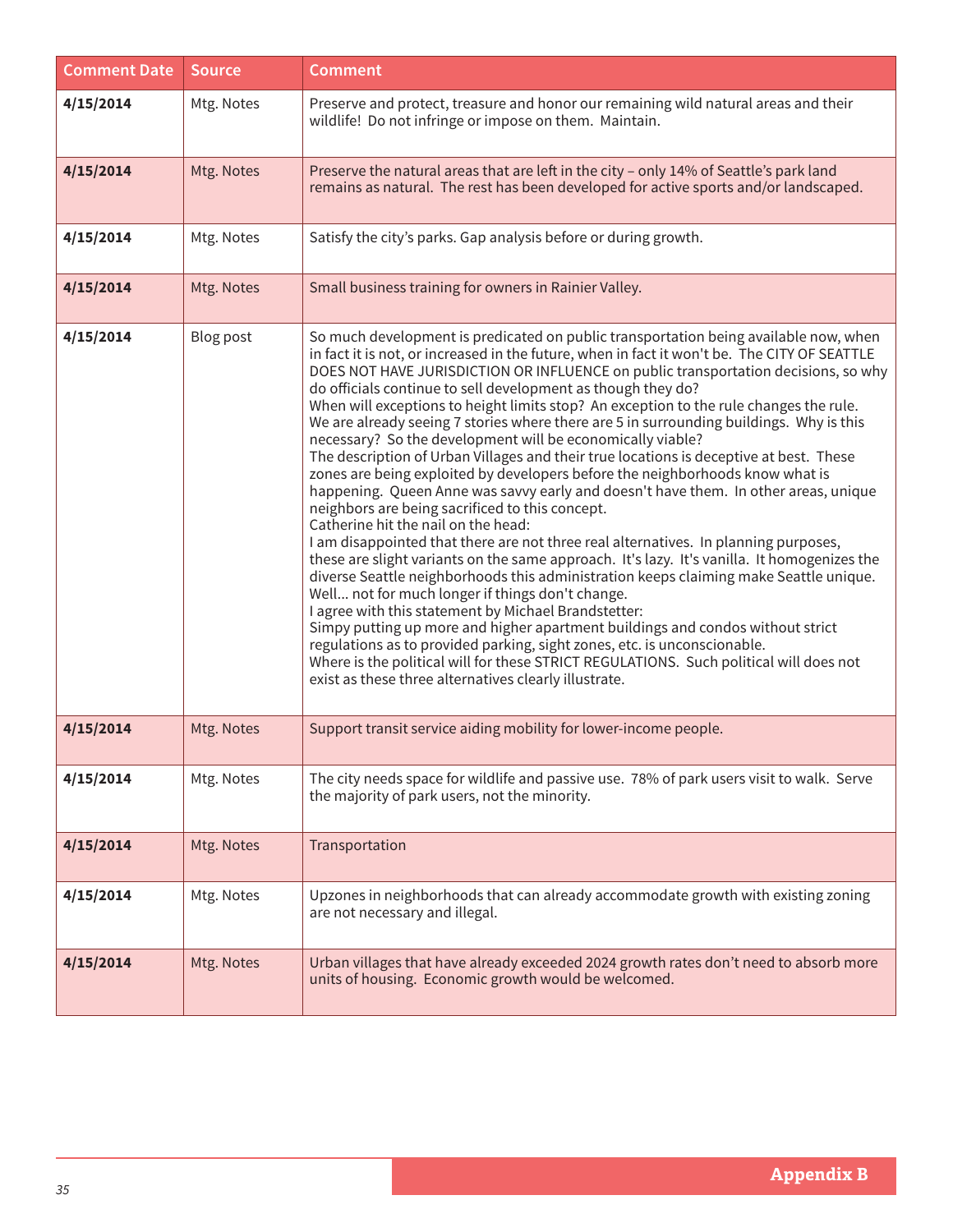| <b>Comment Date</b> | <b>Source</b>      | <b>Comment</b>                                                                                                                                                                                                                                                                                                                                                                                                                                                                                                                                                                                                  |
|---------------------|--------------------|-----------------------------------------------------------------------------------------------------------------------------------------------------------------------------------------------------------------------------------------------------------------------------------------------------------------------------------------------------------------------------------------------------------------------------------------------------------------------------------------------------------------------------------------------------------------------------------------------------------------|
| 4/15/2014           | Mtg. Notes         | Use a balanced approach to transportation development - build infrastructure that helps<br>people get around efficiently whether they bus, walk, bike or drive. Other cities do this,<br>and it works well. Parking helps to slow traffic on streets - don't remove it. Look to cities<br>like Chicago, for examples. Even neighborhoods like the Pearl District and Nob Hill in<br>Portland have a lot of parking.                                                                                                                                                                                             |
| 4/16/2014           | email              | All 3 alts are fine. Nothing about ped scale. Need to keep growth at ped scale. [see email<br>for full comment]                                                                                                                                                                                                                                                                                                                                                                                                                                                                                                 |
| 4/16/2014           | Staff notes        | Alt 3 should show a transit Hub in West Seattle. Over 20% of the population is in West<br>Seattle. Don't ignore West Seattle.                                                                                                                                                                                                                                                                                                                                                                                                                                                                                   |
| 4/16/2014           | Staff notes        | City should use impact fees                                                                                                                                                                                                                                                                                                                                                                                                                                                                                                                                                                                     |
| 4/16/2014           | Staff notes        | How well has the plan performed.                                                                                                                                                                                                                                                                                                                                                                                                                                                                                                                                                                                |
| 4/16/2014           | email              | I favor Alternative 2. More jobs would go to 'villages', that option would be the most likely<br>to get people out of their cars, people who would likely drive elsewhere for employment<br>or shopping. My big concern for Alternative 2 is seeing more historic buildings being razed<br>to make way for yet more glass and metal boxes. Charming > boring/unaffordable for<br>many current residents. [see email for full comment]                                                                                                                                                                           |
| 4/16/2014           | email              | I like Alt 1 and 3 because they accommodate growth without as much traffic congestion.<br>Plan needs to be flexible to respond to new projections. If we begin to see growth above<br>and beyond what's allocated, (as indicated by rising housing costs) I'd like to see the plan<br>be flexible enough to increase zoned heights in response. I don't want to end up in a trap<br>similar to San Francisco's, where market-rate rents are so high that only the very wealthy<br>can afford to move in, and affordable housing is assigned by a lottery that very few can<br>win. [see email for full comment] |
| 4/16/2014           | Twitter            | This is kind of document seattle should be preparing for @Seattle2035bebauungsplan,<br>baby. #LandUse #Urbanism http://www.freiburg.de/pb/site/Freiburg/get/documents/<br>freiburg/daten/bauen/vauban/Vauban_Bebauungsplan_6-130d.pdf                                                                                                                                                                                                                                                                                                                                                                           |
| 4/16/2014           | Twitter            | This is kind of document seattle should be preparing for @Seattle2035bebauungsplan,<br>baby. #LandUse #Urbanism http://www.freiburg.de/pb/site/Freiburg/get/documents/<br>freiburg/daten/bauen/vauban/Vauban_Bebauungsplan_6-130d.pdf                                                                                                                                                                                                                                                                                                                                                                           |
| 4/16/2014           | <b>Staff notes</b> | What community groups is the city reaching out to? You need to reach out to more, e.g.<br>West Seattle Transit Coalition.                                                                                                                                                                                                                                                                                                                                                                                                                                                                                       |
| 4/16/2014           | Staff notes        | What happened to the gorwth targets? There has been too much growth in West Seattle.                                                                                                                                                                                                                                                                                                                                                                                                                                                                                                                            |
| 4/16/2014           | <b>Staff notes</b> | You should have an alterantive that plans for lower growth in areas that are over their<br>targets, seen too much growth.                                                                                                                                                                                                                                                                                                                                                                                                                                                                                       |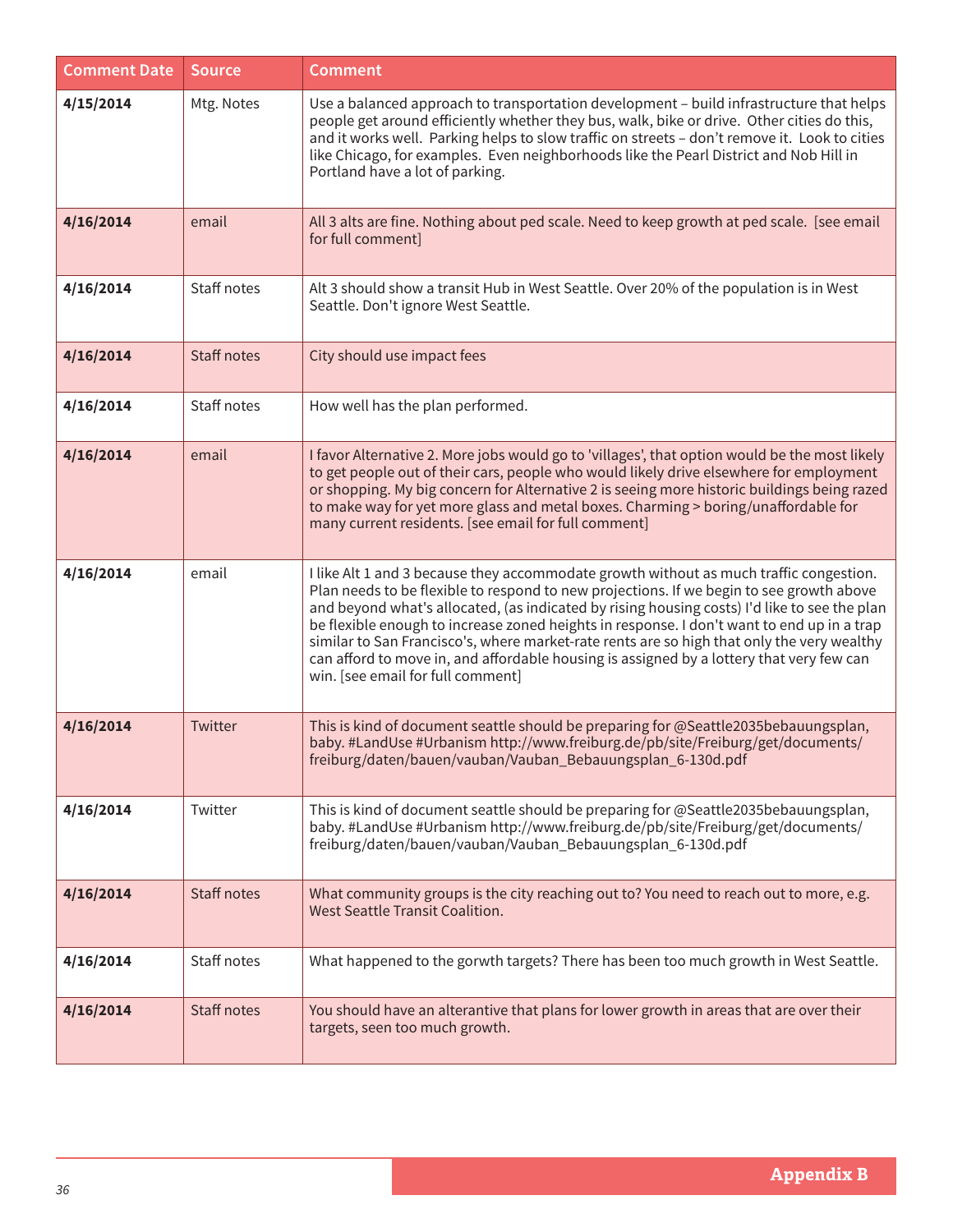| <b>Comment Date</b> | <b>Source</b> | <b>Comment</b>                                                                                                                                                                                                                                                                                                                                                                                                                                                                                                                                                                                                                                                                                                                                                                                                                                                                                                                                                                                                                                                                                                                                                                                                                                                                                                                                                                                                                                                                                                                                |
|---------------------|---------------|-----------------------------------------------------------------------------------------------------------------------------------------------------------------------------------------------------------------------------------------------------------------------------------------------------------------------------------------------------------------------------------------------------------------------------------------------------------------------------------------------------------------------------------------------------------------------------------------------------------------------------------------------------------------------------------------------------------------------------------------------------------------------------------------------------------------------------------------------------------------------------------------------------------------------------------------------------------------------------------------------------------------------------------------------------------------------------------------------------------------------------------------------------------------------------------------------------------------------------------------------------------------------------------------------------------------------------------------------------------------------------------------------------------------------------------------------------------------------------------------------------------------------------------------------|
| 4/17/2014           | email         | Just heard a KUOW story from Ballard about the urban development. Ballard is losing<br>character and culture. Need infrastructure before density. Magnolia needs transit. City<br>needs all neighborhoods using transit. [see email for full comment]                                                                                                                                                                                                                                                                                                                                                                                                                                                                                                                                                                                                                                                                                                                                                                                                                                                                                                                                                                                                                                                                                                                                                                                                                                                                                         |
| 4/17/2014           | email         | These three options are our only choices? I don't really like any of them. How about using<br>the full potential of our city and its environs to distribute the growth throughout it? Right<br>now the choices seem the same. We need growth management, not over development.<br>I am planning on moving far out of the city to avoid the coming plans and I won't be in a<br>hurry to support more transit centers as apparently that means everything around that<br>center has to be destroyed in its wake. [see email for full comment]                                                                                                                                                                                                                                                                                                                                                                                                                                                                                                                                                                                                                                                                                                                                                                                                                                                                                                                                                                                                  |
| 4/17/2014           | Blog post     | Why bother doing a comprehensive plan when the Planning Department's zoning and<br>land development regulations totally ignore the previous plan's goals, objectives, and<br>growth targets. Why ask for public comment when Seattle Planners tell residents that<br>they will not modify their recommendations to City Council. Why continue to try to have<br>a dialog with anyone in the Seattle Department of Planning and development when<br>a Seattle Planner tells the audience at a recent Central Ballard Resident's Association<br>meeting that since almost all of the 300 comments that the public submitted about the<br>proposed micro-housing regulations were negative that the Department will not make<br>any changes in their recommendations to City Council. Why bother giving comments,<br>when the same planner admits that all of the data that the Planning Department used<br>to base its development regulation only came from developers. Why bother trying to<br>participate in a public dialogue when the final recommendations to "regulate" micro-<br>housing doesn't even contain the items that were in the original version submitted for<br>public comment. Why participate in a process where developers are given complete<br>control over how Seattle neighborhoods will develop and existing residents are told<br>to stop asking questions. The Planning Department can banter about "theories of<br>dispersion", but it is completely obvious that citizen views carry little weight in City Hall. |
| 4/18/2014           | email         | Attached letter from University Park Community Club Board. Need housing that supports<br>all income levels. Focus on educated and committed workforce. Current transportation<br>planning is uncoordinated. For quality of life, address transportation and schools.<br>Continue progress with waste management and building code. Oppose any increases in<br>density without matching expansion of infrastructure. [see email for full comment]                                                                                                                                                                                                                                                                                                                                                                                                                                                                                                                                                                                                                                                                                                                                                                                                                                                                                                                                                                                                                                                                                              |
| 4/18/2014           | Blog post     | seattle citizens should bother commenting so that our city government knows that<br>seattle is full of people that completely disagree with these obstructionist points of view.<br>microhousing is a necessary part of development moving forward. density is necessary<br>part of development moving forward. urban places build densely. people are by no<br>means forced to live in a dense, urban area., but if you do live in an urban area, do not<br>stand in the way of the area bettering itself by densifying and becoming more urban.<br>density breeds better transit, more jobs, more housing, walkable neighborhoods, less<br>dependence on cars, less energy/carbon use, more collaboration, idea generation,<br>preserves natural areas, etc. dense, urban living is the only way for our planet to support<br>9/10 billion people.<br>the single family house is a suburban living typology, not an urban one. and most cannot<br>afford the 600k pricetag associated with a single family house in seattle, but many can<br>afford the 300k pricetag of a condo. single family neighborhoods are going to turn into<br>townhouses, rowhouses, small apartments and cottage housing as seattle grows and<br>further urbanizes. we as urban citizens must accept that and work to ensure this growth<br>happens in a way that fits into the existing urban fabric.                                                                                                                                                           |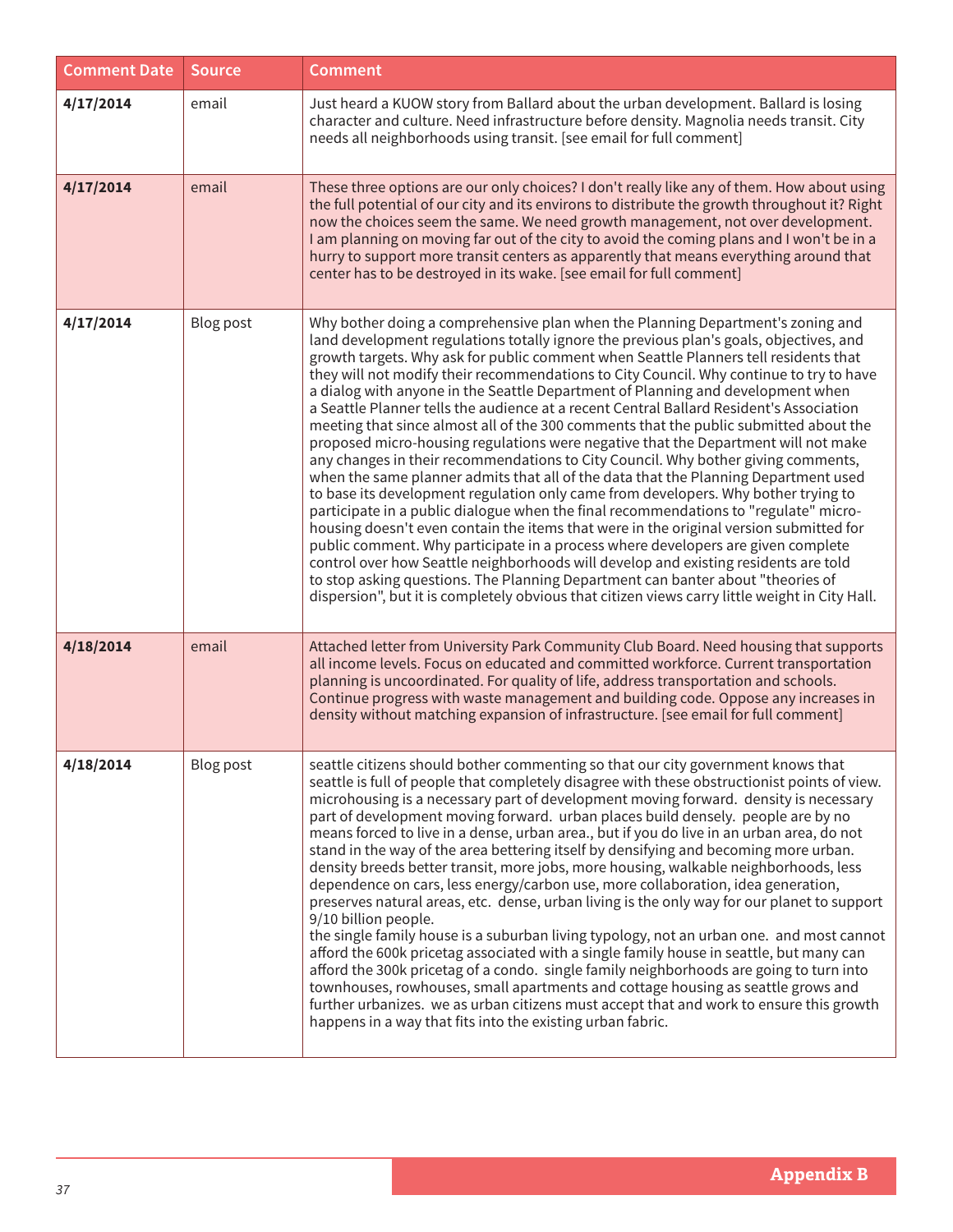| <b>Comment Date</b> | <b>Source</b>    | <b>Comment</b>                                                                                                                                                                                                                                                                                                                                                                                                                                                                                                                                                                                                                                                                                                                                     |
|---------------------|------------------|----------------------------------------------------------------------------------------------------------------------------------------------------------------------------------------------------------------------------------------------------------------------------------------------------------------------------------------------------------------------------------------------------------------------------------------------------------------------------------------------------------------------------------------------------------------------------------------------------------------------------------------------------------------------------------------------------------------------------------------------------|
| 4/18/2014           | email            | I don't understand why Seattle is so mediocre on density and transit-oriented<br>development. It should be everywhere Downtown, in South Lake Union, in Capitol Hill, in<br>the University District, in Northgate, and in Rainier Valley. The market isn't a full solution<br>for housing but it can serve most people if we let it. Requirements for micros add cost.<br>We charge onerous fees for height (South Lake Union re-zone), reducing new supply<br>and making any participating buildings more expensive. And we protect single-family<br>neighborhoods like museum objects. Not everybody can or wants to live in a single-<br>family housing unit. Need relaxed density regulations and more height. [see email for full<br>comment] |
| 4/18/2014           | <b>Blog post</b> | I would like to see more TOD along the bus rapid transit lines. I would encourage higher<br>density<br>and affordability in housing, but also designated areas that are job and business focused<br>within<br>the urban villages.                                                                                                                                                                                                                                                                                                                                                                                                                                                                                                                  |
| 4/18/2014           | comment card     | Let's work with all sorts of organizations in soon-to-be affected areas to get them on<br>board with decisions.                                                                                                                                                                                                                                                                                                                                                                                                                                                                                                                                                                                                                                    |
| 4/18/2014           | Blog post        | My big idea for Seattle in 2035 is that we should expand businesses all over the city, not<br>just in downtown. People shouldn't have to struggle to get to places, it should be easier<br>to walk from your house to the store. Some neighborhoods already have that so others<br>should also.                                                                                                                                                                                                                                                                                                                                                                                                                                                    |
| 4/18/2014           | <b>Blog post</b> | There are no plans to invest the needed infrastructure. Seattle can increase density to<br>the highest level in the world and that would have no impact on transit funding, sewage<br>treatment, parks, libraries, etc. There are no impact fees for any new development in<br>Seattle. Regressive sales taxes are the only answer that Seattle and King County public<br>officials have for funding city services.                                                                                                                                                                                                                                                                                                                                |
| 4/18/2014           | email            | Transit Focused is the appropriate way to balance growth and the need to maintain<br>neighbor character by requiring micro-housing structures around exisiting and planned<br>light rail stations. [see email for full comment]                                                                                                                                                                                                                                                                                                                                                                                                                                                                                                                    |
| 4/18/2014           | <b>Blog post</b> | We must keep equality in our vision for Seattle in 2035. My vision for 2035 for there to be<br>balanced educational options with the same amount of resources despite the population,<br>job, and housing influx. I hope Seattle Public Schools and the city of Seattle work with<br>each other to oversee that education is not neglected in their decisions or goals.                                                                                                                                                                                                                                                                                                                                                                            |
| 4/18/2014           | email            | We support Alternative 2: Urban Village Focus. Seattle is losing its soul; neighborhoods<br>are being overwhelmed by rampant development that obliterates their unique<br>characteristics. Tall buildings outside of downtown are mainly for developers. The<br>University District is being shredded. [see email for full comment]                                                                                                                                                                                                                                                                                                                                                                                                                |
| 4/19/2014           | comment card     | Make sure that the diversity is represented! Seattle is increasingly diverse. Make sure you<br>reach out to them as well.                                                                                                                                                                                                                                                                                                                                                                                                                                                                                                                                                                                                                          |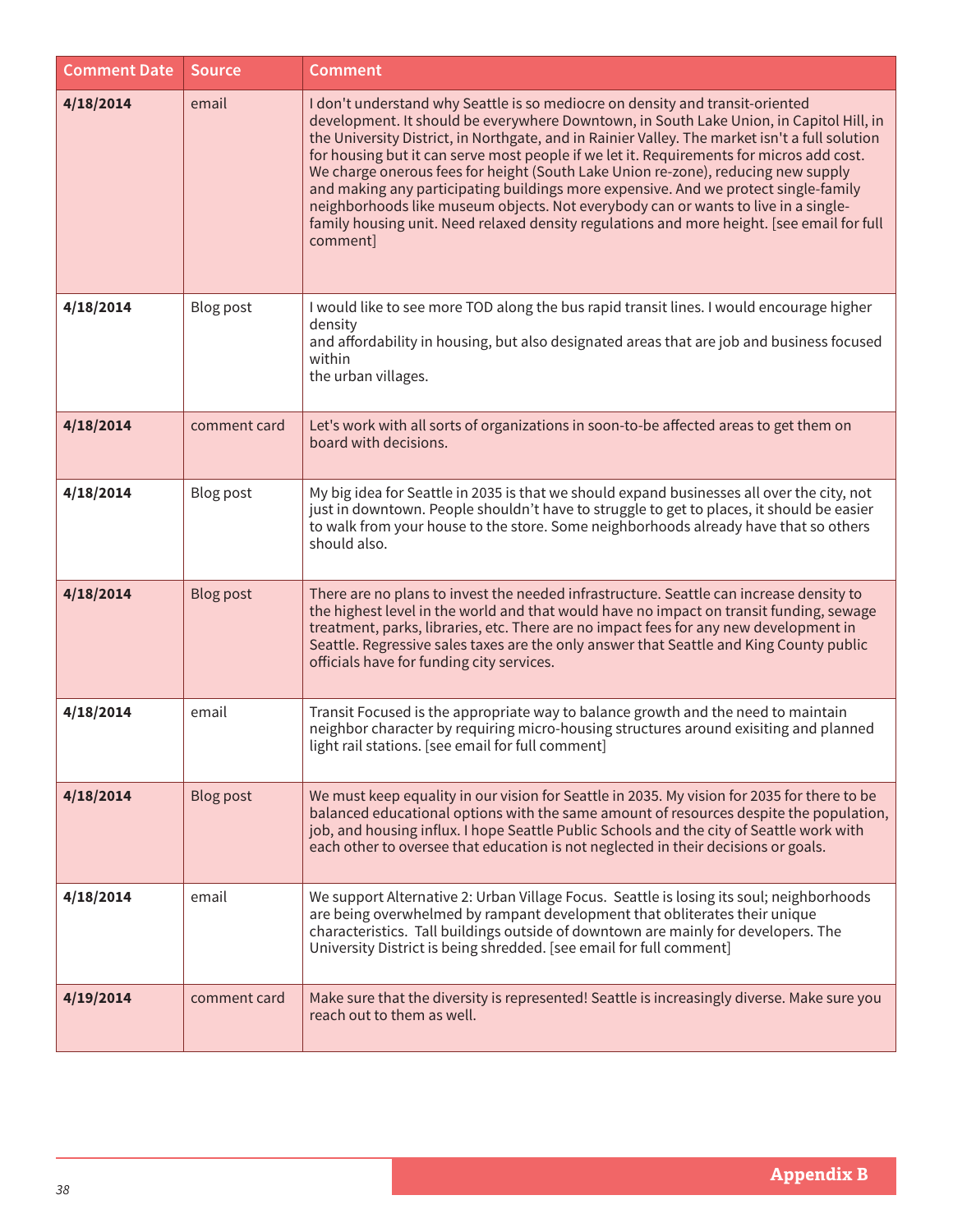| <b>Comment Date</b> | Source       | <b>Comment</b>                                                                                                                                                                                                                                                                                                                                                                                                                                                                                                                                                                                                                                                                                                                                                                                                                                                                                                                                                                                                                                                                                                                                                                                                                                                                                                                                                                                                                                                                                                                                                                                                                                                                                                                                                                                                                                                                                                                                                                                                                                                                                                                                                                                                              |
|---------------------|--------------|-----------------------------------------------------------------------------------------------------------------------------------------------------------------------------------------------------------------------------------------------------------------------------------------------------------------------------------------------------------------------------------------------------------------------------------------------------------------------------------------------------------------------------------------------------------------------------------------------------------------------------------------------------------------------------------------------------------------------------------------------------------------------------------------------------------------------------------------------------------------------------------------------------------------------------------------------------------------------------------------------------------------------------------------------------------------------------------------------------------------------------------------------------------------------------------------------------------------------------------------------------------------------------------------------------------------------------------------------------------------------------------------------------------------------------------------------------------------------------------------------------------------------------------------------------------------------------------------------------------------------------------------------------------------------------------------------------------------------------------------------------------------------------------------------------------------------------------------------------------------------------------------------------------------------------------------------------------------------------------------------------------------------------------------------------------------------------------------------------------------------------------------------------------------------------------------------------------------------------|
| 4/19/2014           | email        | Support Alternative 1: Urban Center Focus. Pros: Creates walkable communities,<br>Promotes diversity, Largest return on infrastructure investments, Lower cost of<br>transportation for households. Cons: Higher housing costs (more demand in tight<br>land supply). My criticism of the options is they show no change to the current states<br>of neighborhoods. Ballard will become an Urban Center, Columbia City should be<br>considered the biggest potential for growth in all of Southeast Seattle, N Beacon Hill and<br>130th are not good candidates for UV because of I-90 and I-5.                                                                                                                                                                                                                                                                                                                                                                                                                                                                                                                                                                                                                                                                                                                                                                                                                                                                                                                                                                                                                                                                                                                                                                                                                                                                                                                                                                                                                                                                                                                                                                                                                             |
| 4/20/2014           | comment card | Expand businesses around smaller neighborhoods.                                                                                                                                                                                                                                                                                                                                                                                                                                                                                                                                                                                                                                                                                                                                                                                                                                                                                                                                                                                                                                                                                                                                                                                                                                                                                                                                                                                                                                                                                                                                                                                                                                                                                                                                                                                                                                                                                                                                                                                                                                                                                                                                                                             |
| 4/20/2014           | Blog post    | I wanted to voice my support for Alternative 2 in the Seattle 2035 Comprehensive plan. I<br>think that the urban centers like downtown will continue to grow in density in an organic<br>way but I believe that encouraging density around the light rail stations and encouraging<br>the development of urban villages in our neighborhoods would have a greater positive<br>impact on the city in many areas especially in the environment and in quality of life.<br>I know that the areas with the biggest carbon footprint are the suburbs where people<br>need to drive to do absolutely everything. Right now, downtown and the U district and<br>other urban center already have a high walkability. To have the greatest impact on the<br>city overall, it makes sense to focus on the urban village areas and make them more<br>walkable and allow people to stop using their cars.<br>If we add more services like grocery stores, restaurants, libraries, etc.; have good transit<br>options, and make the streets pedestrian and bicycle friendly, these areas would become<br>much more environmentally sustainable, more pleasant (higher quality of life), safer<br>(more eyes on the street) and more economically successful.<br>This takes some serious urban planning and focus from the city to make this work. I think<br>the urban centers already have plenty of private developer interests and finances but it's<br>the urban village areas where the city could make the biggest impact.<br>I'm in the Mt. Baker neighborhood so I can see the HUGE potential positive impact of<br>an urban village around the Mt. Baker light rail station. That area of Rainier is currently<br>pretty miserable and not at all friendly to pedestrians. The grocery store is actually within<br>walking distance but none of us walk there because the streets or so intimidating and car<br>oriented and unpleasant. With the light rail station right there, I could easily see, greater<br>housing density, more jobs, more services and I could see my family and my neighbors<br>walking to do their errands. This is an area that is crying out for some thoughtful<br>development and urban planning. |
| 4/20/2014           | email        | Just because transit is a key component required to support density, does not mean<br>ipso facto the opposite is true. Growth focus should be mainly focused on Urban Centers<br>and Hub Urban Villages because we are prepared for this growth due to actions over the<br>last few decades. A renewed focus on the Neighborhood Main Streets and Ped Zones is<br>desirable for all areas. Need concurrency requirements. Measures need to look carefully<br>at real environmental and infrastructure. Comp Plan website would be much enhanced<br>by 'how are we doing' measures of all components. [see email for full comment]                                                                                                                                                                                                                                                                                                                                                                                                                                                                                                                                                                                                                                                                                                                                                                                                                                                                                                                                                                                                                                                                                                                                                                                                                                                                                                                                                                                                                                                                                                                                                                                           |
| 4/20/2014           | email        | Support Alt 2. To have the greatest impact on the city overall, it makes sense to focus on<br>the urban village areas and make them more walkable and allow people to stop using<br>their cars. I'm in the Mt. Baker neighborhood so I can see the HUGE potential positive<br>impact of an urban village around the Mt. Baker light rail station. That area of Rainier<br>is currently pretty miserable and not at all friendly to pedestrians. This is an area that<br>is crying out for some thoughtful development and urban planning. [see email for full<br>comment]                                                                                                                                                                                                                                                                                                                                                                                                                                                                                                                                                                                                                                                                                                                                                                                                                                                                                                                                                                                                                                                                                                                                                                                                                                                                                                                                                                                                                                                                                                                                                                                                                                                   |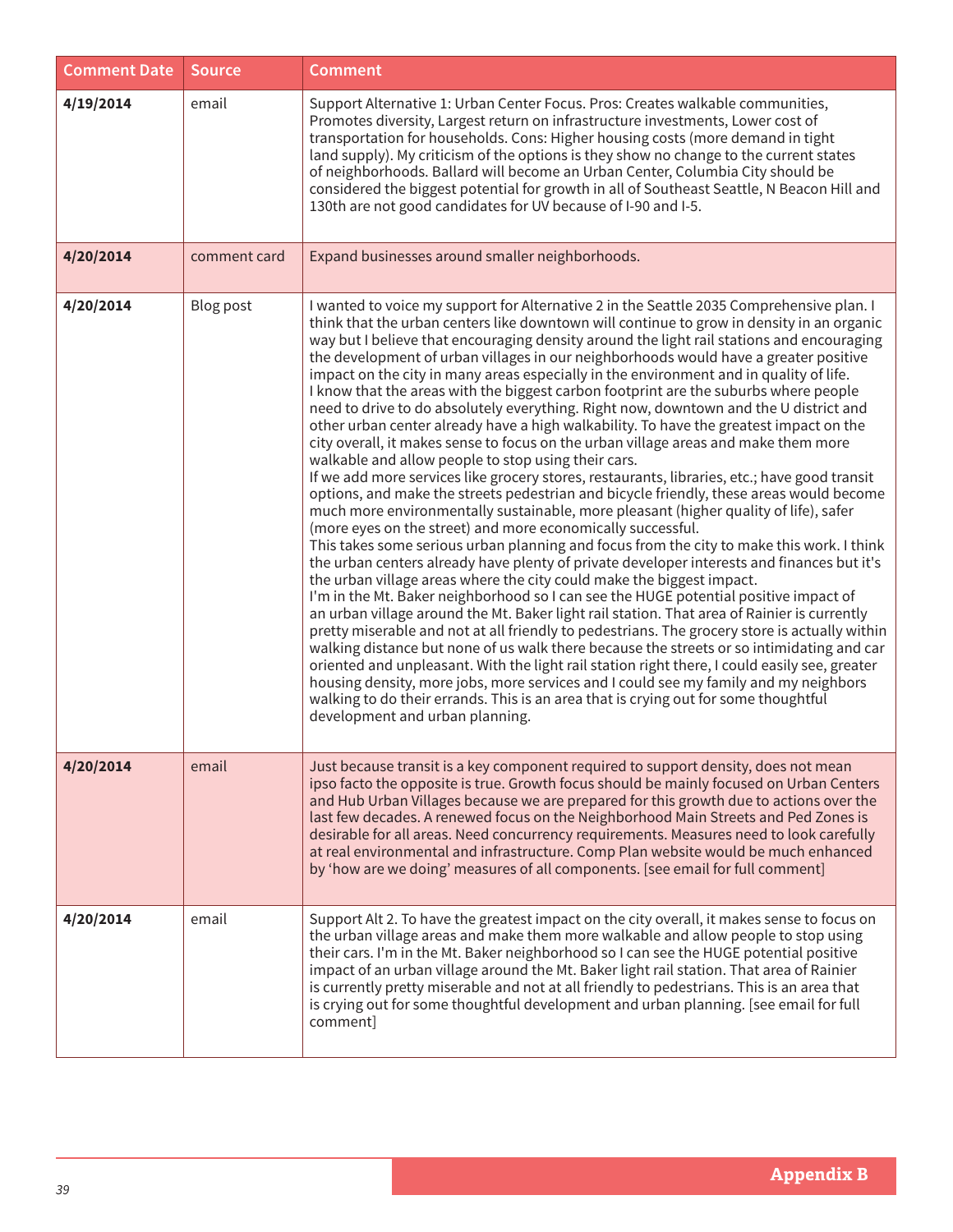| <b>Comment Date</b> | <b>Source</b>    | <b>Comment</b>                                                                                                                                                                                                                                                                                                                                                                                                                                                                                                                                                                                                                                                                                                                                                                                                                                                                                                                                                                                                                                                              |
|---------------------|------------------|-----------------------------------------------------------------------------------------------------------------------------------------------------------------------------------------------------------------------------------------------------------------------------------------------------------------------------------------------------------------------------------------------------------------------------------------------------------------------------------------------------------------------------------------------------------------------------------------------------------------------------------------------------------------------------------------------------------------------------------------------------------------------------------------------------------------------------------------------------------------------------------------------------------------------------------------------------------------------------------------------------------------------------------------------------------------------------|
| 4/21/2014           | email            | 11-page letter identifies issues with the process of the Comp Plan update. Many<br>references to state, county, and local law. Concerns address affordabilty, height,<br>sustainability, ecology. [see email for entire comment]                                                                                                                                                                                                                                                                                                                                                                                                                                                                                                                                                                                                                                                                                                                                                                                                                                            |
| 4/21/2014           | email            | Add new UV at NE 145th Street and I-5 to Alternative 3 (Transit Focus) to study for the<br>Seattle 2035 Plan Update EIS. [see email for full comment]                                                                                                                                                                                                                                                                                                                                                                                                                                                                                                                                                                                                                                                                                                                                                                                                                                                                                                                       |
| 4/21/2014           | <b>Blog post</b> | As others have pointed out, the three alternatives presented are only slight variations<br>on the same theme. Alternative 3 seems the least objectionable. Maybe planners aren't<br>asking the right questions.<br>As anyone familiar with the current real estate market is aware, it's nearly impossible<br>to buy a single-family home in Seattle right now because demand outstrips supply by<br>at least 10 to 1. Clearly a lot of people don't want to live in high-density, and planners<br>can't really force it on them. If we continue to see density implemented in the same<br>unappealing ways it has been in recent years, people will simply choose to live in the<br>suburbs instead. Thus density will indirectly lead to even worse transportation problems.<br>The growth targets for Seattle seem to be stated as a given, without any discussion as to<br>whether or not those numbers are reasonable. Rather than debating where to stuff all<br>the additional people, perhaps planners should consider whether that level of growth is<br>sensible. |
| 4/21/2014           | email            | Encourage housing development in areas that have not already exceeded their growth<br>targets for 2024. Encourage transit-oriented development. Impose impact fees on<br>developers. Limit growth in areas that have exceeded their growth targets. [see email for<br>full comment]                                                                                                                                                                                                                                                                                                                                                                                                                                                                                                                                                                                                                                                                                                                                                                                         |
| 4/21/2014           | email            | HDC urges analyzing alternatives based on the type of construction that will result, the<br>impact of different scenarios on land costs and access to transit, and their ability to<br>provide a diverse array of housing choices near other opportunity indicators. [see email<br>for full comment]                                                                                                                                                                                                                                                                                                                                                                                                                                                                                                                                                                                                                                                                                                                                                                        |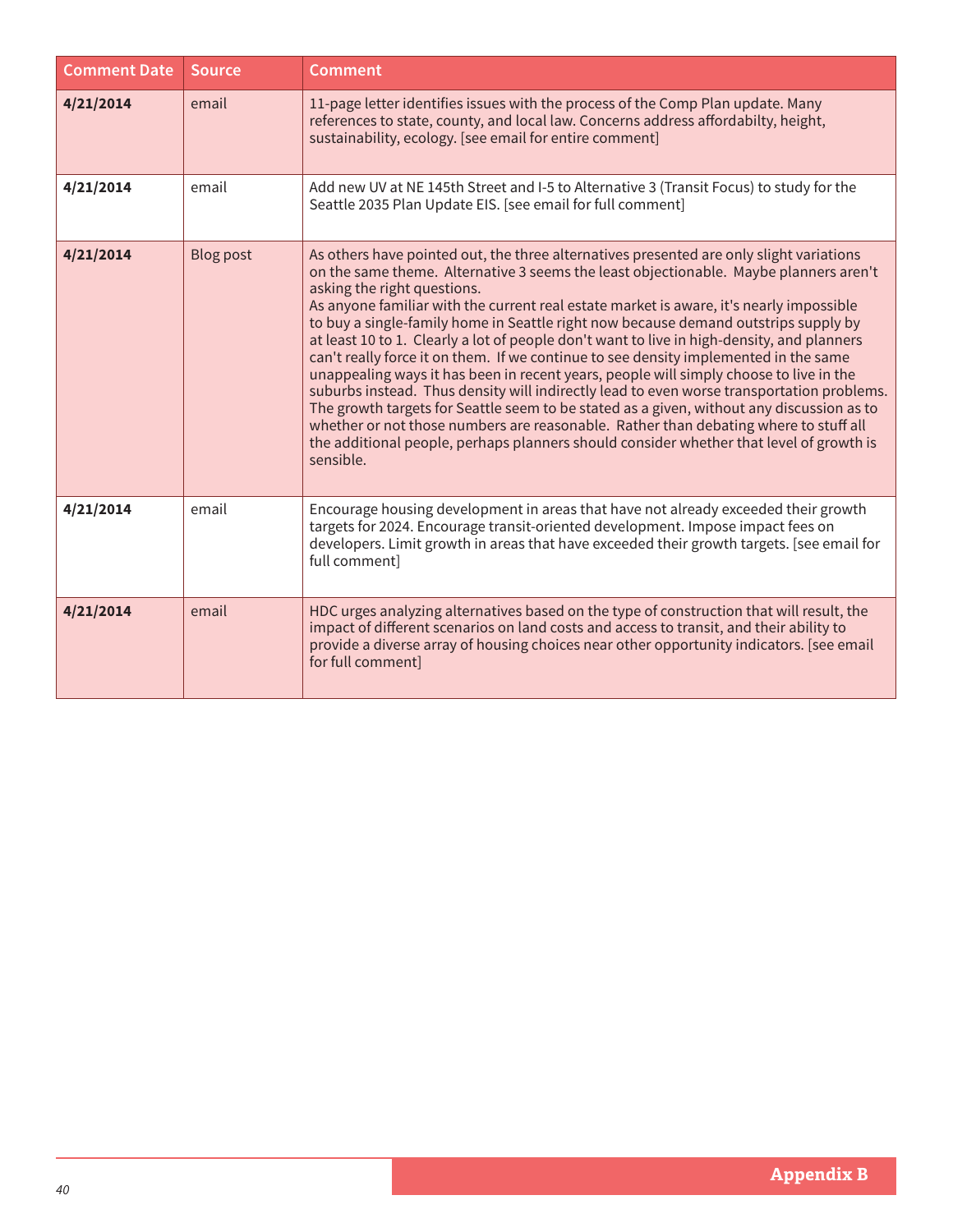| <b>Comment Date</b> | <b>Source</b>    | <b>Comment</b>                                                                                                                                                                                                                                                                                                                                                                                                                                                                                                                                                                                                                                                                                                                                                                                                                                                                                                                                                                                                                                                                                                                                                                                                                                                                                                                                                                                                                                                                                                                                                                                                                                                                                                                                                                                                                                                                                                                                                                                                                                                                                                                                                                                                                                                                                                                                                                                                     |
|---------------------|------------------|--------------------------------------------------------------------------------------------------------------------------------------------------------------------------------------------------------------------------------------------------------------------------------------------------------------------------------------------------------------------------------------------------------------------------------------------------------------------------------------------------------------------------------------------------------------------------------------------------------------------------------------------------------------------------------------------------------------------------------------------------------------------------------------------------------------------------------------------------------------------------------------------------------------------------------------------------------------------------------------------------------------------------------------------------------------------------------------------------------------------------------------------------------------------------------------------------------------------------------------------------------------------------------------------------------------------------------------------------------------------------------------------------------------------------------------------------------------------------------------------------------------------------------------------------------------------------------------------------------------------------------------------------------------------------------------------------------------------------------------------------------------------------------------------------------------------------------------------------------------------------------------------------------------------------------------------------------------------------------------------------------------------------------------------------------------------------------------------------------------------------------------------------------------------------------------------------------------------------------------------------------------------------------------------------------------------------------------------------------------------------------------------------------------------|
| 4/21/2014           | Blog post        | I favor Seattle Planning Alternative 3 (of the 3 offered) - transportation corridor growth,<br>but it is FLAWED.<br>* Without strategic investments in transportation (buses, rail, traffic-jam-free corridors, eg<br>HOV for transit), Alternatives 1 and 2 are impossible.<br>Transportation and growth corridors need to be implemented E and W as well as the N<br>and S emphasis shown on your transit corridor map.<br>Communities and neighborhood councils need to be listened to and their [long-labored<br>over] development plans respected.Some, especially Roosevelt Neighborhood, agreed to<br>have increased density owing to the rail station they were getting, but the building height<br>and density limits were beyond what the neighborhood had wanted, and had put into<br>their long-range plans.<br>Developers need to PAY for growth with improvements in: transit-friendly wait-stations,<br>added capacity for sewage, landscaping to retain/enlarge green and sunny spaces, and<br>pedestrian-friendly (and wide) sidewalks, bike paths, and building frontyards leading to<br>transit centers. Too many zero-setbacks for large buildings are now occurring. Our transit<br>corridors will become shady, wind-blown, boring concrete facades instead of interesting,<br>and activated streetscapes.<br>* Design review in all aspects of Seattle's growth need to be implemented with transit<br>growth areas DESIGNED attractively and energy-efficiently to include jobs, office space,<br>retail as well as housing. Ballard received 3 times the growth it was slated to get by 2014,<br>and yet it did NOT get the jobs and transportation possibilities to accompany this growth.<br>Along with any allowed greater building heights, developers should be made to replace<br>and/or pay:<br>a) for low income housing displaced at least 1 to 1;<br>b) for shading of current solar electric installations that will now be shaded;<br>c) for community solar installations on their roofs to increase our green electricity;<br>d) for bike storage at residences and transit centers.<br>There should be a moratorium on large developments, especially microhousing, until<br>a) a strategic and comprehensive design review is implemented<br>b) current urban centers and villages receive adequate infrastructure such as<br>transportation and jobs/retail (eg Ballard) |
| 4/21/2014           | <b>Blog post</b> | I hate what has become of the City of Seattle. With all it's rampant "growth" it has lost<br>most of it's character and is looking very much like towers of metal and glass. There is<br>NO affordable housing anymore so where are all these people going to live unless they<br>make > \$70,000 annually.<br>It seems that building permits have been flying out the door of what ever city office is<br>responsible without much thought to what all these new, ugly buildings are doing to the<br>landscape and the environment.                                                                                                                                                                                                                                                                                                                                                                                                                                                                                                                                                                                                                                                                                                                                                                                                                                                                                                                                                                                                                                                                                                                                                                                                                                                                                                                                                                                                                                                                                                                                                                                                                                                                                                                                                                                                                                                                               |
| 4/21/2014           | Staff notes      | I live in Seatac, where there's no sense of community. City neighborhoods have closer<br>interaction, more sense of community. In Seatac you have to drive everywhere, which is<br>expensive and limits options for youth.                                                                                                                                                                                                                                                                                                                                                                                                                                                                                                                                                                                                                                                                                                                                                                                                                                                                                                                                                                                                                                                                                                                                                                                                                                                                                                                                                                                                                                                                                                                                                                                                                                                                                                                                                                                                                                                                                                                                                                                                                                                                                                                                                                                         |
| 4/21/2014           | <b>Blog post</b> | I support a combination of Alternatives 2 and 3, planning for the growth of urban villages<br>clustered around transit hubs. As others have mentioned, growth will happen relatively<br>organically in downtown, Capital and First Hill, South Lake Union, and other areas that<br>are already rather dense or have high demand for further density. They require planning,<br>of course, but no longer require concerted oversight to incentivize and guide that growth<br>in a highly determined way. Other areas near transit hubs, particularly in Rainier Valley,<br>offer terrific potential for urban villages. They currently feature huge parking lots along<br>Rainier Avenue that could be redeveloped to move parking underground, citing retail,<br>housing, and green space above ground. I can't think of another part of the city that<br>offers such potential for ambitious development as areas around the transit hubs in<br>Mount Baker, Columbia City, and Beacon Hill.                                                                                                                                                                                                                                                                                                                                                                                                                                                                                                                                                                                                                                                                                                                                                                                                                                                                                                                                                                                                                                                                                                                                                                                                                                                                                                                                                                                                                      |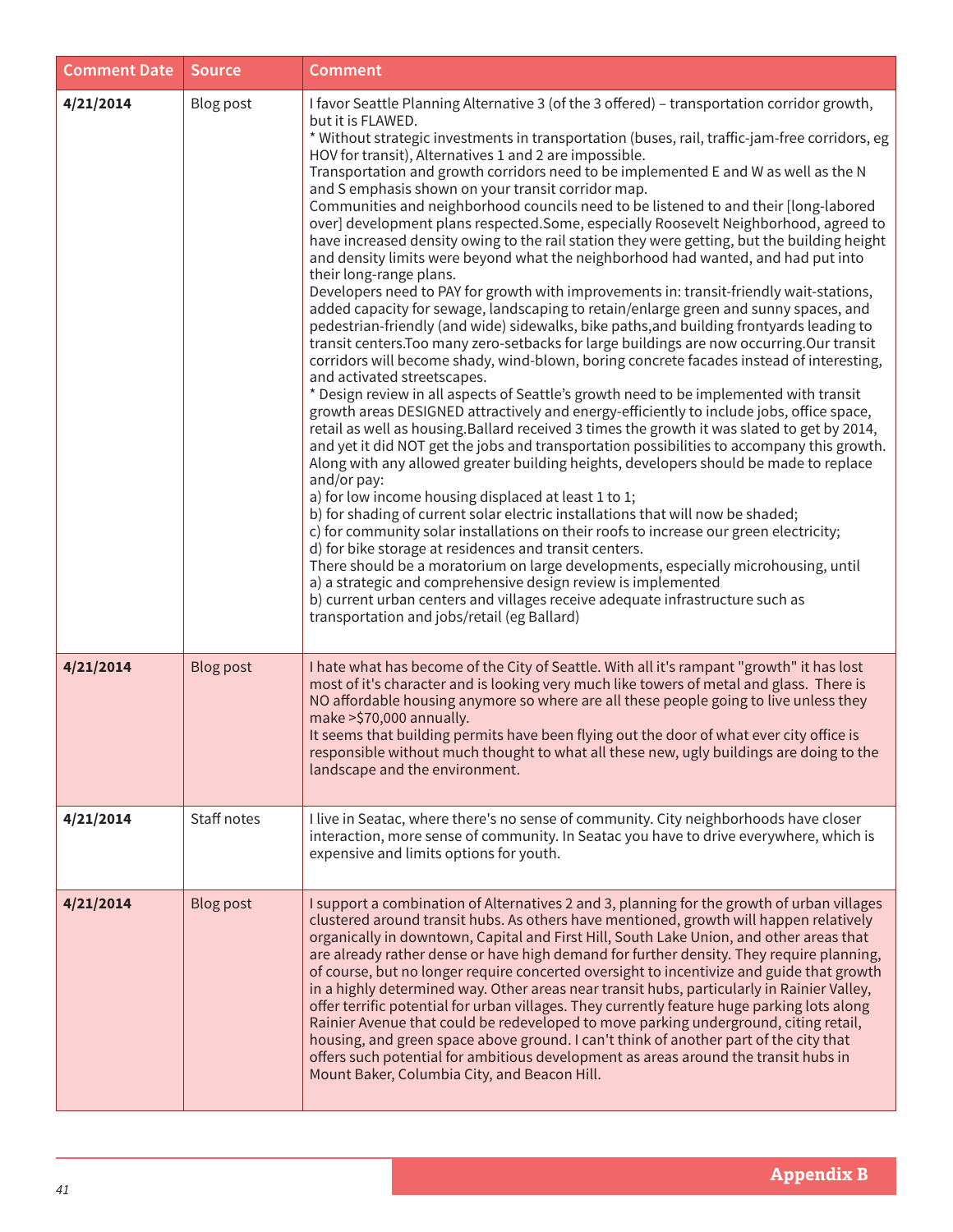| <b>Comment Date</b> | Source           | <b>Comment</b>                                                                                                                                                                                                                                                                                                                                                                                                                                                                                                                                                                                                                                                                                                                                                                                                                                                                                                                                                                                                                                                       |
|---------------------|------------------|----------------------------------------------------------------------------------------------------------------------------------------------------------------------------------------------------------------------------------------------------------------------------------------------------------------------------------------------------------------------------------------------------------------------------------------------------------------------------------------------------------------------------------------------------------------------------------------------------------------------------------------------------------------------------------------------------------------------------------------------------------------------------------------------------------------------------------------------------------------------------------------------------------------------------------------------------------------------------------------------------------------------------------------------------------------------|
| 4/21/2014           | <b>Blog post</b> | I support Alternative 3 because it combines urban villages with a preservation of<br>manufacturing. We need to be a blue collar and a white collar town, and we need to build<br>around rail transit centers so that large numbers of people can walk to work or to high-<br>speed transit. I live near North Rainier Valley and support denser development in the only<br>neighborhood that will have two light rail stations.                                                                                                                                                                                                                                                                                                                                                                                                                                                                                                                                                                                                                                      |
| 4/21/2014           | <b>Blog post</b> | I'm not sure which plan I favor, but I have several concerns. I don't see that the proposed<br>plans for the new high-rises in the area include adequate parking, or park and green<br>spaces. With bus routes being cut, like the #8, how will people get around? There are<br>plans for less public transit here, not more. What about the capacity of the local schools?<br>Living in Mount Baker here are a few of the things I've noticed about the newer high rises<br>that have already gone in. They are not yet fully occupied, either in terms of residences or<br>retail locations--why will the new ones be any different? Many of the retail shops are low<br>quality. We don't need more fast food "restaurants" or pawn shops or pot shops. These<br>new high rises have done nothing to make the neighborhoods feel more walkable or safe.<br>I see nothing that adds to the quality of life, but only taxes the neighborhood. Instead<br>we seem to have a neighborhood that is less walkable than ever, with more burglary and<br>theft than ever. |
| 4/21/2014           | email            | Important to make sure that the alternatives to be studied in the EIS on the 2015 Major<br>Update on the Comprehensive Plan be as all-encompassing as possible and include<br>an upfront racial justice and social equity analysis. In general, we agree with the City<br>of Seattle's Planning Commissions comments. In particular, Alternative 3 must be<br>expanded to include all transit communities. [see email for entire comment]                                                                                                                                                                                                                                                                                                                                                                                                                                                                                                                                                                                                                            |
| 4/21/2014           | <b>Blog post</b> | In the end, my question is this: will housing, public assistance, community structure,<br>school district reform and employment be redesigned to favor multiple family structures<br>rather than just one? Public assistance programs shouldn't favor single mother-headed<br>households; it discourages mothers who are trying to co-parent when she's told the<br>father's activities affect the services she receives.                                                                                                                                                                                                                                                                                                                                                                                                                                                                                                                                                                                                                                            |
| 4/21/2014           | email            | Port of Seattle attached letter. Agree that concentrating housing in UC and UV makes<br>sense. But discussion of employment ignores MICs. Other topics to study: economic<br>impacts, land use and policy conflicts, transportation, air quality, population,<br>employment, housing, noise. [see email for full comment]                                                                                                                                                                                                                                                                                                                                                                                                                                                                                                                                                                                                                                                                                                                                            |
| 4/21/2014           | email            | Prefer Alt 3. Changes should happen in neighborhoods. More housing, jobs, and transit<br>in UVs will make them more sustainable and livable. Want to see revisions to the zoning<br>code to allow slightly more density in single family zones (duplexes, triplexes, MILs,<br>cottage). [see email for full comment]                                                                                                                                                                                                                                                                                                                                                                                                                                                                                                                                                                                                                                                                                                                                                 |
| 4/21/2014           | email            | U District resident. Strongly support Alt 3. Transit supports growth, encourages<br>sustainability. Continue to require no parking in transit-oriented areas. Expand UVs along<br>frequent bus corridors. DRB needs another update to have more teeth. Consider form-<br>based codes. Make sure Plan is a minimum plan for growth, not a cap. [see email for full<br>comment]                                                                                                                                                                                                                                                                                                                                                                                                                                                                                                                                                                                                                                                                                        |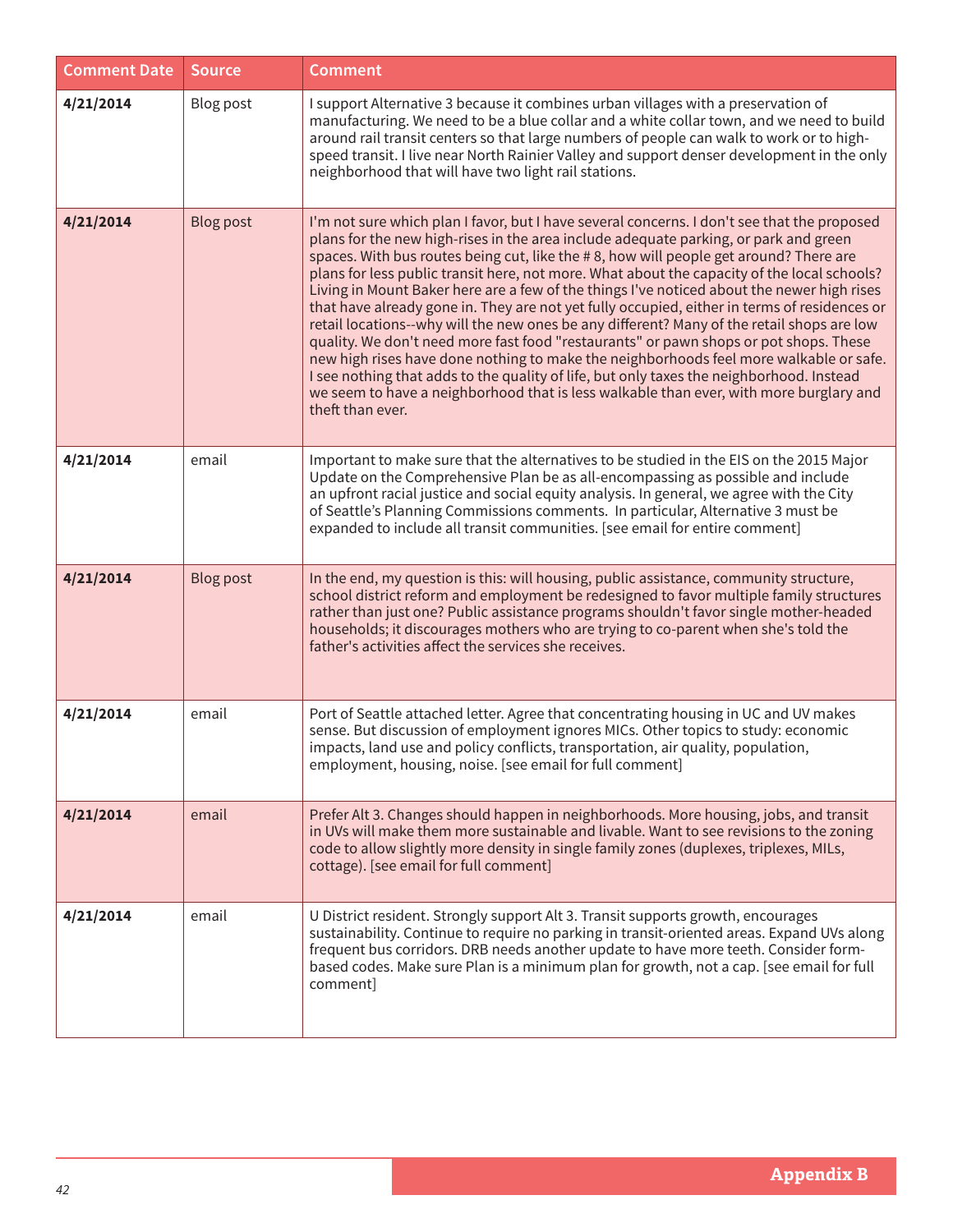| <b>Comment Date</b> | Source             | <b>Comment</b>                                                                                                                                                                                                                                                                                                                                                                                                                                                                                                                                                                                                                                                                                                                                                                                                                                                                                                                                                                                                                                                                                                                                                                                                                                                                                                                                                                                                                                                                                                                                                                                                                                                                                                                                                                                                                                                                                                                                                                                                                                                                                                                                                                                                                                                                                                                                                                                                                                                                                                                                                                                                                                                                                                                                                                                                                                                                                                                                                                                                                                                                                                                                                                                                                                                                  |
|---------------------|--------------------|---------------------------------------------------------------------------------------------------------------------------------------------------------------------------------------------------------------------------------------------------------------------------------------------------------------------------------------------------------------------------------------------------------------------------------------------------------------------------------------------------------------------------------------------------------------------------------------------------------------------------------------------------------------------------------------------------------------------------------------------------------------------------------------------------------------------------------------------------------------------------------------------------------------------------------------------------------------------------------------------------------------------------------------------------------------------------------------------------------------------------------------------------------------------------------------------------------------------------------------------------------------------------------------------------------------------------------------------------------------------------------------------------------------------------------------------------------------------------------------------------------------------------------------------------------------------------------------------------------------------------------------------------------------------------------------------------------------------------------------------------------------------------------------------------------------------------------------------------------------------------------------------------------------------------------------------------------------------------------------------------------------------------------------------------------------------------------------------------------------------------------------------------------------------------------------------------------------------------------------------------------------------------------------------------------------------------------------------------------------------------------------------------------------------------------------------------------------------------------------------------------------------------------------------------------------------------------------------------------------------------------------------------------------------------------------------------------------------------------------------------------------------------------------------------------------------------------------------------------------------------------------------------------------------------------------------------------------------------------------------------------------------------------------------------------------------------------------------------------------------------------------------------------------------------------------------------------------------------------------------------------------------------------|
| 4/21/2014           | <b>Blog post</b>   | You and I, the citizens of Seattle, need to embrace all three alternatives presented within<br>this plan. Embracing growth while continuing to seek better urban form will allow us<br>to maximize vibrancy, social values, equality, our economy, and the environmental<br>protection of our region.<br>Every time we restrict multifamily housing from a specific area, we miss out on more<br>potential customers for our beloved neighborhood retail stores that are now under more<br>pressure than ever. This pressure continues to grow when we only allow multifamily<br>housing to replace current commercial sites rather than welcoming additional housing<br>into our neighborhoods. Restricting multifamily housing to arterial streets also gives<br>this housing less appeal to those who rent by choice, reinforcing the idea that only those<br>who cannot afford a single family dwelling would live in apartments. All of these factors<br>reduce the vibrancy of our neighborhoods, making them feel more and more like our<br>neighboring suburbs than our wonderful City. To all the homeowners out there: if you<br>want to maximize "livability" (and, by association, house appreciation) consider taking<br>steps to maximize the vibrancy that the next generation desires.<br>The citizens of Seattle have strong social values and desire to take meaningful steps<br>to improve the lives of others while strengthening our community. Increasing vibrancy<br>by welcoming more development into our existing neighborhoods will benefit both<br>newcomers and longtime residents. This shows good social values and maximizes<br>equality through a lack of artificial restrictions on the amount of rental housing stock.<br>Welcoming more intensive commercial development into our neighborhoods that are<br>well connected to transit will continue to solidify our position as the primary economic<br>center of the Puget Sound Region. Although we can continue to position new jobs within<br>the downtown area over the near term, we only have so much capacity for an attractive<br>range of development in the City center. With continued zoning restrictions on the new<br>supply of high quality commercial space, our next Amazon.com or other new startup<br>is ever more likely to be founded and / or nurtured outside of the City limits. Placing<br>more intensive commercial development near transit is our best option to maximize<br>employment growth without maximizing traffic growth.<br>What is true for employment growth is even more compelling for more intensive<br>residential growth. We should absolutely plan for far more intensive development to<br>be located near our current and future light rail stops. In addition to greatly increasing<br>vibrancy, this also allows middle class families the choice of a more residential setting<br>without purchasing a single family house or adding traffic to our already clogged arterial<br>streets and highways. Given that we cannot provide very many more single family houses<br>in the City, this type of high intensity development is some of the most environmentally<br>beneficial to our region because it helps slow "sprawl" elsewhere. |
| 4/22/2014           | email              | Attached letter from Planning Commission. The Commission Recommends Expanding<br>Alternative 3 to Encompass all Transit Communities, not just Light Rail. Transit<br>Communities Comprehensive Plan amendment needs further study. DPD should<br>consider adjusting the Boundaries of Urban Villages using walkshed methodology.<br>Alternative 1 and 2 continue in a strong tradition.                                                                                                                                                                                                                                                                                                                                                                                                                                                                                                                                                                                                                                                                                                                                                                                                                                                                                                                                                                                                                                                                                                                                                                                                                                                                                                                                                                                                                                                                                                                                                                                                                                                                                                                                                                                                                                                                                                                                                                                                                                                                                                                                                                                                                                                                                                                                                                                                                                                                                                                                                                                                                                                                                                                                                                                                                                                                                         |
| 4/22/2014           | <b>Staff notes</b> | Go to schools and get feedback from students.                                                                                                                                                                                                                                                                                                                                                                                                                                                                                                                                                                                                                                                                                                                                                                                                                                                                                                                                                                                                                                                                                                                                                                                                                                                                                                                                                                                                                                                                                                                                                                                                                                                                                                                                                                                                                                                                                                                                                                                                                                                                                                                                                                                                                                                                                                                                                                                                                                                                                                                                                                                                                                                                                                                                                                                                                                                                                                                                                                                                                                                                                                                                                                                                                                   |
| 4/22/2014           | email              | I like Alt 3, but strong K-12 system is essential. What is role of Comp Plan in addressing<br>access to quality schools? Seattle 2035 scoping materials include a broad discussion<br>of quality of life issues and strategies to invest in our communities. The issue of quality<br>education is currently missing. [see email for entire comment]                                                                                                                                                                                                                                                                                                                                                                                                                                                                                                                                                                                                                                                                                                                                                                                                                                                                                                                                                                                                                                                                                                                                                                                                                                                                                                                                                                                                                                                                                                                                                                                                                                                                                                                                                                                                                                                                                                                                                                                                                                                                                                                                                                                                                                                                                                                                                                                                                                                                                                                                                                                                                                                                                                                                                                                                                                                                                                                             |
| 4/23/2014           | Staff notes        | Check the South Park Visioning for interesting public engagement ideas                                                                                                                                                                                                                                                                                                                                                                                                                                                                                                                                                                                                                                                                                                                                                                                                                                                                                                                                                                                                                                                                                                                                                                                                                                                                                                                                                                                                                                                                                                                                                                                                                                                                                                                                                                                                                                                                                                                                                                                                                                                                                                                                                                                                                                                                                                                                                                                                                                                                                                                                                                                                                                                                                                                                                                                                                                                                                                                                                                                                                                                                                                                                                                                                          |
| 4/23/2014           | Staff notes        | Dwamish is not recognized in the alternatives.                                                                                                                                                                                                                                                                                                                                                                                                                                                                                                                                                                                                                                                                                                                                                                                                                                                                                                                                                                                                                                                                                                                                                                                                                                                                                                                                                                                                                                                                                                                                                                                                                                                                                                                                                                                                                                                                                                                                                                                                                                                                                                                                                                                                                                                                                                                                                                                                                                                                                                                                                                                                                                                                                                                                                                                                                                                                                                                                                                                                                                                                                                                                                                                                                                  |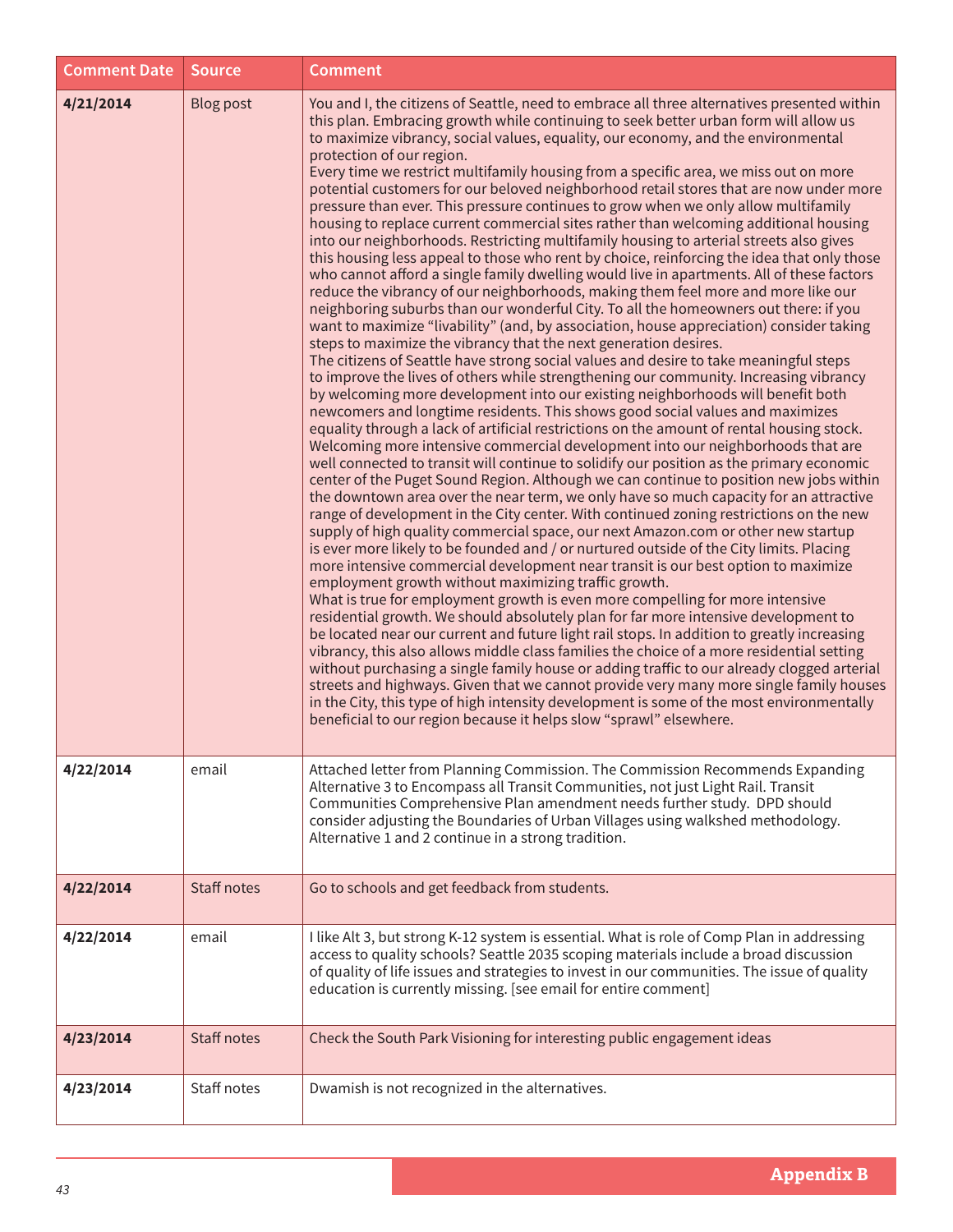| <b>Comment Date</b> | <b>Source</b>      | <b>Comment</b>                                                                                                                                                                                                                                                                                                                                                           |
|---------------------|--------------------|--------------------------------------------------------------------------------------------------------------------------------------------------------------------------------------------------------------------------------------------------------------------------------------------------------------------------------------------------------------------------|
| 4/23/2014           | <b>Staff notes</b> | Dwamish Valley Healthy Community project showed South Park does not have enough sf<br>of park.                                                                                                                                                                                                                                                                           |
| 4/23/2014           | Staff notes        | How does the Comp Plan relate to the Neighbohrood Plans? The neighbohrood plans are<br>more important                                                                                                                                                                                                                                                                    |
| 4/23/2014           | <b>Staff notes</b> | South Park is not shown correctly on the map in the Alts brochure.                                                                                                                                                                                                                                                                                                       |
| 4/23/2014           | Staff notes        | Use interactive materials, shareable content (e.g. YouTube), and friendlier language.                                                                                                                                                                                                                                                                                    |
| 4/23/2014           | Staff notes        | We need less top down and more bottom up planning. Beacon Hill is an example of how<br>top down planning did not work.                                                                                                                                                                                                                                                   |
| 4/23/2014           | Staff notes        | Will RSJI be part of the update and EIS                                                                                                                                                                                                                                                                                                                                  |
| 4/24/2014           | email              | At 4/7 Ballard Open House DPD didn't have specific answers about implementation of<br>planning alternatives. Ballard has out-of-control growth. 1994 Plan was not implemented<br>well. We've lost faith. DPD has too much power. [see email for full comment]                                                                                                            |
| 4/24/2014           | Staff notes        | In 2035 I want to be an old man sitting on my porch in a real "neighborhood." I live in an<br>apartment now and there is no sense of community, no interaction, no park nearby. I<br>hated New York when I visited, too much business going on everywhere.                                                                                                               |
| 4/25/2014           | <b>Staff notes</b> | Make more neighborhoods that are walkable. Walkability is really important. Places that<br>are icons, have some history or community like the Troll.                                                                                                                                                                                                                     |
| 4/26/2014           | Staff notes        | Wealthier neighborhoods seem to get more resources. That should be more equitable.<br>City should pave the way for businesses to get going in lots of neighborhoods, not just<br>downtown. The "rich" neighborhoods are where the businesses are. I want more jobs<br>throughout the city.                                                                               |
| 4/27/2014           | <b>Staff notes</b> | City should put growth throughout the city, not just a few neighborhoods. Make the<br>growth attractive.                                                                                                                                                                                                                                                                 |
| 4/28/2014           | Staff notes        | Education is important. Some schools get more resources than others. Seattle Public<br>Schools districts are an issue. City should work more closely with SPS.                                                                                                                                                                                                           |
| 4/29/2014           | <b>Staff notes</b> | Gentrification is going on in Seattle. It's unaffordable to live in a lot of places. We need to<br>provide more affordable housing. Trendy neighborhoods like SLU and Capitol Hill have<br>changed in last 5 years and are really expensive now. People want to come here and will<br>continue to want to come here, and that's good. But we need to make it affordable. |
| 4/30/2014           | Staff notes        | Condos destroy the sense of community especially in lower-income neighborhoods.                                                                                                                                                                                                                                                                                          |
| 5/7/2014            | Mtg notes          | Can we be bold? Let's just put new bold ideas out there for discussion. "Balancing" really<br>doesn't work - you end up with no priority and no progress.                                                                                                                                                                                                                |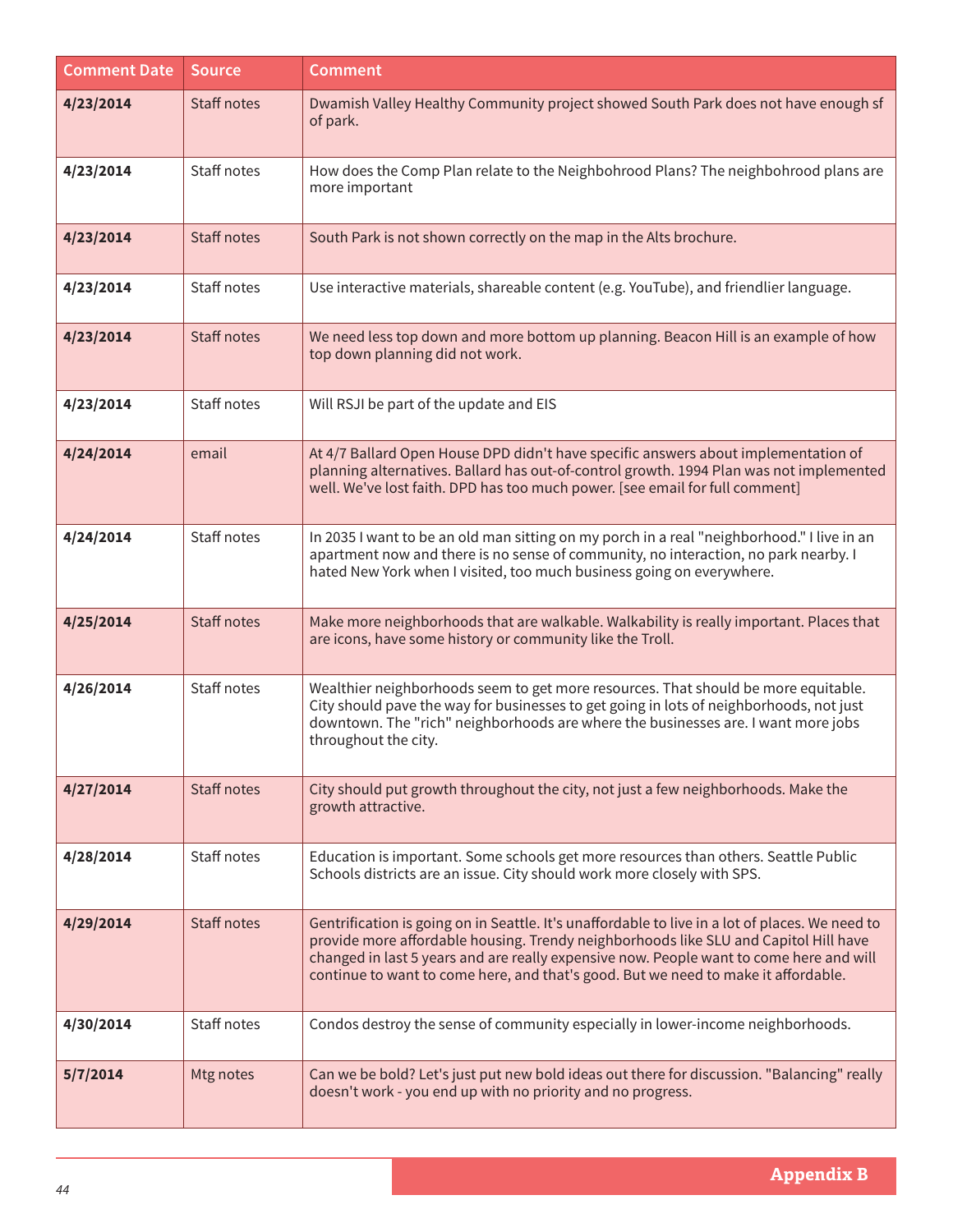| <b>Comment Date</b> | <b>Source</b> | <b>Comment</b>                                                                                                                                                                                                                                                                                                                                                                                                                                                                                                                                                                                                                                                                                                                                   |
|---------------------|---------------|--------------------------------------------------------------------------------------------------------------------------------------------------------------------------------------------------------------------------------------------------------------------------------------------------------------------------------------------------------------------------------------------------------------------------------------------------------------------------------------------------------------------------------------------------------------------------------------------------------------------------------------------------------------------------------------------------------------------------------------------------|
| 5/7/2014            | Mtg notes     | How can the plan elevate climate issues?                                                                                                                                                                                                                                                                                                                                                                                                                                                                                                                                                                                                                                                                                                         |
| 5/7/2014            | Mtg notes     | The plan hasn't been used to set funding priorities. Will it this time?                                                                                                                                                                                                                                                                                                                                                                                                                                                                                                                                                                                                                                                                          |
| 5/7/2014            | Mtg notes     | transportation + availability of housing is driving where growth goes?                                                                                                                                                                                                                                                                                                                                                                                                                                                                                                                                                                                                                                                                           |
| 5/7/2014            | Mtg notes     | Will the plan include a modal heirarchy?                                                                                                                                                                                                                                                                                                                                                                                                                                                                                                                                                                                                                                                                                                         |
| 5/12/2014           | email         | I suggest that the SF zones are renamed/rebranded as residential zones. By calling them<br>single family zones, people are continually attached to and expecting these zones to only<br>have single family houses, which is not urban, it is suburban. Seattle is not a suburb. It is<br>a city, an urban environment. Once renamed, over time as people become detached from<br>the idea of having 2/3 of Seattle's land area covered in single family houses, these areas<br>could start to include more housing diversity, such as duplexes, triplexes, larger backyard<br>cottages and rowhouses. This would increase density and would still be in scale with our<br>neighborhoods, but allow a broader variety of housing types and sizes. |
| 5/15/2014           | Mtg notes     | Can the Comp Plan help encourage small urban manufacturing, the way SF does?                                                                                                                                                                                                                                                                                                                                                                                                                                                                                                                                                                                                                                                                     |
| 5/15/2014           | Mtg notes     | Can the Comp Plan help with affordable housing?                                                                                                                                                                                                                                                                                                                                                                                                                                                                                                                                                                                                                                                                                                  |
| 5/15/2014           | Mtg notes     | Why are the alternatives all the same amount of growth? Should we consdier a lower<br>level, or a higher level?                                                                                                                                                                                                                                                                                                                                                                                                                                                                                                                                                                                                                                  |
| 5/15/2014           | Mtg notes     | Will the EIS analysis analyze what kind of jobs are associated with different alternatives?<br>E.g. Will the Urban Centers alternative be all high tech jobs?                                                                                                                                                                                                                                                                                                                                                                                                                                                                                                                                                                                    |
| 5/15/2014           | Mtg notes     | Would a broader transit alt (#4) be more like what the SPC proposed for Transit<br>Communities?                                                                                                                                                                                                                                                                                                                                                                                                                                                                                                                                                                                                                                                  |
| 5/15/2014           | Mtg notes     | Would that 4th alternative be the same as Alt 2?                                                                                                                                                                                                                                                                                                                                                                                                                                                                                                                                                                                                                                                                                                 |
|                     |               | Can the projections be changed? (EW responded they can change because they are<br>political)                                                                                                                                                                                                                                                                                                                                                                                                                                                                                                                                                                                                                                                     |
|                     |               | City has not invested in the UV strategy. We got the growth but not the investment. Want<br>an audit of the City investments to show what was invested in UVs.                                                                                                                                                                                                                                                                                                                                                                                                                                                                                                                                                                                   |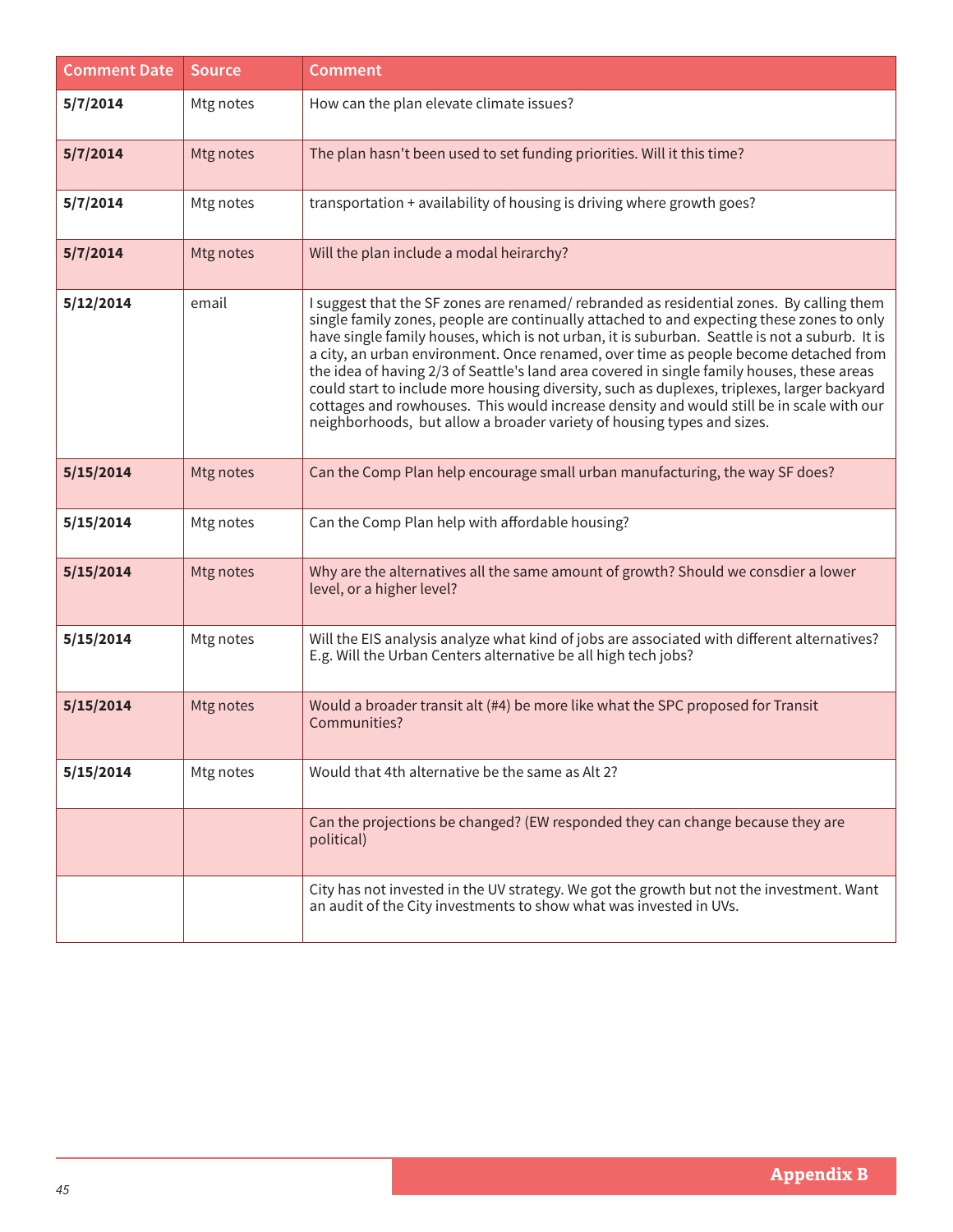| <b>Comment Date</b> | <b>Source</b> | <b>Comment</b>                                                                                                                                                                                                                                                                                                                                                                                                                                                                                                                                                                                                                                                                                                                                                                                                                                                                                                                                                                                                                                                                                                                                                                                                                                                                                                                                                                                                                                                |
|---------------------|---------------|---------------------------------------------------------------------------------------------------------------------------------------------------------------------------------------------------------------------------------------------------------------------------------------------------------------------------------------------------------------------------------------------------------------------------------------------------------------------------------------------------------------------------------------------------------------------------------------------------------------------------------------------------------------------------------------------------------------------------------------------------------------------------------------------------------------------------------------------------------------------------------------------------------------------------------------------------------------------------------------------------------------------------------------------------------------------------------------------------------------------------------------------------------------------------------------------------------------------------------------------------------------------------------------------------------------------------------------------------------------------------------------------------------------------------------------------------------------|
| 5/25/2014           | email         | I attended the Key Directions presentation last night but was not able to articulate<br>my response until I was able to process the material. I would appreciate if you could<br>forward this email to an appropriate person in the department. Thanks It seems to me<br>maintaining Seattle's excellent but threatened bus system is a crucial underpinning<br>for all of the functional areas in the Plan. I realize that DPD cannot solve the funding<br>problems facing Metro, but it could help to insure that its survival, or better yet, even its<br>continuous improvement and public support, through the Plan. How ironic that the huge<br>Yesler Terrace development may lose #27 service along Yesler. In the same way much of<br>the Plan is centered around light rail, trolley and other transit points, the Plan could do<br>the same on a finer, less expensive and admittedly less permanent scale along existing<br>and proposed bus routes. The Plan should explore all of the options for encouraging bus<br>use and discouraging auto dependency. Examples which come to mind immediately<br>include improved design features and pedestrian and bike access, dedicated fees from<br>developers who will benefit from good bus service (and suffer from reduced service),<br>special improvement districts, more sophisticated publicity, taking advantage of the<br>younger generations turning away from auto use, etc.<br>Thank you |
| 6/16/2014           | <b>Notes</b>  | Too much focus on housing; there should be more focus on jobs<br>More moderate (horizontal) density<br>Building studios is more profitable than family-size housing<br>Preserve the exisitng affordable housing stock<br>Example - custodial worker will still be cost burdened in a low income unit, hard to make<br>it work.<br>New development doesn't fit with community                                                                                                                                                                                                                                                                                                                                                                                                                                                                                                                                                                                                                                                                                                                                                                                                                                                                                                                                                                                                                                                                                  |
| 6/24/2014           | Event         | Have a big bold vision.                                                                                                                                                                                                                                                                                                                                                                                                                                                                                                                                                                                                                                                                                                                                                                                                                                                                                                                                                                                                                                                                                                                                                                                                                                                                                                                                                                                                                                       |
| 6/24/2014           | Event         | Break down silos, work cooperatively!                                                                                                                                                                                                                                                                                                                                                                                                                                                                                                                                                                                                                                                                                                                                                                                                                                                                                                                                                                                                                                                                                                                                                                                                                                                                                                                                                                                                                         |
| 6/24/2014           | Event         | ↑Nice! I like this part.                                                                                                                                                                                                                                                                                                                                                                                                                                                                                                                                                                                                                                                                                                                                                                                                                                                                                                                                                                                                                                                                                                                                                                                                                                                                                                                                                                                                                                      |
| 6/24/2014           | Event         | Hubs said to strive to be like downtown Vancouver B.C., but we do not have their<br>setbacks and trees. We need green spaces and greenery. And where is design in advance<br>for schools, library buildings, affordable housing for service workers - not included that I<br>can find.                                                                                                                                                                                                                                                                                                                                                                                                                                                                                                                                                                                                                                                                                                                                                                                                                                                                                                                                                                                                                                                                                                                                                                        |
| 6/24/2014           | Event         | New mixed use buildings could include low-income or "small business" rent to allow<br>small businesses to flourish.                                                                                                                                                                                                                                                                                                                                                                                                                                                                                                                                                                                                                                                                                                                                                                                                                                                                                                                                                                                                                                                                                                                                                                                                                                                                                                                                           |
| 6/24/2014           | Event         | Keep urban village concept - works well.                                                                                                                                                                                                                                                                                                                                                                                                                                                                                                                                                                                                                                                                                                                                                                                                                                                                                                                                                                                                                                                                                                                                                                                                                                                                                                                                                                                                                      |
| 6/24/2014           | Event         | How does the Comp Plan propose to "direct growth?" What's the mechanism beyond<br>using existing zoning capacity? What city investments need to accompany the growth?                                                                                                                                                                                                                                                                                                                                                                                                                                                                                                                                                                                                                                                                                                                                                                                                                                                                                                                                                                                                                                                                                                                                                                                                                                                                                         |
| 6/24/2014           | Event         | What do you do when you achieve/exceed targets? Nothing. Is this a way of covering up<br>inequities/lack of investment in other areas?                                                                                                                                                                                                                                                                                                                                                                                                                                                                                                                                                                                                                                                                                                                                                                                                                                                                                                                                                                                                                                                                                                                                                                                                                                                                                                                        |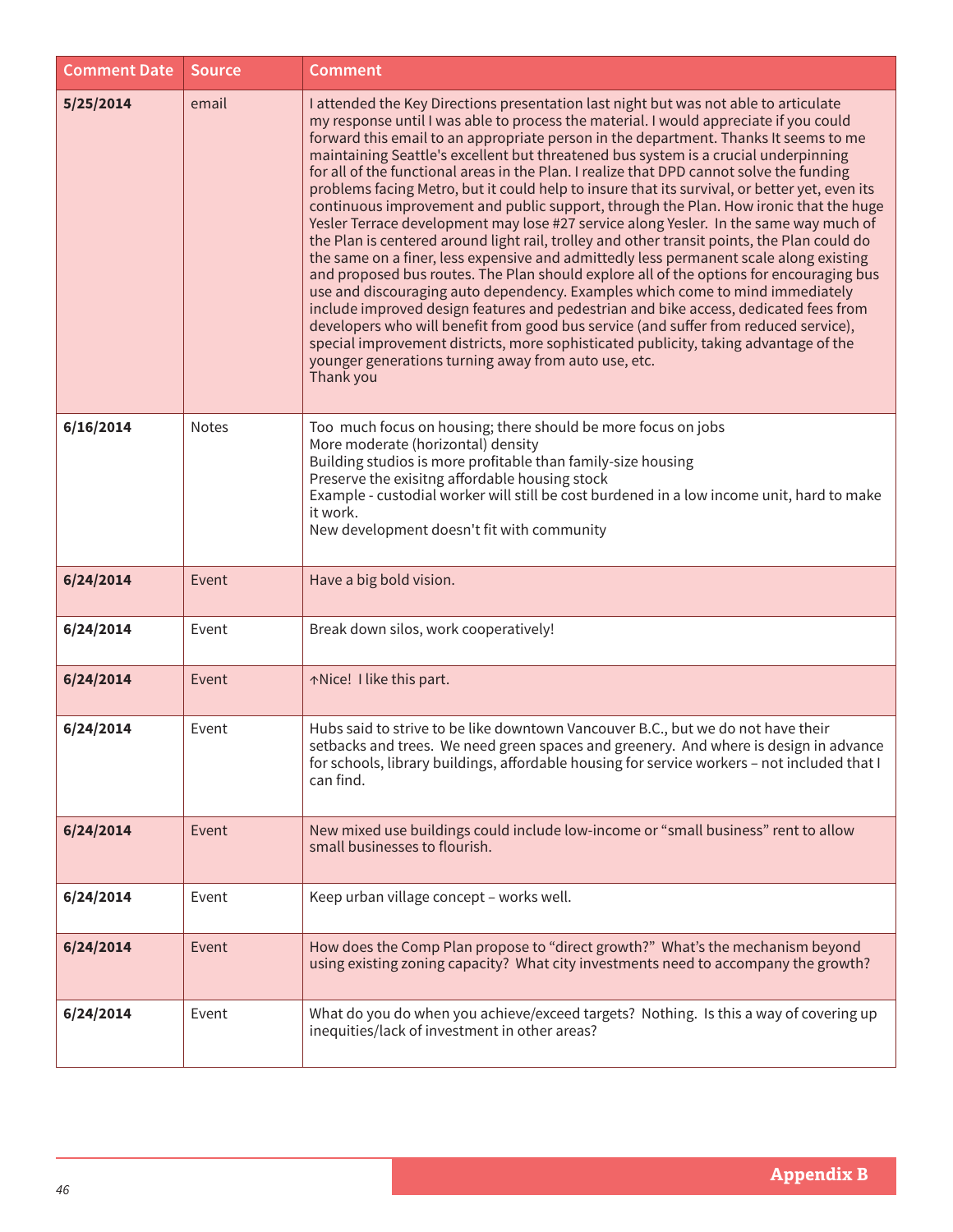| <b>Comment Date</b> | <b>Source</b>        | <b>Comment</b>                                                                                                                                                                                                                                                                                                                                                                                                                                  |
|---------------------|----------------------|-------------------------------------------------------------------------------------------------------------------------------------------------------------------------------------------------------------------------------------------------------------------------------------------------------------------------------------------------------------------------------------------------------------------------------------------------|
| 6/24/2014           | Event                | How can an urban village lose its designation? Bitter Lake with 700 units of senior<br>housing lost its closest bus stop (140th & Aurora) to Rapid Ride. Now, it's too far for my<br>friend with bad feet to walk, and there's not enough parking. Who decided half of seniors<br>give up their cars at 65??                                                                                                                                    |
| 6/24/2014           | Event                | Have smaller spaces to decrease costs for both! And, sharing services like parking,<br>utilities, etc.                                                                                                                                                                                                                                                                                                                                          |
| 6/24/2014           | Event                | Greener, pedestrian-friendly streets.                                                                                                                                                                                                                                                                                                                                                                                                           |
| 6/24/2014           | DisplayBoards        | Transit is wasted if density doesn't support it. If drivers are subsidized with spaces,<br>they will rarely choose transit. Density around light rail supports people making transit<br>oriented lifestyle choices.                                                                                                                                                                                                                             |
| 6/24/2014           | DisplayBoards        | Protecting farm lands should not mean we have to keep cutting down Seattle's urban<br>forest. Build up.                                                                                                                                                                                                                                                                                                                                         |
| 6/24/2014           | DisplayBoards        | Please daylight creeks and restore bogs so we have a little bit of nature in our lives.                                                                                                                                                                                                                                                                                                                                                         |
| 6/24/2014           | DisplayBoards        | Protect village from being overrun by hubs on either side - plan ahead, do not approve<br>development without better idea of consequences.                                                                                                                                                                                                                                                                                                      |
| 6/24/2014           | DisplayBoards        | As we develop urban villages, please require premier transit access and a network of<br>neighborhood greenways. Walkable with open space over car oriented, please.                                                                                                                                                                                                                                                                             |
| 6/24/2014           | DisplayBoards        | More recreational opportunities in the city. Yes! To Cheasty Park.                                                                                                                                                                                                                                                                                                                                                                              |
| 6/24/2014           | DisplayBoards        | Do not open natural areas for use that sacrifices wildlife and plant habitat. No bike park<br>in Cheasty Greenspace, for example.                                                                                                                                                                                                                                                                                                               |
| 6/24/2014           | <b>DisplayBoards</b> | In light of growth, preserve all natural areas as a matter of policy.                                                                                                                                                                                                                                                                                                                                                                           |
| 6/24/2014           | DisplayBoards        | Tell DPD they have not met requirement for parks in Ballard by extending the boundary to<br>include 7 acres at Hiram Chittenden Locks. Reverse and revisit this decision which does<br>not serve residents. No play area, dog walk, etc.                                                                                                                                                                                                        |
| 6/24/2014           | DisplayBoards        | I live between Dexter and Westlake, on Crockett St., and love the access to transit<br>and proximity to the lake. I'm concerned about the safe green space along that<br>neighborhood, and see a density of condos/apts. going in that are usually high end<br>I'm concerned that will make diversity and accessibility of that housing difficult.<br>Alternatively, I love density in urban centers, which should reduce our carbon footprint. |
| 6/24/2014           | DisplayBoards        | Urban villages should not all rise to 65'. There has to be a buffer transition to SF and<br>lowrise.                                                                                                                                                                                                                                                                                                                                            |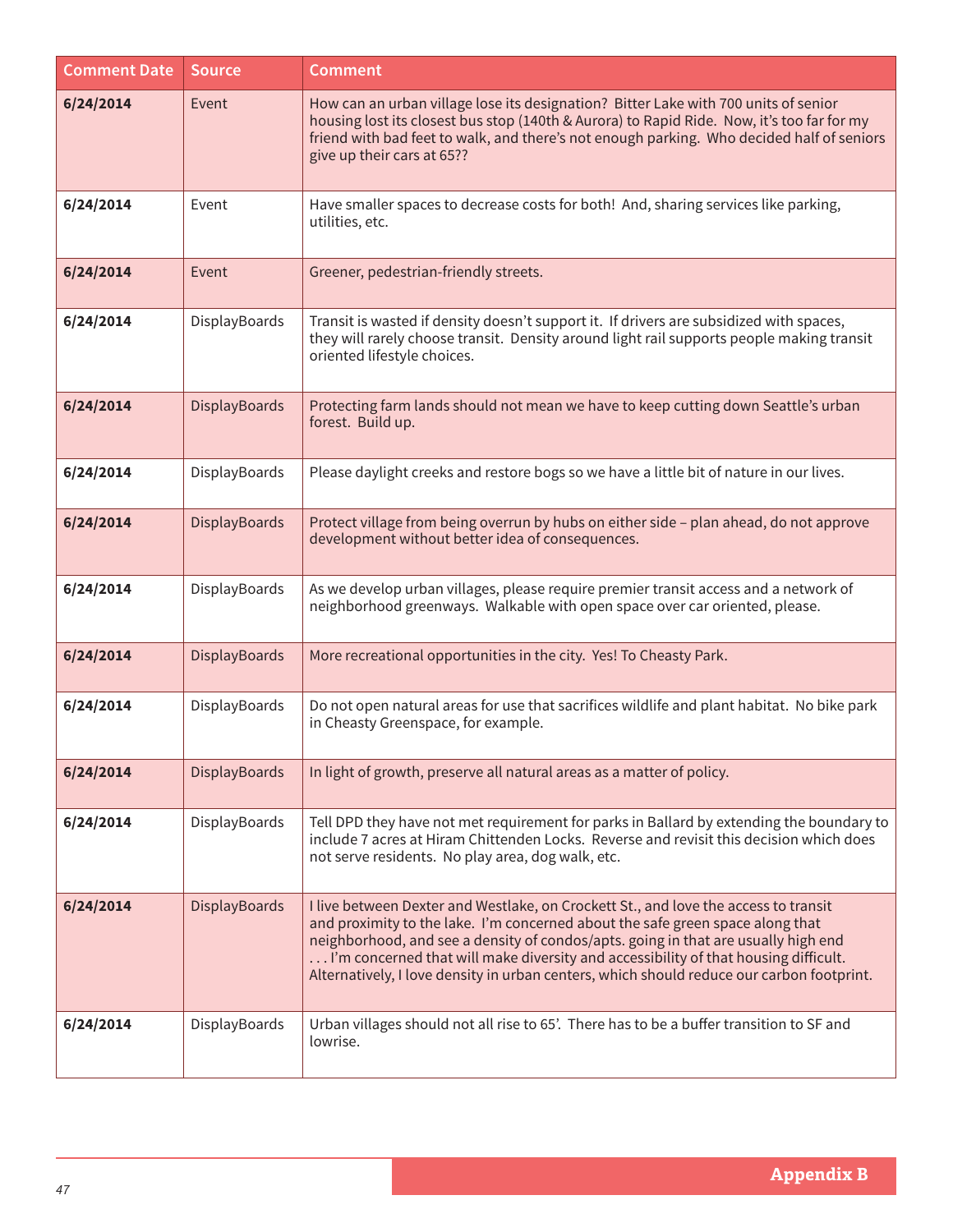| <b>Comment Date</b> | <b>Source</b> | <b>Comment</b>                                                                                                                                                                                                                                                                               |
|---------------------|---------------|----------------------------------------------------------------------------------------------------------------------------------------------------------------------------------------------------------------------------------------------------------------------------------------------|
| 6/24/2014           | DisplayBoards | How do we ensure the City (council and exec. depts.) respect the plans (or work with<br>neighborhoods to change them)?                                                                                                                                                                       |
| 6/24/2014           | DisplayBoards | City appears to have abandoned this concept "make sure all neighbors have a voice in<br>neighborhood plan goals and policies as they are revised over time."                                                                                                                                 |
| 6/24/2014           | DisplayBoards | In the Cheasty Greenspace with a "pilot project" they are shoving mountain bikes,<br>without neighborhood input, down our throats with no input.                                                                                                                                             |
| 6/24/2014           | DisplayBoards | Is Neighborhood Planning a real thing?<br>• Where is it happening?<br>. What status do the investment priority matrices have?<br>• How can they be updated?<br>. What is the process? Who owns it?<br>. If it's not being used, why keep pretending and talking about it?                    |
| 6/24/2014           | DisplayBoards | There needs to be testing of ideas before implementing.                                                                                                                                                                                                                                      |
| 6/24/2014           | DisplayBoards | Tall skinny buildings to allow for better sidewalks and open space. Remodel and<br>maintain rather than tear down and replace. Coordinate better programs to make energy<br>efficient upgrades in multifamily buildings.                                                                     |
| 6/24/2014           | DisplayBoards | Larger urban villages. More housing units and jobs within walking distance of frequent<br>transit stations. Like Chicago's north side and Vancouver's New Westminster,<br>Metrotown, Surrey Central, Yaletown, Broadway.                                                                     |
| 6/24/2014           | DisplayBoards | More important, how can we assure that increased density is accompanied by improved<br>urban infrastructure and services? That's the purpose of GMA and was the original intent<br>of the urban village strategy. I've heard nothing about this in the current Seattle 2035<br>conversation. |
| 6/24/2014           | DisplayBoards | Maybe there should be a minimum height in urban villages to avoid underbuilding.                                                                                                                                                                                                             |
| 6/24/2014           | DisplayBoards | Make transit fares payable across systems instead of using multiple payments between<br>buses/light rail, etc.                                                                                                                                                                               |
| 6/24/2014           | DisplayBoards | More urban density - urban villages make mass transit easier to implement and<br>encourage small shops - groceries, etc.                                                                                                                                                                     |
| 6/24/2014           | DisplayBoards | Promote affordability through entrepreneurial opportunities - smartly-scaled - food/<br>farm to table, etc.                                                                                                                                                                                  |
| 6/24/2014           | DisplayBoards | Do not eliminate growth targets. Emphasize residential/job growth in urban centers.                                                                                                                                                                                                          |
| 6/24/2014           | DisplayBoards | You should not move urban design to the UV element. Character is important<br>everywhere, even in the little business nodes outside UV's and along arterials.                                                                                                                                |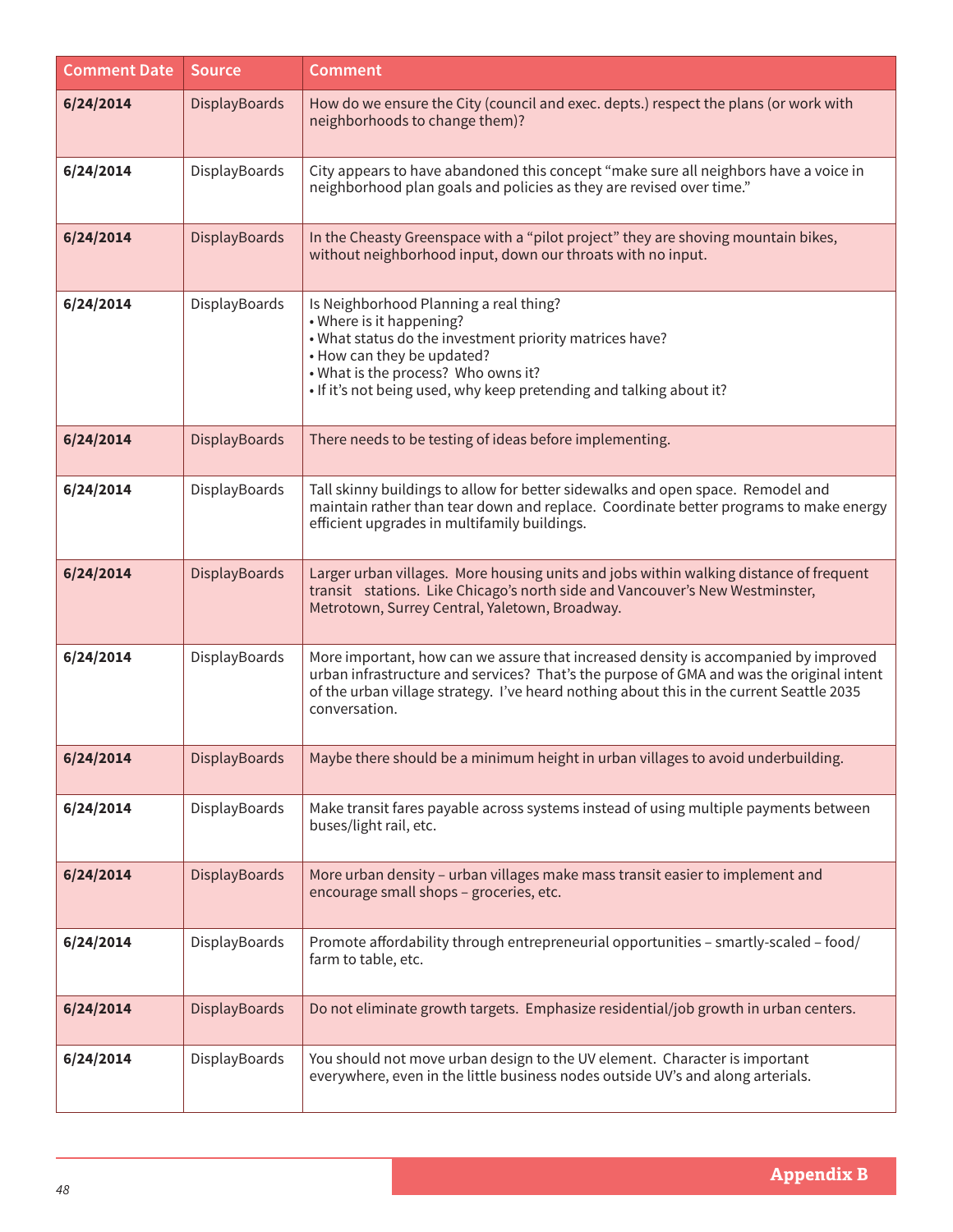| <b>Comment Date</b> | <b>Source</b> | <b>Comment</b>                                                                                                                                                                                                                                                  |
|---------------------|---------------|-----------------------------------------------------------------------------------------------------------------------------------------------------------------------------------------------------------------------------------------------------------------|
| 6/24/2014           | DisplayBoards | Disingenuous to say people will use transit when it keeps getting cut. Need parking<br>ramps by light rail for commuters to park and ride. Not everyone can nor wants to ride a<br>bike. Need to provide for cars, transit, and bikes - not so much just bikes. |
| 6/24/2014           | DisplayBoards | FAR density in LR zones is not an effective density for a transition zone. Microhousing/<br>mini-units should be incorporated as part of unit mix in higher density MF zones.                                                                                   |
| 6/24/2014           | DisplayBoards | Allow for flexibility of housing options! Infill, height, apodments, etc. in urban centers.<br>Quit protecting single family housing to our detriment.                                                                                                          |
| 6/24/2014           | DisplayBoards | Please allow ADU's in single family neighborhoods.                                                                                                                                                                                                              |
| 6/24/2014           | DisplayBoards | Upzoning should not be allowed when there are inadequate schools for the children who<br>will move into the upzoned areas.                                                                                                                                      |
| 6/24/2014           | DisplayBoards | If directing growth means "upzoning", please say that. Don't surprise people; be<br>straightforward and put the real issues in front of them respectfully. There is no strategy<br>otherwise to "direct growth".                                                |
| 6/24/2014           | DisplayBoards | Need more space for people to walk. Utility poles (\$ other thing) get in the way.<br>Encroachment on sidewalks is a big problem for mobility. Connect the grids.                                                                                               |
| 6/24/2014           | DisplayBoards | Instead of code driving retail on too much street frontage (and then it sits empty), allow/<br>encourage brownstone/stoop type units at curb: very pleasant and pedestrian friendly.                                                                            |
| 6/24/2014           | DisplayBoards | Protect SODO for manufacturing and maritime industries - we need and want them in the<br>city where they are.                                                                                                                                                   |
| 6/24/2014           | DisplayBoards | Protect industrial and freight mobility areas near port from stadium and other<br>gentrification.                                                                                                                                                               |
| 6/24/2014           | DisplayBoards | We need a tree removal permitting system. Other cities across the country do this, and<br>we need to support this important infrastructure item.                                                                                                                |
| 6/24/2014           | DisplayBoards | Current land use and zoning laws should be enforced rather than ignored, particulary re:<br>micropermitting.                                                                                                                                                    |
| 6/24/2014           | DisplayBoards | When a developer does something wrong or illegal, put a ban on them building again in<br>Seattle.                                                                                                                                                               |
| 6/24/2014           | DisplayBoards | Row housing!                                                                                                                                                                                                                                                    |
| 6/24/2014           | DisplayBoards | Telecommunications facilities - Municipal broadband                                                                                                                                                                                                             |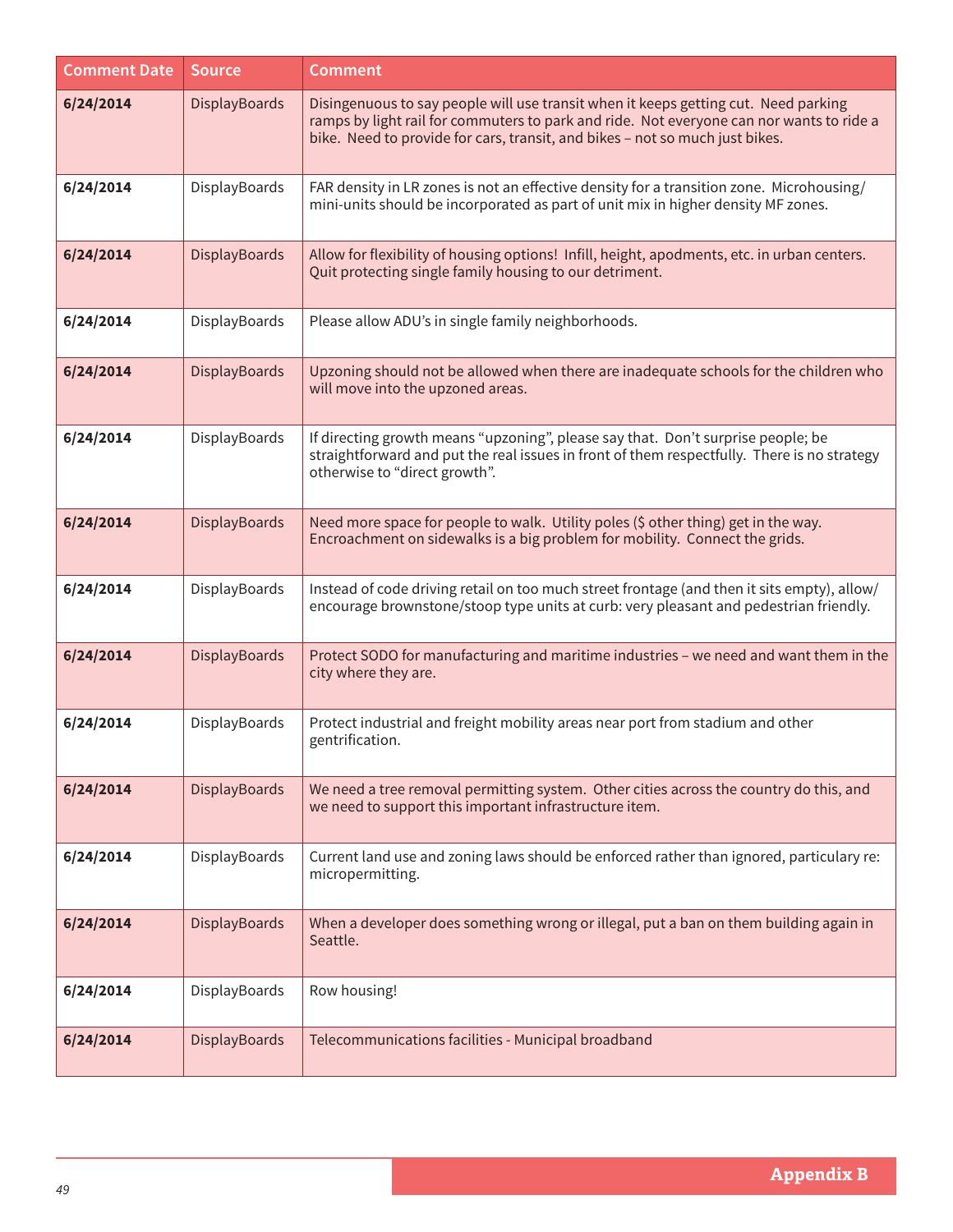| <b>Comment Date</b> | <b>Source</b> | <b>Comment</b>                                                                                                                                                                                                                      |
|---------------------|---------------|-------------------------------------------------------------------------------------------------------------------------------------------------------------------------------------------------------------------------------------|
| 6/24/2014           | DisplayBoards | Future Land Use Map Need to build tactile, raised line maps, talk to UW for braille<br>printing (see DC examples). Universal design, Braille signage and wayfinding Interior<br>signage too! Inclusionary zoning - Yes!             |
| 6/24/2014           | DisplayBoards | Pets with multifamily - provide space on site for dogs to relieve themselves (poop and<br>pea).                                                                                                                                     |
| 6/24/2014           | DisplayBoards | Yes! Just visited and toured S.F's POPOS (privately owned public spaces).                                                                                                                                                           |
| 6/24/2014           | DisplayBoards | More east coast style row houses with more flexible parking requirements. Relax rules on<br>accessory dwelling units to encourage them. Don't block microhousing. It fills a market<br>niche.                                       |
| 6/24/2014           | DisplayBoards | FLUM needs granularity to respond to local context.                                                                                                                                                                                 |
| 6/24/2014           | DisplayBoards | Growth should not just be accommodated in urban villages. Current single family<br>neighborhoods need not be zoned for highrises, but loosened mother-in-law, small lot<br>development can help with giving people a place to live. |
| 6/24/2014           | DisplayBoards | Upzone single-family blocks within walking distance of transit stations so that more<br>people can live near them without being in the 1%.                                                                                          |
| 6/24/2014           | DisplayBoards | More non-chain businesses as part of new multifamily.                                                                                                                                                                               |
| 6/24/2014           | DisplayBoards | Per the spring 2014 family housing report, change L2 - L3 to family housing, both<br>townhouses and stacked 3+ BR apartments.                                                                                                       |
| 6/24/2014           | DisplayBoards | Refer developers early on to community group or Council to understand the community<br>they are moving in.                                                                                                                          |
| 6/24/2014           | DisplayBoards | Much more development of no-frills multifamily housing and 2+ bedroom apts. in<br>neighborhood villages.                                                                                                                            |
| 6/24/2014           | DisplayBoards | Change minimum setback requirements.                                                                                                                                                                                                |
| 6/24/2014           | DisplayBoards | Should implement a mandatory, city-wide incentive zoning policy. This is how to ensure<br>effectiveness.                                                                                                                            |
| 6/24/2014           | DisplayBoards | Housing that is in close proximity to parks and schools so children can walk and parents<br>can ditch the backyard.                                                                                                                 |
| 6/24/2014           | DisplayBoards | Don't we have incentive zoning which is underutilized (thinking of affordable housing)?<br>How do you know/Can you ensure its effectiveness?                                                                                        |
| 6/24/2014           | DisplayBoards | Give tax credits for green infrastructure, LED building, trees, urban wildlife habitat.                                                                                                                                             |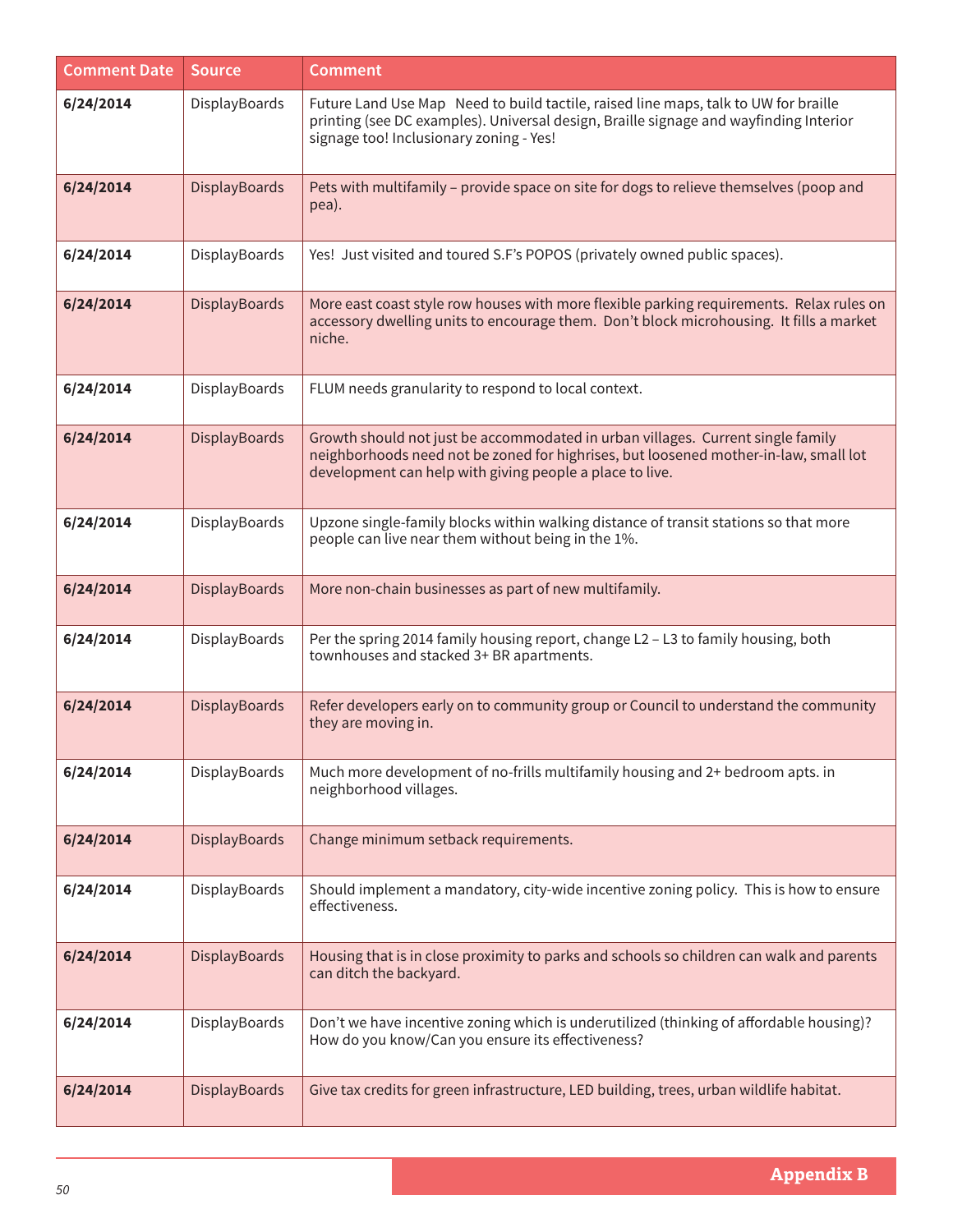| <b>Comment Date</b> | <b>Source</b>        | <b>Comment</b>                                                                                                                                                                                                                                        |
|---------------------|----------------------|-------------------------------------------------------------------------------------------------------------------------------------------------------------------------------------------------------------------------------------------------------|
| 6/24/2014           | DisplayBoards        | Note: New manufacturing (e.g. digital) opportunities)/needs with greater democratic<br>access may overtake current zoning.                                                                                                                            |
| 6/24/2014           | DisplayBoards        | Make sure all low income housing facilities are provided safe, accessible places to walk<br>within 1 mile of facility.                                                                                                                                |
| 6/24/2014           | DisplayBoards        | Rezone some SF zones to LR-MF zones, and reduce parking minimums to encourage<br>rowhomes and other housing types that fall between detached SF and apartment.                                                                                        |
| 6/24/2014           | <b>DisplayBoards</b> | Respect neighborhood culture. Developers seem to have 10x the say in planning -<br>want their money and don't care they are destroying what makes the neighborhood a<br>neighborhood. Leave space with setbacks, put in trees, provide parking areas. |
| 6/24/2014           | DisplayBoards        | Need affordable housing close to urban hubs, not just in surrounding villages.<br>Microhousing not the answer. Need coordination with neighborhood. Keep in mind<br>infrastructure needed prior to approval of development.                           |
| 6/24/2014           | <b>DisplayBoards</b> | Corresponding investment in schools.                                                                                                                                                                                                                  |
| 6/24/2014           | DisplayBoards        | CVS project in Uptown - minimum densities.                                                                                                                                                                                                            |
| 6/24/2014           | <b>DisplayBoards</b> | Urban school (downtown).                                                                                                                                                                                                                              |
| 6/24/2014           | DisplayBoards        | Streets that have livability.<br>• Ground-story retail.<br>· Good sidewalks.<br>• Construction impacts w/sidewalks.<br>• More mass transit.<br>• More transit frequency.                                                                              |
| 6/24/2014           | <b>DisplayBoards</b> | How to densify transit service like we are densifying our neighborhoods?                                                                                                                                                                              |
| 6/24/2014           | DisplayBoards        | Anticipate new technologies for transportation services. Focus on adaptation.                                                                                                                                                                         |
| 6/24/2014           | <b>DisplayBoards</b> | Coordinate land use and transportation! Space for cars could be occupied by other uses                                                                                                                                                                |
| 6/24/2014           | DisplayBoards        | - e.g. housing, retail, sidewalks, parks, how many people are being moved by the                                                                                                                                                                      |
| 6/24/2014           | <b>DisplayBoards</b> | vehicle, the types of services being moved. (*KNS)                                                                                                                                                                                                    |
| 6/24/2014           | DisplayBoards        | Provide parking ramps next to light rail hub stations like in Washington, D.C. - provides<br>easier commutes for everyone and is very successful there, so no reason it can't work<br>here.                                                           |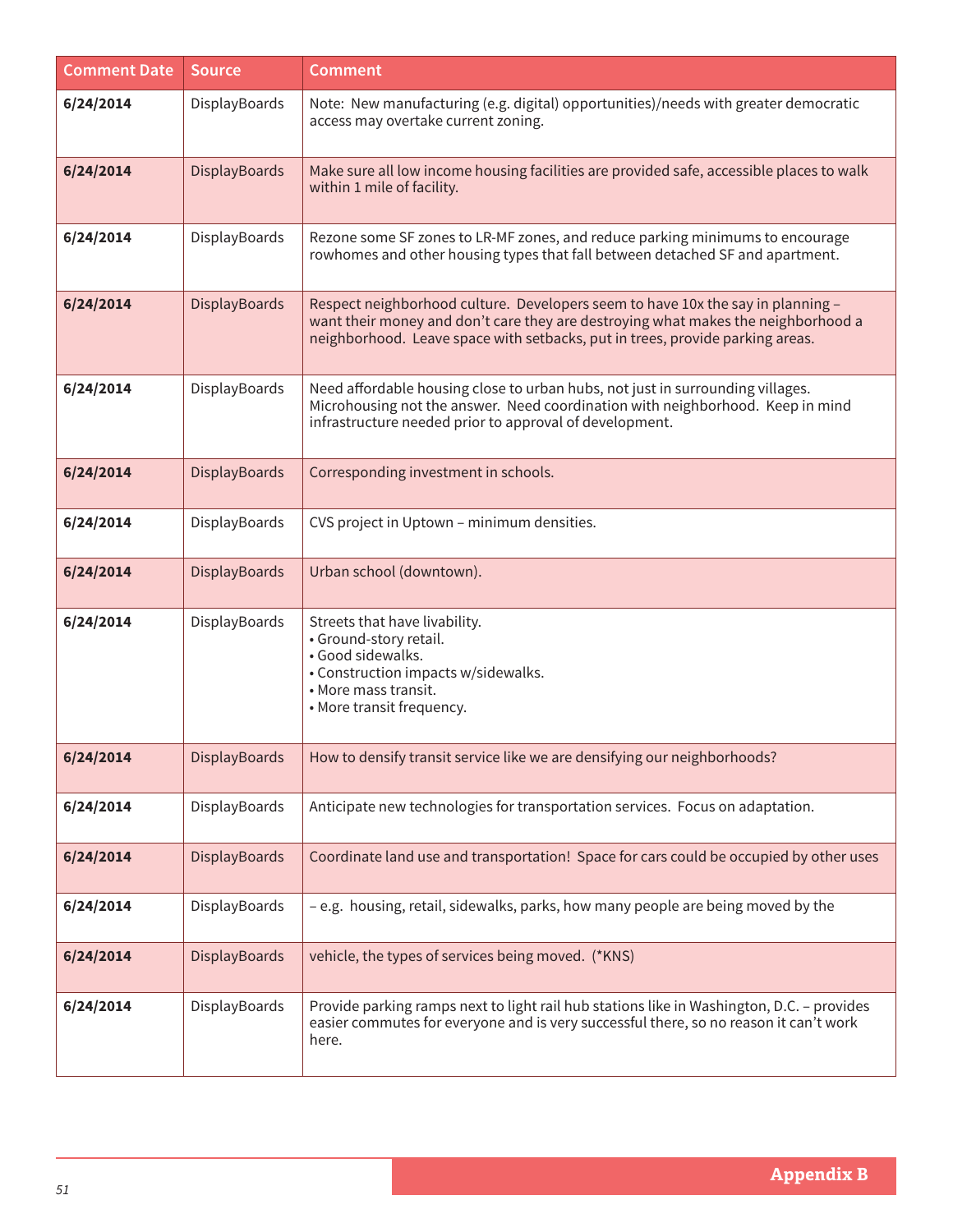| <b>Comment Date</b> | <b>Source</b>        | <b>Comment</b>                                                                                                                                                                           |
|---------------------|----------------------|------------------------------------------------------------------------------------------------------------------------------------------------------------------------------------------|
| 6/24/2014           | DisplayBoards        | All urban villages/centers should be served by rail transit.<br>• Local buses to u-villages, centers.<br>• Regular buses to outside of city.<br>• Streetcar for high volume local buses. |
| 6/24/2014           | DisplayBoards        | More light rail. More routes (esp. East-West). I would really like to bike around the city (I<br>don't own a car), but as it is now, I wouldn't feel safe using bike lanes downtown.     |
| 6/24/2014           | DisplayBoards        | Best way to deal with congestion is to enhance transportation options.                                                                                                                   |
| 6/24/2014           | DisplayBoards        | Transit service (xx stops) needs to be focused at the hub, or center, of urban villages.                                                                                                 |
| 6/24/2014           | <b>DisplayBoards</b> | Make it easier to refill ORCA cards.                                                                                                                                                     |
| 6/24/2014           | DisplayBoards        | More light rail and/or subways.                                                                                                                                                          |
| 6/24/2014           | <b>DisplayBoards</b> | Connect neighborhoods that are hard to travel between in cars, like Lower Queen Anne<br>and University.                                                                                  |
| 6/24/2014           | DisplayBoards        | Light rail in NW Seattle - BALLARD.                                                                                                                                                      |
| 6/24/2014           | DisplayBoards        | Better way - marking for transit stops and tunnels.                                                                                                                                      |
| 6/24/2014           | DisplayBoards        | Increase funding for transit to incentivize public transportation. It takes too long and<br>driving is highly subsidized.                                                                |
| 6/24/2014           | DisplayBoards        | More transit, separated and protected bike facilities.                                                                                                                                   |
| 6/24/2014           | DisplayBoards        | Connection counts!                                                                                                                                                                       |
| 6/24/2014           | <b>DisplayBoards</b> | Maintaining sidewalks is important (West Seattle Junction, for example).                                                                                                                 |
| 6/24/2014           | DisplayBoards        | Do traffic assessments for development to assess full impacts.                                                                                                                           |
| 6/24/2014           | <b>DisplayBoards</b> | Free street parking is not a "right -- Public ROW is public.                                                                                                                             |
| 6/24/2014           | DisplayBoards        | Improve East-West connection.                                                                                                                                                            |
| 6/24/2014           | <b>DisplayBoards</b> | In NE Seattle, we need sidewalks so people will be safe when walking to transit stops. (1)                                                                                               |
| 6/24/2014           | DisplayBoards        | More \$\$ incentives for carpoolers.                                                                                                                                                     |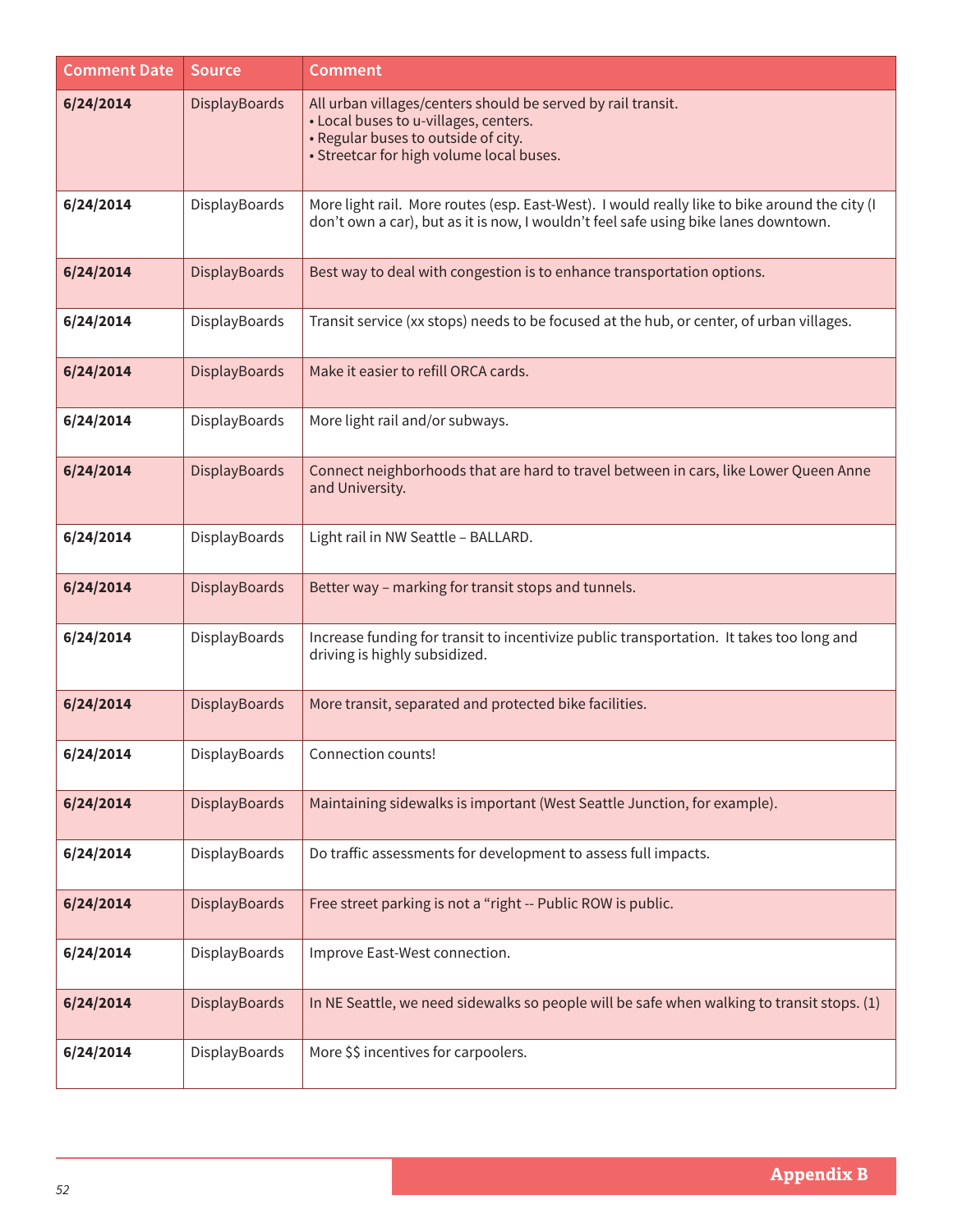| <b>Comment Date</b> | Source               | <b>Comment</b>                                                                                                                                                                                   |
|---------------------|----------------------|--------------------------------------------------------------------------------------------------------------------------------------------------------------------------------------------------|
| 6/24/2014           | <b>DisplayBoards</b> | Don't be afraid to reduce/eliminate parking requirements - it's working!                                                                                                                         |
| 6/24/2014           | DisplayBoards        | Create a more multimodal city. Expedite creation of protected bike lanes throughout city,<br>especially downtown.                                                                                |
| 6/24/2014           | DisplayBoards        | Expedite build-out of light rail system. Whole city's light rail could be built in $\leq$ 25 years.<br><b>Needs dedicated ROW</b>                                                                |
| 6/24/2014           | DisplayBoards        | Safety and separation of users (1) : Green space, Curbs, $\land$ They have to connect.                                                                                                           |
| 6/24/2014           | DisplayBoards        | Fully fund Northgate bridge and coordinate resources around major investments.                                                                                                                   |
| 6/24/2014           | DisplayBoards        | Encourage better coordination between ST and Metro (avoid Mt. Baker issues).                                                                                                                     |
| 6/24/2014           | <b>DisplayBoards</b> | <b>Bike Boulevards!</b>                                                                                                                                                                          |
| 6/24/2014           | DisplayBoards        | Exclusive ROW for transit.                                                                                                                                                                       |
| 6/24/2014           | DisplayBoards        | Arterials shouldn't have parking (at least during rush hour).                                                                                                                                    |
| 6/24/2014           | DisplayBoards        | Transit is too slow.                                                                                                                                                                             |
| 6/24/2014           | DisplayBoards        | ROW should reflect land use more, particularly in sidewalk width.                                                                                                                                |
| 6/24/2014           | DisplayBoards        | More shelters.                                                                                                                                                                                   |
| 6/24/2014           | <b>DisplayBoards</b> | Put transit centers on both W & E side of Seattle Center.                                                                                                                                        |
| 6/24/2014           | DisplayBoards        | How can 700 units of senior housing retain an urban village designation when Metro<br>Rapid Ride E removes its bus stop at 140th making it too far for seniors with mobility<br>problems to use? |
| 6/24/2014           | DisplayBoards        | Please develop the network of neighborhood greenways rapidly so that people have<br>options to leave their cars. Invest in transit at the same time.                                             |
| 6/24/2014           | DisplayBoards        | Disingenuous to keep saying transit available to ease commutes when it keeps being cut.<br>Not ok to approve large population increases without infrastructure in place first!                   |
| 6/24/2014           | DisplayBoards        | I want the City of Seattle more clean with more electric transport used. If we try to<br>improve the transportation, people will start using it.                                                 |
| 6/24/2014           | DisplayBoards        | More bike parking (bike carrels) at major transit stops.                                                                                                                                         |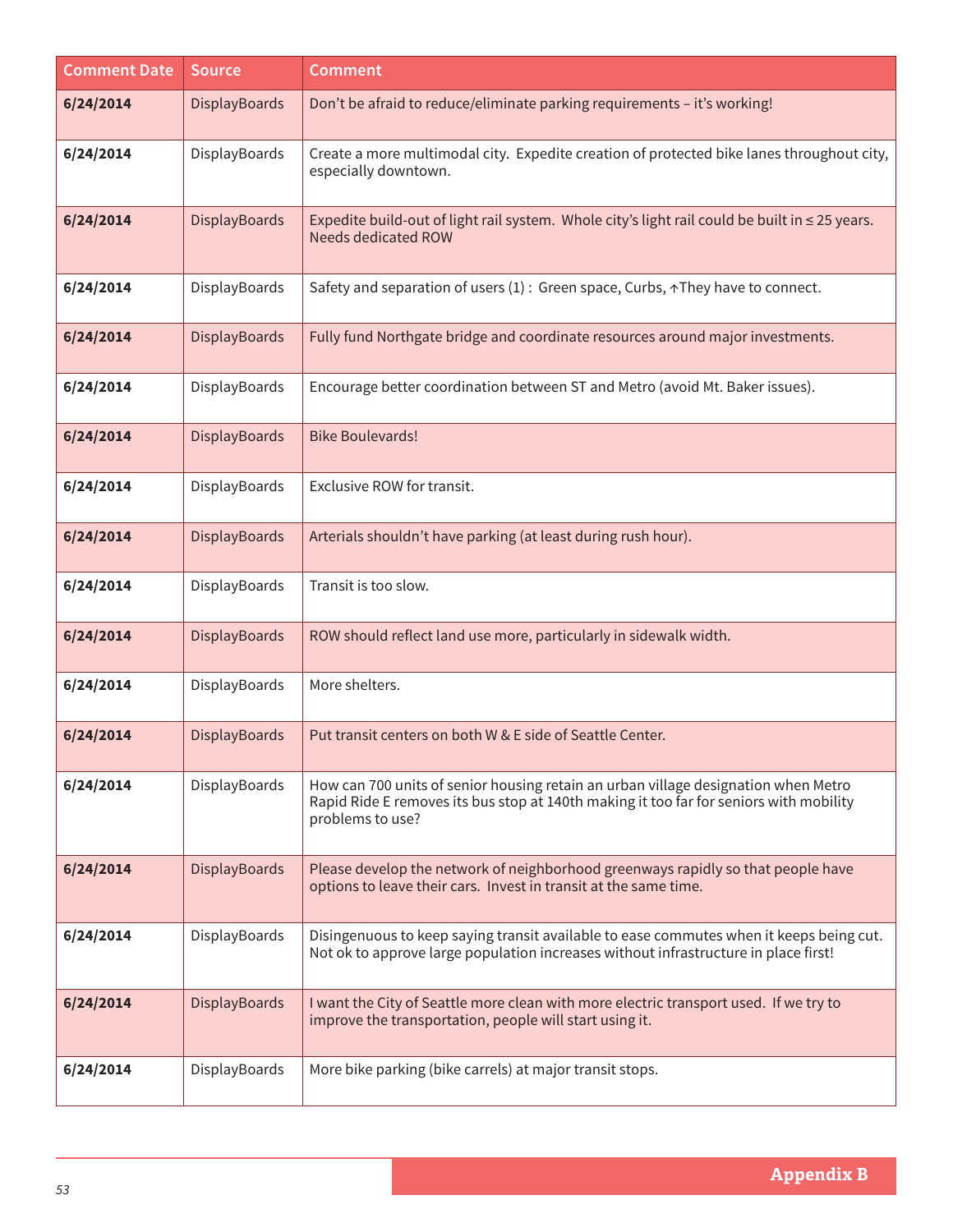| <b>Comment Date</b> | <b>Source</b> | <b>Comment</b>                                                                                                                                                                                                                                                                                                                          |
|---------------------|---------------|-----------------------------------------------------------------------------------------------------------------------------------------------------------------------------------------------------------------------------------------------------------------------------------------------------------------------------------------|
| 6/24/2014           | DisplayBoards | Address funding for transit in the Comp Plan->people need a reason to give up their cars.<br>Put \$ in units, not parking.                                                                                                                                                                                                              |
| 6/24/2014           | DisplayBoards | Questions about neighborhood greenways and BMP implementation.                                                                                                                                                                                                                                                                          |
| 6/24/2014           | DisplayBoards | Plan should deal with innovations in transportation - ride share, car share, etc.                                                                                                                                                                                                                                                       |
| 6/24/2014           | DisplayBoards | Focus on non-fossil fuel transportation - electric cars, etc.                                                                                                                                                                                                                                                                           |
| 6/24/2014           | DisplayBoards | Nice work on BMP! Suggested improvements:<br>. Bike lanes/cycle tracks on right side of parked cars for protection from traffic.<br>• Continuous bike lane up University Way.<br>• Complete street on 15th Ave NE, Pacific St. to Lake City Way.<br>. Prioritize construction of facilities and bike share around LRT stations and TLs. |
| 6/24/2014           | DisplayBoards | Rail ideas:<br>• Extend SLU or First Hill Streetcar (or both) to University District (50th St.).<br>• East-west light rail U-District to Ballard.<br>• Eastern streetcar (Central District, Lake Washington) - 23rd Avenue?<br>• Jump on rail, Seattle is growing fast and desperately needs HCT.                                       |
| 6/24/2014           | DisplayBoards | Comp Plan must support all adopted transportation master plans. No back sliding now.<br>Freight mobility must be planned, but that is not the positive factor in Seattle urban<br>centers. Consider improving service alleys for freight availability.                                                                                  |
| 6/24/2014           | DisplayBoards | Homeless families or low income families attempting to access jobs in order to provide<br>for their children often receive bus "tickets" from social service providers. These bus<br>"tickets" cannot be used on the light rail (which stops in their neighborhood). This means<br>jobs at Seatac or elsewhere are out of their reach.  |
| 6/24/2014           | DisplayBoards | Put new stadiums in SE Seattle with the transit infrastructure.                                                                                                                                                                                                                                                                         |
| 6/24/2014           | DisplayBoards | Freight mobility is an absolute must. We must retain/grow those family wage jobs. Build<br>S. Lander? overpass!                                                                                                                                                                                                                         |
| 6/24/2014           | DisplayBoards | Do not put any stadiums in SE Seattle.                                                                                                                                                                                                                                                                                                  |
| 6/24/2014           | DisplayBoards | BRT not a great match for Madison. Madison lacks connection at 1st, 2nd, or 3rd.<br>Madison Park not in urban center or village.                                                                                                                                                                                                        |
| 6/24/2014           | DisplayBoards | Bus passes for low income individuals. They can't contribute if they can't move from one<br>place to another. Or bring back the ride free zone!                                                                                                                                                                                         |
| 6/24/2014           | DisplayBoards | We should have more bus and light rail to save gas and keep the environment clean.                                                                                                                                                                                                                                                      |
| 6/24/2014           | DisplayBoards | It will be awesome if we can have more buses.                                                                                                                                                                                                                                                                                           |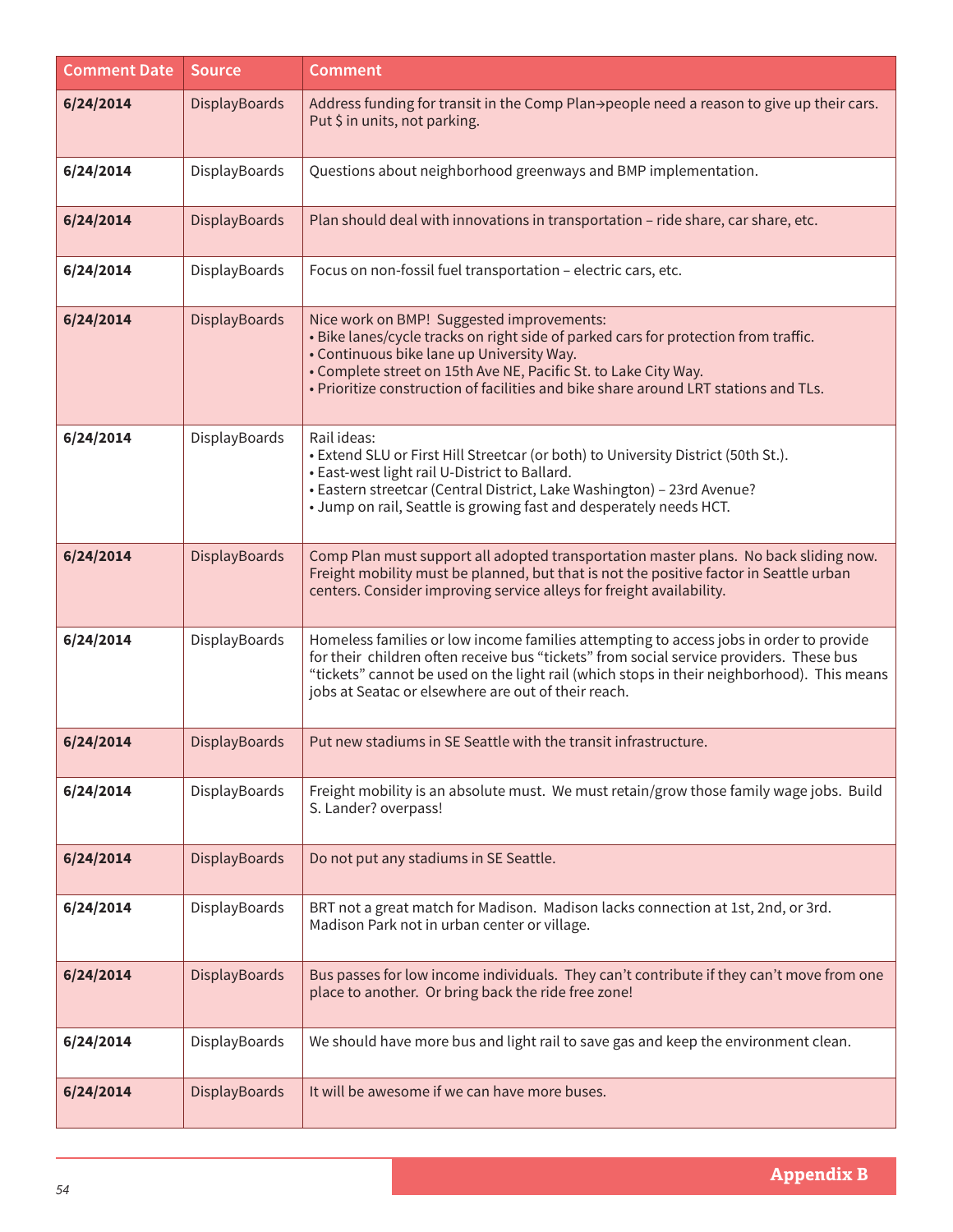| <b>Comment Date</b> | <b>Source</b>        | <b>Comment</b>                                                                                                                                                                                                                                                                                 |
|---------------------|----------------------|------------------------------------------------------------------------------------------------------------------------------------------------------------------------------------------------------------------------------------------------------------------------------------------------|
| 6/24/2014           | DisplayBoards        | Approach transportation in a balanced way. Design to benefit peds, transit, bikes and<br>cars.                                                                                                                                                                                                 |
| 6/24/2014           | DisplayBoards        | They all have a place in the city.                                                                                                                                                                                                                                                             |
| 6/24/2014           | DisplayBoards        | Walking and biking should be treated as separate modes. Ensure safety separated places<br>for                                                                                                                                                                                                  |
| 6/24/2014           | DisplayBoards        | people to walk and ride.                                                                                                                                                                                                                                                                       |
| 6/24/2014           | DisplayBoards        | Accelerate the Transit Master Plan, especially frequent corridors and high-capacity<br>transit.                                                                                                                                                                                                |
| 6/24/2014           | DisplayBoards        | Much faster development of light rail and bike infrastructure. I'm 26 and want to use it<br>before I'm dead.                                                                                                                                                                                   |
| 6/24/2014           | DisplayBoards        | More fixed rail please! Light rail streetcars.                                                                                                                                                                                                                                                 |
| 6/24/2014           | DisplayBoards        | We need to realize that people who walk/use transit/ride will also need to park their cars<br>because they drive too.                                                                                                                                                                          |
| 6/24/2014           | DisplayBoards        | When bus service is cut, it is problematic for new developments trying to reduce the<br>amount of parking (esp. underground parking) built per unit. Streetcars inspire more<br>confidence in people to give up their parking spaces when buying in multifamily<br>buildings. More streetcars! |
| 6/24/2014           | DisplayBoards        | Definition of workforce housing (deserving subsidies, incentives) is critical. We need<br>workforce housing for those making 30 - 60% AMI. To subsidize those making ≥ \$60K is<br>unconscionable!                                                                                             |
| 6/24/2014           | DisplayBoards        | Why subsidize those making more than a living wage??                                                                                                                                                                                                                                           |
| 6/24/2014           | <b>DisplayBoards</b> | What is the City doing about keeping housing affordable? Options: Rent control, Public<br>subsidies, Developer incentives, More supply                                                                                                                                                         |
| 6/24/2014           | DisplayBoards        | Accommodate families in "multi-family" development.                                                                                                                                                                                                                                            |
| 6/24/2014           | <b>DisplayBoards</b> | Housing - affordable housing - needs to be accessible to transit.                                                                                                                                                                                                                              |
| 6/24/2014           | DisplayBoards        | Look to Vancouver. Look at what they've done wrong with it taking 108% of pre-tax<br>income to afford the average home.                                                                                                                                                                        |
| 6/24/2014           | <b>DisplayBoards</b> | Open up the 65% of Seattle land area devoted to SF to more housing types like row<br>homes, cottages, etc.                                                                                                                                                                                     |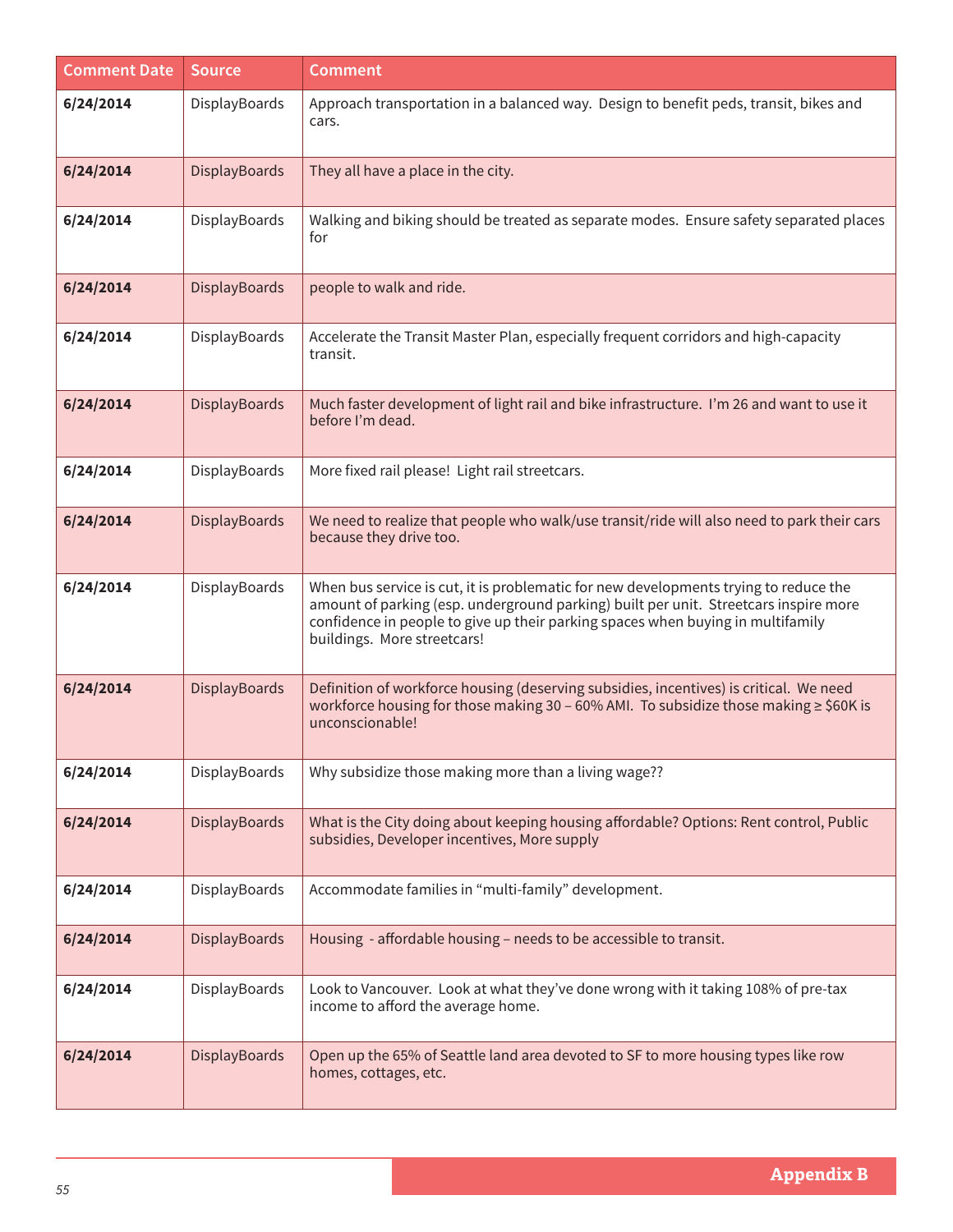| <b>Comment Date</b> | <b>Source</b>        | <b>Comment</b>                                                                                                                                                                                                                                                                                                                                                                                                                                                                                                                  |
|---------------------|----------------------|---------------------------------------------------------------------------------------------------------------------------------------------------------------------------------------------------------------------------------------------------------------------------------------------------------------------------------------------------------------------------------------------------------------------------------------------------------------------------------------------------------------------------------|
| 6/24/2014           | DisplayBoards        | Change zoning (SF) to allow for cottage style/"tiny house" cluster development. Need<br>more multi-generational and affordable options.                                                                                                                                                                                                                                                                                                                                                                                         |
| 6/24/2014           | DisplayBoards        | We need to control investment. Buying and flipping somehow pushing up home costs<br>for families. Too many young families moving to suburbs after having kids. We need<br>to support affordable low and middle-class housing with great schools, parks, and safe<br>streets.                                                                                                                                                                                                                                                    |
| 6/24/2014           | DisplayBoards        | Consider the effect of "induced demand" in new development, where improvements<br>in neighborhoods and housing supply create demand faster than supply - similar to<br>highways. This helps explain counter-intuitive increases in price in neighborhoods that<br>are becoming denser, and relocation of poor households to SE King County.                                                                                                                                                                                     |
| 6/24/2014           | <b>DisplayBoards</b> | Give tax credit for green yards (trees without grass, lawn), rainwater catchment.                                                                                                                                                                                                                                                                                                                                                                                                                                               |
| 6/24/2014           | DisplayBoards        | Upzones and density will make housing more affordable; token levies and set asides<br>CANNOT solve this problem.                                                                                                                                                                                                                                                                                                                                                                                                                |
| 6/24/2014           | <b>DisplayBoards</b> | 1. Less regulation over ADU's to encourage use. Look to success in Vancouver.                                                                                                                                                                                                                                                                                                                                                                                                                                                   |
| 6/24/2014           | DisplayBoards        | 2. More housing options between SF home and apartments.                                                                                                                                                                                                                                                                                                                                                                                                                                                                         |
| 6/24/2014           | <b>DisplayBoards</b> | Need to incent private developers to provide middle-income housing. Otherwise, we will<br>be rich and poor.                                                                                                                                                                                                                                                                                                                                                                                                                     |
| 6/24/2014           | DisplayBoards        | Homeless families, now youth, and soon single adults in King County must register<br>through a "coordinated entry system" to have access to shelter and housing resources.<br>This coordinated entry system has been run by Catholic Community Services Family<br>Housing Connections for going on 2 years. The numbers of homeless families needing<br>shelter and housing cannot be served well by this very small staff. When will the contract<br>for coordinated entry be opened up for other agencies to provide service? |
| 6/24/2014           | <b>DisplayBoards</b> | Social service housing providers are being asked to transition away from providing<br>transitional housing and supportive housing services. Many low-income families and<br>individuals need supportive housing and will not do well in Rapid Re-housing programs<br>(with no support), especially those with disabilities like mental illness. The options<br>should be available, but it should be a choice.                                                                                                                  |
| 6/24/2014           | DisplayBoards        | Include HUD requirement in Comp Plan.                                                                                                                                                                                                                                                                                                                                                                                                                                                                                           |
| 6/24/2014           | <b>DisplayBoards</b> | The Rapid Re-Housing Pilot Program is being advertised to landlords, social service<br>agencies, and the low-income housing community with misleading statistics and success<br>rates. The Rapid Re-Rehousing Pilot Program does not serve its intended population in<br>a sustainable way. It is very concerning and homeless families are being forced into the<br>program despite their (and their case managers') concerns. Ask any case manager in RRH<br>Pilot!                                                           |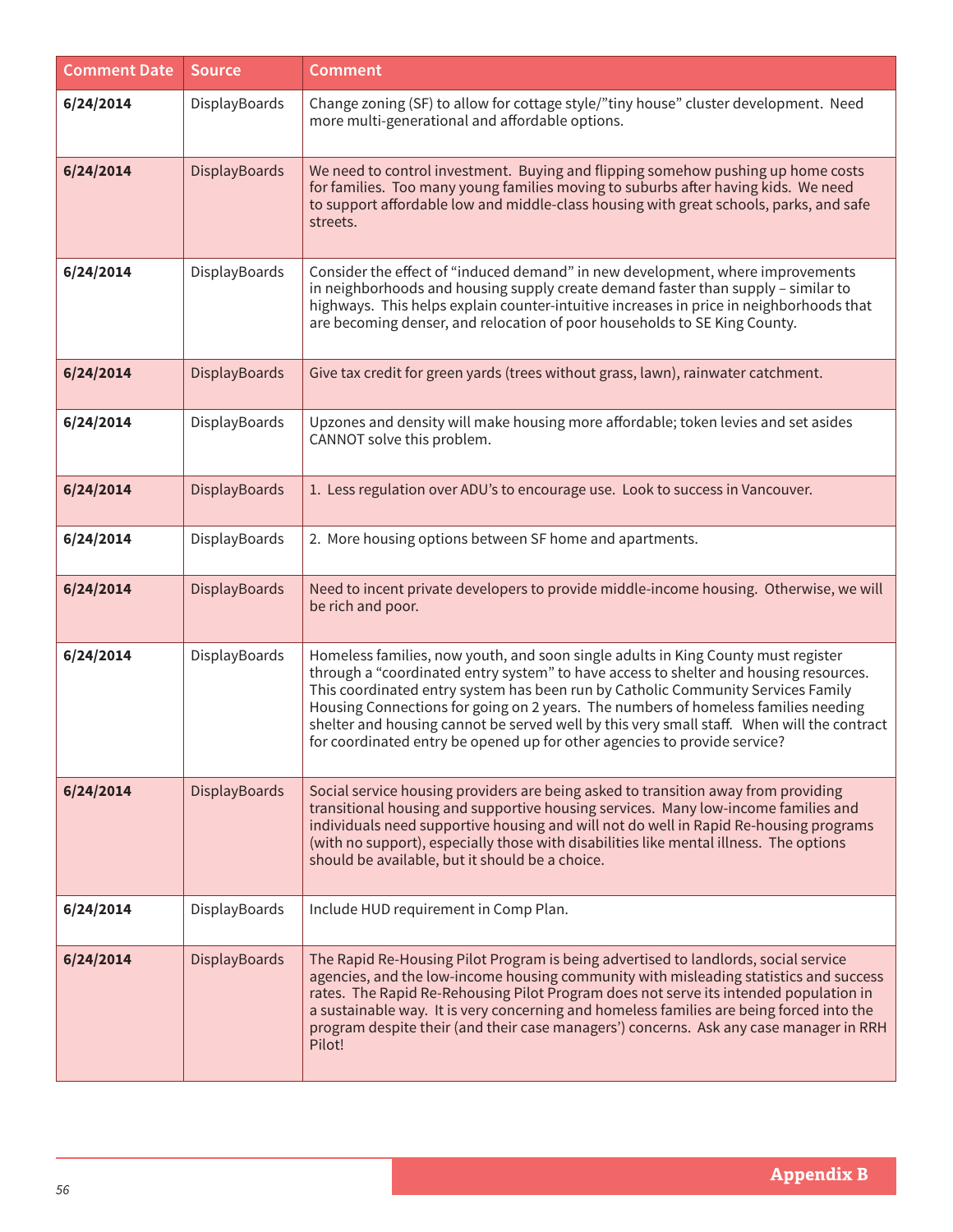| <b>Comment Date</b> | <b>Source</b>        | <b>Comment</b>                                                                                                                                                                                                                                                                                          |
|---------------------|----------------------|---------------------------------------------------------------------------------------------------------------------------------------------------------------------------------------------------------------------------------------------------------------------------------------------------------|
| 6/24/2014           | DisplayBoards        | I wanted Seattle to give more help to people who necessarily need help with it. Shouldn't<br>give to people who have no need.                                                                                                                                                                           |
| 6/24/2014           | DisplayBoards        | We are called an urban village yet we are being built out like an urban hub. DPD appears<br>to use little common sense judgment in approvals - just because old rules can be<br>interpreted as "allowing" if read "just so" does not mean it makes sense to approve.                                    |
| 6/24/2014           | DisplayBoards        | Have respect for neighborhood and its culture.                                                                                                                                                                                                                                                          |
| 6/24/2014           | DisplayBoards        | Tax developers more for not including "affordable" housing to encourage rent rates that<br>don't exceed current rent averages.                                                                                                                                                                          |
| 6/24/2014           | DisplayBoards        | Density increases are needed, but including single family neighborhoods takes pressure<br>off urban villages, and makes changes citywide more incremental and equitable.                                                                                                                                |
| 6/24/2014           | DisplayBoards        | Hold absentee landlords responsible for blight - Central District                                                                                                                                                                                                                                       |
| 6/24/2014           | DisplayBoards        | Do not allow developers to buy out low income housing allotments. We need mixed<br>income and affordable housing downtown and in neighborhoods.                                                                                                                                                         |
| 6/24/2014           | DisplayBoards        | Allow duplexes and triplexes in single-family neighborhoods.                                                                                                                                                                                                                                            |
| 6/24/2014           | DisplayBoards        | Tax the rich!                                                                                                                                                                                                                                                                                           |
| 6/24/2014           | DisplayBoards        | Yes, we need affordable housing, but it needs to be done respectfully, not by bullying<br>developers buying up wonderful old buildings, tearing them down and putting in<br>microhousing - with no fire exits or provision for garbage/recycling pick up, or parking for<br>tenants - who do use cars). |
| 6/24/2014           | DisplayBoards        | Have City Council vote that developers must include units for the lowest of incomes.                                                                                                                                                                                                                    |
| 6/24/2014           | DisplayBoards        | AFFORDABLE HOUSING!                                                                                                                                                                                                                                                                                     |
| 6/24/2014           | DisplayBoards        | Need housing for people with disabilities closest to the station (e.g., Northgate), so they<br>have easy 1-bus/train access to downtown. Eliminate parking for these units (very low<br>income, no cars.                                                                                                |
| 6/24/2014           | <b>DisplayBoards</b> | Relax regulations to allow for accessory dwelling units to be more easily built.                                                                                                                                                                                                                        |
| 6/24/2014           | DisplayBoards        | We are not building any family housing outside of SF. Per consulting study (2014), change<br>L2 - L3 to family housing (townhouses or stacked) as a transition zone.                                                                                                                                    |
| 6/24/2014           | <b>DisplayBoards</b> | Pay for transit service rather than parking garages.                                                                                                                                                                                                                                                    |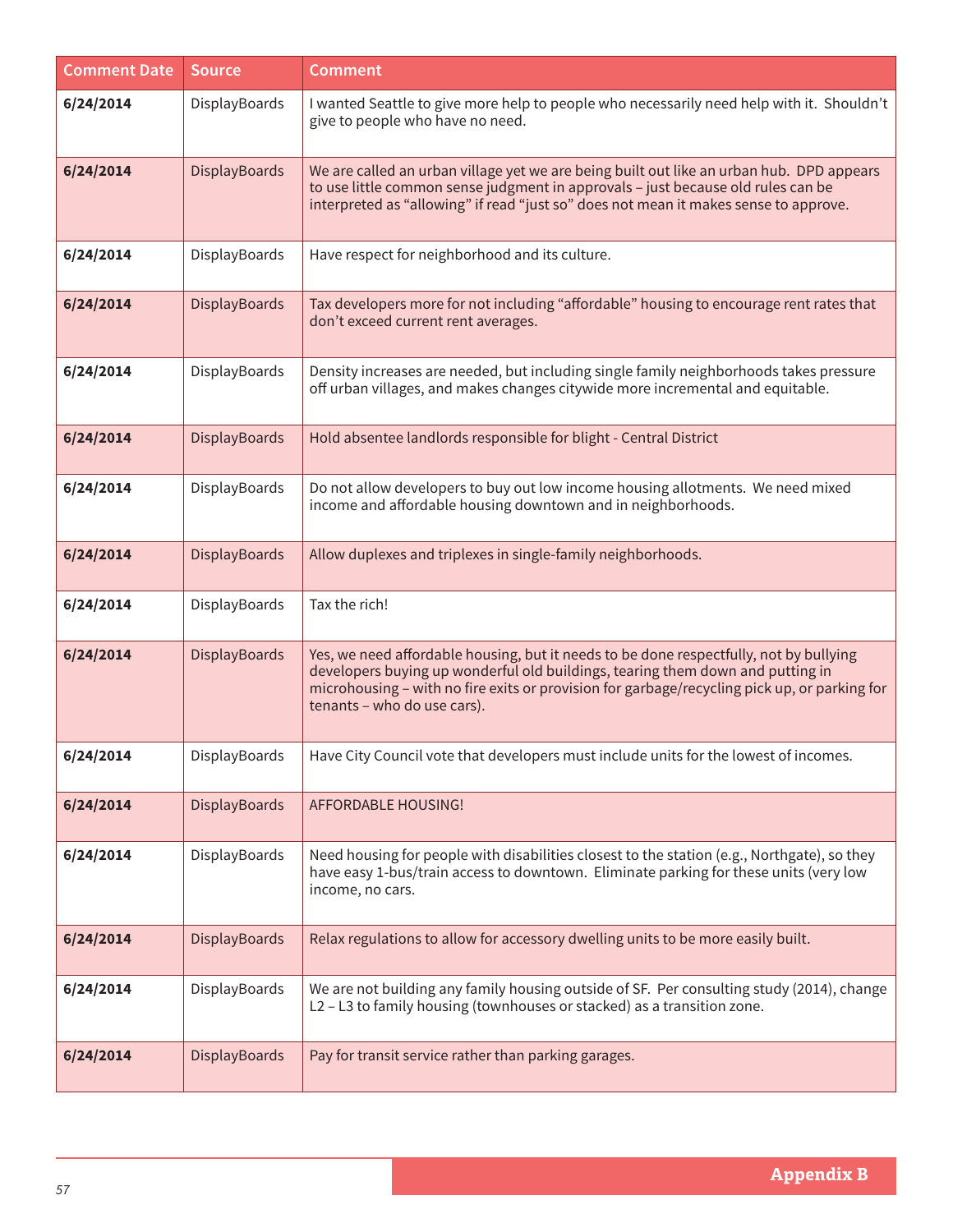| <b>Comment Date</b> | <b>Source</b>        | <b>Comment</b>                                                                                                                                                                                                                                         |
|---------------------|----------------------|--------------------------------------------------------------------------------------------------------------------------------------------------------------------------------------------------------------------------------------------------------|
| 6/24/2014           | DisplayBoards        | Love urban village concept - we need to stick with this concept and encourage<br>supporting the infrastructure they need. Working wage housing should be close to the<br>jobs.                                                                         |
| 6/24/2014           | DisplayBoards        | Ask people for their personal stories - where will I be in 20 years                                                                                                                                                                                    |
| 6/24/2014           | DisplayBoards        | Access to public health care - let residents buy in to public employee benefits.                                                                                                                                                                       |
| 6/24/2014           | <b>DisplayBoards</b> | Workforce education, development and training is Super Important, esp. for young<br>people of color, immigrants, folks coming from low income backgrounds. Also, encourage<br>small, local businesses micro-shops, pop-ups, shared industrial kitchens |
| 6/24/2014           | DisplayBoards        | More accepting/open/non-judgmental jurying process - really - equal opportunity.                                                                                                                                                                       |
| 6/24/2014           | DisplayBoards        | More company and market for people to work.                                                                                                                                                                                                            |
| 6/24/2014           | DisplayBoards        | Training can be overrated. Doesn't necessarily lead to jobs. Instead, we need more<br>access to capital and more business training, like Washington CASH.                                                                                              |
| 6/24/2014           | <b>DisplayBoards</b> | Services for neighborhoods, small businesses too.                                                                                                                                                                                                      |
| 6/24/2014           | DisplayBoards        | Incubators that provide scaled rents similar to Pike Place Market. Apply this concept to<br>struggling business districts.                                                                                                                             |
| 6/24/2014           | DisplayBoards        | The City needs to have development by research, a new form of energy, or how to get<br>people to work.                                                                                                                                                 |
| 6/24/2014           | DisplayBoards        | More jobs start in garages or basements than anywhere else. Be more flexible.                                                                                                                                                                          |
| 6/24/2014           | DisplayBoards        | Scale down access! (+1 dot)                                                                                                                                                                                                                            |
| 6/24/2014           | DisplayBoards        | Better development of internet access for ↓ cost.                                                                                                                                                                                                      |
| 6/24/2014           | DisplayBoards        | Local jobs and businesses should have higher priority.                                                                                                                                                                                                 |
| 6/24/2014           | DisplayBoards        | Yes! Encourage street retail in new buildings to have smaller spaces, narrower<br>storefronts!                                                                                                                                                         |
| 6/24/2014           | <b>DisplayBoards</b> | Current development is often only good for large retail or established chains.                                                                                                                                                                         |
| 6/24/2014           | DisplayBoards        | Interspersing commercial services in primarily SFR neighborhoods.                                                                                                                                                                                      |
| 6/24/2014           | <b>DisplayBoards</b> | Let businesses give away paper bags to their customers again.                                                                                                                                                                                          |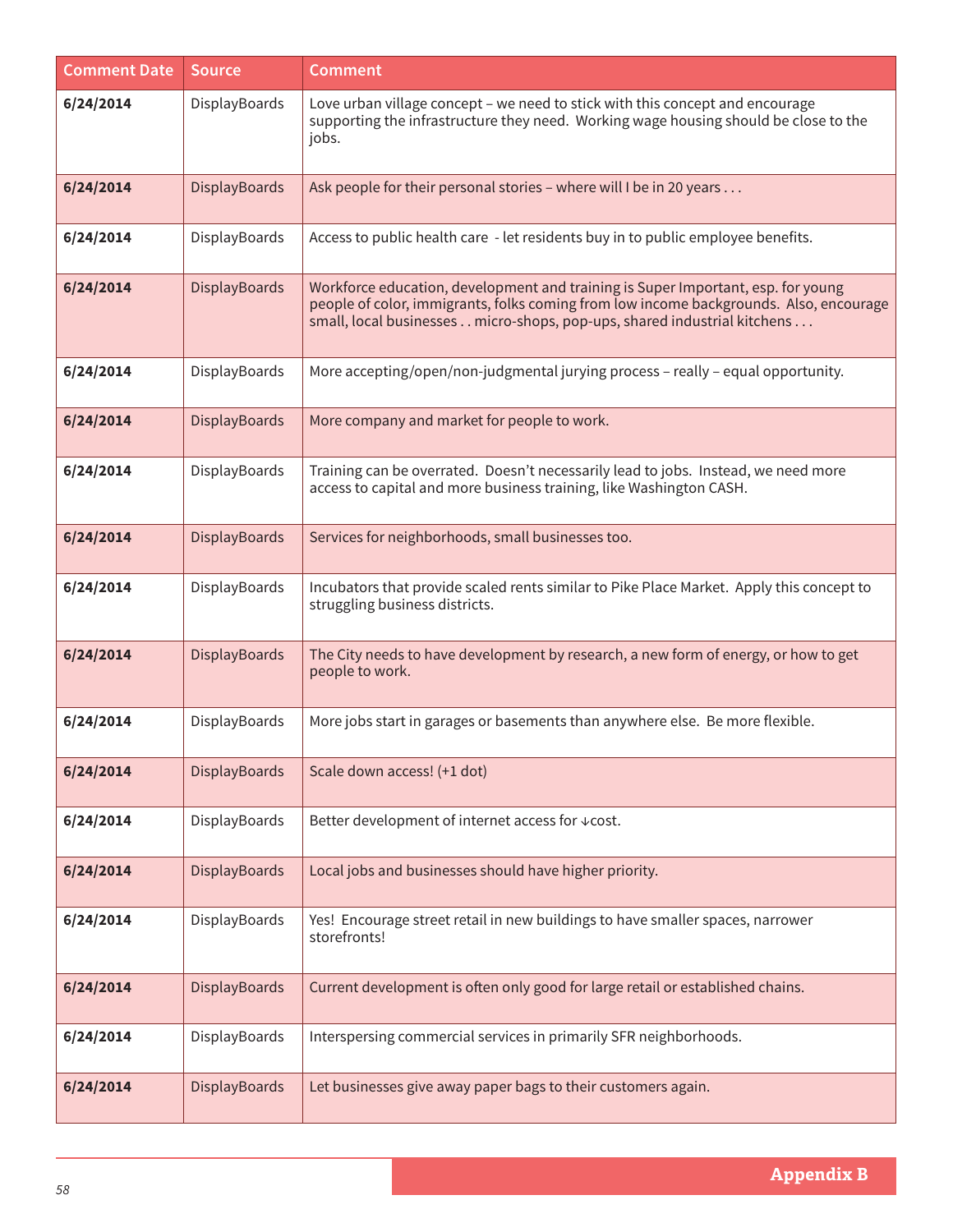| <b>Comment Date</b> | <b>Source</b>        | <b>Comment</b>                                                                                                                                                                                                                                            |
|---------------------|----------------------|-----------------------------------------------------------------------------------------------------------------------------------------------------------------------------------------------------------------------------------------------------------|
| 6/24/2014           | DisplayBoards        | Stop removing parking from business districts.                                                                                                                                                                                                            |
| 6/24/2014           | DisplayBoards        | More support/encouragement to developers to incorporate "green building" into<br>projects.                                                                                                                                                                |
| 6/24/2014           | DisplayBoards        | Protect our precious green spaces - we need to preserve the flora and fauna that live "in"<br>there.                                                                                                                                                      |
| 6/24/2014           | DisplayBoards        | Replace all the sidewalk trees on 35th Ave NE with the same species to maintain the<br>boulevard effect. (Hint: the City doesn't!).                                                                                                                       |
| 6/24/2014           | DisplayBoards        | Seattle says they want to be like Vancouver, B.C., but Seattle does not have building<br>setbacks for trees and plantings. We do not have urban forest. Seems we destroy what<br>makes us special instead of emphasizing how "green" we are and can be.   |
| 6/24/2014           | <b>DisplayBoards</b> | Pass tree ordinance requiring permits, xxx, and tree replacement to protect urban forest.                                                                                                                                                                 |
| 6/24/2014           | DisplayBoards        | More trees and plants.                                                                                                                                                                                                                                    |
| 6/24/2014           | <b>DisplayBoards</b> | The Parks Department should be split into two: one to focus on natural spaces, and a<br>separate department to focus on renovation. We should fund a Department of Natural<br>Resources.                                                                  |
| 6/24/2014           | DisplayBoards        | We need a tree canopy ordinance to prevent developers from cutting trees with no<br>consideration. Replacing 50-year old trees with shrubs and saplings doesn't count.                                                                                    |
| 6/24/2014           | <b>DisplayBoards</b> | Conifers!! Consider only if of significant ecological or Parks capacity? Otherwise,<br>interrupts the urban fabric. Perhaps a way to protect these features that doesn't impede<br>mobility or development of a vibrant place (i.e. not just dead zones). |
| 6/24/2014           | DisplayBoards        | Clean air necessary in a city like Seattle that's growing every day. Trees are the key to<br>help a clean environment.                                                                                                                                    |
| 6/24/2014           | <b>DisplayBoards</b> | ECA's should include areas that are prone to landslides - steep slopes should not be<br>developed.                                                                                                                                                        |
| 6/24/2014           | DisplayBoards        | We need stronger tree policies because developers come in and remove everything on<br>site                                                                                                                                                                |
| 6/24/2014           | <b>DisplayBoards</b> | (4) in agreement with above call-out on presentation board.                                                                                                                                                                                               |
| 6/24/2014           | DisplayBoards        | Keep natural areas as it. Don't give to mountain bikes using "pilot project" to change use<br>with no public process.                                                                                                                                     |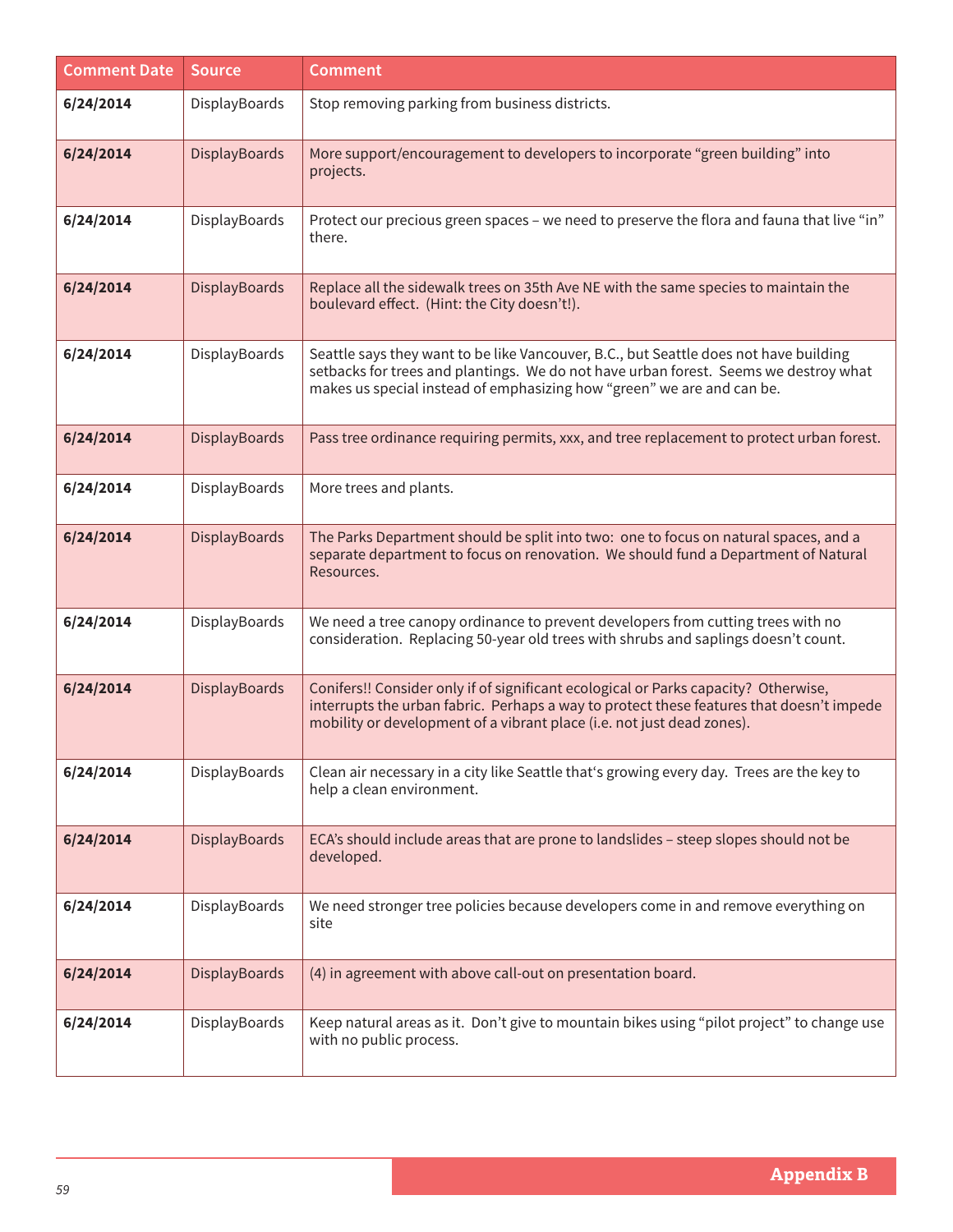| <b>Comment Date</b> | <b>Source</b>        | <b>Comment</b>                                                                                                                                                                                                                                                                                                        |
|---------------------|----------------------|-----------------------------------------------------------------------------------------------------------------------------------------------------------------------------------------------------------------------------------------------------------------------------------------------------------------------|
| 6/24/2014           | <b>DisplayBoards</b> | Need to have more visible plan for natural disasters, climate change adaption. Encourage<br>sharing economy, beyond car-sharing. If I didn't have to buy, say, a food processor, and<br>could borrow/rent one instead, that's one less thing to eventually end up in a landfill.                                      |
| 6/24/2014           | DisplayBoards        | Regulate protection of trees - but not by DPD as they have conflict of interest to remove<br>so can build. (+1 dot)                                                                                                                                                                                                   |
| 6/24/2014           | DisplayBoards        | Urban forestry goal of x number of trees per street (linear feet of street?).<br>. Require developers to plant new trees in ROW if none exist.<br>• Integrate with stormwater strategies on minor streets (bioswales).<br>• Incentive or require vegetated roofs on new non-residential buildings (lots of benefits). |
| 6/24/2014           | DisplayBoards        | 40% canopy by 2035<br>• Green canopy to include all green growing things.<br>· Single city forester.                                                                                                                                                                                                                  |
| 6/24/2014           | <b>DisplayBoards</b> | Leash laws for pet cats! Like Edmonds, WA now - outdoor cats kill birds.                                                                                                                                                                                                                                              |
| 6/24/2014           | DisplayBoards        | Yes, climate change must be more addressed. Seattle should be role model for<br>environmentally-conscious policies.                                                                                                                                                                                                   |
| 6/24/2014           | DisplayBoards        | Stop installing lawns! Plant trees, green roofs, plant native plants. Stop mowing existing<br>lawns so much - if it's there, let it grow.                                                                                                                                                                             |
| 6/24/2014           | DisplayBoards        | When multiple occupancy units are built, they should have a place to accommodate<br>the dogs that live there - don't count on relieving pet dogs on other peoples' or public<br>property.                                                                                                                             |
| 6/24/2014           | <b>DisplayBoards</b> | More trees, more ground (use areas of no parking?).                                                                                                                                                                                                                                                                   |
| 6/24/2014           |                      | DisplayBoards $\parallel$ More trees and plants to keep clean air and green environment.                                                                                                                                                                                                                              |
| 6/24/2014           | <b>DisplayBoards</b> | 40% tree canopy goal aspirational - 30% by 2037.                                                                                                                                                                                                                                                                      |
| 6/24/2014           | DisplayBoards        | Net zero communities at district scale collect yard food waste, locally bio digest and use<br>resources in the community w/out transmission losses. Phinney Ridge would be ideal.                                                                                                                                     |
| 6/24/2014           | <b>DisplayBoards</b> | To reach 2037 goal of 30% tree canopy, every 3 years 1% of city area must add trees to<br>grow canopy.                                                                                                                                                                                                                |
| 6/24/2014           | DisplayBoards        | Put emphasis on mature vegetation and trees for wildlife - birds, insects, bees, etc.                                                                                                                                                                                                                                 |
| 6/24/2014           | <b>DisplayBoards</b> | This whole process makes it difficult to incorporate the needed changes to the City's<br>structure that would be necessary to truly address Seattle's environmental goals.                                                                                                                                            |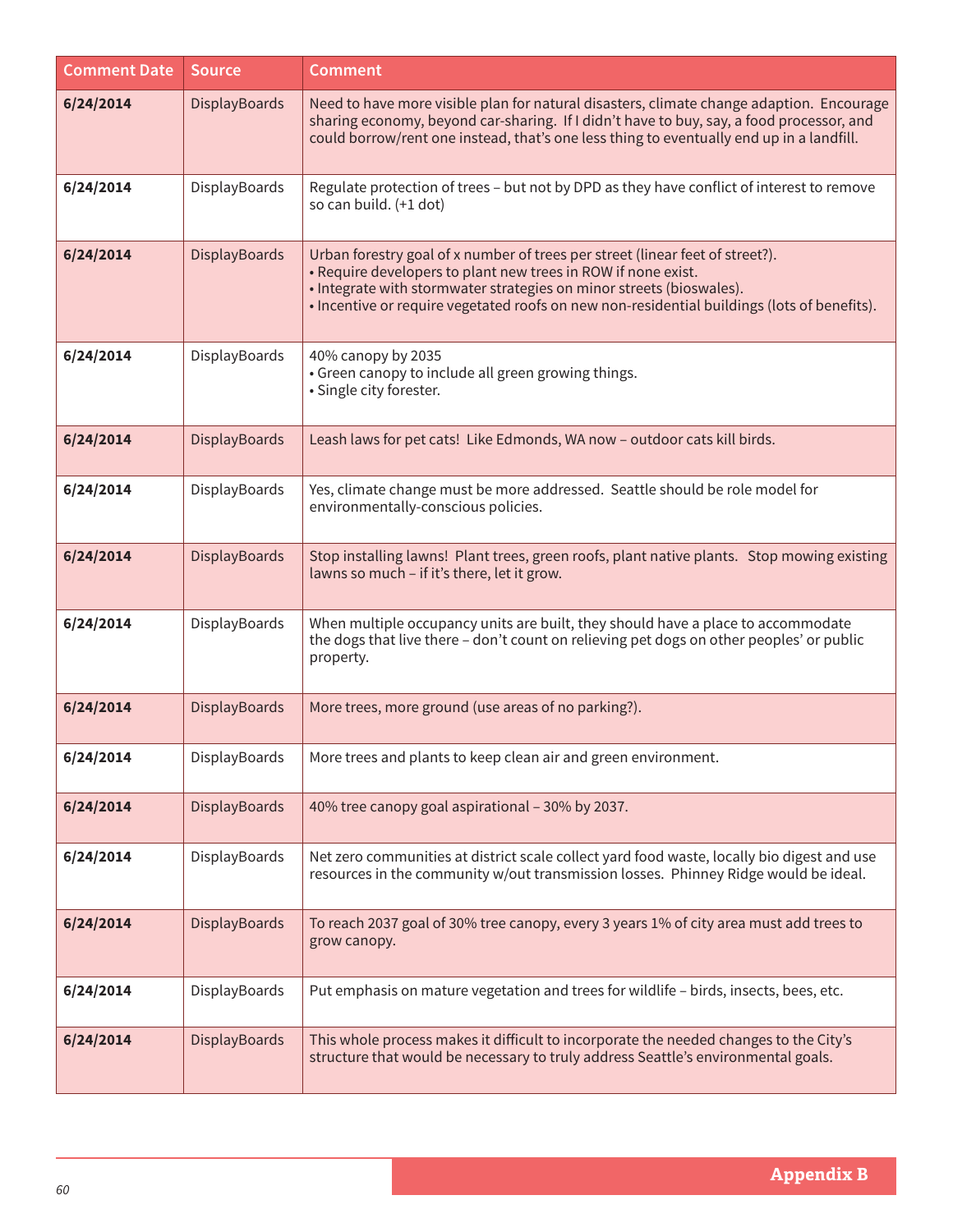| <b>Comment Date</b> | <b>Source</b>        | <b>Comment</b>                                                                                                                                                                                                                                              |
|---------------------|----------------------|-------------------------------------------------------------------------------------------------------------------------------------------------------------------------------------------------------------------------------------------------------------|
| 6/24/2014           | DisplayBoards        | Process = Grade D Results to Date = $D$ -.                                                                                                                                                                                                                  |
| 6/24/2014           | <b>DisplayBoards</b> | Trees are an important part of our infrastructure and they multitask in helping our<br>environment, dealing with water quality issues, wildlife, rain retention that puts less<br>stress on our drainage system why don't we protect and support them more? |
| 6/24/2014           | DisplayBoards        | Goals: Urban forestry, Retain - do not make a park out of our green spaces, natural areas.                                                                                                                                                                  |
| 6/24/2014           | <b>DisplayBoards</b> | Transfer all green space natural areas to office sustainability. Save them!                                                                                                                                                                                 |
| 6/24/2014           | DisplayBoards        | Lawns->pollinator pathways!                                                                                                                                                                                                                                 |
| 6/24/2014           | <b>DisplayBoards</b> | More large trees, less paved cover.                                                                                                                                                                                                                         |
| 6/24/2014           | DisplayBoards        | Mulching lawnmowers                                                                                                                                                                                                                                         |
| 6/24/2014           | <b>DisplayBoards</b> | We don't' have enough schools!!! They need to be part of the Plan update!!! (2 dots).                                                                                                                                                                       |
| 6/24/2014           | DisplayBoards        | Developers must be required to finance concurrent infrastructure with impact fees - esp.<br>schools, as they do in other cities. We need 3 new elementary schools per year (1,500<br>students) to handle SPS growth.                                        |
| 6/24/2014           | <b>DisplayBoards</b> | Dogs are important members of our families - less than .4% of our park space is<br>dedicated to dogs. OLAs help dogs be healthy and happy, which means less vet bills for<br>families. Where is our dog compassion?                                         |
| 6/24/2014           | DisplayBoards        | Bury I-5 through downtown and put a linear park and affordable housing on top of it.                                                                                                                                                                        |
| 6/24/2014           |                      | DisplayBoards   I-5 is currently a significant barrier between Capitol Hill and Eastlake. Perhaps a phased<br>approach that prioritizes pedestrian connection?                                                                                              |
| 6/24/2014           | DisplayBoards        | Parks legacy Plan should be reviewed once (if ever) an external audit is done of the Parks<br>Dept.                                                                                                                                                         |
| 6/24/2014           | <b>DisplayBoards</b> | Where are schools? They need to be part of the City's planning.                                                                                                                                                                                             |
| 6/24/2014           | DisplayBoards        | Need more interdepartmental coordination (e.g. San Francisco) to ↓ costs. (1 dot).                                                                                                                                                                          |
| 6/24/2014           | <b>DisplayBoards</b> | Help create artist live/work spaces.                                                                                                                                                                                                                        |
| 6/24/2014           | DisplayBoards        | Utilities should include municipal broadband (1 dot).                                                                                                                                                                                                       |
| 6/24/2014           | <b>DisplayBoards</b> | Uptown is cultural/entertainment center - don't lose that to SODO.                                                                                                                                                                                          |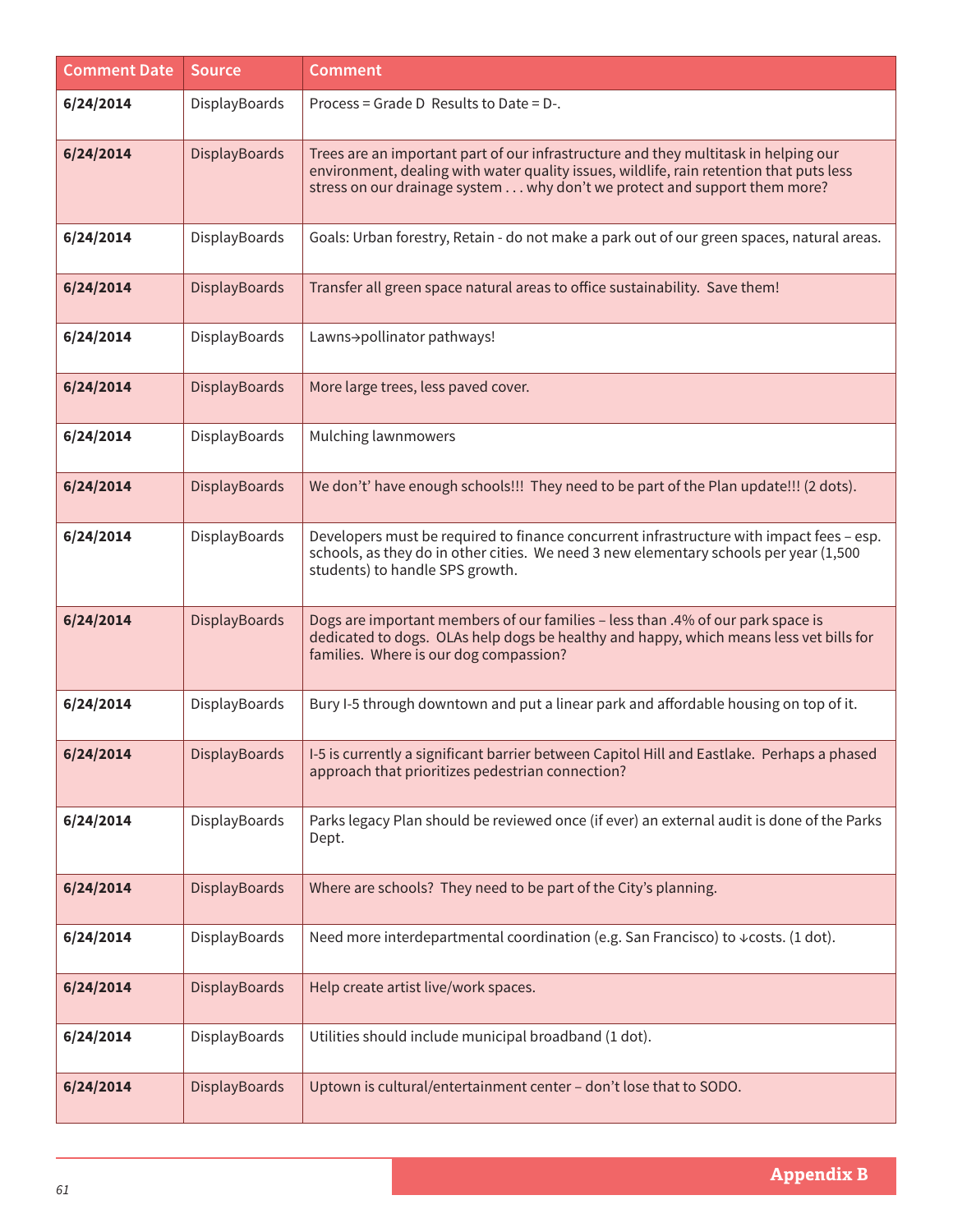| <b>Comment Date</b> | <b>Source</b>        | <b>Comment</b>                                                                                                                                                                                                                                                                                              |
|---------------------|----------------------|-------------------------------------------------------------------------------------------------------------------------------------------------------------------------------------------------------------------------------------------------------------------------------------------------------------|
| 6/24/2014           | DisplayBoards        | Have a cap on the number of historic buildings to choose only the best. Over-<br>preservation                                                                                                                                                                                                               |
| 6/24/2014           | <b>DisplayBoards</b> | blocks needed housing and walkable neighborhoods. (1 dot)                                                                                                                                                                                                                                                   |
| 6/24/2014           | DisplayBoards        | Where's Urban Forest Stewardship Plan!                                                                                                                                                                                                                                                                      |
| 6/24/2014           | DisplayBoards        | ↑Worth experimenting.                                                                                                                                                                                                                                                                                       |
| 6/24/2014           | DisplayBoards        | Schools and access to schools should be one of the factors to development and upzoning.<br>$(2$ dots).                                                                                                                                                                                                      |
| 6/24/2014           | <b>Comment Form</b>  | It's a good idea to integrate the more specialized plans.                                                                                                                                                                                                                                                   |
| 6/24/2014           | <b>Comment Form</b>  | Accelerate the Transit Master Plan. We need more frequent and faster transit now,<br>actually we needed it twenty years ago.                                                                                                                                                                                |
| 6/24/2014           | <b>Comment Form</b>  | It's frustrating to see such a surface treatment of every issue, and virtually no information<br>about either the content or process.                                                                                                                                                                       |
| 6/24/2014           | <b>Comment Form</b>  | Lots of great work represented here. Look forward to seeing the results.                                                                                                                                                                                                                                    |
| 6/24/2014           | <b>Comment Form</b>  | Are the boards/comments going to be available online?                                                                                                                                                                                                                                                       |
| 6/24/2014           | <b>Comment Form</b>  | Feedback: When the comments are made available online, email everyone who came to<br>this meeting or another Comp Plan meeting. Include the link.                                                                                                                                                           |
| 6/24/2014           | <b>Comment Form</b>  | City Departments need to learn to play together better rather than working against each<br>other.                                                                                                                                                                                                           |
| 6/24/2014           | <b>Comment Form</b>  | Where are parks and open space? Where are schools?                                                                                                                                                                                                                                                          |
| 6/24/2014           | <b>Comment Form</b>  | Boards are very nice. A few more definitions would be nice, but not as wonky as I feared.<br>FYI: I wouldn't mind prioritizing things.                                                                                                                                                                      |
| 6/24/2014           | <b>Comment Form</b>  | Wondered why only one of the three growth strategies were represented in a poster?                                                                                                                                                                                                                          |
| 6/24/2014           | <b>Comment Form</b>  | Working to lessen effects of climate change, planning comprehensive transit, green<br>spaces, and access to Real Food for all people are critical pieces of a city that I care to live<br>in. AND: I learned of this from Facebook - please continue to advertise in a way that can<br>reach all residents! |
| 6/24/2014           | <b>Comment Form</b>  | Maybe more interactive exhibits.                                                                                                                                                                                                                                                                            |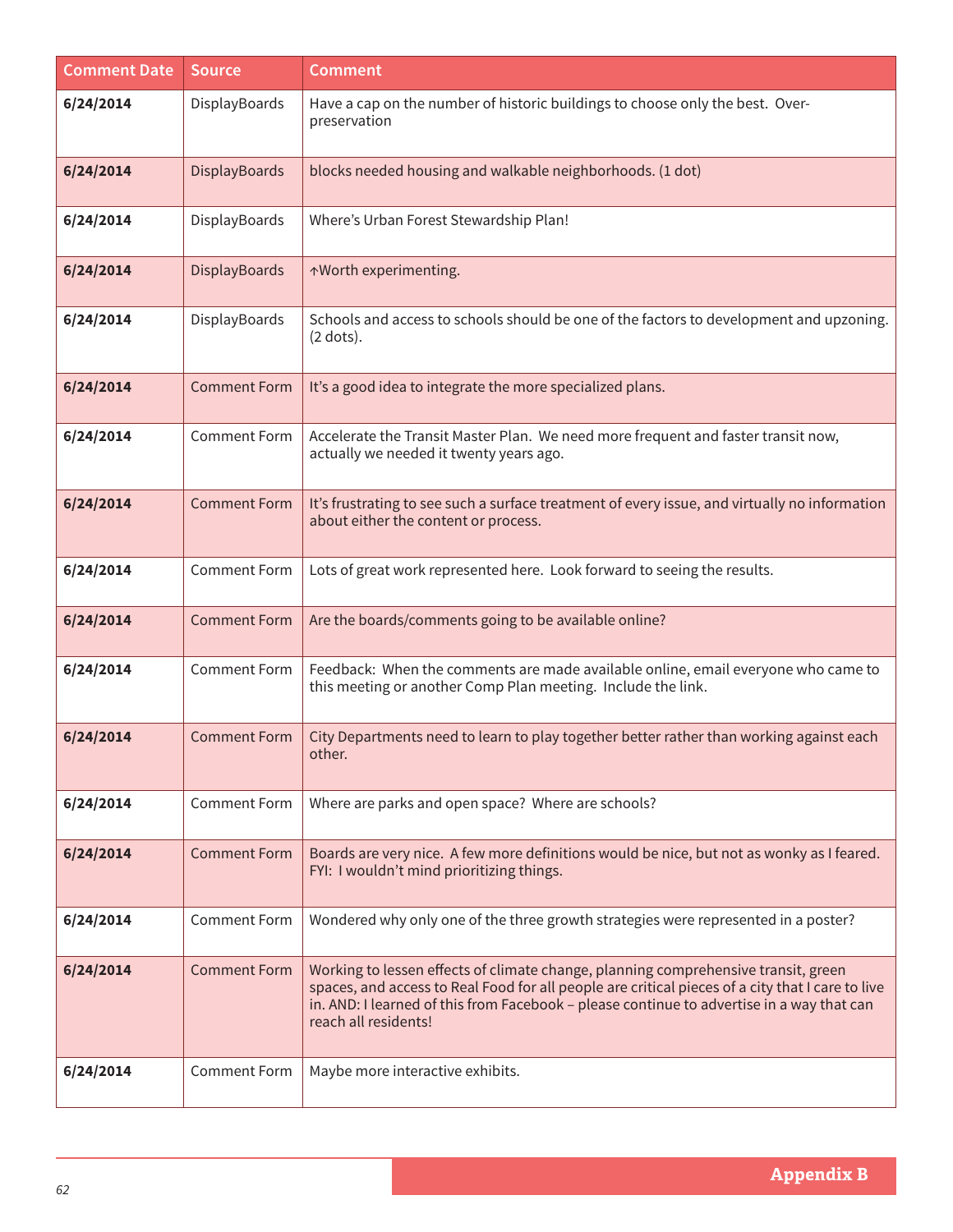| <b>Comment Date</b> | <b>Source</b>       | <b>Comment</b>                                                                                                                                                                                                                                                                                                                                                                                                                              |
|---------------------|---------------------|---------------------------------------------------------------------------------------------------------------------------------------------------------------------------------------------------------------------------------------------------------------------------------------------------------------------------------------------------------------------------------------------------------------------------------------------|
| 6/24/2014           | <b>Comment Form</b> | Seattle's natural areas must be preserved as is. Stop using "the pilot project" in the<br>Cheasty Greenspace to change existing policy, a very major change without allowing<br>public process. All of the people in Southeast Seattle want to work on vision. They have<br>been excluded by lots of behind the scenes work with a small sector of the population:<br>mountain bike users. Stop the pilot project!                          |
| 6/24/2014           | <b>Comment Form</b> | Thanks! Great job! Support the Think Local concept - build on this framework. Engage<br>more youth->stewards of this plan->link with SPS curriculum/community service credits.                                                                                                                                                                                                                                                              |
| 6/24/2014           | <b>Comment Form</b> | More online - the problem is there is another meeting tonight for Central Area.                                                                                                                                                                                                                                                                                                                                                             |
| 6/24/2014           | <b>Comment Form</b> | This was a mix of information - I wasn't sure if this was geared for a Planning wonk<br>audience or for your everyday Seattlelite (I am not a Planning wonk). More info about the<br>Comp Plan process and how events like this and input from Seattlelite Joe will affect it/<br>impact it would be helpful.                                                                                                                               |
| 6/24/2014           | <b>Comment Form</b> | Being new to this, it would be nice to hear someone speak at the event to tell more about<br>what's going on and the direction that we're headed.                                                                                                                                                                                                                                                                                           |
| 6/24/2014           | <b>Comment Form</b> | The existing feedback mechanisms are a bit clunky, booths would jam up, but overall<br>worthwhile.                                                                                                                                                                                                                                                                                                                                          |
| 6/24/2014           | <b>Comment Form</b> | Upzoning around transit seems the obvious choice for traffic and the environment (and<br>build more transit).                                                                                                                                                                                                                                                                                                                               |
| 6/24/2014           | <b>Comment Form</b> | Venue a little hard to find. Great interaction and staff presence.                                                                                                                                                                                                                                                                                                                                                                          |
| 6/24/2014           | <b>Comment Form</b> | Please include security and safety in downtown core and public parks, etc. for<br>crime, violence, drug activity. Downtown (3rd - Pike/Pine rapidly declining). It's an<br>embarrassment to Seattle when tourists visit - fix it. Getting dangerous to catch a bus<br>downtown.                                                                                                                                                             |
| 6/24/2014           | <b>Comment Form</b> | Respect history, communities/cultures, and neighborhoods. Urban density means density<br>in services, infrastructure, and transportation as much as housing. Adaption - be ready<br>for innovation in technology, transportation, in work and business, in climate, etc.                                                                                                                                                                    |
| 6/24/2014           | <b>Comment Form</b> | Venue was hard to locate on Center and no one knew where, or what, it was. Found it<br>almost by accident.                                                                                                                                                                                                                                                                                                                                  |
| 6/24/2014           | <b>Comment Form</b> | City broadband, fiber, is an important infrastructure (aka utility). I would like to see the<br>Seattle City Light "smart meter" initiative help to partially fund a municipal fiber network.<br>To "light up" the City's dark fiber. Once built, the City could allow any ISP (e.g. Comcast,<br>Century Link, Condo Internet, etc.) to use the infrastructure to service customers (only if<br>the City doesn't want to be an ISP itself). |
| 6/24/2014           | <b>Comment Form</b> | Please include school buildings in the Comp Plan process.                                                                                                                                                                                                                                                                                                                                                                                   |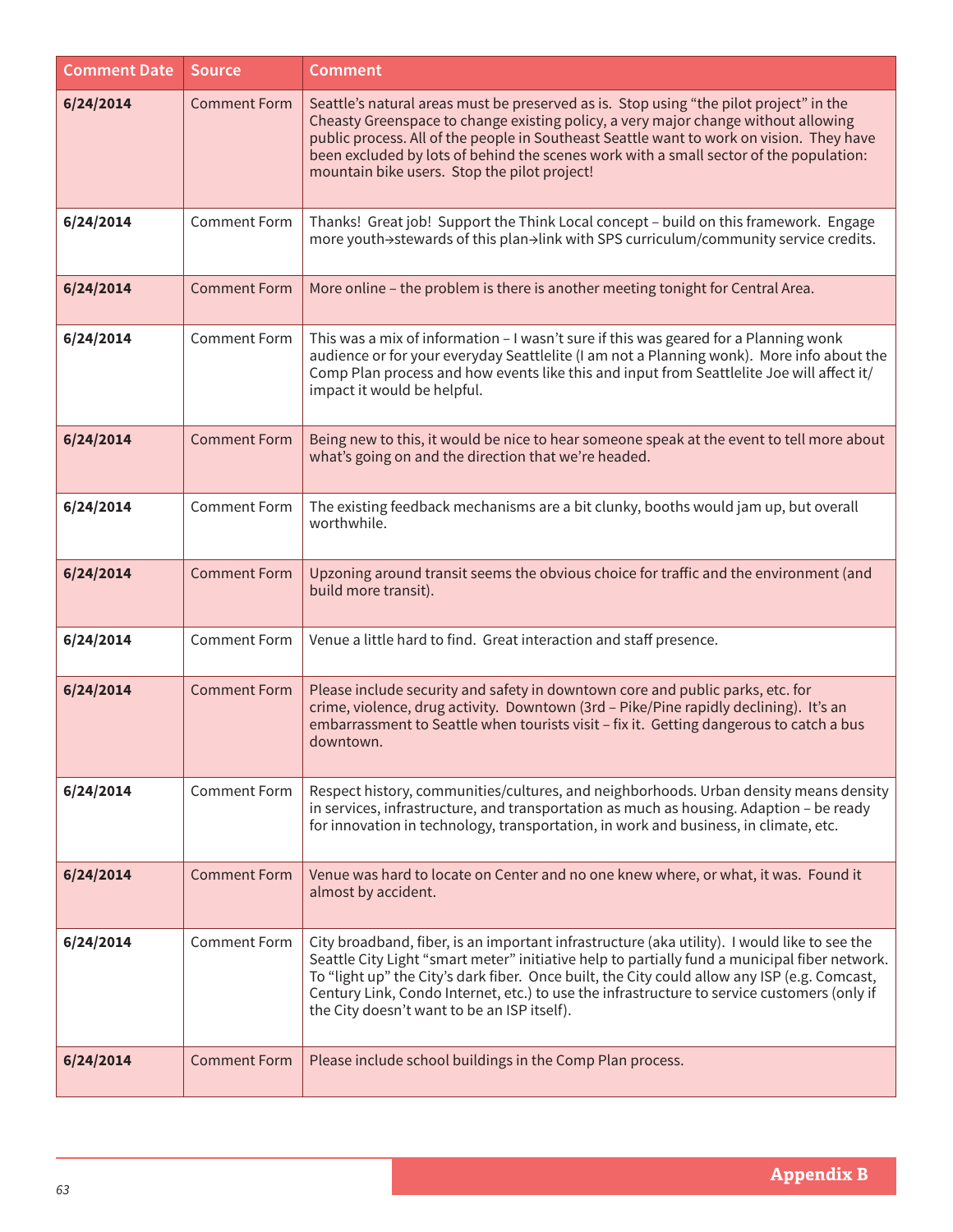| <b>Comment Date</b> | <b>Source</b>       | <b>Comment</b>                                                                                                                                                                  |
|---------------------|---------------------|---------------------------------------------------------------------------------------------------------------------------------------------------------------------------------|
| 6/24/2014           | <b>Comment Form</b> | Exhibits: Good questions, but need more interactive exhibits.                                                                                                                   |
| 6/24/2014           | <b>Comment Form</b> | Thought there would be a program - info about what's going on. Disappointing.                                                                                                   |
| 6/24/2014           | <b>Comment Form</b> | I'm so happy to see you including climate change adaptation and affordable housing for<br>all - great priorities.                                                               |
| 6/24/2014           | <b>Comment Form</b> | I would like to see the City take on more pilot projects to keep thinking and testing about<br>how the City can be sustainable into the future.                                 |
| 6/24/2014           | <b>Comment Form</b> | More overall plane changes happening.                                                                                                                                           |
| 6/24/2014           | <b>Comment Form</b> | Need someone to step up on environmental aspect - sadly lacking. See Urban Forestry<br>recs from Steve Zemke.                                                                   |
| 6/24/2014           | <b>Comment Form</b> | More in depth meetings on each section might be nice.                                                                                                                           |
| 6/24/2014           | <b>Comment Form</b> | More emphasis on the qualitative built environment. We can densify, but if the quality of<br>the buildings are less than what we replace, then we have devalued the city.       |
| 6/24/2014           | <b>Comment Form</b> | Perhaps mix a few presentations along with interactive exhibits to outline some key<br>issues.                                                                                  |
| 6/24/2014           | <b>Comment Form</b> | More advertising on the event! You should get more agencies of all kinds and community<br>partners here who have opinions and care. People would come if they heard about this! |
| 6/24/2014           | <b>Comment Form</b> | More interactive with examples from present neighborhoods.                                                                                                                      |
| 6/24/2014           | <b>Comment Form</b> | How can you gather more input and ideas outside of the demographic in attendance<br>(white, mid/upper class, tech-savvy, etc.).                                                 |
| 6/24/2014           | <b>Comment Form</b> | It feels a little bit awkward that the diversity piece in the evening's event is the<br>entertainment.                                                                          |
| 6/24/2014           | <b>Comment Form</b> | Yes to denser zoning. Yes to allowing alternative living units (in garages, dividing existing<br>structures, etc.                                                               |
| 6/24/2014           | <b>Comment Form</b> | More translation! More room for answers on boards.                                                                                                                              |
| 6/24/2014           | <b>Comment Form</b> | Continue with the urban village strategy. Aim for increased rail transit.                                                                                                       |
| 6/24/2014           | <b>Comment Form</b> | Less specific ideas to mark preferences, i.e. - "do you like mixed use retail overlooking a<br>public green". Those are two ideas that can be separated.                        |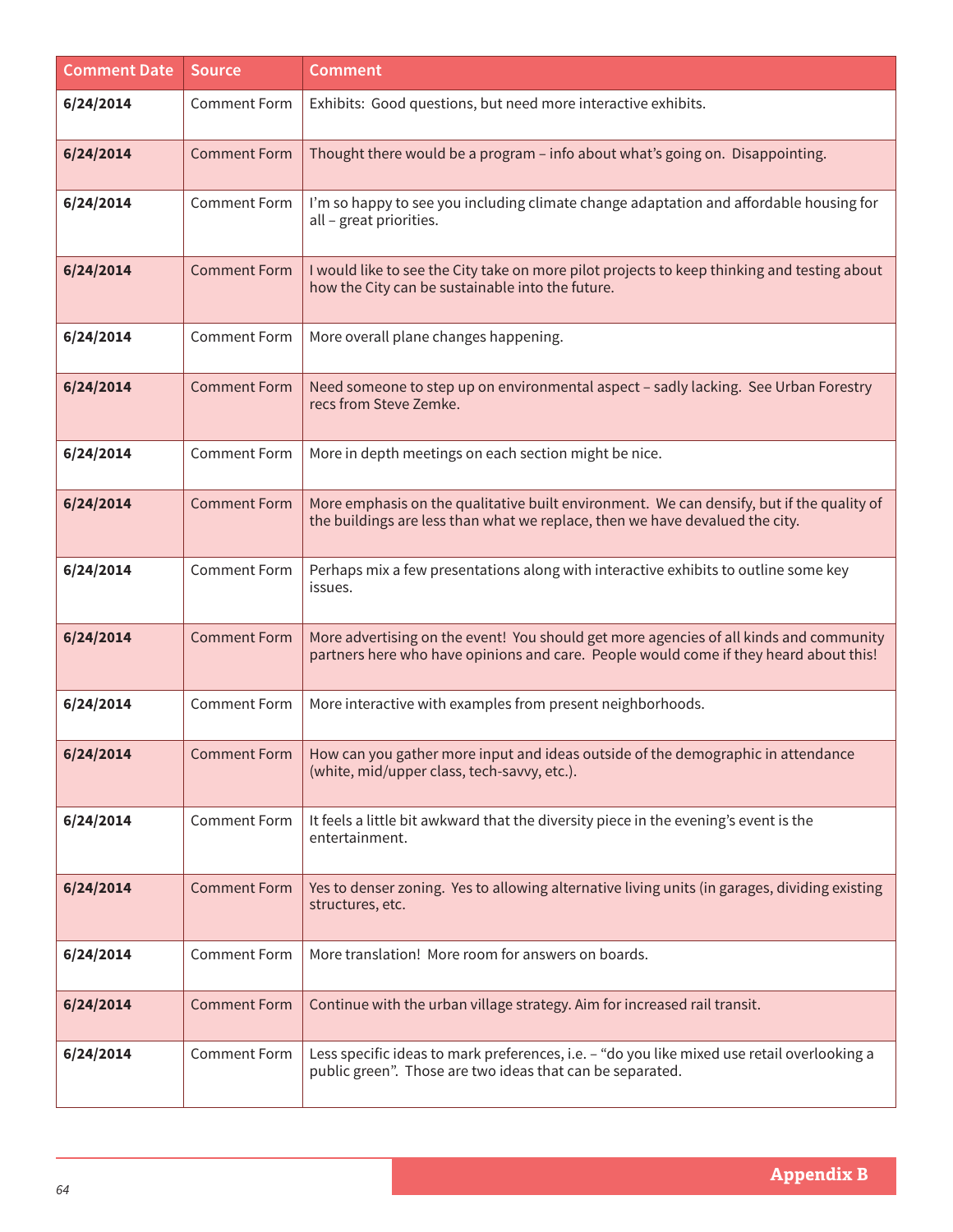| <b>Comment Date</b> | <b>Source</b>       | <b>Comment</b>                                                                                                                                                                                                                                                                                                                                                                                                                                                             |
|---------------------|---------------------|----------------------------------------------------------------------------------------------------------------------------------------------------------------------------------------------------------------------------------------------------------------------------------------------------------------------------------------------------------------------------------------------------------------------------------------------------------------------------|
| 6/24/2014           | <b>Comment Form</b> | A first draft to work off!                                                                                                                                                                                                                                                                                                                                                                                                                                                 |
| 6/24/2014           | <b>Comment Form</b> | Continuing to have highly interactive meetings in other city neighborhoods would<br>increase awareness and buy-in from more Seattle communities! This event was<br>awesome!                                                                                                                                                                                                                                                                                                |
| 6/24/2014           | <b>Comment Form</b> | Energy and environment appear to be given too little attention. Urban Villages are<br>in place and will grow. That's a win. Declare victory and move on to the next part<br>of the puzzle, which is: How can we make the white areas on the map - single family<br>areas outside the "urban" zones - more sustainable and vibrant? How do we allow SF<br>neighborhoods to retain essential elements while also increasing population, amenities,<br>and access to transit? |
| 6/24/2014           | <b>Comment Form</b> | Set concrete goals and achievement metrics to gauge City's performance over time.<br>Great event, thanks for taking our input!                                                                                                                                                                                                                                                                                                                                             |
| 6/24/2014           | <b>Comment Form</b> | More translation and support for primary languages other than English. Great broad time<br>range to support different work/school schedules.                                                                                                                                                                                                                                                                                                                               |
| 6/24/2014           | <b>Comment Form</b> | Not sure if Planning Commission and City Planners (DPD) are fully representative of the<br>community and neighborhoods.                                                                                                                                                                                                                                                                                                                                                    |
| 6/24/2014           | <b>Comment Form</b> | Mark ups to Plan are being done which may or may not reflect community and<br>neighborhood consensus. There is already great difficulty in gaining current information<br>from DPD!                                                                                                                                                                                                                                                                                        |
| 6/24/2014           | <b>Comment Form</b> | Prioritize decisions to support carbon neutral Seattle.                                                                                                                                                                                                                                                                                                                                                                                                                    |
| 6/24/2014           | <b>Comment Form</b> | Prioritize family friendly downtown initiatives.                                                                                                                                                                                                                                                                                                                                                                                                                           |
| 6/24/2014           | Comment Form        | Support more transit oriented development and small/local businesses.                                                                                                                                                                                                                                                                                                                                                                                                      |
| 6/24/2014           | <b>Comment Form</b> | Comprehensive planning to 2035 is not realistic as people keep changing their minds<br>on what they want (e.g. urban villages) and changing technology, global warming and<br>earthquakes affect what is possible, in both positive and negative ways.                                                                                                                                                                                                                     |
| 6/24/2014           | <b>Comment Form</b> | Slides of different urban villages.                                                                                                                                                                                                                                                                                                                                                                                                                                        |
| 6/24/2014           | <b>Comment Form</b> | -More statistics on low income profiles by urban village.                                                                                                                                                                                                                                                                                                                                                                                                                  |
| 6/24/2014           | <b>Comment Form</b> | -More stats on builders who waive low income housing requirements.                                                                                                                                                                                                                                                                                                                                                                                                         |
| 6/24/2014           | <b>Comment Form</b> | -Food was advertised, but not available J                                                                                                                                                                                                                                                                                                                                                                                                                                  |
| 6/24/2014           | <b>Comment Form</b> | -If using this location, should offer water.                                                                                                                                                                                                                                                                                                                                                                                                                               |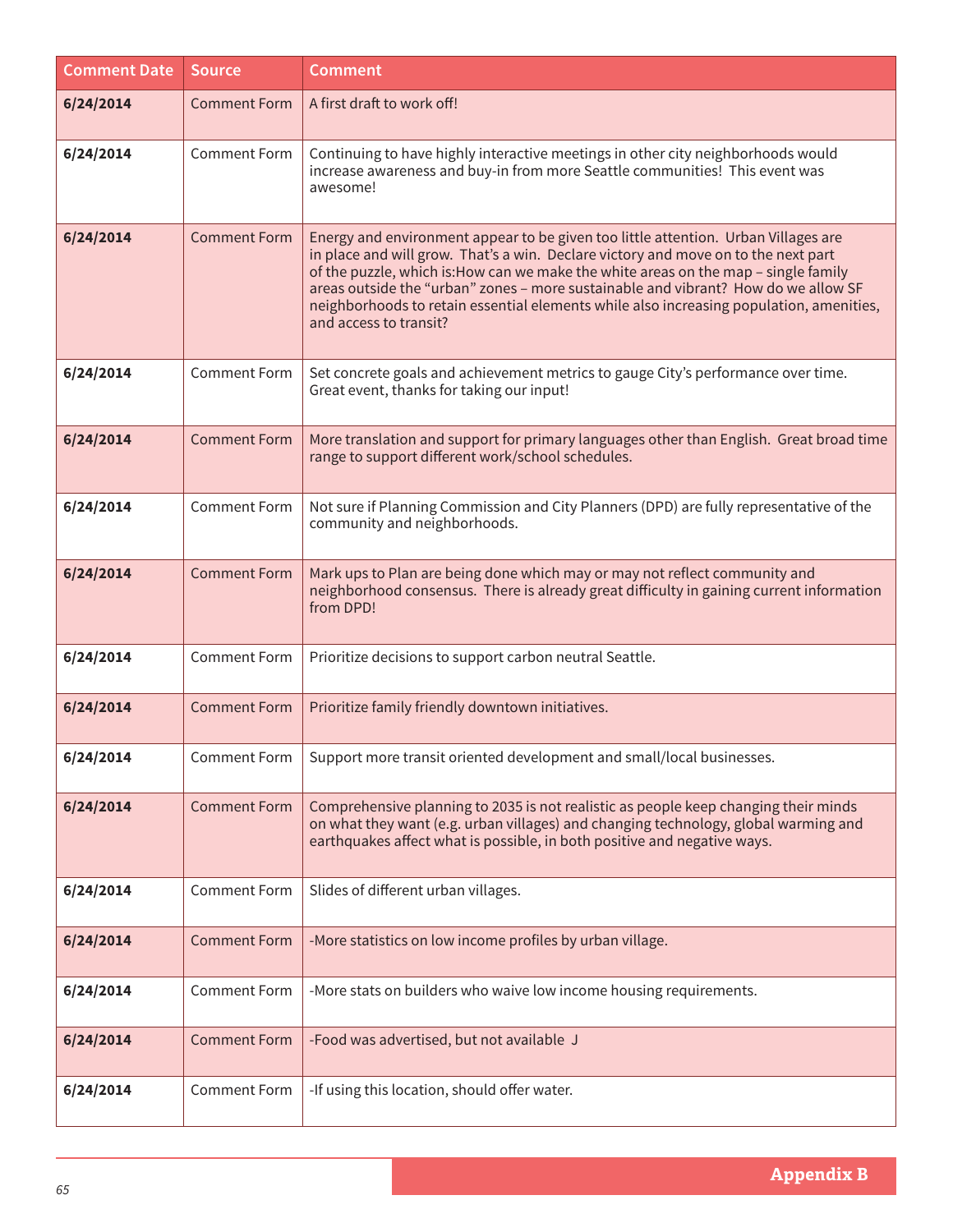| <b>Comment Date</b> | <b>Source</b>       | <b>Comment</b>                                                                                                                                                                                                                                                                                                                                                                                                    |
|---------------------|---------------------|-------------------------------------------------------------------------------------------------------------------------------------------------------------------------------------------------------------------------------------------------------------------------------------------------------------------------------------------------------------------------------------------------------------------|
| 6/24/2014           | <b>Comment Form</b> | -Put timeline (history) on web.                                                                                                                                                                                                                                                                                                                                                                                   |
| 6/24/2014           | <b>Comment Form</b> | I always wonder just how much our input matters as seems decisions often already made<br>and these are just "feel good" events to make us think somebody in the City cares about<br>what we have to say. I will believe the citizens really matter when I see developers having<br>to meet our standards and not the ones they bully into acceptance.                                                             |
| 6/24/2014           | <b>Comment Form</b> | Fantastic, FUN event! I saw lots of other comments about affordable housing (and left<br>some myself), but it's worth repeating: We need to make sure families and individuals of<br>all incomes can afford to live in all of Seattle's neighborhoods. Mixed-income, inclusive<br>neighborhoods are where I want to live, work, and visit.                                                                        |
| 6/24/2014           | <b>Comment Form</b> | A better job could be done with outreach for the event. If I wouldn't have physically<br>walked into the DPD office I never would have known about it. It seems like many groups<br>that are typically left out of the planning process were absent. I understand that it's<br>often difficult to have strong attendance from these groups, but a community like Seattle<br>should really try to buck this trend. |
| 6/24/2014           | <b>Comment Form</b> | Proposal does not significantly protect urban forest - only talks about trees "on sidewalk<br>area". Need to protect trees in all land use areas - build up not spread out.                                                                                                                                                                                                                                       |
| 6/24/2014           | <b>Comment Form</b> | Please include more clarity on it. Stickers mean positive or negative?                                                                                                                                                                                                                                                                                                                                            |
| 6/24/2014           | <b>Comment Form</b> | Utilize social media and the internet more!                                                                                                                                                                                                                                                                                                                                                                       |
| 6/24/2014           | <b>Comment Form</b> | Landline telecomm, include utilities - metering.                                                                                                                                                                                                                                                                                                                                                                  |
| 6/24/2014           | <b>Comment Form</b> | Stop fluoridating the water supplies - i.e. give people a choice whether they do or don't<br>want be - microwaved, fluoridated. (Both toxicants greenwashed for tasks that can<br>instead be accomplished nontoxically).                                                                                                                                                                                          |
| 6/24/2014           | <b>Comment Form</b> | Encourage people to tell their own stories and where we will be and fit into Seattle's plans<br>and growth.                                                                                                                                                                                                                                                                                                       |
| 6/24/2014           | <b>Comment Form</b> | The Comprehensive Plan housing section refers to "market-rate affordable housing".<br>There is no such thing! Market rate = 80% of AMI. The market is building 80% units<br>sufficient to meet needs. We need housing affordable to workers (i.e., "workforce<br>housing") making 30% - 60% AMI. This is where the need is, and where we should put our<br>subsidies/incentives.                                  |
| 6/24/2014           | <b>Comment Form</b> | Exhibits: Fun, but a bit discombobulated. The exhibits strained for coherence on theme.<br>Where were the other options - transit focus and downtown focus. I only saw urban<br>village focus.                                                                                                                                                                                                                    |
| 6/24/2014           | <b>Comment Form</b> | More of this kind of outreach - activities, "voting by dots", responding to questions - at<br>existing neighborhood events and festivals!                                                                                                                                                                                                                                                                         |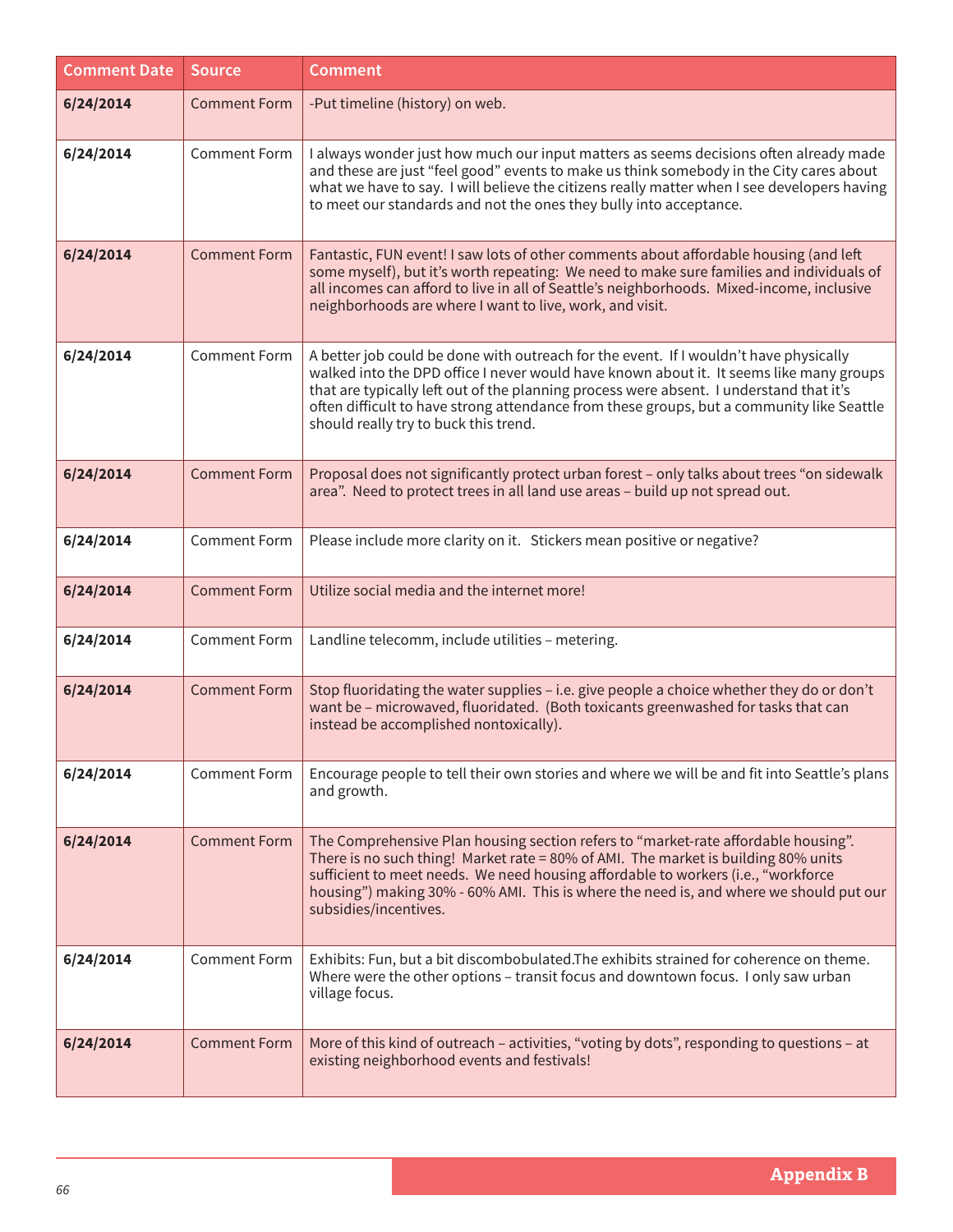| <b>Comment Date</b> | <b>Source</b>        | <b>Comment</b>                                                                                                                                                                                                                                      |
|---------------------|----------------------|-----------------------------------------------------------------------------------------------------------------------------------------------------------------------------------------------------------------------------------------------------|
| 6/24/2014           | <b>Comment Form</b>  | More use of non-English language!                                                                                                                                                                                                                   |
| 6/24/2014           | <b>Comment Form</b>  | Would like to know what came out of last event.                                                                                                                                                                                                     |
| 6/24/2014           | <b>Comment Form</b>  | Focus on low income communities and the effects of comprehensive planning efforts.                                                                                                                                                                  |
| 6/27/2014           | <b>Meeting Notes</b> | Focus growth in urban centers - some places want more growth                                                                                                                                                                                        |
| 6/27/2014           | <b>Meeting Notes</b> | There is a need to talk about race and social justice at a neighborhood level                                                                                                                                                                       |
| 6/27/2014           | <b>Meeting Notes</b> | A lot of work on transit, but we don't have much control                                                                                                                                                                                            |
| 6/27/2014           | <b>Meeting Notes</b> | Th results of the Uptown charette should be reflected in the Comp Plan                                                                                                                                                                              |
| 6/27/2014           | <b>Meeting Notes</b> | What about ecodistricts - focus on neighbohroods and economic development.                                                                                                                                                                          |
| 7/11/2014           | <b>Meeting Notes</b> | Questions about population and job forecasts, 4th alternative (walksheds around LRT<br>and very good bus)                                                                                                                                           |
|                     |                      |                                                                                                                                                                                                                                                     |
| 11/20/2014          | <b>Meeting Notes</b> | Tim - Do you have a sense for numbers spent in urban villages versus outside? This could<br>be helpful with your communication with the public.                                                                                                     |
| 11/20/2014          | <b>Meeting Notes</b> | Wondering if there are examples out there from other cities. How do they align their<br>comp plan with the CIP or getting other departments to use the plan.                                                                                        |
| 11/20/2014          | <b>Meeting Notes</b> | Smaller jurisdictions have better luck than larger cities. Portland great example!!!                                                                                                                                                                |
| 11/20/2014          | <b>Meeting Notes</b> | Brad – Are they expecting the City to address where utility infrastructure is and how<br>it will grow. Are they suggesting that the City would take over this responsibility? Not<br>monetarily necessary but through regulations and requirements. |
| 11/20/2014          | <b>Meeting Notes</b> | There isn't really any conversation about industrial areas and how we would make<br>investments there. It is all about growth and not supporting economic development.                                                                              |
| 11/20/2014          | <b>Meeting Notes</b> | Invest in data system so that they can better understand what is happening within<br>the different departments. This information exists but it is not centralized and or user<br>friendly. Really lacking investment in maintenance.                |
| 11/20/2014          | <b>Meeting Notes</b> | Schools needs to be a real part of the conversation. Add that to the list of things -<br>Funding for new buildings and infrastructure.                                                                                                              |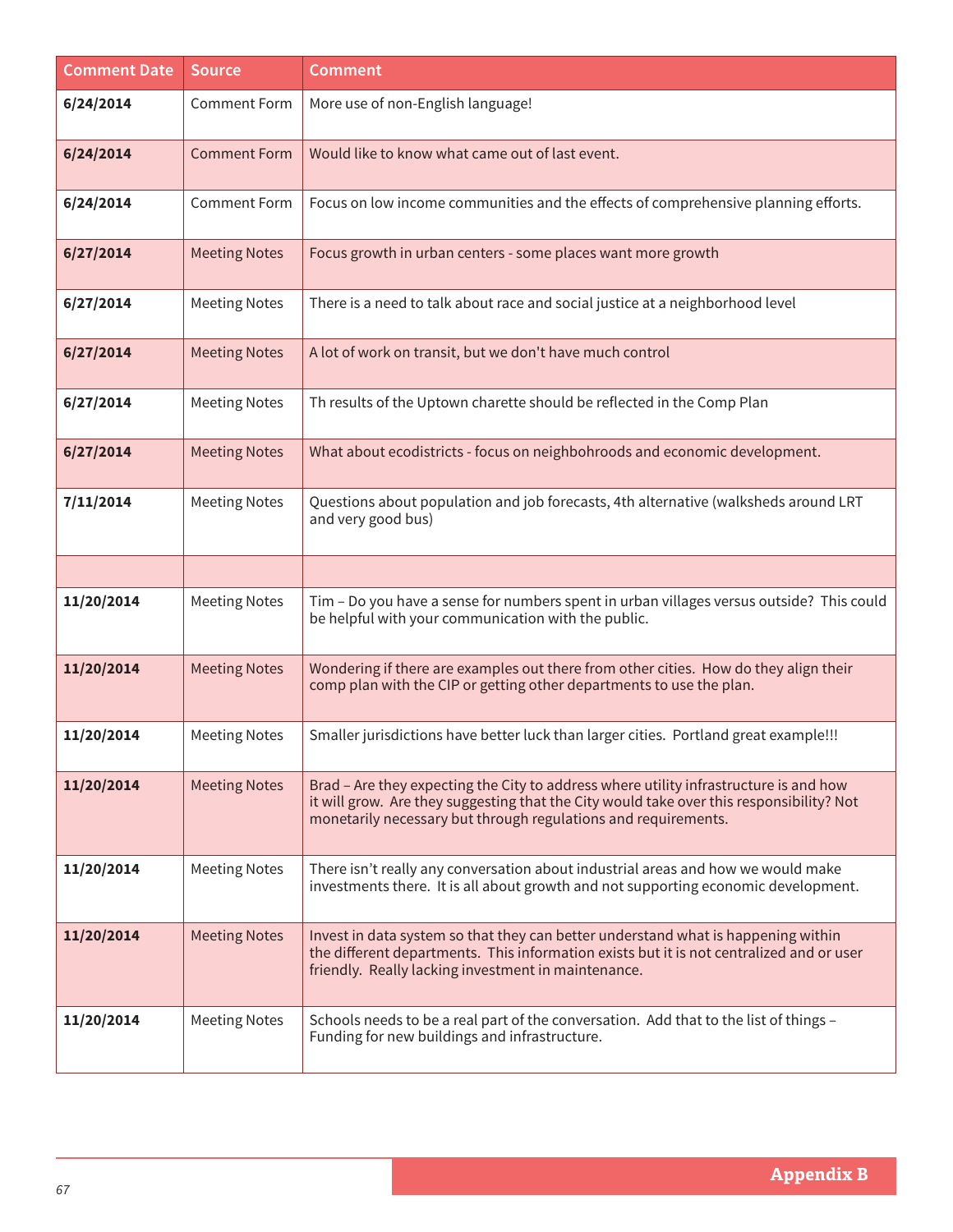| <b>Comment Date</b> | <b>Source</b>        | Comment                                                                                                                                                                                                                                                                                                                                                                                                                                                                                                                                                                                                                                                                                                                                                                                                                                                                                                                                                                                                                                                                                                                                                                                                                                                                                                                 |
|---------------------|----------------------|-------------------------------------------------------------------------------------------------------------------------------------------------------------------------------------------------------------------------------------------------------------------------------------------------------------------------------------------------------------------------------------------------------------------------------------------------------------------------------------------------------------------------------------------------------------------------------------------------------------------------------------------------------------------------------------------------------------------------------------------------------------------------------------------------------------------------------------------------------------------------------------------------------------------------------------------------------------------------------------------------------------------------------------------------------------------------------------------------------------------------------------------------------------------------------------------------------------------------------------------------------------------------------------------------------------------------|
| 11/20/2014          | <b>Meeting Notes</b> | Development capacity may not be enough to cover the cost of investments that are<br>required. Smaller sites and infill sites are too expensive to develop because of this site by<br>site need instead of looking at it from the wider scale.                                                                                                                                                                                                                                                                                                                                                                                                                                                                                                                                                                                                                                                                                                                                                                                                                                                                                                                                                                                                                                                                           |
|                     | Ltr to Mayor         | I believe that it is of the greatest importance that we retain the 40% tree canopy goal<br>in the updated comprehensive plan. I hope you agree and will work to that end. In the<br>future there will be vastly fewer planting spaces for trees. Without the numerical goal<br>we can and, most likely, will lose the urban forest as we have always known it. In light<br>of that, I also urge you to support efforts to save the 35 surplus City Light substations as<br>open space, not allowing them to become yet more buildings and hardscapes. The infill<br>in Seattle now threatens most of the green that we have. Once the open public space is<br>gone, it is difficult and perhaps impossible to get back. The urban forest is superior green<br>infrastructure. Unlike many 'innovative' green technologies such as green roofs, walls<br>and rain gardens, the urban forest already exists, has been scientifically proven to be<br>effective, is naturally long lasting, easy to install and maintain and cost effective. Trees<br>mitigate the negative results of density: urban flooding, smog, air and water pollution,<br>mudslides, increasing energy consumption, unbikable/unwalkable streets, and climate<br>change causes and effects. Besides which, as you know, trees look good! Thank you |
| 12/1/2014           | <b>Blog</b>          | I would like to know why parking maximums haven't been considered for new<br>construction in the central neighborhoods of Seattle. Each year on Capitol Hill the<br>congestion is worse and the drivers are more aggressive. The growth in Seattle isn't a<br>matter of locals who already understand the city multiplying, it's people moving in from<br>the auto dependent not Seattle parts of the country, to Seattle, cars in tow. Considering<br>the nature of our growth and lack of affordability, why do we allow developers to roll out<br>the welcome mat for gentrifiers by providing space for their cars in a city that's plenty<br>walkable? The rule is simple- if you want people to not drive, don't give them a place to<br>put their cars. Packed buses are no excuse to let the number of auto trips rise annually as<br>they have.                                                                                                                                                                                                                                                                                                                                                                                                                                                                |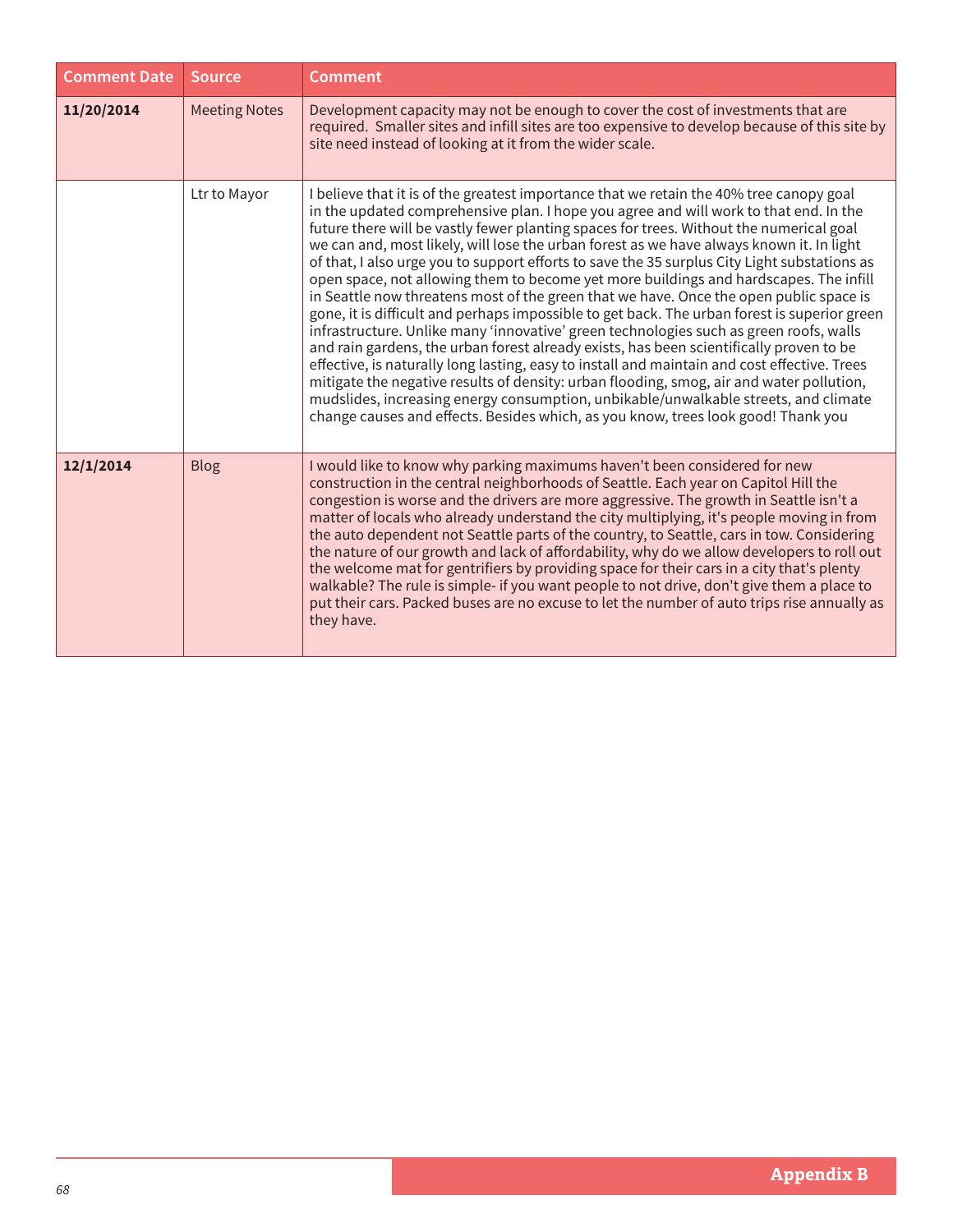## **Survey comments from Key Directions event**

**Question 1: Where you would you like to see new housing and jobs? Tell us what type of neighborhood or which specific areas you think they should go.**

**109 answered the question 29 skipped the question**

Downtown, Belltown, SLU

West Seattle because of your unusable infrastructure, the best bet is to put new developments on the outskirts. So university community for example since eastside can get to this area without having to pass through the most broken parts of the city.

North Beacon Hill

N/A

More housing for homeless and young people, esp. downtown and U. Dist.

Capitol Hill/First Hill = AFFORDABLE housing, and living wage jobs.

I would like to see new housing and jobs built primarily along arterial streets. I would like to see a general permission for businesses to operate in areas zoned single-family. I think the area around 105th and Aurora is a particularly promising area for growth.

Centralize in downtown and South Lake Union---there is not the infrastructure present now to support all these urban villages---

South Rainier in the area in between Rainier & MLK. There needs to be something in this area in order to enhance the south end. There is one small area of Columbia City & North Beacon that is nice and NOTHING else in the south end feels safe.

Downtown, from Pioneer Square to South Lake Union.

The map is unreadable. There is already too much crowding and traffic. There maybe areas for growth south of downtown.

Madison Valley and University District

Westwood/Highland Park

South Park, Othello and North Rainier. In each area, it would be great to see growth of attractive job opportunities as these neighborhoods have been typically underserved. A healthy local, micro economy could contribute to overall quality of life in each of these areas.

South King County

We should focus on areas with low walkability scores. There are neighborhoods (like riverview, highland park and puget ridges) that have little acces to local commerce (without a car). It would be great to create jobs in an area where people could and might want to walk to work.

Rainier Beach

in urban centers! and urban villages.

stay consistent with investing in Urban villages. tackle that means some SF zoning has to change

North Rainier

Single family zones should be more open to allow more dense development across the city.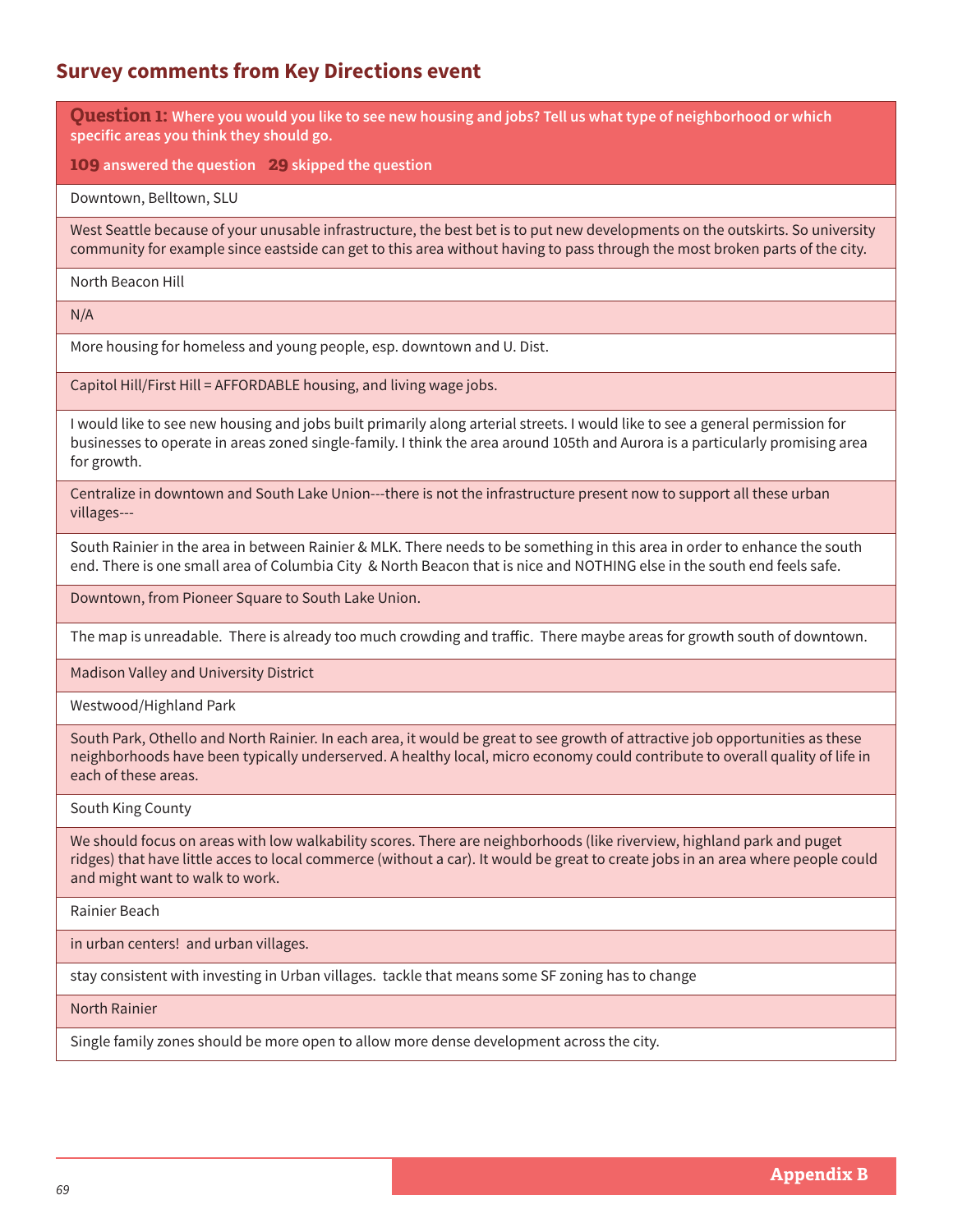**Question 1: Where you would you like to see new housing and jobs? Tell us what type of neighborhood or which specific areas you think they should go.**

I would like to see new jobs in southeast seattle, north seattle, and southwest seattle, partnered with pathways that increase access to these jobs by existing communities in these areas.

I would like to continue to see new housing in urban villages and centers, with a focus on moderate densite family-oriented housing that includes ground-related units play areas and commone spaces.

Downtown should get more affordable housing. Density in general should be concentrated in clumps along the transportation axis of Seattle's hourglass shape. Increasing job and housing density in Northgate would take advantage of the transportation network while allowing there to be a little relief from the density between it and Downtown. The Roosevelt and Greenlake areas, which tend to have a more thoughtful hisotric fabric than Northgate, could be maintained as lower-density areas to help preserve the smaller-city feel of Seattle beloved by many. A solid continuous track of high density would loose the distinction and rhythm of Urban Village potential. South Seattle should get more greening and focus on river restoration than strictly jobs or housing stock in my personal opinion. "Restoration" could potentially go hand-in-hand with economic and infrastructure development, but only as long as low-income options reign.

The International District, more cooperative housing, there are already some very successful examples located in that area already which have shared outdoor space, childcare, etc.

urban centers and urban villages for most growth. areas not taking growth should help fund necessities like affordable and housing.

Outside of the city

Rainier beach

I think it's time to also add opportunities for low and mid rise housing and neighborhood based commercial into other neighborhoods as a balance, and to make sure that all residents can walk to services, especially in primarily SF neighborhoods N of 85th.

Morgan Junction and Highland Park - New Jobs. We're continually shorted on transit, so having jobs in our neighborhoods would be good.

I would like to see AFFORDABLE HOUSING and jobs for women over 45 years of age!!! How about that???

I am now homeless and jobless. Would be nice to be able to live in SEATTLE and not the on the outskirts. I have lived here for 40 years and it is too damn crowded!!

Bitter Lake, North Rainier, Lake City, Duwamish (if cleaned up), South Park, Aurora-Licton Springs along Aurora. Areas are underdeveloped, have transit, need jobs and mix of housing.

Fremont already 'way over capacity. Ballard getting there.

I would like to see more businesses/offices along Aurora (specifically from 85th St. to 125th). Also I would prefer to have mixed income housing on Aurora compared to the sad motels and junk car lots. It is a main road and with bus routes all along it, we seem to wasted this viable area. Not only would it impact mass transit but also make sure people have options for housing in the city.

I would love to see more jobs become available in the north end of the city (possibly the south end too, I am not knowledgeable about the job availability there). As for housing, a lot of the suburban areas in the north end (Ballard, Wallingford, and anything north of them) have plenty of space for additional housing. While many do not approve of building duplexes, triplexes, townhomes, or apartment complexes in suburban areas, it is the most logical and reasonable solution. However, I would like to see the city make a priority of making new housing affordable, through low-income housing options or some form of rent-control (or another strategy). City investment in housing allows our city to grow, and our economy to thrive, so it is important that making housing affordable and attractive is prioritized.

Northgate, Belltown, West Seattle, Ballard

Greenwood. Jobs, mostly. And if there can be real affordable housing there and in Ballard, that would be great.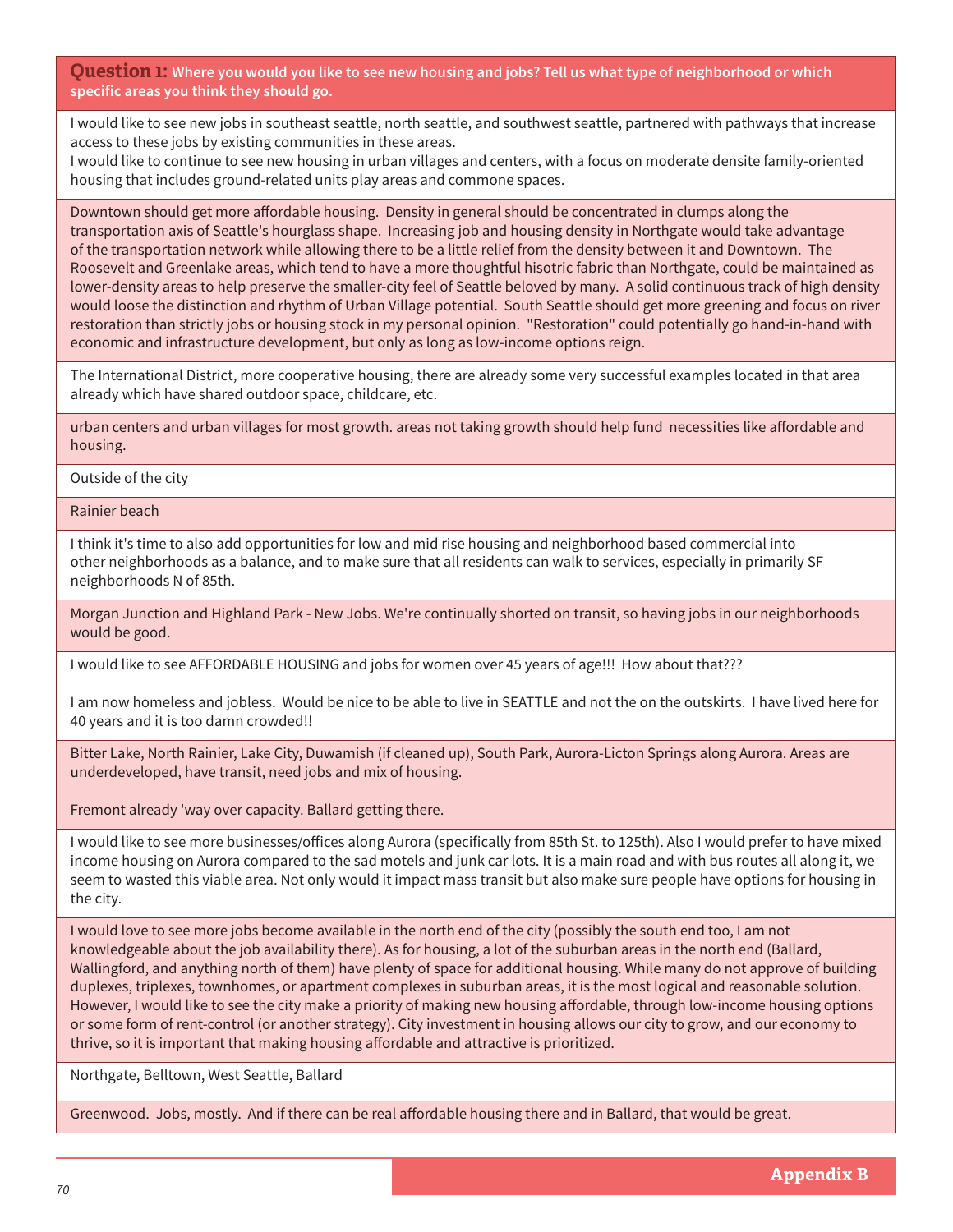**Question 1: Where you would you like to see new housing and jobs? Tell us what type of neighborhood or which specific areas you think they should go.**

Georgetown and South Park

Ballard, Greenwood, Wallingford. The fun, walkable neighborhoods.

Bitter Lake. The north end could use some increased attention, expanding opportunities away from the city center, possibly alleviating some of the pressures of traffic downtown.

Northgate, Downtown, West Seattle Junction.

Only in areas where there is grade separated transit

Downtown, from the Stadiums to SLU and up 15th West and Eastlake. Also Cap Hill and U District and down Rainier.

Lake City, Roosevelt, and North Beacon Hill

Every neighborhood

Ballard needs more living wage jobs - not the limited minimum wage jobs pedestrian zones allow. When any area (other than manufacturing areas) gets a large influx of either jobs or housing, and its not matched with the other of those two, a full pause on permits should be made and an analysis done as to why the imbalance, and what needs to be done to change it. But allowing huge housing growth in an area, with no jobs to support the housing costs in that area, you increase congestion and commute times and decrease quality of life.

South Park and the Greater Duwamish.

It would be great to have more housing density & businesses (not just restaurants & coffee shops) in Wallingford

Employment should be centered around regional transportation nodes, with emphasis on Downtown, which is our largest node. Other nodes with substantial growth potential due to good regional connections include the University District / Roosevelt area, along with all areas between SR-520 and Interstate 90 plus North Rainier.

South Seattle needs an urban village. Othello, with its light rail, seems to be the best candidate.

I think they should be dispersed throughout the city, not focused on any one area. There's already tons of new housing going up downtown/Belltown so might prefer in other areas of the city. More in the actual city to lower income people don't have to have long commutes.

Bitter lake, northgate

South Park, Othello, Rainier Beach need jobs. Northgate can increas housing. We could also limit the number of people moving into the area, right? It's getting too crowded here.

The urban villages have now grown to the point where they have the density needed to provide great amenities and transit. Great! Now what about the rest of the city? When do the other neighborhoods start getting the transit and amenities? Many areas are almost dense enough to support more services -- allow them to get over the hump by spreading the next decade's growth more widely.

I would like Ravenna wants to be designated an Urban Village. Or at least extend University Community to cover the 55th NE corridor

Wallingford

Jobs should be centrally-located in urban villages, especially downtown, SLU, and other places with existing access to highcapacity transit. High-density housing should be situated in transit-accessible areas as well, in urban villages.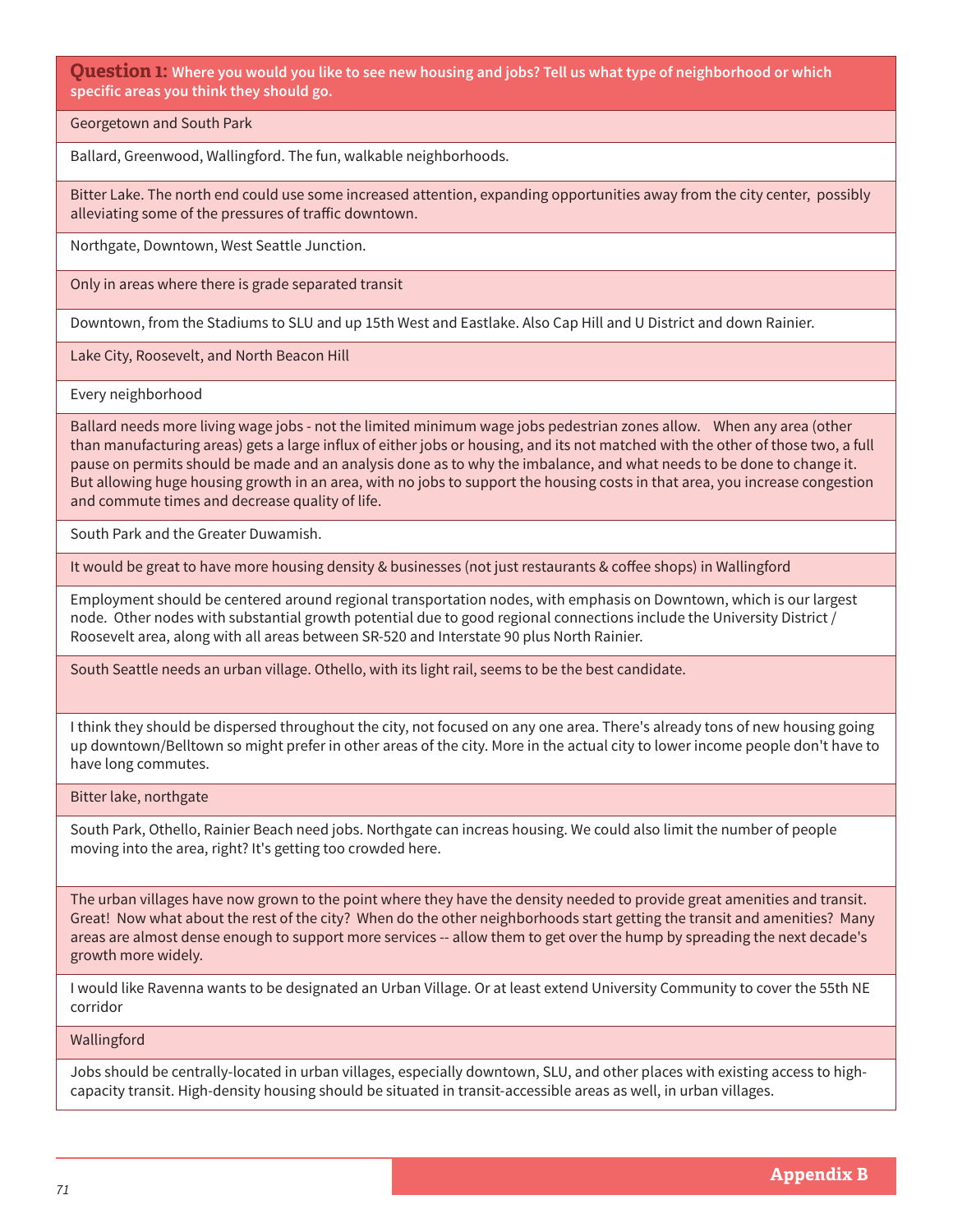**Question 1: Where you would you like to see new housing and jobs? Tell us what type of neighborhood or which specific areas you think they should go.**

I would like to see new housing and jobs everywhere across the city, with a City Center and transit focus. Our single-family neighborhoods should be upzoned to accommodate a minimum of townhouse style development, as the SF5000/7200 designations are unfitting of an urban metropolis with scarce land resources. MR, HR, and NC zones should be added near Link light rail stations or anywhere in a linear corridor that connects urban centers and/or urban villages with frequent transit.

The southeast section could use jobs.

Focus housing and jobs around transit expansions and incorporate mixed use development and mixed income housing. Urban villages are a good focus as well because most already have LRT or BRT serving them.

I think all neighborhoods (not just urban villages)should have increased housing by allowing duplexes and triplexes outright. More dense commercial development (housing and jobs) should be concentrated along the transit corridors. The southern end of light rail seems to have the most potential for growth.

Westwood-Highland Park (at the South tip of West Seattle). Its population is diverse based on race, culture and income. It has been under-served by government for decades. It borders White Center, which suffers from a high crime rate, which in turn negatively impacts Westwood-Highland Park. We need help.

South Park, Othello, Rainier Beach, Greater Duwamish -- food system jobs, education (K-12 AND college level), environment, transportation and construction (new housing, new bike lanes, pedestrian improvements, sidewalks, improvements to schools, parks)

We need more professional jobs in West Seattle. We have more than enough housing density(!) but we don't have anough jobs that aren't min. wage or low-wage.

## Interbay, Licton Springs

Our neighborhood has all the growth we need or can stand!!!! The set backs are too small, 6 feet is not enough! My 1903 house has 2 40 foot tall Box type "homes" next to me and one more that looms over me. This makes my house less saleable and less liveable! The City must increase the set back between old and the new monsters that spring up every where. So no more in the Seattle U Urban Village, enough is more than enough. On my 17th Ave over 17 new units have been built between Union and Cherry! It is just too much. So, any place but near an area that has already bee3n over built!!!!!

I think new growth should go along existing and planned transit corridors, especially light rail and streetcar routes. Increasing density in defined zones would also be useful (e.g. downtown, interbay, U district, Northgate)

Capitol Hill, Ballard, Downtown, Belltown, Central District, International District, Georgetown, Columbia City

Everywhere.

In urban centers and villages...concentrated in the places where there are more transportation options. Makes our city more efficient, carbon friendly, and catalyzes economic dynamism in a way only cities can.

South Seattle neighborhoods

new housing in residential areas; new jobs only in commercial centers/areas/corridors. In your next section, I chose "don't like" for several questions because the questions were not sufficiently narrowed and there was no opportunity to specify my answers

South Park, Westwood Village, Delridge. South Park is still soo low income. Having the bridge open helps, but that part of the city needs revitalization.

I would like to see affordable housing in all neighborhoods and especially downtown.

Seattle's growth should follow the lead of successful transit-oriented development cities like Vancouver, BC. Additional housing and employment opportunities should be focused on areas with the best access to transit (especially gradeseparated modes like the Link Light Rail system). This will allow for increased growth \*while still maintaining a variety of housing options within the city\*. Variety is key. I want to live in a midrise, mixed use neighborhood but not everyone does.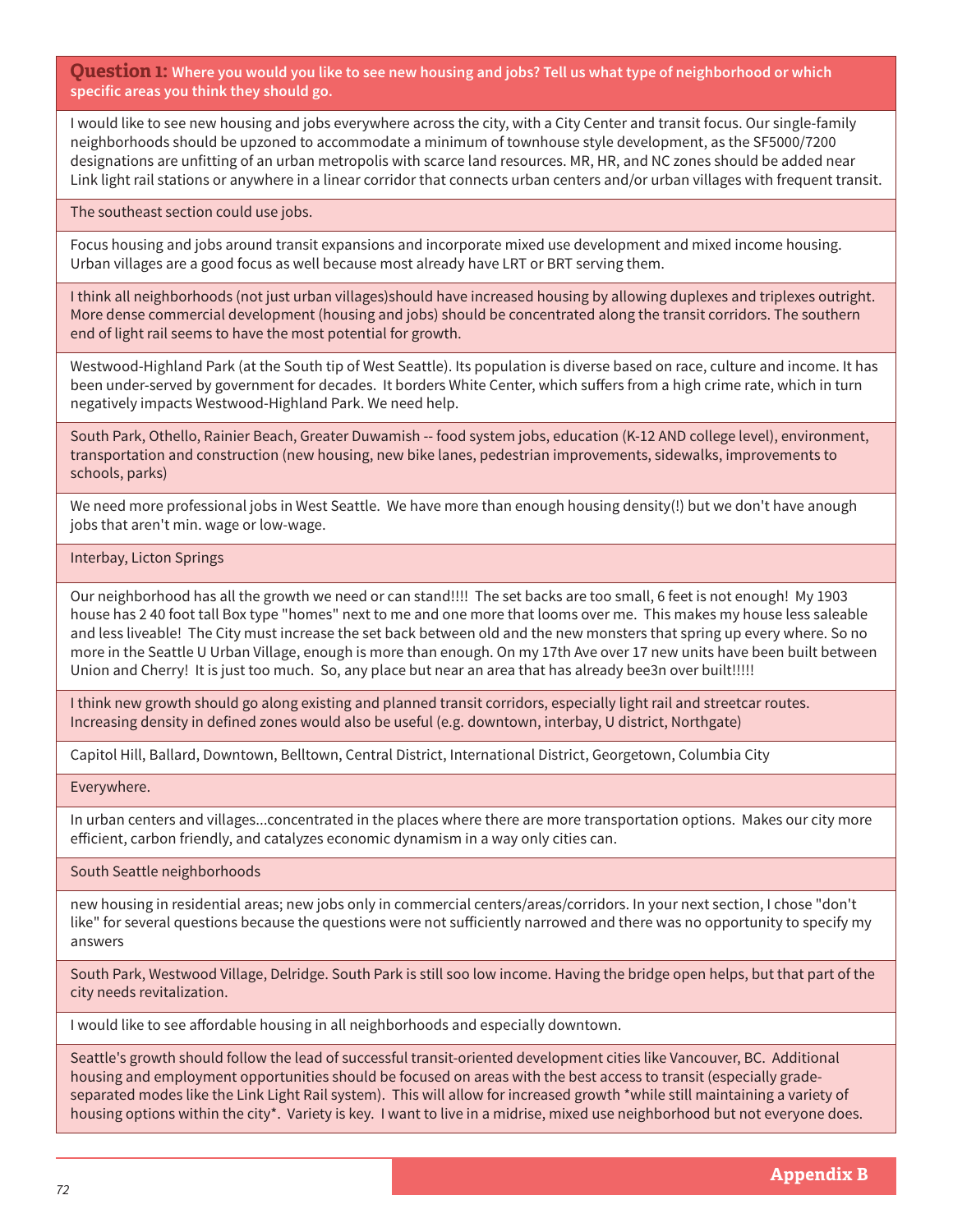**Question 1: Where you would you like to see new housing and jobs? Tell us what type of neighborhood or which specific areas you think they should go.**

First Hill/Capitol Hill/South Lake Union/SoDo: Affordable Housing. Capitol Hill/Northgate/Uptown/SoDo: Offices

Let's build higher density away from pollution sources such as industrial cement facilities and I-5. Balance the Rental/ ownership numbers throughout the city by providing a better balance of housing choices in each center.

I would like to see more rentals and more affordable single family units put in areas to balance the discrepancies between the High owner, or high rental populations. For example a 3% down assistance for small condos or homes in Lake City and a few new apartment buildings in Crown Hill or Wallingford. Jobs should be dispersed throughout the city along transportation routes.

South Lake Union

Anywhere along the light rail corridor.

Beacon Hill could use more housing and jobs, and putting it right around the Link station would be beneficial to the neighborhood and the entire city.

Urban Centers, Hub Urban Villages and Manufacturing/Industrial Centers. High Density Housing with jobs and transportation support.

I'd like to see more jobs - steady professional/trade careers, not service work - in the Northgate<->Lake City corridor. In general, Seattle is built up - significant interest should be in building density in extant single-family housing districts. I suspect West Seattle should be a good target here.

There is too much new housing in West Seattle and most of it is truly ugly and does nothing to enhance the neighborhood. There are almost no new job here. Further, there is still no hospital, no real office buidlings, just more and more apartments and condos. Buses are so overcrowded already, traffic and parking so horrible, why are you trying to bring more people here?

Capitol Hill, Fremont, Ballard, South Lake Union, Madison Park, Montlake

Lake city

SODO to Rainer Valley

(in alphabetical order): Aurora-Licton Springs, Bitter Lake, Greater Duwamish, Lake City, North Rainier, South Park

Focus on urban centers. Limit intra-urban highrise sprawl to those areas.

I like the idea of seeing more housing and jobs along underutilized stretches such as 15th Ave. W., without displacing the existing industrial use. I would like to see jobs spread more evenly around the city. I would prefer to grow the current urban villages rather than create new ones, though I do think neighborhood centers could be upzoned across the board.

Areas with current or upcoming mass transit infrastructure are where development should be concentrated, both housing and jobs.

West Seattle

End "Suburban Sprawl" by targetting suburbs for this. It is a REGIONAL issue.

distributed throughout the cities urban centers and villages and along existing and proposed light rail lines (and rapid ride)

Rainier Valley

downtown, south lake union, and south end

downtown, south lake union, and south end

New housing and jobs should go in places where there is already some degree of density - established urban centers.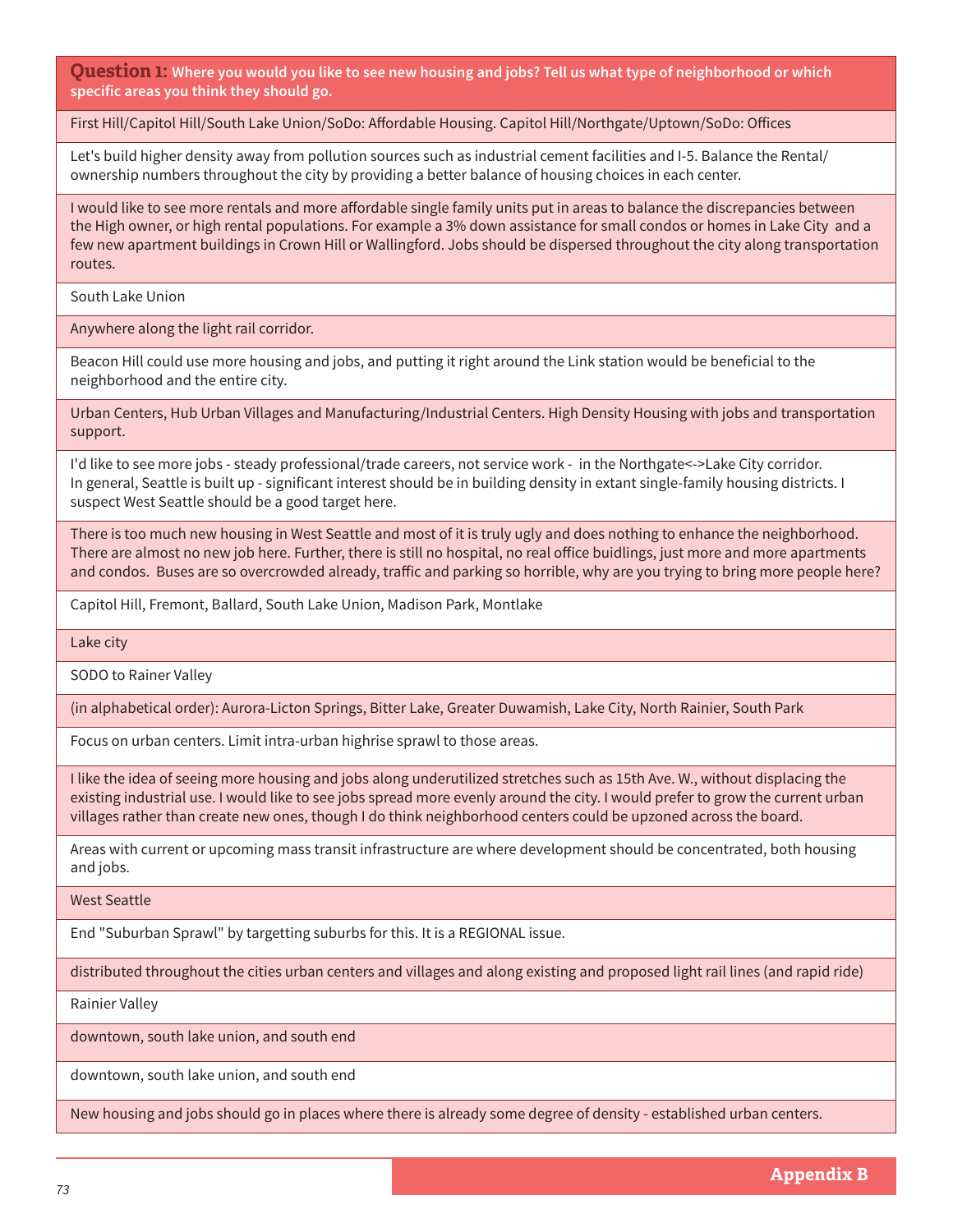**Question 1: Where you would you like to see new housing and jobs? Tell us what type of neighborhood or which specific areas you think they should go.**

Highest concentrations in the Urban Villages and existing centers. Need more intense employment in the Duwamish and BINMIC MIC's. These must be retained.

Downtown, in particular Pioneer Square. The area is starting to come back to life with new restaurants, etc. But for the last five or so years the area has become progressively more dangerous as businesses close up shop.

Concentrating growth in the urban centers and villages makes sense. The map does a good job capturing the possibilities.

near transit and bus hubs

Please tie the concept of "Human Scale" to some of this terminology (Village or Center) in some way. Accounting for sprawl is not "Place Making". The size of all of these villages maybe reaching the metrics of GMA success stated above, but they are not reaching the spirit of GMA in providing a sustainable/walkable are for a large number of people. I know this is hard work, but we need to do better. Start by scaling this kind of map into a "Human Scale", so the uninformed public can start to wrap their minds around it. A paradigm shift takes a long time to happen, please start sooner rather than later.

Mt. Baker/North Rainier may be the most under-developed part of the city. It is close to downtown, served by light rail and buses, and substantial investment there could spill over into the revitalizing Columbia City/Hillman City are further south on Rainier as well as the Judkins Park/Central District to the north. This is a major opportunity for new housing and jobs in the city that we should take advantage of.

I would love to see housing in the South of Downtown Area. On this map it would be on the southern end of Downtown and the Greater Duwamish area. This area is predominiantly industry but there are sections especially near the areas south of the stadiums where housing could connect to the regions of beacon hill/north rainier, and also to jobs near pioneer square and the stadiums.

where we have actual high capacity transit to accommodate the growth. RapidRide does not count for high capacity transit, unless Metro and SDOT really dternime how to make it high capacity and reliable.

I think that manufacturing jobs should be in the areas they already are in. Light industry, shops can be pretty much anywhere. I do think you're too wedded to apartments/condos in the urban village environment. What happened to singlefamily housing that we all want? Rethink your priorities

continue to focus jobs/housing in centers and villages. need more high rise balanced with open space in both areas. think vancouver, bc.

### North Rainier

Housing and jobs should go to all of the urban centers, hub urban villages, residential urban villages, and manufacturing/ industrial centers.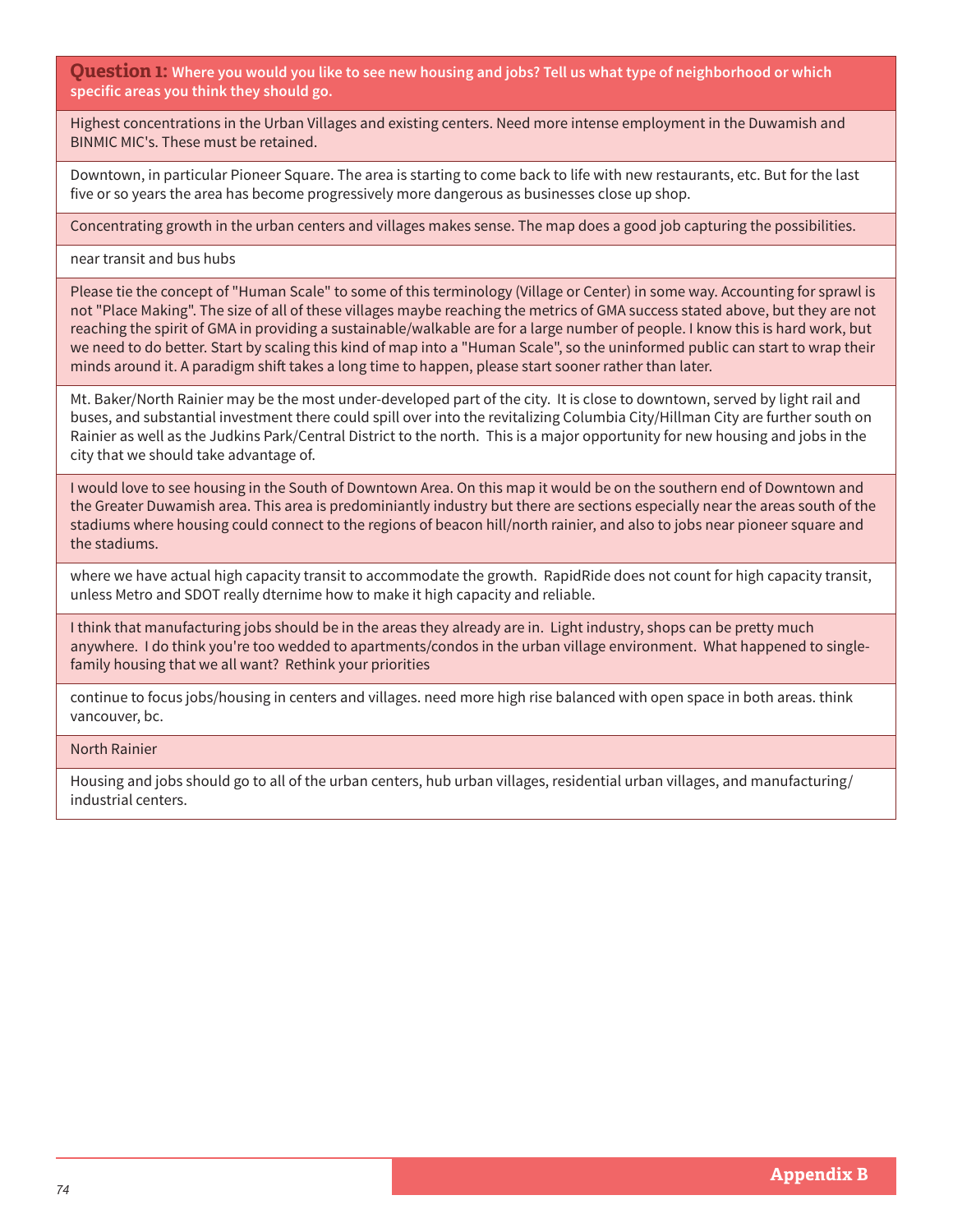| <b>Question 2:</b> What do you like or dislike about how the Town Center changes?                                                              |             |                |                                 |  |  |  |  |  |
|------------------------------------------------------------------------------------------------------------------------------------------------|-------------|----------------|---------------------------------|--|--|--|--|--|
| <b>LL8</b> answered the question L4 skipped the question                                                                                       |             |                |                                 |  |  |  |  |  |
| <b>Answer options</b>                                                                                                                          | <b>Like</b> | dislike        | <b>Response</b><br><b>Count</b> |  |  |  |  |  |
| 1. More public transportation choices makes it easier and faster to get around.                                                                | 114         | $\overline{4}$ | 118                             |  |  |  |  |  |
| 2. Dedicated bicycle lanes improve safety.                                                                                                     | 101         | 15             | 116                             |  |  |  |  |  |
| 3. Marked pedestrian crossing makes it safer to cross the street.                                                                              | 114         | $\overline{3}$ | 117                             |  |  |  |  |  |
| 4. Wider curbs narrow the street and makes it shorter to cross.                                                                                | 81          | 33             | 114                             |  |  |  |  |  |
| 5. Central gathering place that incorporates art and a farmers' market replaces surface<br>parking and gas station.                            | 99          | 16             | 115                             |  |  |  |  |  |
| 6. New offices buildings and shops bring more local jobs to the neighborhood.                                                                  | 103         | 12             | 115                             |  |  |  |  |  |
| 7. Mixed-use buildings (housing and retail) overlooking                                                                                        | 95          | 19             | 114                             |  |  |  |  |  |
| 8. Trees and plants at sidewalks absorb rainwater so it doesn't flood streets or pollute<br>water bodies while making a more attractive place. | 116         | $\overline{2}$ | 118                             |  |  |  |  |  |
| 9. New awnings over sidewalks protect people from rain and wider sidewalks improve<br>the pedestrian experience.                               | 105         | 11             | 116                             |  |  |  |  |  |
| 10. Additional people living and working here help a local cafe renovate and expand.                                                           | 103         | 12             | 115                             |  |  |  |  |  |

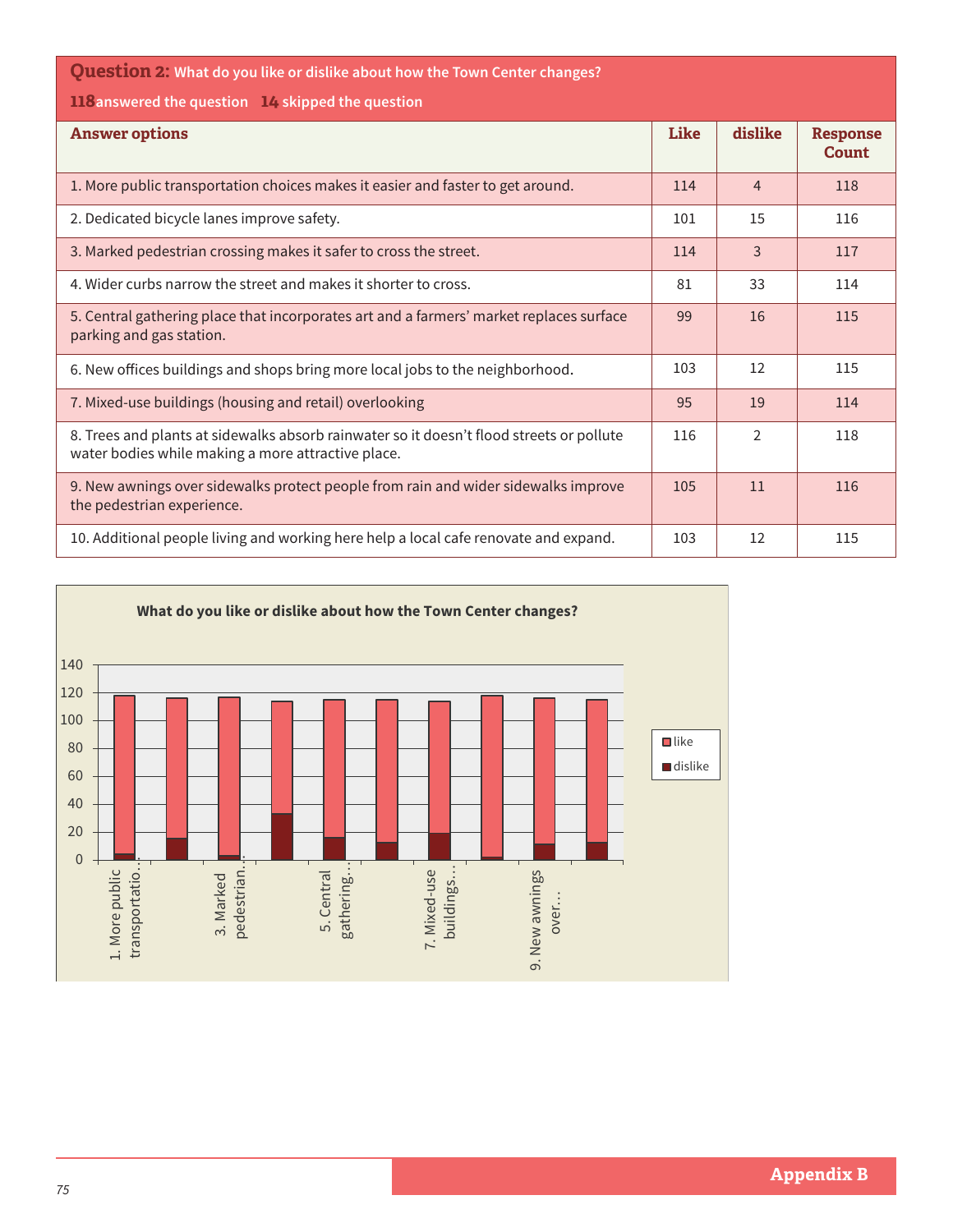**Question 3: What do you like or dislike about how the multifamily area changes?**

**114answered the question 18skipped the question**

| <b>Answer Options</b>                                                                                                                   | like | dislike      | <b>Response</b><br><b>Count</b> |
|-----------------------------------------------------------------------------------------------------------------------------------------|------|--------------|---------------------------------|
| 1. Planted area separates bicycle lanes from cars lanes and make it very safe.                                                          | 100  | 13           | 113                             |
| 2. Dedicated bicycle track connects riders to public transportation station at town<br>center fast.                                     | 100  | 13           | 113                             |
| 3. Elementary school becomes a resource for the whole community - programs for<br>different age groups and interests.                   | 100  | 11           | 111                             |
| 4. Some dwelling places have the option to become businesses from home.                                                                 | 100  | 12           | 112                             |
| 5. Changes to the building save energy.                                                                                                 | 112  | $\Omega$     | 112                             |
| 6. Redesigned front yards make the street more attractive and safer.                                                                    | 94   | 15           | 109                             |
| 7. New housing development preserves an older house as a community gathering<br>place.                                                  | 91   | 18           | 109                             |
| 8. Mixed use buildings (housing and retail) replace single story retail buildings and<br>surface parking lots.                          | 86   | 24           | 110                             |
| 9. Trees and plants at sidewalks absorb rainwater so it doesn't flood streets or pollute<br>water while making a more attractive place. | 112  | $\mathbf{1}$ | 113                             |
| 10. Sidewalk improvements increase safe routes to school.                                                                               | 106  | 6            | 112                             |
| 11. Additional people living and working create enough demand to support a local<br>grocery store.                                      | 100  | 10           | 110                             |

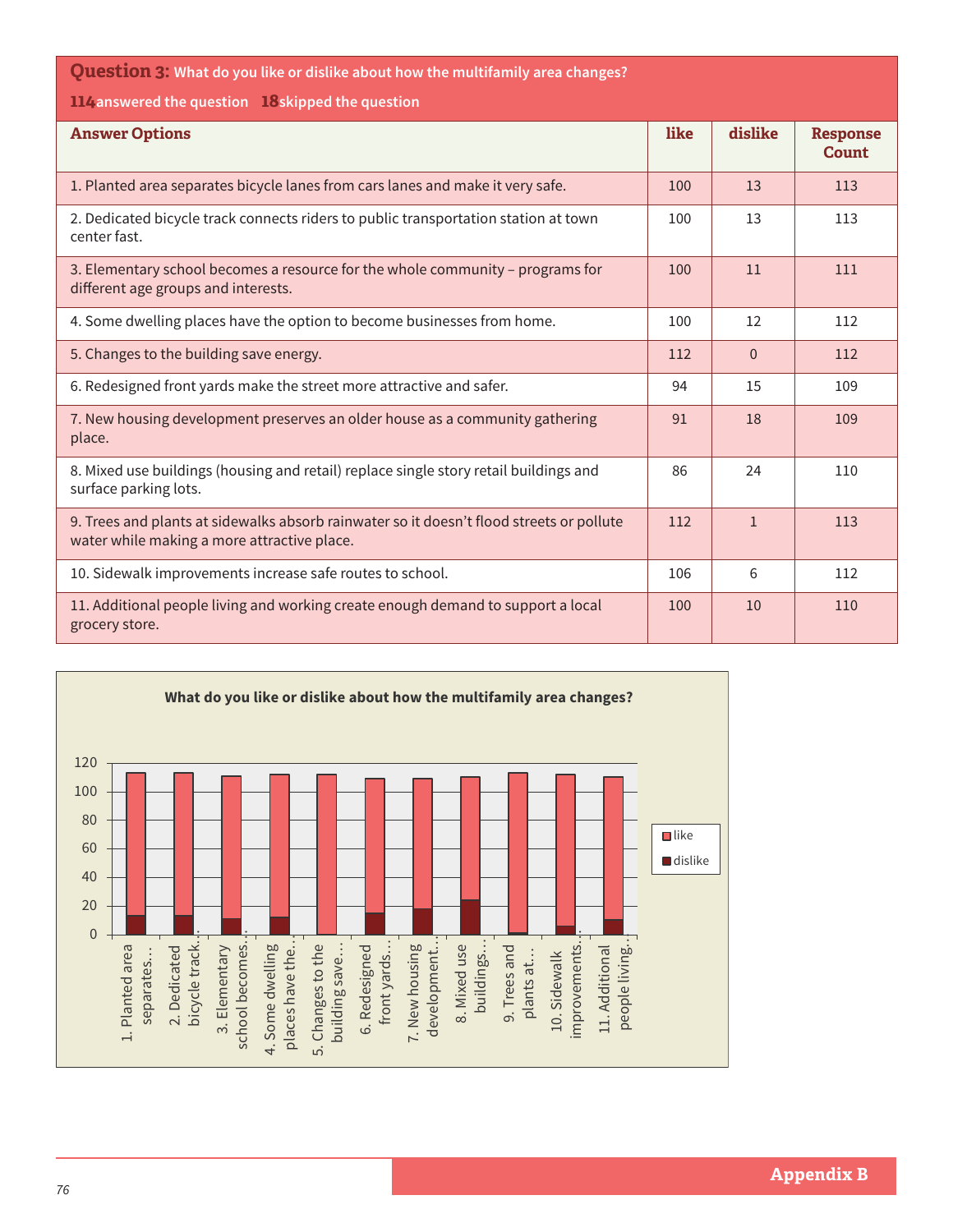| <b>Question 4:</b> What do you like or dislike about how the single-family area changes?                                                                       |      |              |                                 |  |  |  |  |  |
|----------------------------------------------------------------------------------------------------------------------------------------------------------------|------|--------------|---------------------------------|--|--|--|--|--|
| 112 answered the question 20 skipped the question                                                                                                              |      |              |                                 |  |  |  |  |  |
| <b>Answer Options</b>                                                                                                                                          | like | dislike      | <b>Response</b><br><b>Count</b> |  |  |  |  |  |
| 1. Narrowed street slows traffic and is safer for pedestrians and bicyclists.                                                                                  | 73   | 38           | 111                             |  |  |  |  |  |
| 2. Fewer cars parked on the street; people can walk or bike to the town center and catch<br>the fast public transportation.                                    | 82   | 27           | 109                             |  |  |  |  |  |
| 3. Trees and plants at the sidewalks absorb rainwater so it doesn't flood streets or<br>pollute water way while making a more attractive place.                | 109  | $\mathbf{1}$ | 110                             |  |  |  |  |  |
| 4. A vacant lot becomes a community food garden.                                                                                                               | 106  | 5            | 111                             |  |  |  |  |  |
| 5. More plants in the alley make cars drive slowly; it can now be used as a nice path for<br>kids and others in the neighborhood.                              | 88   | 20           | 108                             |  |  |  |  |  |
| 6. Solar panels provide clean electricity from the sun's energy.                                                                                               | 109  | 1            | 110                             |  |  |  |  |  |
| 7. A large house is divided into two homes for two different families. These homes will be<br>more affordable than the single large house.                     | 87   | 16           | 103                             |  |  |  |  |  |
| 8. A backyard garage becomes a home.                                                                                                                           | 79   | 28           | 107                             |  |  |  |  |  |
| 9. A new apartment is built in back of a large house with independent access off the<br>alley.                                                                 | 74   | 34           | 108                             |  |  |  |  |  |
| 10. Accessibility improvements allow an elderly couple to remain in their home by<br>dividing it into a single level home with a new rentable apartment above. | 96   | 11           | 107                             |  |  |  |  |  |

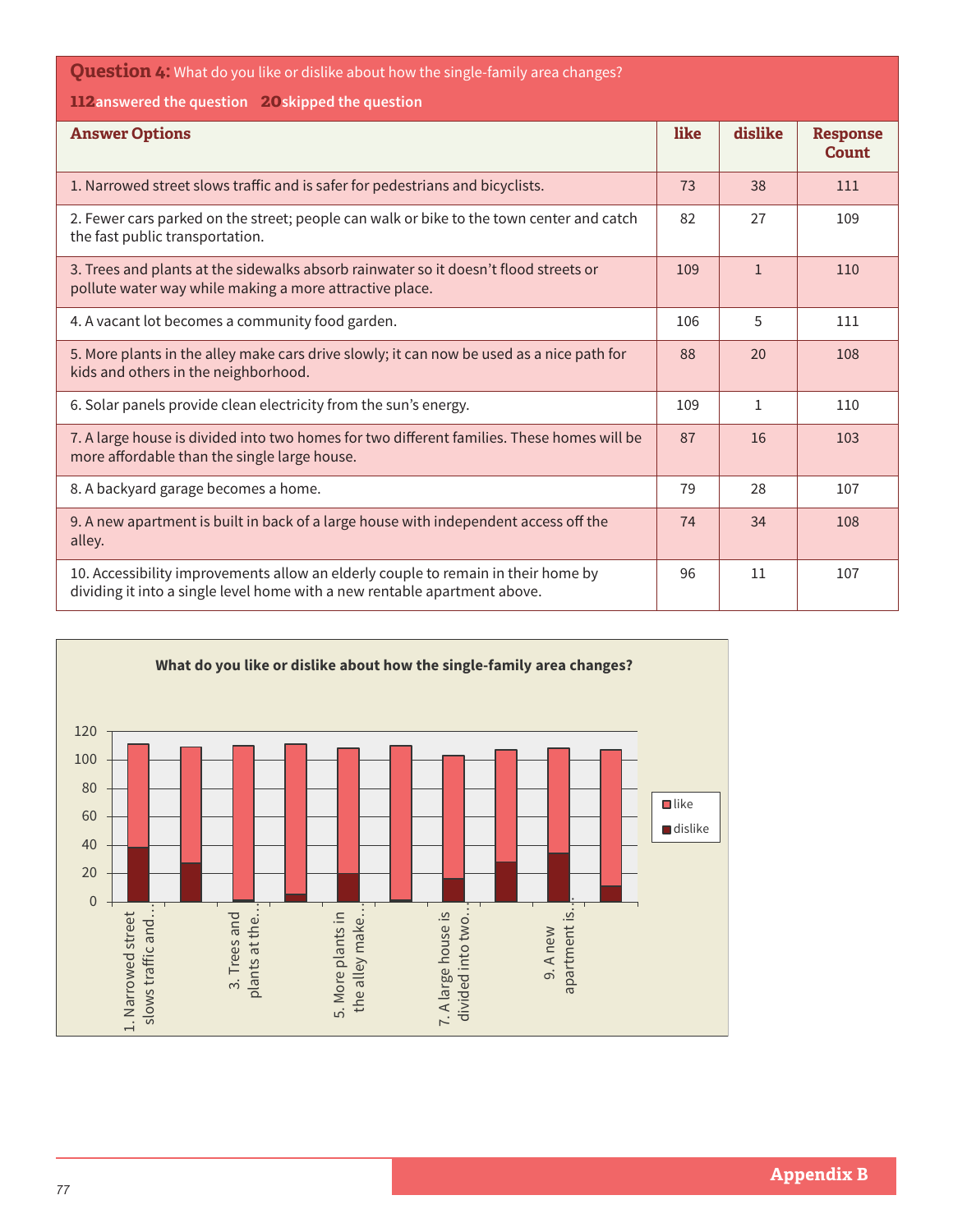**Question 5: Where do you think each housing type belongs?**

**102 answered the question 30 skipped the question**

| <b>Answer Options</b>                       | low-<br>density<br>residential | medium-<br>density<br>residential | high-<br>density<br>residential | mixed-<br>use | <b>Response</b><br><b>Count</b> |
|---------------------------------------------|--------------------------------|-----------------------------------|---------------------------------|---------------|---------------------------------|
| accessory dwelling unit or backyard cottage | 76                             | 64                                | 22                              | 18            | 102                             |
| cottage housing                             | 75                             | 67                                | 18                              | 17            | 100                             |
| duplex/triplex                              | 41                             | 71                                | 49                              | 30            | 102                             |
| 3-4 story apartment                         | 15                             | 59                                | 68                              | 55            | 102                             |
| midrise apartment                           | $\overline{4}$                 | 29                                | 76                              | 64            | 98                              |
| mixed-use building                          | 9                              | 36                                | 70                              | 92            | 101                             |

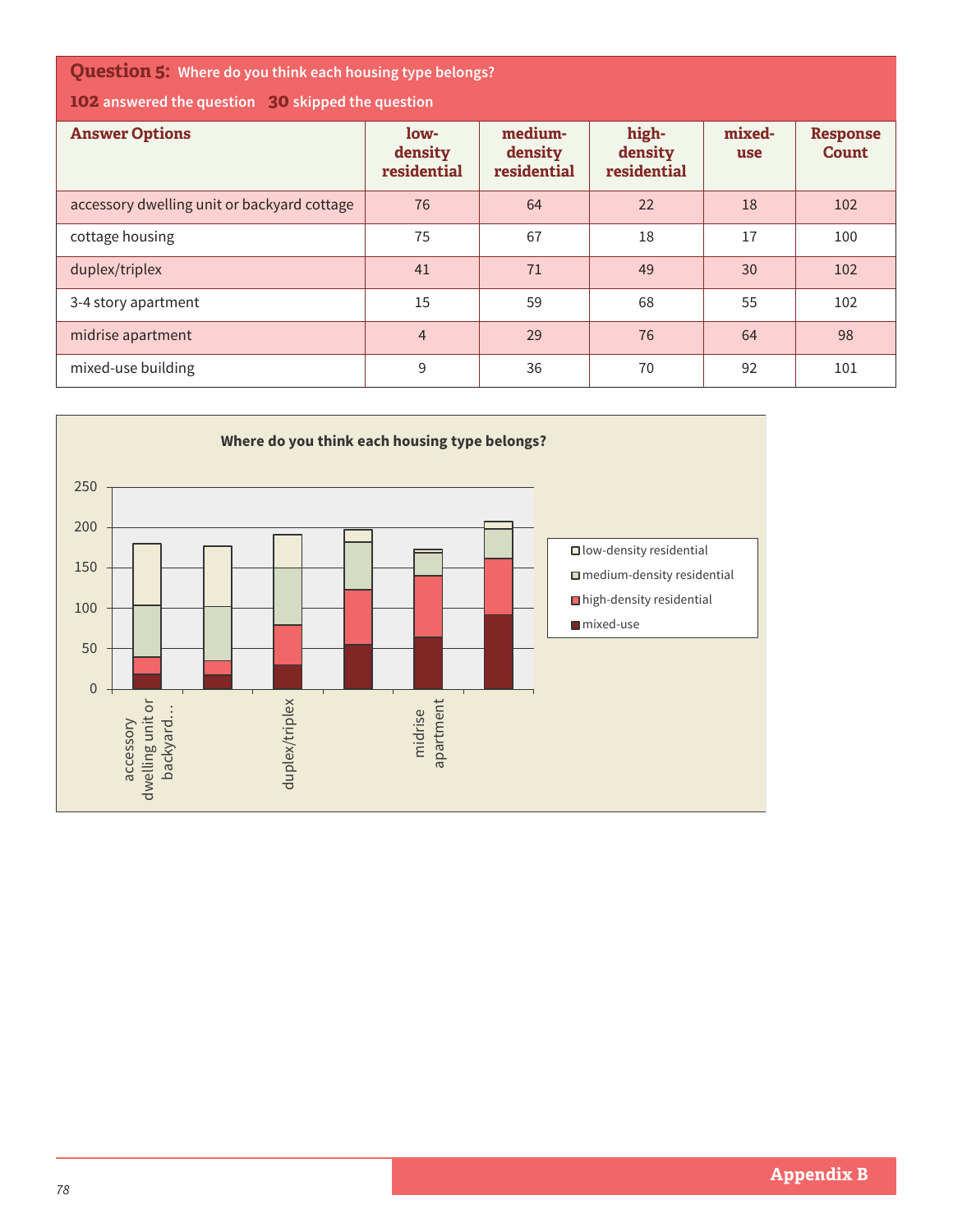| <b>Question 7:</b> What organizing principles are important to include?<br>105 answered the question 27 skipped the question<br><b>Answer Options</b><br><b>Response Percent</b><br>Needs of adjoining land uses (urban centers or urban villages could be treated<br>63.8%<br>differently than other parts of the city)<br>Sustainability (non-polluting transportation modes could have priority)<br>70.5% |  | <b>Response Count</b><br>67<br>74 |  |  |  |  |
|--------------------------------------------------------------------------------------------------------------------------------------------------------------------------------------------------------------------------------------------------------------------------------------------------------------------------------------------------------------------------------------------------------------|--|-----------------------------------|--|--|--|--|
|                                                                                                                                                                                                                                                                                                                                                                                                              |  |                                   |  |  |  |  |
|                                                                                                                                                                                                                                                                                                                                                                                                              |  |                                   |  |  |  |  |
|                                                                                                                                                                                                                                                                                                                                                                                                              |  |                                   |  |  |  |  |
|                                                                                                                                                                                                                                                                                                                                                                                                              |  |                                   |  |  |  |  |
|                                                                                                                                                                                                                                                                                                                                                                                                              |  |                                   |  |  |  |  |
| Safety<br>80.0%                                                                                                                                                                                                                                                                                                                                                                                              |  | 84                                |  |  |  |  |
| Total people-moving capacity<br>62.9%                                                                                                                                                                                                                                                                                                                                                                        |  | 66                                |  |  |  |  |
| Curb space needs for access to properties and activation<br>42.9%                                                                                                                                                                                                                                                                                                                                            |  | 45                                |  |  |  |  |
| Other?<br>19                                                                                                                                                                                                                                                                                                                                                                                                 |  | 19                                |  |  |  |  |
| Streamlining transit routes needs to have top priority. Transit should never be slowed by city gridlock.                                                                                                                                                                                                                                                                                                     |  |                                   |  |  |  |  |
| MORE Transportation that serves Single Family Neighborhoods without changing their zoning or growth. They can be SF, low<br>rise detatched AND have better transit serving them. This will reduce traffic & cars if there's more options than just during<br>commute times.                                                                                                                                  |  |                                   |  |  |  |  |
| Overall construction and maintenance costs                                                                                                                                                                                                                                                                                                                                                                   |  |                                   |  |  |  |  |
| green stormwater infrastructure                                                                                                                                                                                                                                                                                                                                                                              |  |                                   |  |  |  |  |
| Socio economic status of neighborhood- don't screw over poor people and give rich people all the nice resources                                                                                                                                                                                                                                                                                              |  |                                   |  |  |  |  |
| Why don't you start with getting some sidewalks put in here up North, eh?                                                                                                                                                                                                                                                                                                                                    |  |                                   |  |  |  |  |
| Need to preserve current "ecology" of small businesses, which are displaced by developments that do not accommodate<br>their space needs.                                                                                                                                                                                                                                                                    |  |                                   |  |  |  |  |
| we are not promoting walking in Seattle. There is much data to show we shoyld start there, and many of the other issues like<br>safety, and transit will fold in to the solutions. We have walkable islands with huge motes--not to mention topography--and<br>this is a problem                                                                                                                             |  |                                   |  |  |  |  |
| Streets are for TRANSPORTATION. Not every street should focus on all modes of transpiration because it will by definition<br>then do none of them well.                                                                                                                                                                                                                                                      |  |                                   |  |  |  |  |
| Ease of transit for elderly, children, disabled                                                                                                                                                                                                                                                                                                                                                              |  |                                   |  |  |  |  |
| maintaining green space and play areas for kids, too.                                                                                                                                                                                                                                                                                                                                                        |  |                                   |  |  |  |  |
| Dedicated motorcycle parking. Increasing motorcycle commuting would also greater reduce combined size of the vehicles on<br>the streets.                                                                                                                                                                                                                                                                     |  |                                   |  |  |  |  |
| Define "activation"? Parklets and planters and such?                                                                                                                                                                                                                                                                                                                                                         |  |                                   |  |  |  |  |
| A federal law - Americans with Diabilities Act.                                                                                                                                                                                                                                                                                                                                                              |  |                                   |  |  |  |  |
| Minimize number of vehicles on the streets.                                                                                                                                                                                                                                                                                                                                                                  |  |                                   |  |  |  |  |
| Needs for aging in place                                                                                                                                                                                                                                                                                                                                                                                     |  |                                   |  |  |  |  |
| Human Scale, Walkability, Sustainability, Economic modeling to lead retail/office zoning gap analysis.                                                                                                                                                                                                                                                                                                       |  |                                   |  |  |  |  |
| Make the darn bicyclists use all their lanes and bike boxes. License them and make them insure. I'm tired of them acting as<br>though they're better than I                                                                                                                                                                                                                                                  |  |                                   |  |  |  |  |

Prioritization: 1. Pedestrians; 2. Bicyclists; 3. Transit Users; 4. Freight; 5. Private Automobiles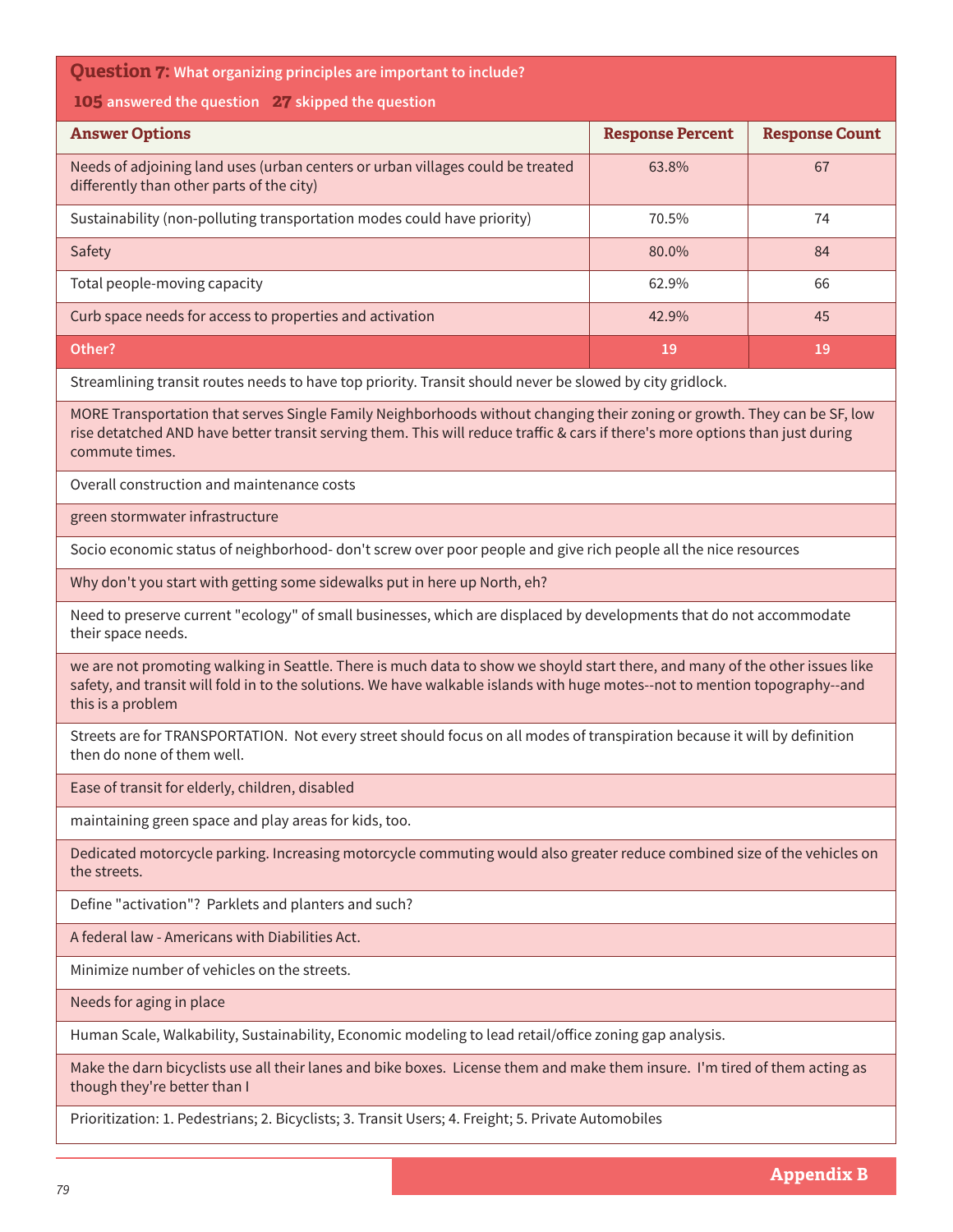### **76 answered the question 56 skipped the question**

### **Response Text**

Increase tax rebates for families and businesses that invest in solar paneling. Look into innovative bio-tech fields which aim to use and reuse trashand recyled materials in new ways. Decrease dependence on paper documentation. Expand public libraries as community centers and safe public areas. Work with city utilities to increase and expand solar and wind energies. Expand bus routes and other public transit options. Bikes are great, but not practical for incliment weather.

Require solar atop as many rooftops and building tops as is feasible. Encourage wind turbines by making it required to allow them and solar panels in neighborhood homeowners association rules. Severely restrict automobiles in downtown. only vehicles for transit, delivery, etc. That would coerce transit use. park and rides would need to be expanded to compensate.

#### Improve public transit

Water use reduction and better response to localized pollution. We have extremely valuable resources in Puget Sound like oysters, clams, and other food that people enjoy in our restaurants. We need to think ahead to mitigate climate stressors & pollution so we don't see these sources of food diminish. Climate change to the water temperatures is already creating some stress on the populations and creating times of the year when shellfish aren't safe to eat. We can do more to encourage less people on Septic Systems, promote infrastructure that cleans water and to discourage use of dangerous chemicals for pollinators and other important animals and plants to WA State & Seattle Businesses. These ecosystems will already have to adapt to temperature & season changes we can't control, but we CAN control localized human impacts that make it harder for species to thrive. Cleaning up industry, giving incentives for all businesses including manufacturing & heavy industry to use better and greener chemicals or products. Air pollution in the SODO & Duwamish areas is already getting uncomfortable during hot summer months. Simple things like air choked with Diesel fuel on a 85 degree day also impact people's decisions to walk to lunch, ride the bus or bike. They won't want to use greener forms of transportation if its harmful to their lungs or irritates their eyes. We can help business by improving their switch over to better cleaner technologies. Industry can happen and thrive without toxins for the most part in most lines of work. They just don't believe they can or need to implement changes. If they can be shown it won't cost extra and its beneficial that helps the City mitigate our environmental issues. Getting businesses to reduce their lead, mercury, carbon emissions that aren't necessary in favor of cleaner versions of trucks, small equipment, etc will help everyone. We should be introducing & testing products to help business make transitions. It shouldn't be Business alone without the City's help or incentives to change, because alone Industry will maintain status quo. Its important to get scientific, product design & useful incentives to change even the simplest things ie more Recycling Centers, pick up of unwanted electronics or items offices don't want, or work with existing compnanies like Goodwill to pick up from business. Waste & Resources should be monitored and carefully improved. Seattle has a good history with recycling, composting & clean energy through Public Utilities, but in addition, we may have to think about pollution as a Climate Change accelerator. As the Climate warms, its even more important to improve air quality and reduce wasting of water, etc. There are practical simple changes the City can encourage that can be done now, for not much money. Campaigns aimed at Managers, Office Managers and other Facilities employees informing them of better non-toxic choices and the cost or lack of cost (a lot of the products are the same price) or how to be less wasteful and to improve preparedness in bad weather or drought might be easy way to get awareness up.

Tax corporations. Have a City income tax.

I think the most pressing climate change issues will be climate in-migration and dealing with the combined effects of lower hdroelectric power combined with demand destruction from the rise of solar power.

Mass transit,mass transit,mass transit!!! Retrofitting houses. Urban gardens

Put more jobs close to where people live.

The City does a very good job but even basic concepts such as "don't litter" are omitted from its web site. And in my MUP, people STILL toss too much that's not, into the garbage. The idea of a complete neighborhood needs more focus.

One city is not going to effect climate change. Work on what can be done for cleaner air.

Hydro-power.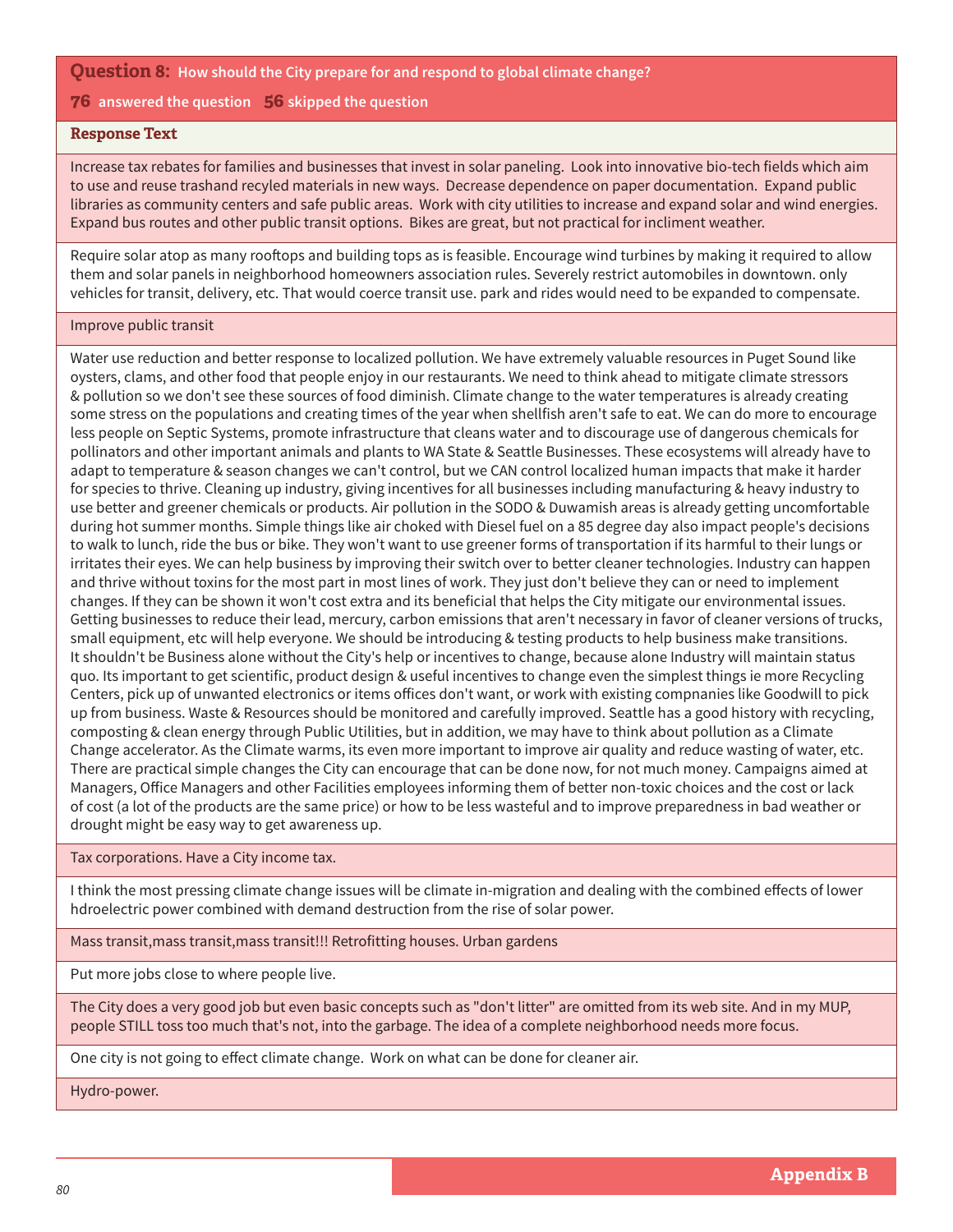Additional non-vehicular transportation options are needed, such as a microbus or connector serving neighborhoods, bringing them to the light rail or other transit hubs. Water quality is a key concern for Seattle and we must do all we can to preserve our water bodies.

Solar panels available to homeowners at reduced rates or with free installation.

The City should take the lead in responding to climate change and not wait for policies to trickle down from the Federal and State level. Be inspiration for other cities across the globe.

Improve our transit choices so that getting around at any time, to any destination, is easier by transit than by taking a car.

more complete communities, better mass transit and more options for nonmotorized connectivity

Make it easy for individuals to engage in sustainable activities. For example, free food composting lessons and disposal, subsidizing cost of community gardens, etc.

We should link centralized and de-centralized utility infrastructure such as power, water collection, wastewater treatment, and healthy food production. We should reduce exclusive reliability on transportation. We should provide opportunity for small communities to meet their own basic needs with minimal economic inputs.

Improved sustainable infrastructure

help homeowners capture and store rainwater for use in summer time. reuse gray water

what climate change?

Tax rebates and incentives for home owners to upgrade, prioritzIze and incentivize public transit. Make driving difficult and transit easy. Water conservation. Free tree program

Thoughtful transportation changes - the Tunnel is going to encourage more automobile use and longer trips. Next time a major transportation project comes up don't listen solely to the developers!

Once again, it is too late!

But how about asking people to adopt children instead of them getting pregnant - better yet - NO MORE CHILDES.

Don't displace residents and businesses to suburbs; make sure development encourages a mix and sustainability of current diversity.

revamp worn down parts of aurora, and replace with more energy efficient strutures. Avoid road of pure pavement (aka 99) and plant trees in the middle like shoreline did

Solar panels on all downtown buildings (high-rises as well as smaller buildings). More trees to regulate carbon dioxide. More transit-friendly and walkable city. More jobs in residential and suburban areas to reduce driving times. More sustainable power options for the city's power generation.

Keep expanding lite rail and bus connections for seamless mass transit grid.

Incentivize installation of solar pannels on private buildings. Build more light rail.

Stop using oil and gas, sponsor solar panels for homes

Establish and support a regional transit authority with the power to integrate various transportation systems and to implement a unified payment system!

Walkability needs to be prioritized.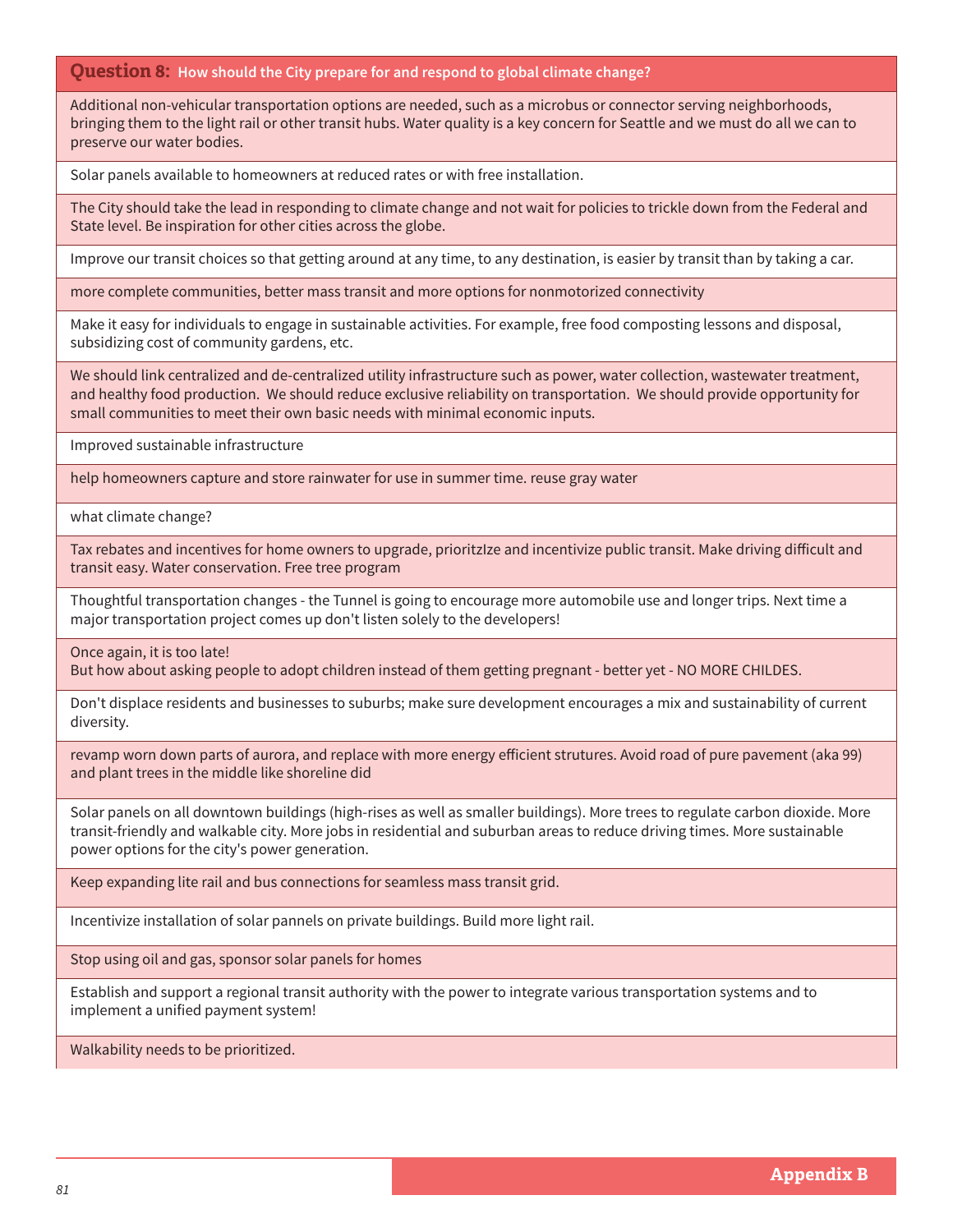Increase subsidies for public transit. Unify local transit agencies so routes can be coordinated more effectively between regions. Restore route cuts. Improve transit to outlying areas, so fewer people have to drive long distances to work. Restore the free ride zone in downtown Seattle.

"Steward of natural environment" yes... same city converting the Cheasty Green Space in to a slope eroding bike terrain park. Hard to take this seriously.

More trees, better urban forest maintenance. Work with homeowners adjacent to ravines (whether public parks or not) to improve native plantings and diversity.

Always put non-polluting transportation methods (walking & biking) first in transportation policy.

Encourage walkable neighborhoods by allowing more housing in single family zones. This could be in the form of attractive townhouses, additional dwellings in existing structures, and less restrictions on backyard cottages. Small scale retail should also be allowed to ensure that all neighborhoods have amenities within walking distance. At a minimum, we should allow farmers markets at all neighborhood schools and appropriately sized parks. In order to connect these walkable neighborhoods, we will also need a higher capacity transportation system that has its own right of way.

Reducing water use I imagine would be massive. How can we use gray water for things like watering lawns? Inexpensive solar panel options would help too. More public transit to reduce people's reliance on driving cars.

Increase cycling accessibility, expand rapid transit so elder population can retain independence, foster individual neighborhood sustainability

Increase solar power used by SCL; support solar by companies and individual residents; look at what Denmark is going ( http://www.nytimes.com/2010/04/13/science/earth/13trash.html?pagewanted=all&\_r=0)

EDUCATE. Seattle Public Schools, community colleges, centers, public television, radio, to educate public about need to reduce energy use; PLANT more trees, conserve older trees rather than allowing them to cutting them down for development; partner with UW for research regarding carbon capturing technologies; look at permaculture; increase light rail links and design metro routes to feed into/work with light rail; requiring cruise ships to meet 0 waste standards/no dumping in Puget Sound; roof top gardens, support people working in the same neighborhood as they live - some kind of rent or mortgage incentive to live and work within a certain radius of each other. Use existing and ongoing research to inform continuous improvement. "Grass creete" instead of pavement in parking lots, make the city a non-idle zone and ticket people who sit in their cars idling.

Stop subsidizing automobiles (through free street parking, etc.). Allow for enough density in all neighborhoods for them to be able to support the businesses and transit that will allow them to become truly walkable. Aim for a minimum walk score of 65 for every block in town.

we don't put off much if any GHG's in WA state - this is blown out of proportion

Prioritize neighborhood-level resiliency and sustainability - how will a city block respond to a weather-related or seismic disaster? Promote distributed water/wastewater/power infrastructure. Promote combined heat/power at neighborhood scale. Promote opportunities for people to creatively build their local community as they get to know their neighbors. Prioritize meaningful building retrofit like insulation over eye-candy like solar.

Shrink our footprint - help people move away from single occupancy car transportation. How engage renters, developers, and homeowners?

This plan is a good star, as long as its actually implemented and not watered down by the political process and economic, rather than environmental interests.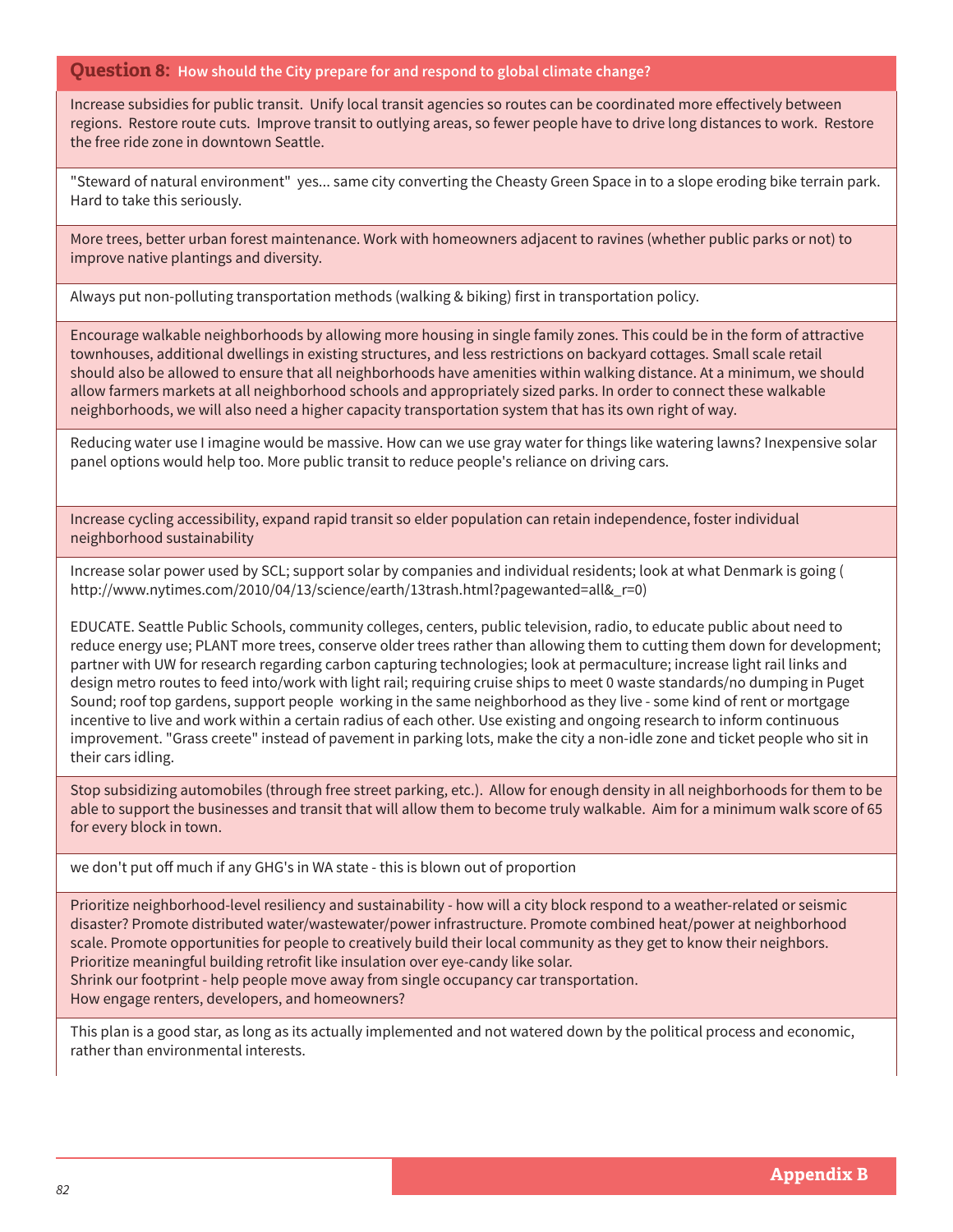Our temperate climate and adequate precipitation will draw tens of thousands of new residents to the area. We should welcome them with open arms with aggressive upzoning and strong investments in new transit capacity. We should bite the bullet and build new hydroelectric capacity rather than importing fossil fuels.

Make sure each neihgborhood is served by Metro

Be careful to not locate public safety structure, police/fire etc... in areas that could be affected by sea level rise.

By encouraging sustainable building design and urban planning. Higher density in the urban areas will help on many levels.

As long as coal plants continue to be built around the world and as long as we ship our goods via boat and truck, it is silly to think Seattle's Climate Action Plan will have any impact whatsoever.

Subsidize solar power, work with County to improve bus service, incentivize urban farming and sale of products, incentivize sharing economy and sharing community initiatives (tool libraries, co-housing, community gardens), incentivize small local companies that MAKE & PACKAGE products locally (e.g. fish from the NW packaged in the NW)

How about incentives to use electric cars or hybrids instead of puching bicycles and walking. Too many people can't use bicycles or walk. And it rains a lot in Seattle. A family with children cannot bicycle or walk around even though you really want them to at DPD. If the carbon footprint is so improtant, why not incentivize people to buy/use electric cars by changing the taxes on car ownership or something?

Go solar!

Continue to aggressively pursue 2050 climate goals, or accelerate them.

improve education and outreach to all communities - especially in South Seattle and provide more financial incentives to all.

More bicycling and electric trains

Very aggressive solar incentives, along with other green things households can do. How about a few gallons of free garbage for any household that recycles 90%? Or a big incentive to get rid of garbage service all together? And weekly recycling pickup, not every other week. Incentives for multifamily builders to build green.

By reducing our Carbon emissions. Having more than one way to reduce any sort of consumption. For instance, doing a complete cisterns is a little overwhelming to me but doing a partial one is not.

Increase investment in public transit (especially the light rail system). Invest heavily in bike infrastructure (it needs to \*feel\* safe). Mandate progressive energy efficient design for new construction. Relax building code to allow for more adaptive reuse of existing buildings. More bioswales and green infrastructure to control stormwater runoff

Increase heights in core of city, bonuses for building on parking lots, bonus for preservation of green/tree-lined areas in SFZs

Educate the public. Protect/enhance all green spaces and waterways. Reduce average family home size to 800-1200 sq/ft. Consider the need for a large scale drinking water storage facility to accommodate new growth/ longer dry season. Limit tree removal on hill tops to reduce flooding. Tax consumption, especially of carbon fuels. Set a policy for solar investment and stick to it. Do not put a "smart meter" on my house. Consider alternative materials for paving.

Move away from public transit using fossil fuels. Build living space and working space closer together to eliminate the need to travel further distances.

Dump all possible resources into PUBLIC TRANSPORTATION.

Draft and Graft a Resiliency and Adaptability Program onto the Comprehensive Plan. Participate in the 100 Resilient Cities Challenge. see link: http://www.100resilientcities.org/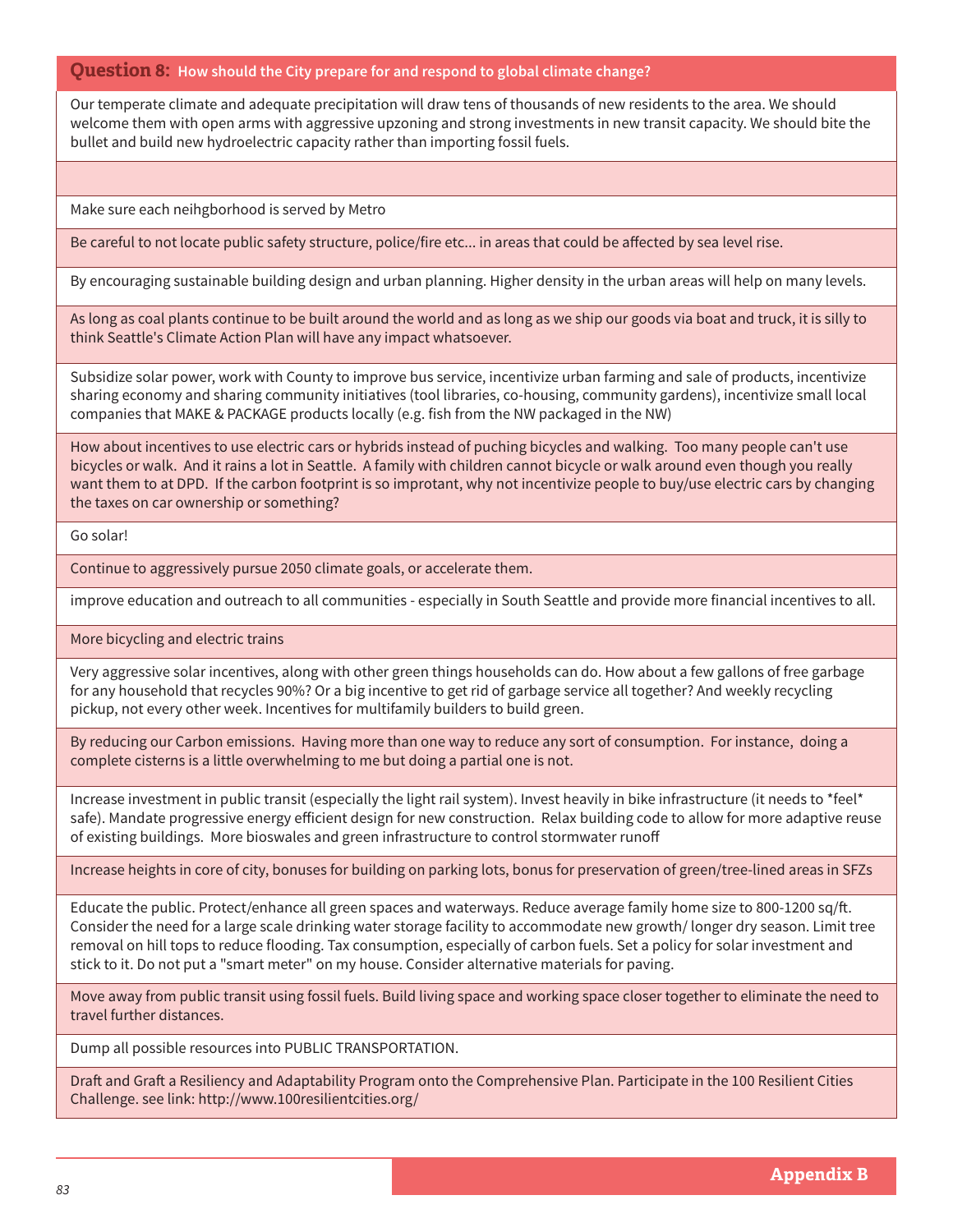The city should focus on identifying high-emission activities and reduce those while mitigating job loss.

Shoreline areas such as Alki need to have permits reassessed. EVERY permit should be examined for potential earthquake and tsunami threats, and landslides.

Encourage electric vehicle and plug-in electric vehicles purchase and usage. Extend the solar energy purchase program past 2020 for SCL customers who have solar panels.

Lobby for statewide carbon tax, increase mass transit options.

Invest in electrified transit infrastructure that actually changes the way people get around. Bicycle infrastructure as well. Institute policy that benefits people and businesses that make environmentally conscientious decisions.

Human Scale / Walkability = Sustainability. Zoning gap analysis based on sustainable economic model should be leading this process, not public opinion.

Densification, training, avoidance of development in high flood zones, education, training, more transit

This is a crisis and should be treated that way. We need to spend a lot of money on infrastructure and on incentives to change behavior and we need to do this immediately.

Affordable Rent for everyone. if people live closer to where they work, they will drive less.

You might wish to remember that we live in cities for a reason. I'm not going back to septic systems, chopping wood and generally making live miserable. You might try to strike a balance. Get rid of the damn chickens in the city.,

we need to focus on climate adaptation - where is the focus on sea-level rise? or emergency management?

reduce single occupant vehicle use through investments in transit and biking to connect urban centers and villages

Reduce vehicle use by expanding transit, protected bike lanes, and sidewalks and enabling mixed land uses.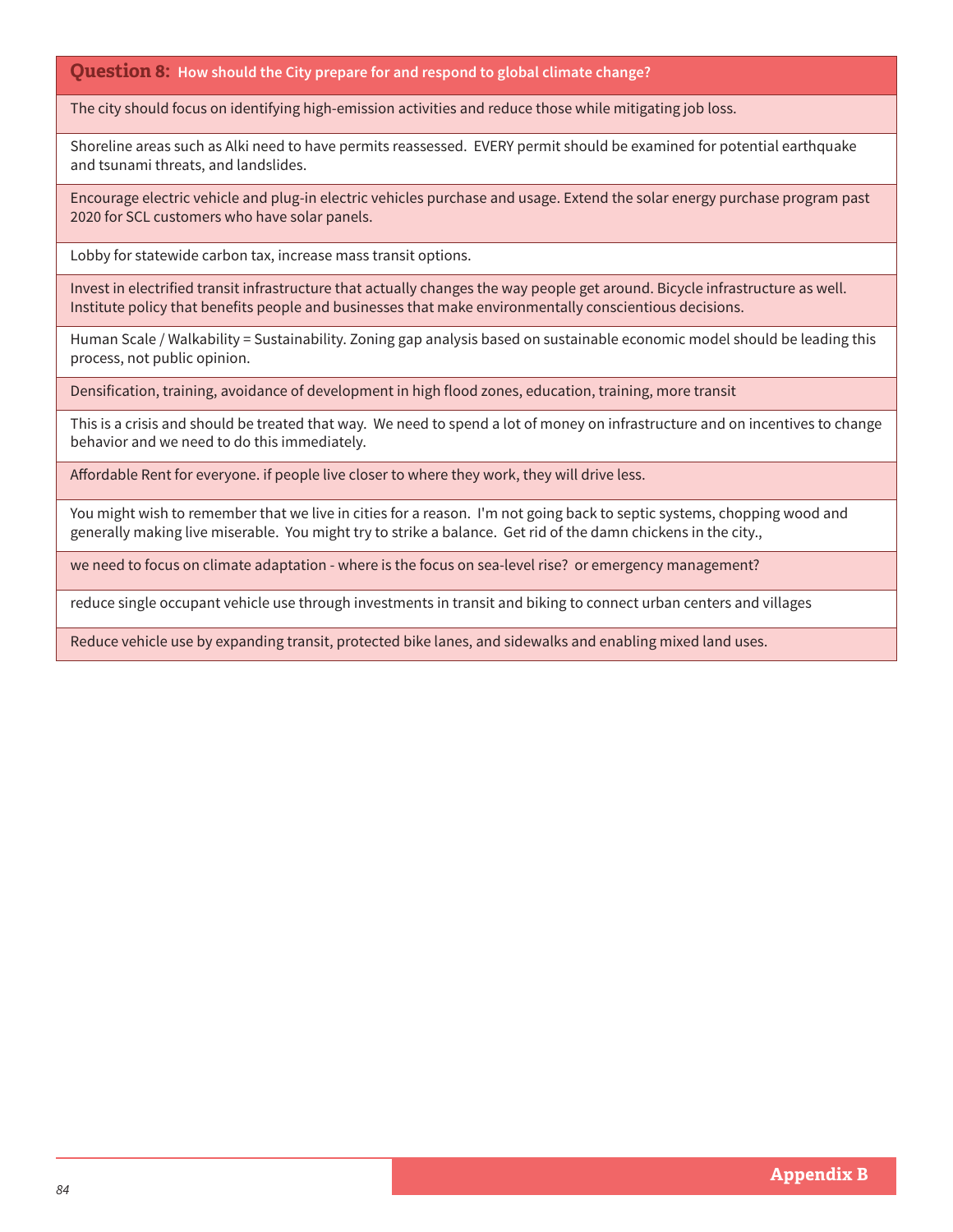**Question 9: Which of the four Climate Action Plan recommendations described below are you most likely to do?**

### **103 answered the question 29 skipped the question**

| <b>Answer Options</b>                                                                                                                         | <b>Response Percent</b> | <b>Response Count</b> |
|-----------------------------------------------------------------------------------------------------------------------------------------------|-------------------------|-----------------------|
| In your home: Is your an energy hog costing you money? Simple changes can<br>save money, increase comfort, and reduce your home's GHG impact. | 60.2%                   | 62                    |
| Getting around: Mix use of bike, walking, and transit to save money on gas,<br>reduce your GHG footprint, and live a healthier life.          | 78.6%                   | 81                    |
| Eating: A healthy diet rich in fruits and vegetables will improve your and your<br>family's health and reduce your impact on the planet.      | 67.0%                   | 69                    |
| Buying stuff: When buying new things, consider how long they will last. The<br>things we buy and throw away carry a big GHG footprint.        | 59.2%                   | 61                    |
| Other (please specify)                                                                                                                        |                         | 17                    |

In our home we really don't buy a lot of new things because there are usually great alternatives at local Antique Stores, Thrift Shops & Craigslist. When we need something or want something new, we try to find something used first and we don't throw away the old item. We give it away as we upgrade and recycle it back to Goodwill, or we reuse the parts that are still useable ie plastic container, fabric, etc. I think a lot of people are starting to realize you don't need to waste items or buy a lot of commercial products to live a good life. The best change we have in our household is my giving up of using my car and walking. I think many people are willing but they need some options & abundance of choices to make it easier for them. There are a lot of simple things that can be done. On another note though, the City really should come up with incentives for Landlords of older buildings to get Energy Efficient appliances and Windows. Renters need the same care & options for their homes that Owners have. I'd like to see more creativity ie appliance auctions, using surplus from UW or other surplus stores, City partnering with Landlords etc to get them to really invest in and care for their buildings a bit better. (without raising rents to cover it. It should be the City helping them not them passing costs on to renters)

Developing hobbies that do not require leaving the city to participate in

We are vegetarians

Also, I am not having children.

I will be engaged in funding what we want and taxing what we don't want

Getting around used to be easy....but now it is a HUGE hassle in this city.

Already did energy upgrades and eat well.

Getting around - reduce idle times - congestion is the single biggest polluter regardless of mode.

We need to go beyond the simple changes in many homes.

Work for/support companies & vote for candidates/initiatives that follow these recommendations

Already do this.

please provide more buses. it would make not having a car so much easier. I live in Highland Park

Learn food growing techniques that reduce watering needs.

I do all of these NOW

Reduction in Fossil Fuel/Petro Chemicals in the City

Why do you keep assuming everyone can ride a bike? Seattle is hilly and I am not a spring chicken.

Live near where I work. If I change jobs, then move.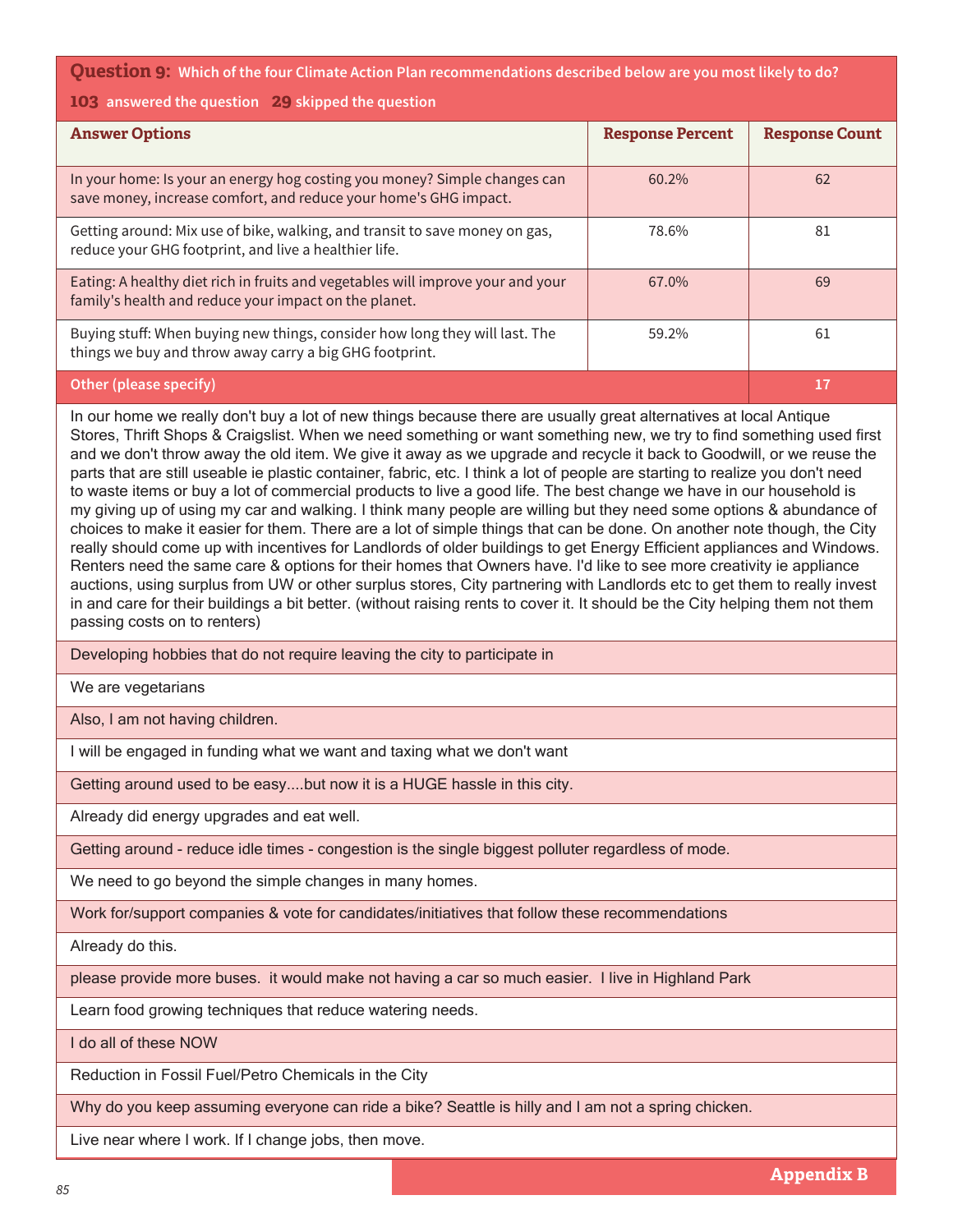# **Which of the four Climate Action Plan recommendations described below are you most likely to do?**

| $90.0\%$<br>80.0%<br>70.0%<br>60.0%<br>50.0%<br>40.0%<br>30.0%<br>20.0%<br>10.0%<br>$0.0\%$ |                                                                                                                                                                                                               |                                                                                           |                                                                                                                                                      |                                                                                                                                                       |
|---------------------------------------------------------------------------------------------|---------------------------------------------------------------------------------------------------------------------------------------------------------------------------------------------------------------|-------------------------------------------------------------------------------------------|------------------------------------------------------------------------------------------------------------------------------------------------------|-------------------------------------------------------------------------------------------------------------------------------------------------------|
|                                                                                             | In your home: Is your an Getting around: Mix use<br>energy hog costing you<br>money? Simple changes transit to save money on<br>can save money,<br>increase comfort, and<br>reduce your home's GHG<br>impact. | of bike, walking, and<br>gas, reduce your GHG<br>footprint, and live a<br>healthier life. | Eating: A healthy diet<br>rich in fruits and<br>vegetables will improve<br>your and your family's<br>health and reduce your<br>impact on the planet. | Buying stuff: When<br>buying new things,<br>consider how long they<br>will last. The things we<br>buy and throw away<br>carry a big GHG<br>footprint. |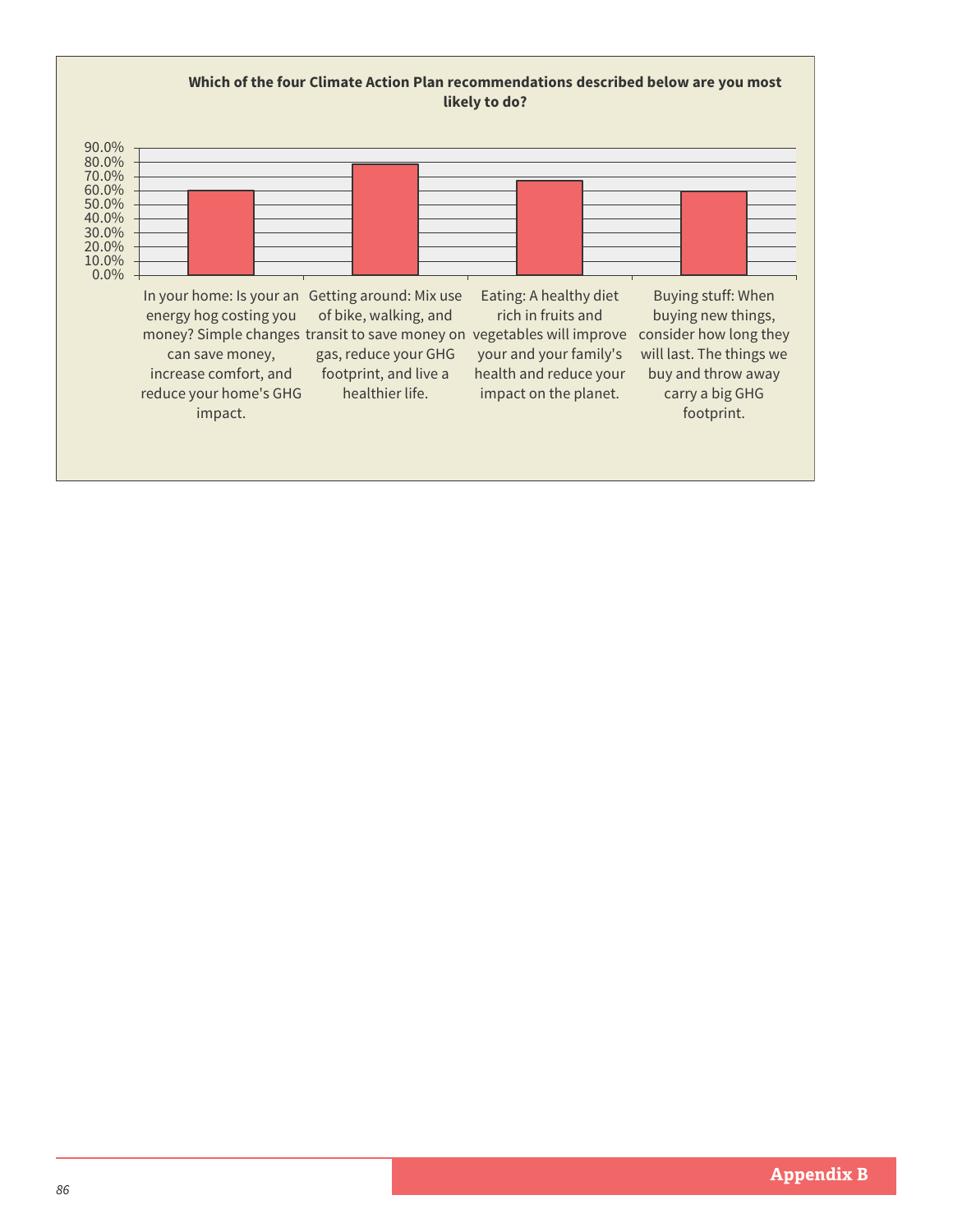**Question 10: The sectors above have been identified as Key Industry Clusters for Seattle. Which THREE do you think are the most important to our city's future?**

**113 answered the question 19 skipped the question**

| <b>Answer Options</b>                     | <b>Response Percent</b> | <b>Response Count</b> |
|-------------------------------------------|-------------------------|-----------------------|
| Manufacturing                             | 24.8%                   | 28                    |
| Maritime                                  | 40.7%                   | 46                    |
| Life Sciences                             | 30.1%                   | 34                    |
| Information and Communications Technology | 67.3%                   | 76                    |
| <b>Global Health/Healthcare</b>           | 42.5%                   | 48                    |
| Clean Technology                          | 59.3%                   | 67                    |
| <b>Film and Music</b>                     | 17.7%                   | 20                    |
| Tourism                                   | 17.7%                   | 20                    |

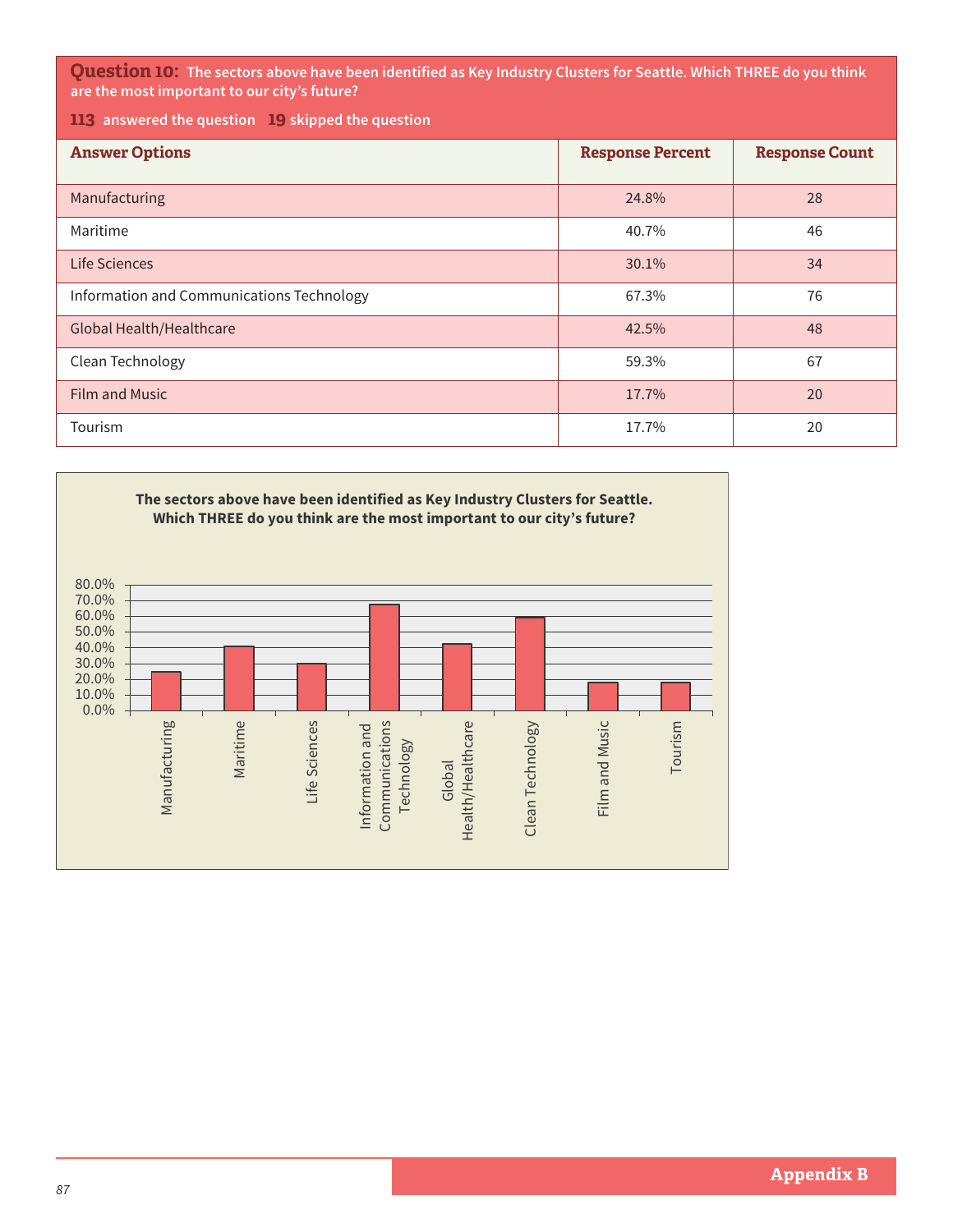| <b>Question 11:</b> How would you prioritize? (1 = highest priority, 9 = lowest) |                |                         |                         |    |                |                |                |                |                |                                 |                                 |
|----------------------------------------------------------------------------------|----------------|-------------------------|-------------------------|----|----------------|----------------|----------------|----------------|----------------|---------------------------------|---------------------------------|
| 105 answered the question 27 skipped the question                                |                |                         |                         |    |                |                |                |                |                |                                 |                                 |
| <b>Answer Options</b>                                                            | ı              | $\overline{\mathbf{2}}$ | $\overline{\mathbf{3}}$ | 4  | 5              | 6              | $\overline{7}$ | 8              | $\mathbf{9}$   | <b>Rating</b><br><b>Average</b> | <b>Response</b><br><b>Count</b> |
| <b>Bicycle infrastructure</b>                                                    | 13             | 26                      | 9                       | 12 | 8              | $\overline{4}$ | $\overline{7}$ | 5              | 20             | 4.55                            | 104                             |
| Playground                                                                       | 4              | 12                      | 15                      | 14 | 24             | 12             | 9              | 5              | 10             | 4.90                            | 105                             |
| Plaza or square                                                                  | 5              | 10                      | 19                      | 20 | 10             | 16             | 10             | 10             | 5              | 4.79                            | 105                             |
| <b>Farmers Market</b>                                                            | $\mathbf{1}$   | $6\,$                   | 10                      | 21 | 15             | 17             | 18             | 9              | 8              | 5.47                            | 105                             |
| More transit service                                                             | 61             | 22                      | 5                       | 5  | $\overline{3}$ | $\mathbf{1}$   | $\mathbf{1}$   | $\overline{3}$ | $\overline{4}$ | 2.17                            | 105                             |
| Sidewalk/streetscape<br>upgrades                                                 | 17             | 13                      | 22                      | 9  | 12             | 15             | 5              | 6              | 6              | 4.11                            | 105                             |
| Cultural spaces                                                                  | $\mathbf{1}$   | 6                       | 8                       | 6  | 14             | 12             | 29             | 21             | 8              | 6.15                            | 105                             |
| Public art                                                                       | $\overline{2}$ | $\overline{4}$          | $\overline{2}$          | 6  | 4              | 8              | 17             | 34             | 28             | 7.15                            | 105                             |
| Community center                                                                 | $\mathbf{1}$   | 6                       | 15                      | 12 | 15             | 20             | 9              | 12             | 15             | 5.67                            | 105                             |

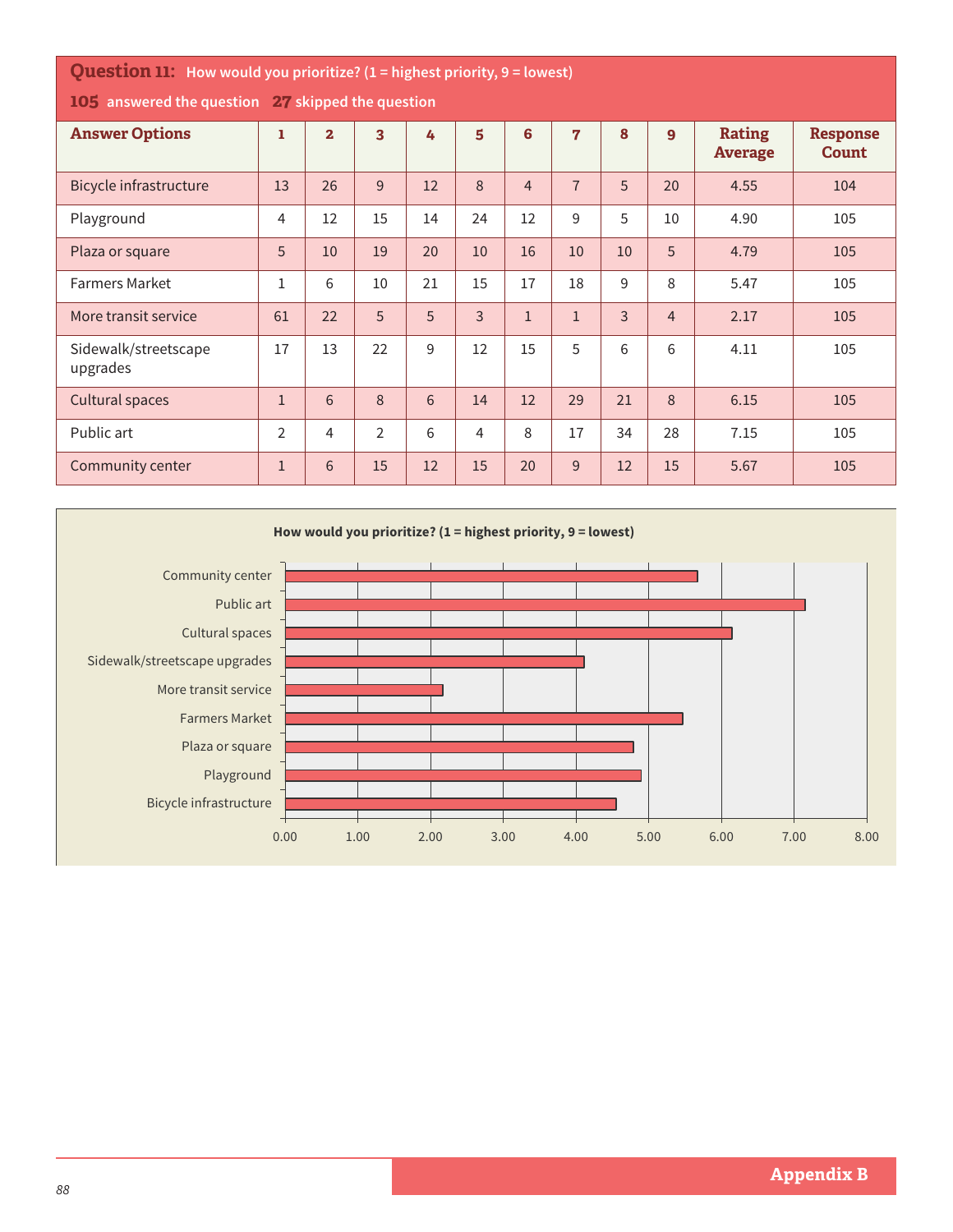| <b>Question 12: What neighborhood do you live in?</b> |                         |                                            |  |  |  |  |
|-------------------------------------------------------|-------------------------|--------------------------------------------|--|--|--|--|
| 102 answered the question 30 skipped the question     |                         |                                            |  |  |  |  |
| <b>Response Text</b>                                  |                         |                                            |  |  |  |  |
| <b>West seattle</b>                                   | <b>Ballard</b>          | <b>West Seattle</b>                        |  |  |  |  |
| Eastside overlake                                     | Wallingford             | Lower Queen Anne                           |  |  |  |  |
| <b>Mid Beacon Hill</b>                                | Crown Hill              | capitol hill                               |  |  |  |  |
| Cascade                                               | Downtown Ballard        | Montlake                                   |  |  |  |  |
| Pinehurst                                             | Wallingford             | <b>Ballard</b>                             |  |  |  |  |
| <b>First Hill</b>                                     | Downtown                | <b>Ballard</b>                             |  |  |  |  |
| Greenwood                                             | north delridge          | <b>Ballard</b>                             |  |  |  |  |
| <b>Ballard</b>                                        | Greenwood               | <b>Ballard</b>                             |  |  |  |  |
| <b>Brighton</b>                                       | <b>Meridian Park</b>    | Othello                                    |  |  |  |  |
| <b>First Hill</b>                                     | <b>Licton Springs</b>   | meadowbrook                                |  |  |  |  |
| <b>Jackson Park</b>                                   | <b>North Roxhill</b>    | Wedgwood                                   |  |  |  |  |
| Queen Anne                                            | Ravenna                 | Capital Hill                               |  |  |  |  |
| <b>U District</b>                                     | North City              | <b>Mont Lake</b>                           |  |  |  |  |
| <b>Highland Park</b>                                  | Queen Anne              | Columbia City                              |  |  |  |  |
| <b>Seward Park</b>                                    | North Capitol Hill      | Magnolia                                   |  |  |  |  |
| federal way                                           | Ravenna                 | Madrona                                    |  |  |  |  |
| Queen Anne                                            | Downtown                | Fremont                                    |  |  |  |  |
| Riverview                                             | South Delridge          | Priced out of First                        |  |  |  |  |
| <b>Rainier Beach</b>                                  | Greenlake/Wallingford   | Hill in 2005, Priced<br>out of Maple Leaf  |  |  |  |  |
| PhinneyWood                                           | <b>West Seattle</b>     | in April 2014, NOW I                       |  |  |  |  |
| <b>Capitol Hill</b>                                   | <b>Central District</b> | AM HOMELESS AND                            |  |  |  |  |
| <b>Ballard</b>                                        | Capitol Hill            | JOBLESS.                                   |  |  |  |  |
| <b>International District</b>                         | <b>Capitol Hill</b>     | Roosevelt/Ravenna/<br>Lake City/Maple Leaf |  |  |  |  |
| phinney ridge                                         | Denny Triangle          | intersection.                              |  |  |  |  |
| <b>Burien</b>                                         | Queen Anne              | In between freemont                        |  |  |  |  |
| Capitol Hill                                          | Alki Point              | and ballard.                               |  |  |  |  |
| Rainier beach                                         | <b>West Seattle</b>     | <b>West Seattle Alaska</b><br>Junction     |  |  |  |  |
| <b>Broadview</b>                                      | <b>Highland Park</b>    | beween Admiral and                         |  |  |  |  |
| <b>West Seattle</b>                                   | Chinatown               | <b>West Seattle Junction</b>               |  |  |  |  |
| Greenwood                                             | <b>First Hill</b>       | west queen anne/                           |  |  |  |  |
| Wedgwood                                              | Maple Leaf              | uptown                                     |  |  |  |  |
| Montlake                                              | <b>Ballard</b>          | Ravenna/edge of<br>U-District              |  |  |  |  |
| capitol hill                                          | <b>Beacon Hill</b>      | NE magnolia/Interbay                       |  |  |  |  |
| North Beacon Hill                                     | 1st Hill                | Fremont east of Aurora                     |  |  |  |  |
| <b>South Park</b>                                     | Greenlake               |                                            |  |  |  |  |
| <b>Beacon Hill</b>                                    | <b>Bryant</b>           |                                            |  |  |  |  |
| Edmonds                                               | <b>Madison Park</b>     |                                            |  |  |  |  |
| <b>Ballard</b>                                        | <b>Haller Lake</b>      |                                            |  |  |  |  |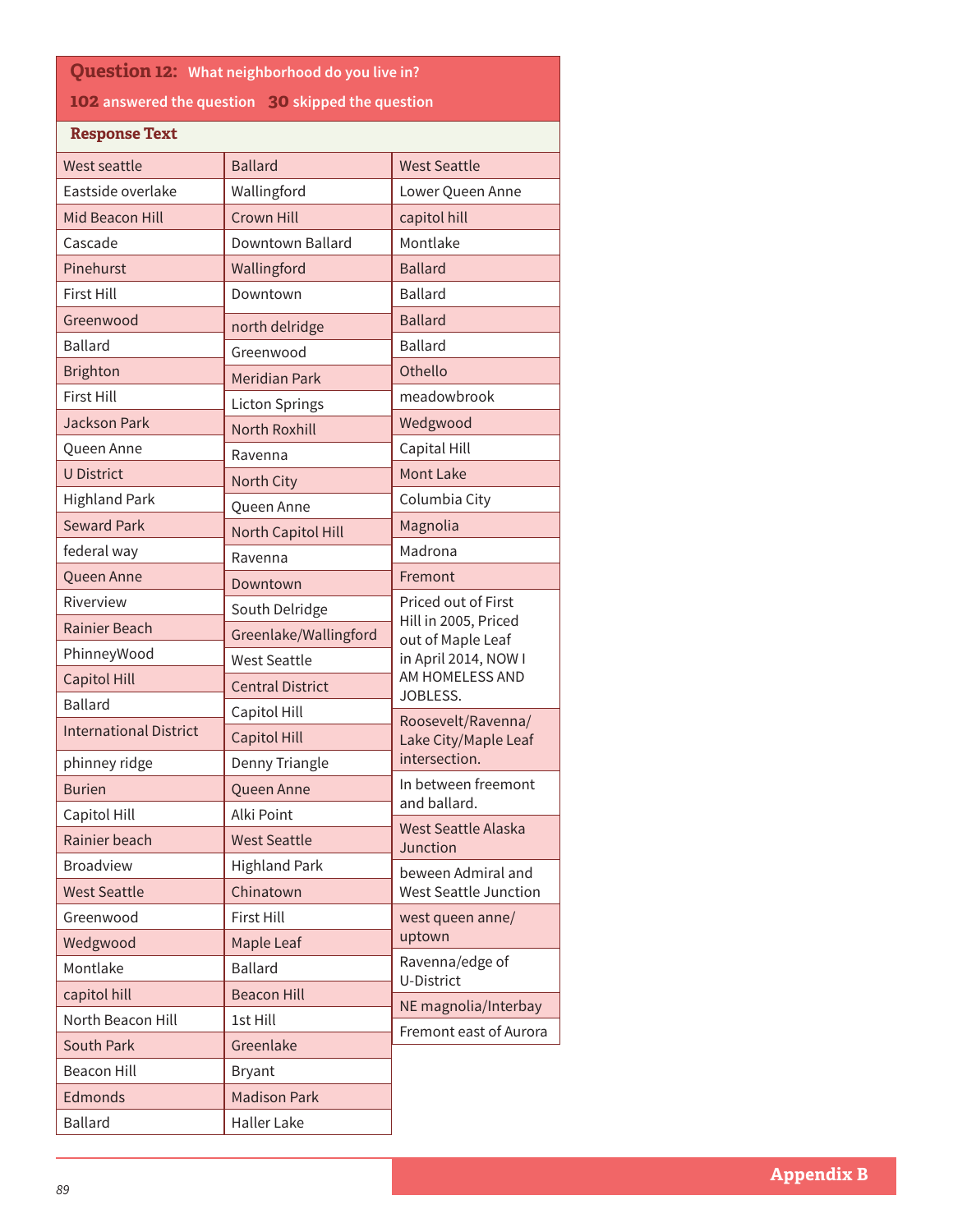**101 answered the question 31 skipped the question**

### **Response Text**

Lots of trees, walkable, rapid ride bus service. Feels safe, good community feel.

It has lots of trees and not many insane people asking for money. It doesn't reek of cigarettes and auto exhaust.

Diverse neighbors, not too dense. Safe. Good public transit. Centrally located

The existing residential feeling on the East Side, the cultural spaces like Music Venues, bars & restaurants, our P-Patch which is a treasure, the two parks, being close to Transit Hubs. Historic Buildings. Mix of income levels, some existing Middle Class lifestyle which should be protected against Upscaling & Price Outs due to influx of Affluent renters. Right now it still has more character than Downtown in the 8th & Stewart area, it still feels like a Neighborhood & there are still Nightlife things to do because fortunately we still have live Music. That should be protected.

Safeway--big supermarket

Access to transortation, healthcare, and walking space

Lots of diverse small businesses with a couple big anchor grocery stores. Many community activities which close the main street.

Relatively quiet, very green, lots of nice walks...

Affordable. Uncrowded. Not hectic, no car traffic. Close to Lake Washington. Close to work.

The architecture, trees, proximity to library, my office, and it's out of the fray of Capitol Hill.

The trees and quiet.

Great location. Good restaurants, shops, safe.

Community, Culture, Greenery, the presence and response time of our SPD, it is still affordable and cleaner than downtown/ south Seattle.

Westcrest Park, diverse community, highway access, commuter bus (113)

Access to the water and Seward Park

Don't like it

Old historical houses

Large lot that are not on top of my neighbors. No access to commerce, crossing 16th safely is impossible, limited parks, and no pea patch.

The potential to become the best neighborhood in the City

easy access to downtown; access to waterfront trail and ship canal trail; transit service; proximity to uptown urban center and seattle center

I can walk to the grocery store, hardware store, I have an active neighborhood assoc connecting neighbors

The central location, Cal Anderson Park

I can walk to get anything

Walk and bike-ability, easy informal art/culture options, some historic homes and trees.

The diversity and access to downtown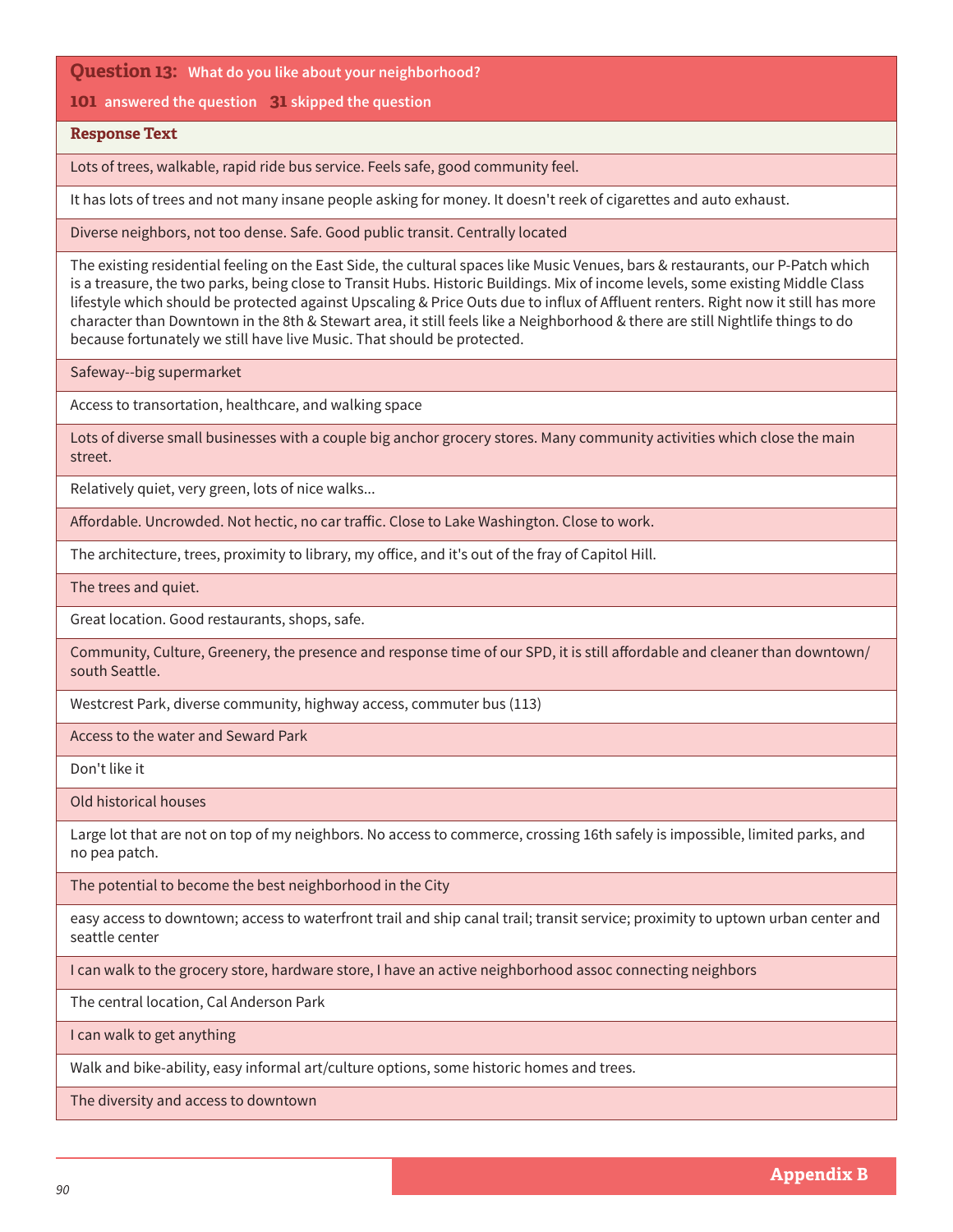### Just about everything

Most of the neighbors are nice except the section 8 neighbors. We are looking to move even further away and out of King County in the next 2-4 years

### It's vibrant

New community center, new park, close to light rail and bus

quiet, green, great views

Quiet, near-by grocery & drugstore

I don't like living anywhere in Seattle anymore, it has become too expensive and very crowded. The people are too white, too rude and too nasty.

Quirky and artistic and creative; variety of businesses and services, mix of residential and business, of high tech and maritime. The people.

The shops along greenwood and the new piper village

It's walkable with many services available on foot.

Access to parks and transit, proximity to downtown, walkability and density.

The sense of multi-cultural community, the closeness of the light rail, the fantastic park

Most everything

cheap housing, light transit

Quiet, residential

Walk-ability, few tall buildings blocking the light, good Farmers Market, good restaurants, good transit options, attractive architecture.

Ability to walk to most everything I need; vibrancy

Easy access to transit, groceries, a community center, parks, and a farmer's market. Lots of trees, flowers, and gardens.

Natural spaces/greenbelts

Lack of light blocking buildings

Very walkable.

Walking distance to many restaurants, stores.

Good transit access.

Access to amenities, work, and all forms of transportation.

I can walk to all my household needs - grocery, pharmacy, dry cleaning, etc., lots of restaurants, and there's easy access to multiple bus lines.

Next to interurban trail, easy to access north south east, and west, lots of parks

Close to the cemetery - calm and full of birds. Quick access to both i5 and 99; houses with tight neighbor group

Nice to walk in. Fairly good bus service. Nice parks not too far away. Library.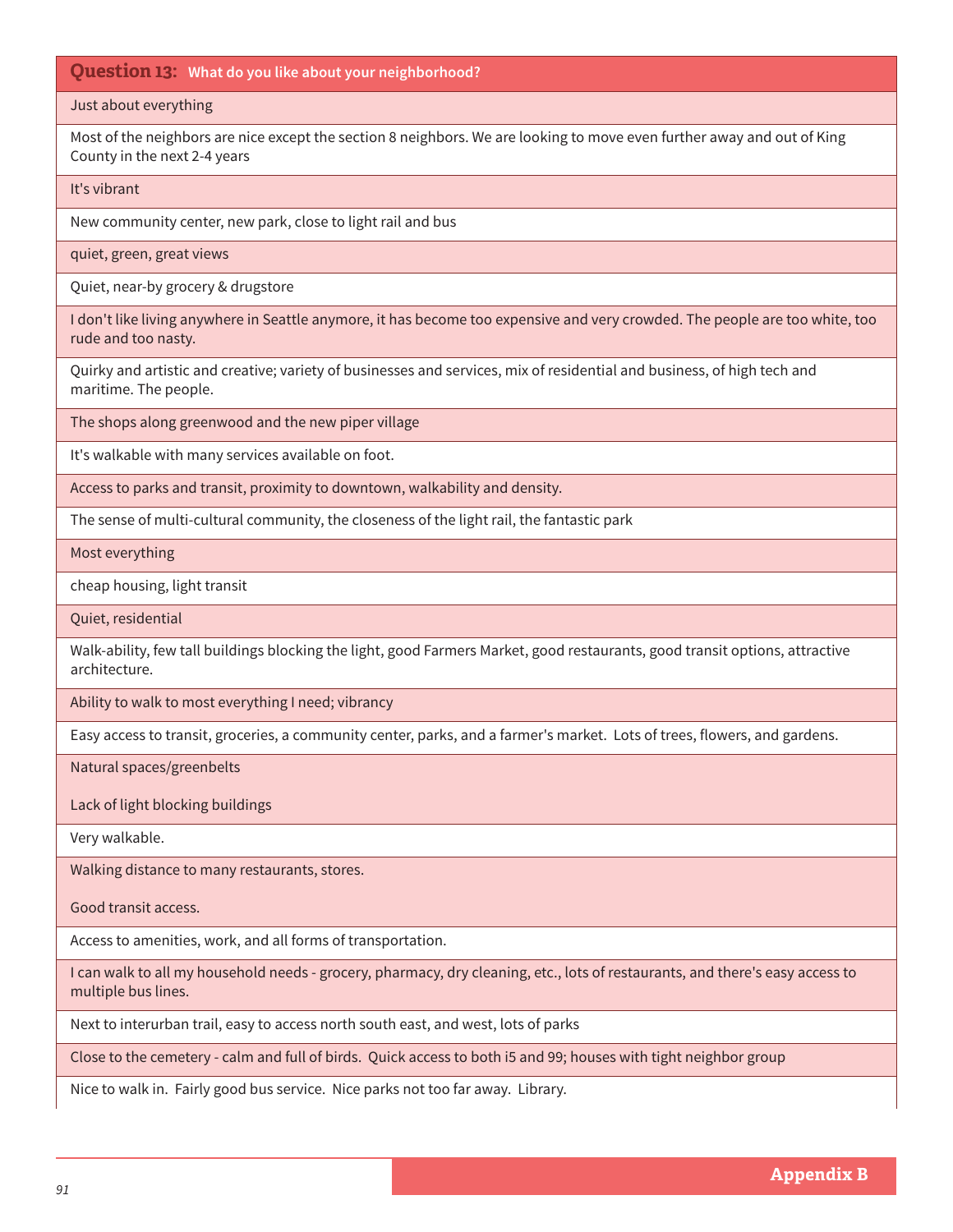# Proximity to UW, Burke Gilman

plenty of single family homes

I can bike commute to downtown and south lake union, with my 3 year old son. I can walk to get groceries or food on the weekends.

Close to work, close to entertainment and services. Most things are accessible by walking, biking, or transit.

I love that I'm within walking distance of dozens of restaurants and shops, and within a 10-minute bike ride to my job. I love that I'm surrounded by 3-4 story classic brick buildings with little setbacks and no parking. It's dense living that doesn't feel all that dense, and it should be the future for our single-family and lowrise neighborhoods.

Liveability, peaceful, nearby amenities, safety

Walkability and connectivity to transit.

I can walk to many places - grocery stores, restaurants, parks, library, etc

Located closed to Westwood Village shopping center.

I have everything I need within walking distance. Schools are great!

Walkable.

Good location but is suffering from TOO much new building and too tall building. The neighborhood will not exist by 2035! It will just be a badly designed, 40 foot tall boxes with no yard, no charm and all crammed too close together, UG! Good thing I will be dead by then!

Ability to walk everywhere and know other residents. Vibrancy. The mix of quiet residential streets and a lot of art, parks, and independent retail

Architecture, Bicycle Infrastructure, Active (cycling/walking/parks, etc)

Proximity to everything I need: transit, retail, great public spaces

proximity to downtown & no need to cross a bridge which often causes delays

Good mix of residential and small retail without intrusion of large commercial buildings. But the CHARACTER of a neigborhood should always be retained; new houses/duplexes/triplexes should be designed/built in the style of the neighborhoor; NOT newfangled UGLY new designs that stand out and DO NOT FIT IT!!

**Ouiet** 

My neighbors

It is a mixed-use, urban setting. The historic masonry buildings. The influence of a variety of asian cultures. The unparalleled access to a variety of public transit options. My rent is currently very reasonable. Proximity to other interesting neighborhoods (Cap Hill, Beacon Hill, The CD, Belltown). Hing Hay Park (very excited about its expansion!)

Density, walkability, trees

Small houses, trees and Gardens, close to transit. I use the new Reservoir park and community garden almost everyday as daily outdoor/ green space/ mental health. SO many birds here! Mixed ages old folks and new families in affordable housing stock.

That food, hospital, transportation access, and entertainment are within several blocks

I like to walk, and I really love the diversity of the neighborhood. Beacon Hill is also very centrally located and I can easily get to many parts of Seattle without driving.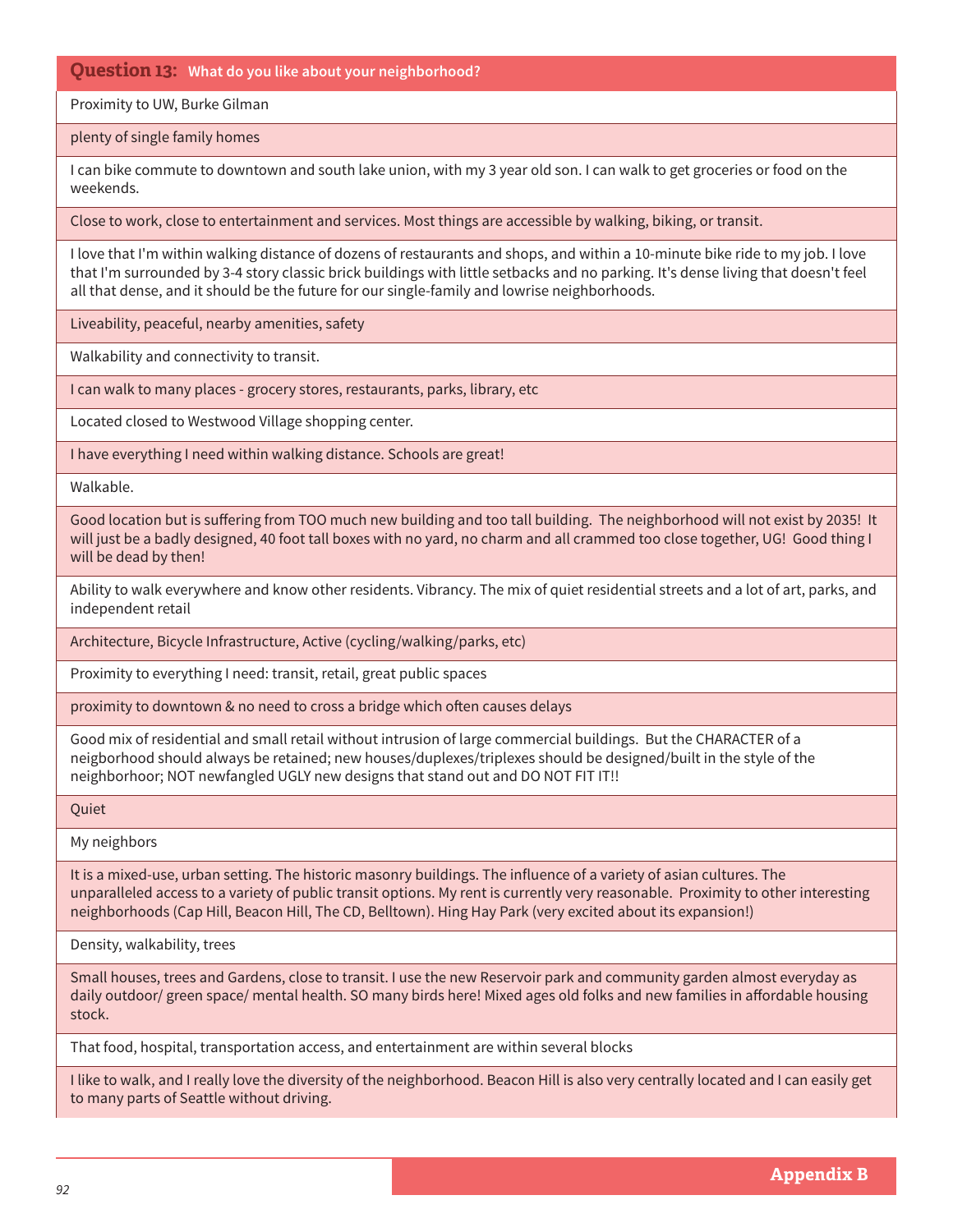Access to EVERYTHING!

Served by 3 Bus lines #16,#25,#48. Health/Fitness conscious lifstyle

South of us is safe to walk at night. The houses are well maintained, no urban decay.

It is walkable, has sunlight except where the new high rise buildings are going up, still a neighborhood unlike Ballard which is more an apartmenthood. But we are getting more and more like Ballard.

I can walk to four different synagogues.

High density in central Madison Park encourages services. Attractive neighborhood. Close to beach and parks. Close to good cycling (Lake Washington Blvd)

Park

Small town community feeling, sound and mountain views

Walkability to grocery stores, restaurants, proximity to Seattle Center.

parks, playgrounds, theaters, diversity, ability to walk to groceries and other services, accessibility to transit

Lots of green space, access to transportation, lots of off-street walkable paths and trails, good community center

It's very walkable and it has just about everything I need.

everything is walking distance. Safe. Lots of parks

Almost, human scale/walkable, more than most other neighborhoods.

everything, expect we need better transit service connections to downtown and UW.

Transit, people, diversity

close to work

Trees, gardens, cafes

Quiet but conveniently located.

I like its access to the city by bus. I like how close the university is. I like the large parks. It is safe which is good too.

Access to business/restaurants/culture/farmer's market combined with neighborhood feel and affordability

I almost moved to eastlake, until I realized there was no walkable grocery store nearby. Just a suggestion!

The fact that people come here for a reason and don't just drive through

Close proximity to other parts of the city.

Retail within walking distance.

the views

It's quiet, but convenient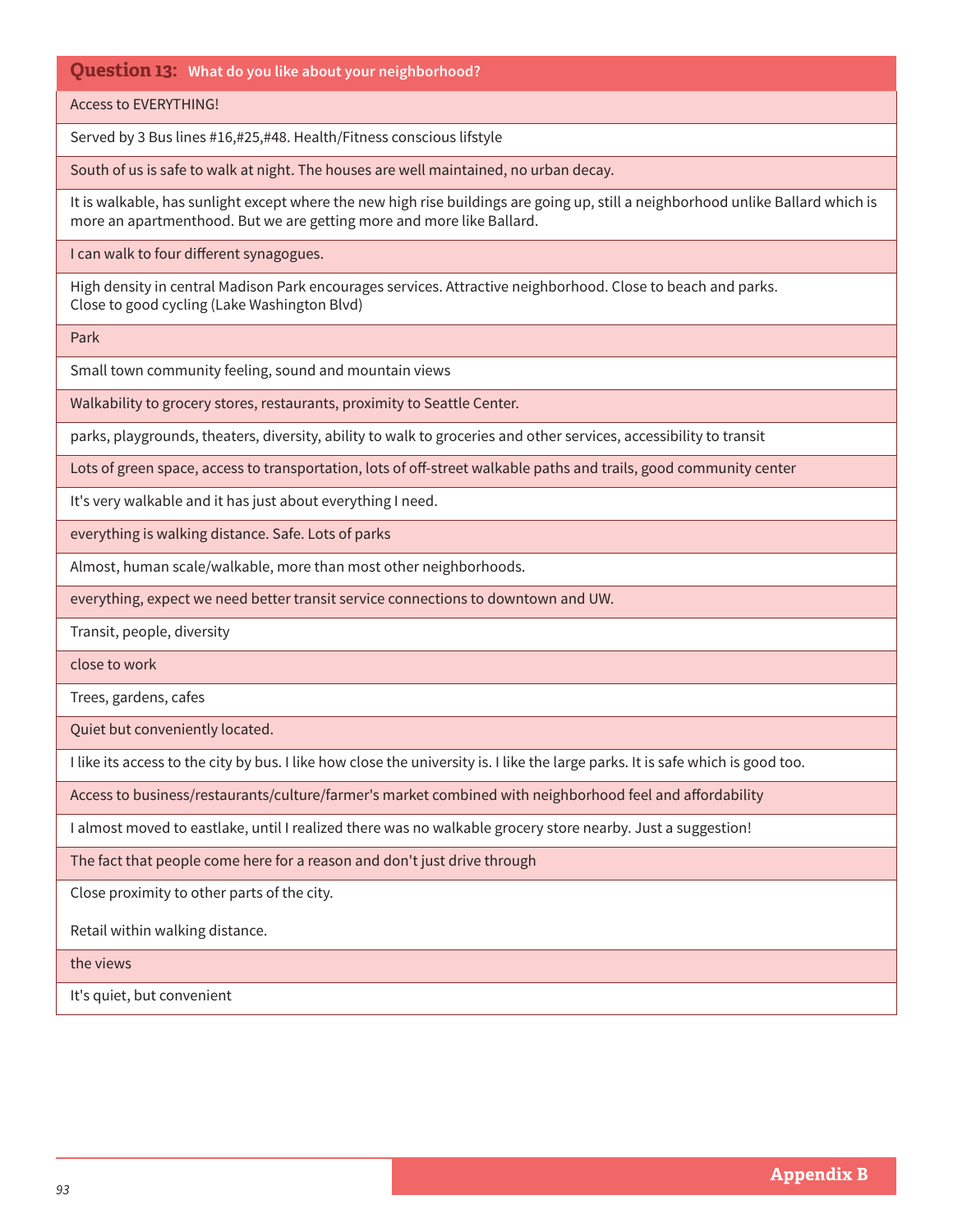## **Question 14: What services or amenities are missing?**

### **99 answered the question 33 skipped the question**

## **Response Text**

Affordable housing, Increased transit access. More music venues and public art.

Park and ride is severely undersized and direct bus to my job was cancelled making it very difficult to reach my job in seattle. Pollution and crime make me not want to move closer to my job <--- key point... If city was nicer I wouldn't be hiding in the suburbs. Also, something crucial is to encourage workplaces to have more childcare facilities

No shops, grocery stores, restaurants/bars.

More East-West Transit which could be improved by adding bus lines on Mercer after Mercer West is completed. Library, although we are close to both Capitol Hill & Downtown, someday in future maybe 5 years might be nice to have a small Branch just for SLU. Sidewalks & Roads are really in poor state for mobility because of constant and many construction projects. More needs to be done to get pedestrians around without having to go 7 blocks around 3 projects out of their way, or they won't walk or use Transit. It would be nice to bring back a more PUBLIC Farmer's Market which is accessible on Weeknights or Weekends. This neighborhood has more residents every month and yet we still feel like a suburban throw away because all new amenities are either privatized in the new residential buildings for their own residents (which doesn't foster community at large by the way) or there aren't any new amenities for the residents and everything is during Amazon or business hours. This neighborhood shouldn't be ignored after 6pm or on Weekends, but it has been by the City and by business, local interest, etc. We still don't have a lot of small retail choices in the area, and it seems we're not getting small scale retail stores or services in the new building designs. We're getting large, unrented, "for lease" retail which doesn't make sense for the walkable streets, and we're getting too many Live/Work Units on the ground floors which aren't being utilized in very public ways. I'd like to see those units scrapped in future design because they often do not turn into businesses at all. They take up valuable street-scape space, that small retail shops could be renting. Too much of our new development is not creating services or retail for residents. It would be better to have modeled the new development on Capitol Hill or Broadway, 1st Avenue or Pike/Pine. The new restaurants & businesses can't be supported by megablocks of boring rows of closed doors. People want to walk and shop where there's a lot of small things happening in a short space. I recommend facades and spaces less than 25' wide. We can do more to encourage developers to partition up the large unaffordable and unappealing retail spaces into 8 different exciting ones that businesses can afford. Bringing small scale retail back to the neighborhood will help the remaining small businesses thrive because they aren't dwarfed or outcompeted by large businesses. Also the new coffee shops & sandwich places, etc shouldn't be in places that feel off limits to the public, it hurts business & the community to have the "Suburban Business Park" feel in the new office buildings. This is a City and an Urban Center. So it shouldn't feel unwelcoming for a cup of coffee or a doughnut that you're invading a Corporate Campus to do so. It deters business and creates again, a boring street life to have the services tucked away back from the sidewalk, in plazas or stairwells or inside office buildings. Also more police. We are so close to the Police Station and yet, we face a lot of bicycle theft, public drunkeness, drug dealing out in the open at all hours of the day and we need more Services & Support for the Homeless, Run Aways, and more money directed at the Youth Care & Teen Shelters. Fortunately there's not a lot of Violent Crime and most of the time the homeless don't bother residents, but in some areas we need more services to help treat, clothe, house and get these people to a safe place they can recover from addiction. They're our neighbors and we know some of them by name. However it does make a public health nussaince to not have proper restroom facilities or to have drugs and biohazard waste littering some corners. Rather than moving the people along, we could do more to provide the appropriate services including mental health & drug treatment on a small, discreet scale. I also worry a lot about the homeless kids & teens, fortunately there's a place for them some of the week, but I think if there was a Dorm or Public Housing for them in addition to the Youth Care, it might stop the congregations under the freeway that get messy and unsafe. They need to be able to be in the neighborhood they want to be in, without having to be outside when the service hours are over for the day. I think more funding or a campaign to help build a larger Youth Care building with residential dorms for their clients might be something the City & Private Donors who care about youth can come up with. I think more money directed at services that exist already would be helpful & also more police on the beat, walking just to give more of a presence so we don't see them only working as private hired traffic cops. The perception is the SPD is only on the private dime in our area, and I'd like that to change because that's not totally fair. Also we have seen great improvement in police presence walking on the street and stationed for safety in Pike/Pine in the last 2 months, and it is helping keep the public safe & deterring some crime. It would be nice to see that extended to all Downtown adjacent areas.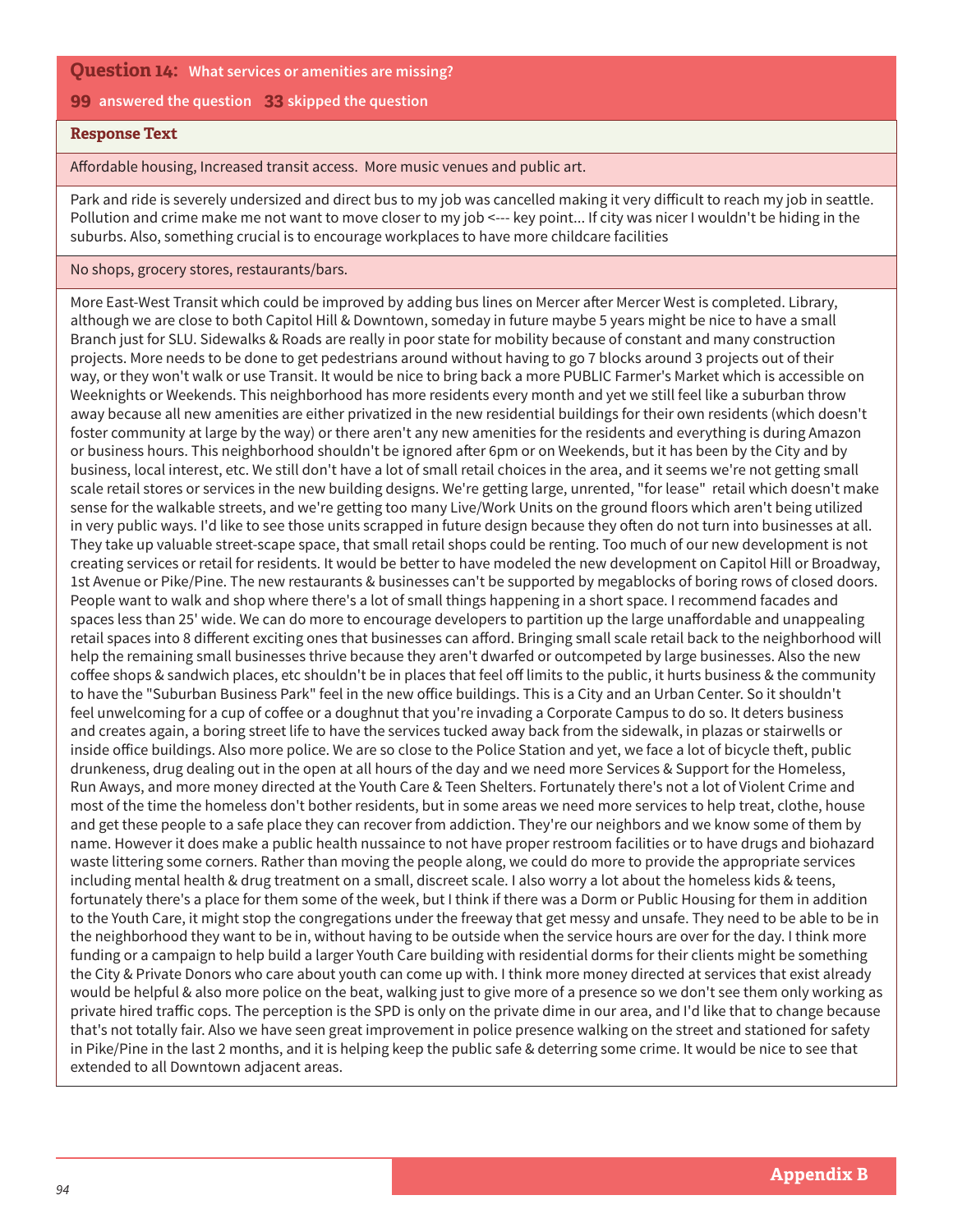SIDEWALKS! Bike lanes on Lk City Way are DANGEROUS. Needs more low income housing, services for mentally ill, bus service and stops, parks, showers, laundry facilities, playgrounds, community centers.

AFFORDABLE Housing

Greenwood needs a central plaza with a playground. Is also needs better developed bike infrastructure. I would like a few music venues too.

Mass transit to go other places in the city without a car

Policing. Coffee shops, clothing stores, sporting good stores, museums, art galleries, music venues, tourist destinations, automobile sales, durable good stores, record stores, book stores, furniture stores,

GROCERY STORE (PCC or other, please!). Quiet -- quiet is definitely missing. Also, not enough recycle, trash, compost bins on street.

Sidewalks and repaired streets.

Better and faster transit to other parts of the city. E.g. it is hard to go to try out the new cool restaurant on Capitol Hill or Pioneer square.

We can always use more mental support services, help for our food bank, community gathering events. Less cars, DO NOT NEED MORE PARKING...just more and reliable options for moving people around.

A grocery store!

**Transportation** 

Sense of community, core

Nothing

Cross walks, businesses and small pocket parks.

Adequate transit service, healthy food options, job training

community center, library, playground, neighborhood-scale park, pedestrian and bicycle infrastructure along 15th Ave W corridor

safer bike places for me and my kid

slower traffic,

Public transportation to Fremont is difficult. More dedicated bike lanes would be helpful considering that most of Capitol Hill is on hills, which makes biking dangerous in some areas.

musical instruments sores

Places to grow vegetables when you are renting ... a sunny spot along the street with access to water would be wonderful.

lack of transit to other neighborhoods, safer walking conditions

more housing for all incomes.

no sidewalks in our area, difficult to get downtown burien by foot

Where is the heart of capitol hill? Cal Anderson Park doesn't quite fit the bill... it's walled off from Pine with a giant fence and from broadway with buildings... The brick area (where the Sunday farmers' market is located) in front of SCCC is desolate and lifeless particularly in the evenings. How do we liven up this space? Can we re-landscape the SCCC property on Pine between Harvard and Broadway and make it more of a neighborhood center... (i.e. Washington Square Park in North Beach, San Francisco)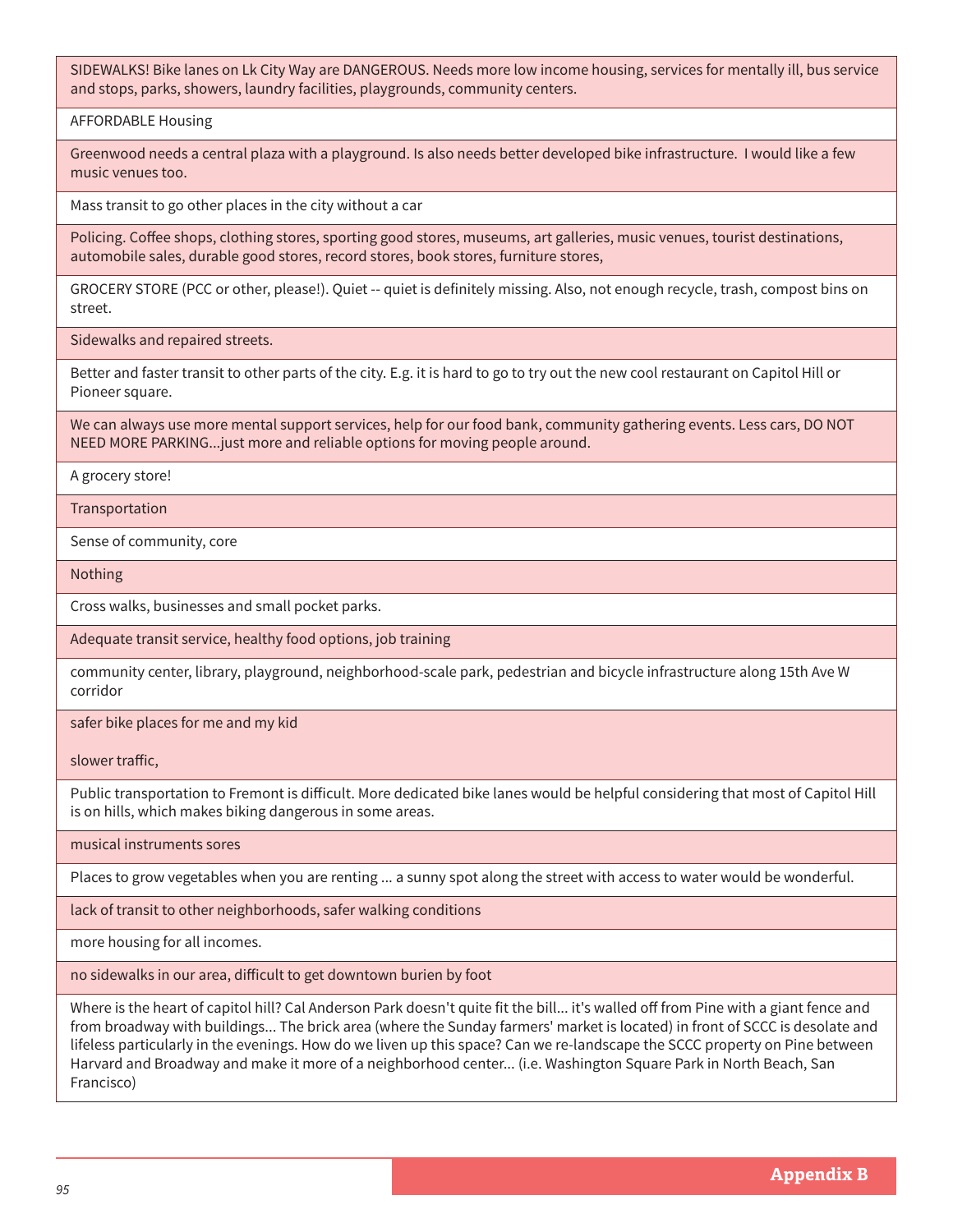Cafés, farmers markets, sidewalks, curbs, bikes lanes

We are missing transit, sidewalks, local shops and services, a local park, local plazas and gathering spaces. We have been denied up-zoning options that would allow us growth and services witin walking of many of our residients.

Good public transportation. We didn't get the monorail, we're not on line for light rail, and we've had our bus lines slashed. Very tired of this.

AFFORDABLE HOUSING! JOBS FOR WOMEN OVER 40!

At the new Maple Leaf Park - there should have been another bathroom built on the upper level. But

Development of Aurora Ave itself. Transit to link Upper and Lower Fremont directly. Community Center. Park space. We are losing the small local business ecology along Stone Way N to residential development. Very damaging. I'm very concerned that this survey favors bicycling as a major mode of transportation and ignores the real need to continue to own and park motor vehicles in our neighborhoods--we do not have and will not have adequate alternatives even by 2035 to be doctrinaire about this need.

Bakery, icecream shop, clothing stores, and more businesses beyond 95th street.

more restaurants, and small business retail like a yogurt shop or a consignment shop, and a marijuana store.

Need more bus service to downtown (has good access to Eastside already)

Walkable connections to other neighborhoods, affordable housing, public safety, underground telephone wires, programmed community center.

Small businesses/restaurants

**BECU** 

More night life and cares / restaurants.

Better sidewalks on secondary roads are missing, and the area could use more jobs.

Please complete the missing link in the Burke-Gilman Trail!!

Open/ green space; high quality and functional transit; too many vehicles on streets; becoming congested and unpleasant to live in

Transit options for when I need to visit family who live outside Seattle.

Sidewalks in much of the area

Fast transit (D line doubled the time to get to down town, causing me to stop riding transit).

Affordable rent.

Bike instructure, particularly on Meridian Ave N and N 45th St, and safe bike routes to Green Lake, the Zoo, the Burke Gilman, and downtown.

Traffic calming on streets, especially around the parks.

We must continue to address street civility issues and bring more families into our parks through programs and the like.

Good transit planning; grocery or other food market

Sidewalks for the Northern part of Greenwood!!! I'd also love to have a real gym here. We have yoga, pilates, and cross-fit, but nothing like a 24 hr fitness.

Complete sharrow marking, protected bike lanes by schools, poorly maintained sidewalks with phone poles in the middle of them, ped crossing signs are often obscured by tree branches.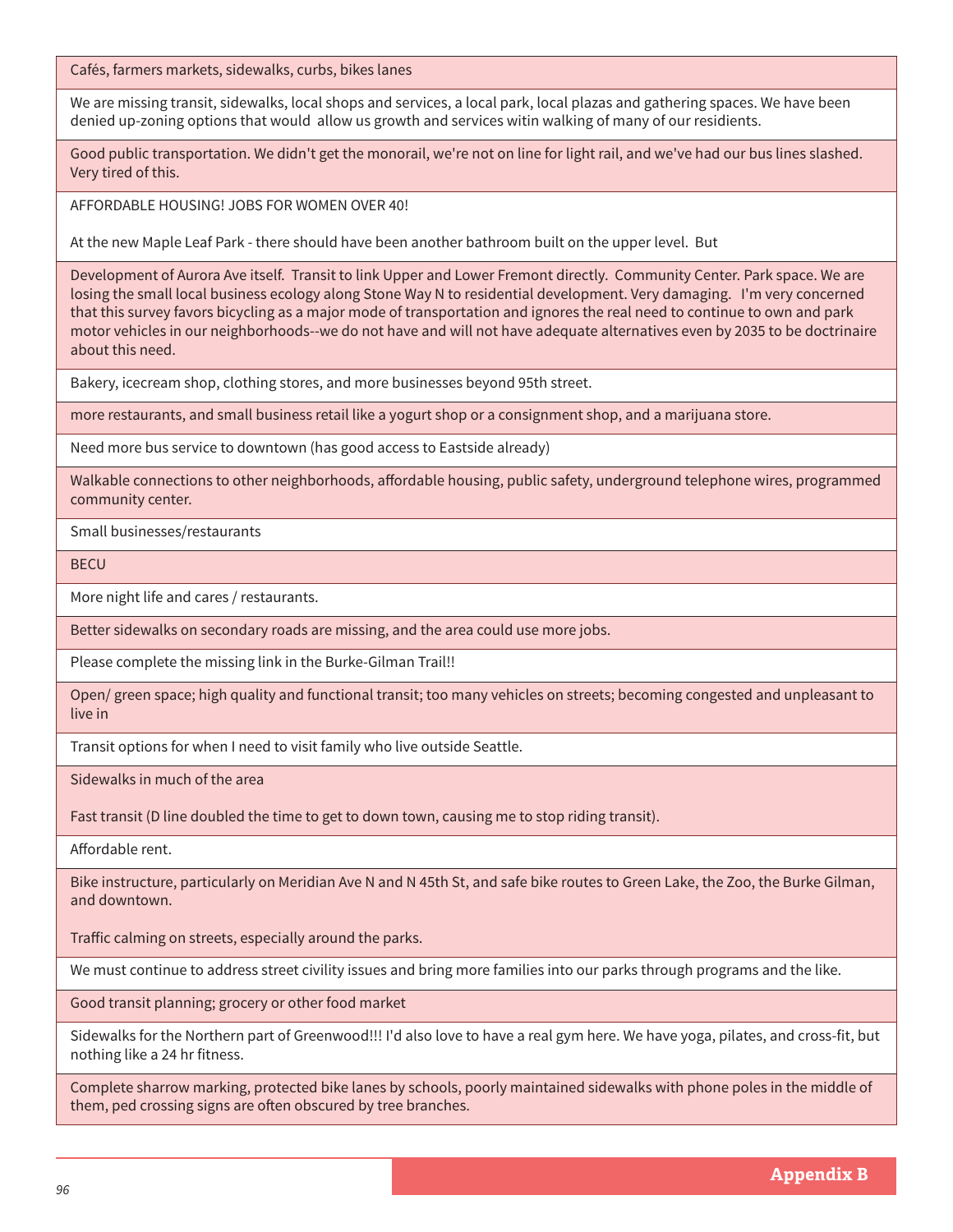ease of walking or biking - roads are busy and fast, need dedicated bike lanes and signage. coop. local cafe. I-5 needs retaining wall to keep noise contained. replace traffic lights with roundabouts. more trees lining streets for shade, ground absorption of water rather than runoff

Restaurants, entertainment, medical (we need a hospital in West Seattle), shops (other than auto repair).

Transit connection to UW station in 2016!! Current bus service (especially off-peak) is very poor. Streetscape along 55th looks like a third world country, as does Union Bay place. Need to eliminate commercial only zoning around U Village and make it mixed use.

better public transportation

Workshop space. I really miss a garage I can work on craft projects or use tools in. A low-cost or free community shared workspace or tool library would be super awesome.

Home prices are unaffordable for young families. Bike facilities are better than in some neighborhoods and other cities, but biking still feels very intimidating and dangerous.

Transit service is generally inadequate. The #49 bus takes longer than bicycling to my job, and is barely faster than walking in the afternoon. We need dedicated transit ROW for buses and streetcars, and bus connections to light rail need to be frequent and reliable.

transit choices, traffic management, walkable sidewalks

There isn't a bar on my block, but don't worry about me there is one being built as we speak. Whoosh... dodged that bullet.

Hospital, light rail / transit, larger retail (department store), more jobs in West Seattle

sidewalks, trees, restaurants, movie theater

Bus service: more frequent and more routes

Better transportation services, be it a wider bridge, a wider on ramp to I-5, monorail, more buses and routes, anything to give us a GOOD alternative to driving.

No public trans on 12th Ave. possible cuts to other bus service, not enough pea patches, no dog park, no repair to old sidewalks, no care for old trees and no new ones being planted, not enough parks, huge parking problems due to all the new building, SU and Swedish Hospital's failure to provide parking for employees, no enforceable City Noise Ordinance,

Better transit services (Metro being on time and with greater frequency in more locations), More methodical and considerate development in terms of quality, height, and long-term impact of new buildings. Affordable housing!!!!!!! - not just for <80% AMI, but for those who fall in closer at 50-60% AMI

rail

Areas for kids/families like playgrounds.

New building design reviews for private buildings - the majority of new buildings in the past 10 years (all over hill but especially on top of hill) are ugly designs and the charm of the hill is being lost to developers with zero taste.

nothing

better bus service, direct routes. More family friendly places to go. Kids and families overall don't seem to be a priority in Seattle, esp in denser neighborhoods. Bikes and dogs seem to be more important which is disappointing. Look at cities like San Fran, you have families living in very dense areas, and the services to support them. You see kids on the streets. Not in Seattle, you only see kids in the outlying areas. Why not downtown? Because it's not family friendly AT ALL.

Everything it is an underserved neighborhood much like the south end. We need transportation, sidewalks, a retail section, art, an elementary school that isn't the least performing. We are one of those neighhoods that has to fight for what other neighborhoods take for granted.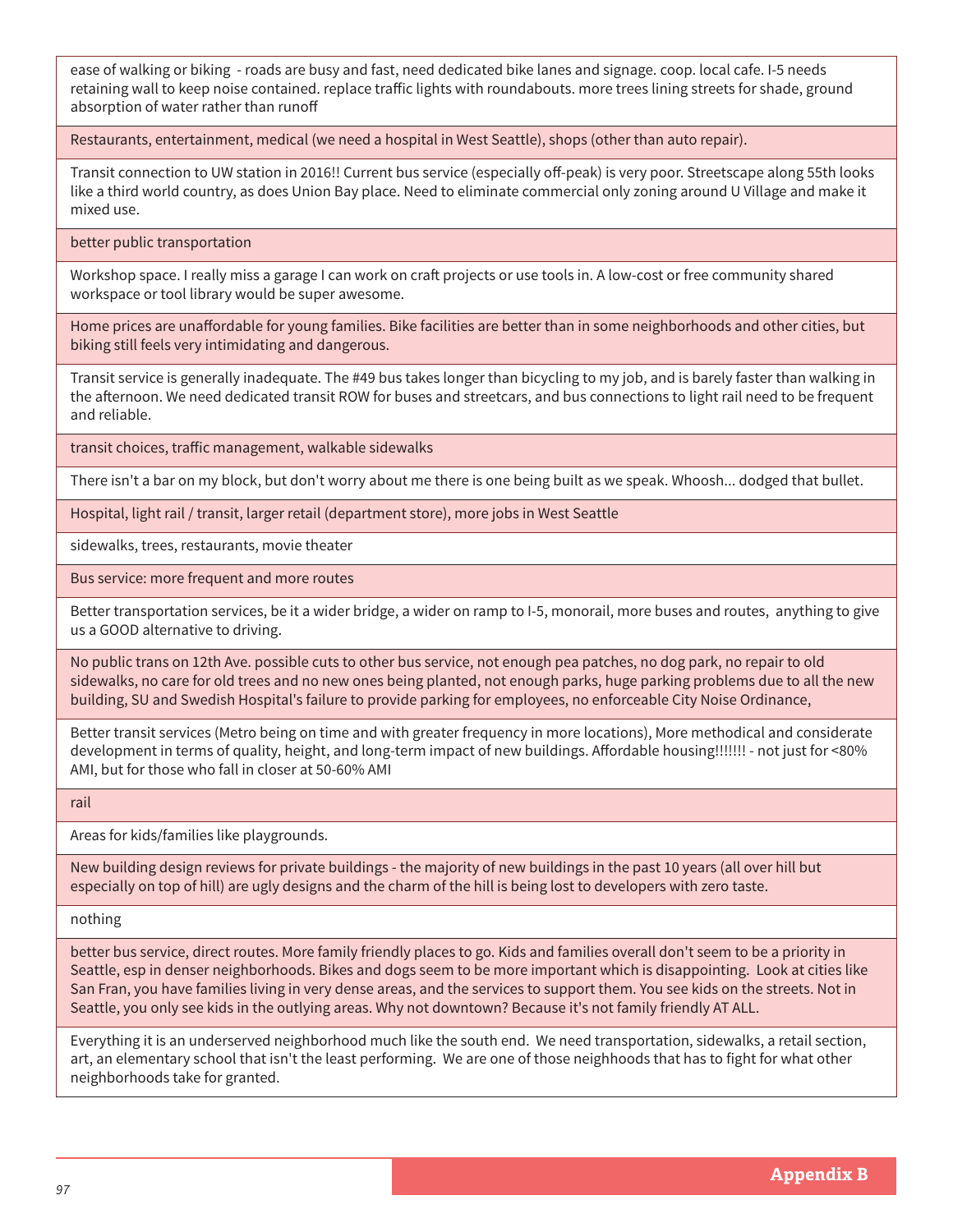More housing (the Publix Hotel should be demolished and a midrise, mixed-use apartment building should take its place. Better pedestrian amenities along Jackson \*and\* Dearborn (I climb at Seattle Bouldering Project and the walk from Chinatown to SBP is terrible and dangerous)

More trees, affordable housing, grocery store/supermarket

SIDEWALKS! Hillside stairs to Northgate transit station/medical cluster. Sidewalks. Bicycle lanes. Higher density/ mixed use/ apartment options (townhouses were built instead). More pocket parks/green spaces/ community gardens between northgate WY and 88th st (to offset higher density/ zero lot line buildings and 60ft ft + tree removals). Farmer's markets. Development of Thornton creek as a public parks space respite from the concrete jungle of northgate. Would like to see more smaller units back filling lots, than zero lot line monsters, changing the affordability of the neighborhood.

More bicycle infrastructure, and more road diets, to make roads safer for bikers and peds.

Attractive ADA complient sidewalks...it's criminal!

Grocery Stores

Nightlife/Culture

Well, there's no real high-density housing; bus service is very bad to the NW Seattle area; there is a striking lack of good shops and cafes in Ravenna. I would like to see significant amount of mixed-use high density growth where people can walk to work rather than drive. Also, as much as I like the Ravenna area, I can't afford to own in it even if I had another 10-20 years of career growth under my belt.

First there are so few businesses that everyone has to get downtown or elsewhere to work. On my block, parking!!! It is awful. Buses are almost always very crowded and several lines have already been cut forcing people to drive to the Junction and parking on residential streets. Very little green space. Not much upkeep to the green space we do have. No hospital. Height of new construction makes for less daylight. Building designs mostly are like Soviet era styles.

Trolly on 35th Ave NE. Trolly on NE 65th St.

Large supermarket, cinema, multiple coffee/tea shops,

Closer schools, closer farmer's market.

fast transit to Veterans Hospital where many capitol hill folks work, senior center, full time community center with strong programming

local place to grow food. The community center has vast tracts of lawn which is sprayed and mowed by Parks Dept...total waste of that resource (and polluting too). Let's put in a pea patch!

It could use better bicycle infrastructure.

Too many cars and to much parking. need more dedicated bike lanes, intersections and bike parking. Better maintenance of parks. more hours for community center. More transit service (frequency and to more places)

Office zoning. Transit.

transit, complete the burke gilman, upgraded sidewalk infrastructure on ballard ave. need more parking pricing.

Retail mix, quality groceries

sidewalks

Good transit

Streets are in extremely poor repair, sidewalks are damaged or missing. The revisions to Broadway have made it timeconsuming to use pushing more car traffic onto residential streets. The new 23rd St. plan which is similar to the ill-conceived Broadway plan will likely do the same, ruining more residential streets.

I wish there were more shops where I could buy everything without driving, and more diversity of housing, and communities.